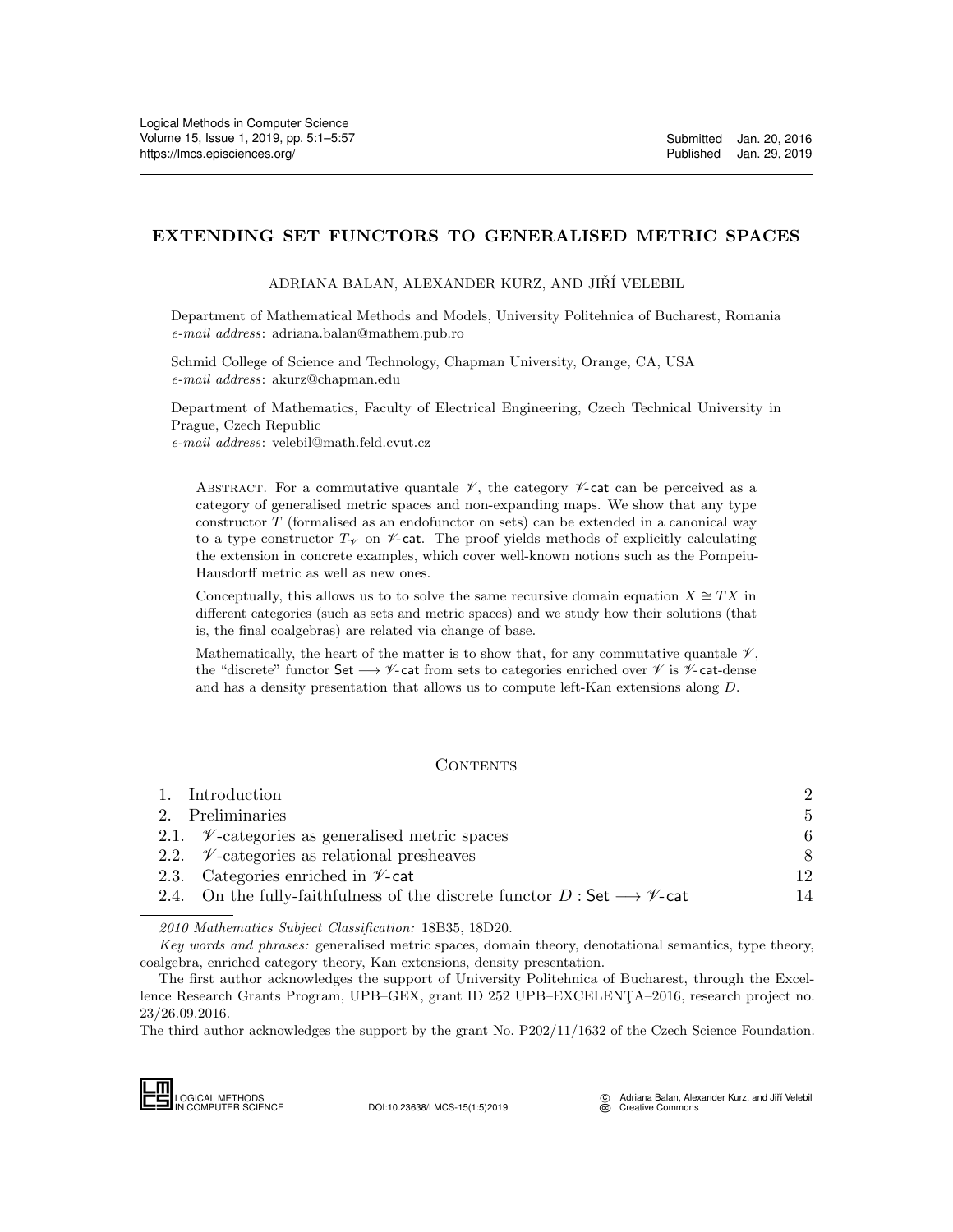| 2.5. On $\nu$ -cat-enriched colimits                                | 17 |
|---------------------------------------------------------------------|----|
| Extending functors from Set to $\nu$ -cat<br>3.                     |    |
| Preliminaries on extensions and liftings<br>3.1.                    | 19 |
| The extension theorem<br>3.2.                                       | 20 |
| When the unit of the left-Kan extension is an isomorphism<br>3.3.   | 30 |
| Characterisation theorems and density<br>3.4.                       | 32 |
| Extending polynomial and finitary functors<br>3.5.                  | 34 |
| Extending functors via relation lifting<br>3.6.                     | 36 |
| Extending Set-functors equipped with a $\mathscr V$ -metric<br>3.7. | 41 |
| Closure properties of $\nu$ -cat-ifications<br>3.8.                 | 44 |
| Solving domain equations across different base categories<br>4.     |    |
| A 2-categorical approach to coalgebras<br>4.1.                      | 47 |
| Relating behaviours across different base categories<br>4.2.        | 50 |
| Conclusion<br>5.                                                    |    |
| Acknowledgements                                                    |    |
| References                                                          |    |

## 1. Introduction

<span id="page-1-0"></span>Solving recursive domain equations

# $X \cong TX$

is an important method to define mathematical models of computation in which recursive equations have unique solutions [\[58\]](#page-55-0). The technique was introduced by Dana Scott [\[57\]](#page-55-1) in order to give a model of the untyped lambda calculus. Following a suggestion of Lawvere, Scott also emphasises that this solution arises as a limit of a chain constructed in a systematic fashion from a certain functor  $T$  on a category of continuous lattices. In fact, Scott's solution is then the final T-coalgebra

# $X \longrightarrow TX$

constructed in the by now standard way called the final coalgebra sequence. In domain theory [\[1\]](#page-54-1), this construction has been employed to give solutions to domain equations  $X \cong TX$  for functors T on sophisticated base categories such as metric spaces, measurable spaces and many more. Indeed, there is a considerable variety of interesting categories of domains, each supporting different properties and type constructors. It may not always be obvious which category of domains is the most appropriate for a given modelling task, and the research into finding new good classes of domains still continues.

While an unusual property in most areas of mathematics, in domain theory final coalgebras often coincide with initial algebras. So final coalgebras as solutions of domain equations became more prominent only after Aczel in his work on non-well founded sets [\[2\]](#page-54-2) showed that many important domain equations can be solved in the category of sets, a category in which initial algebras and final coalgebras do not coincide and in which the final coalgebras are the ones that provide the desired solutions to recursive equations. Subsequent work by Rutten [\[56\]](#page-55-2) and many others showed that streams, automata, probabilistic and other systems can be successfully described by functors on Set, the category of sets and functions. Moreover, working with coalgebras over Set instead of over more complicated domains, allowed many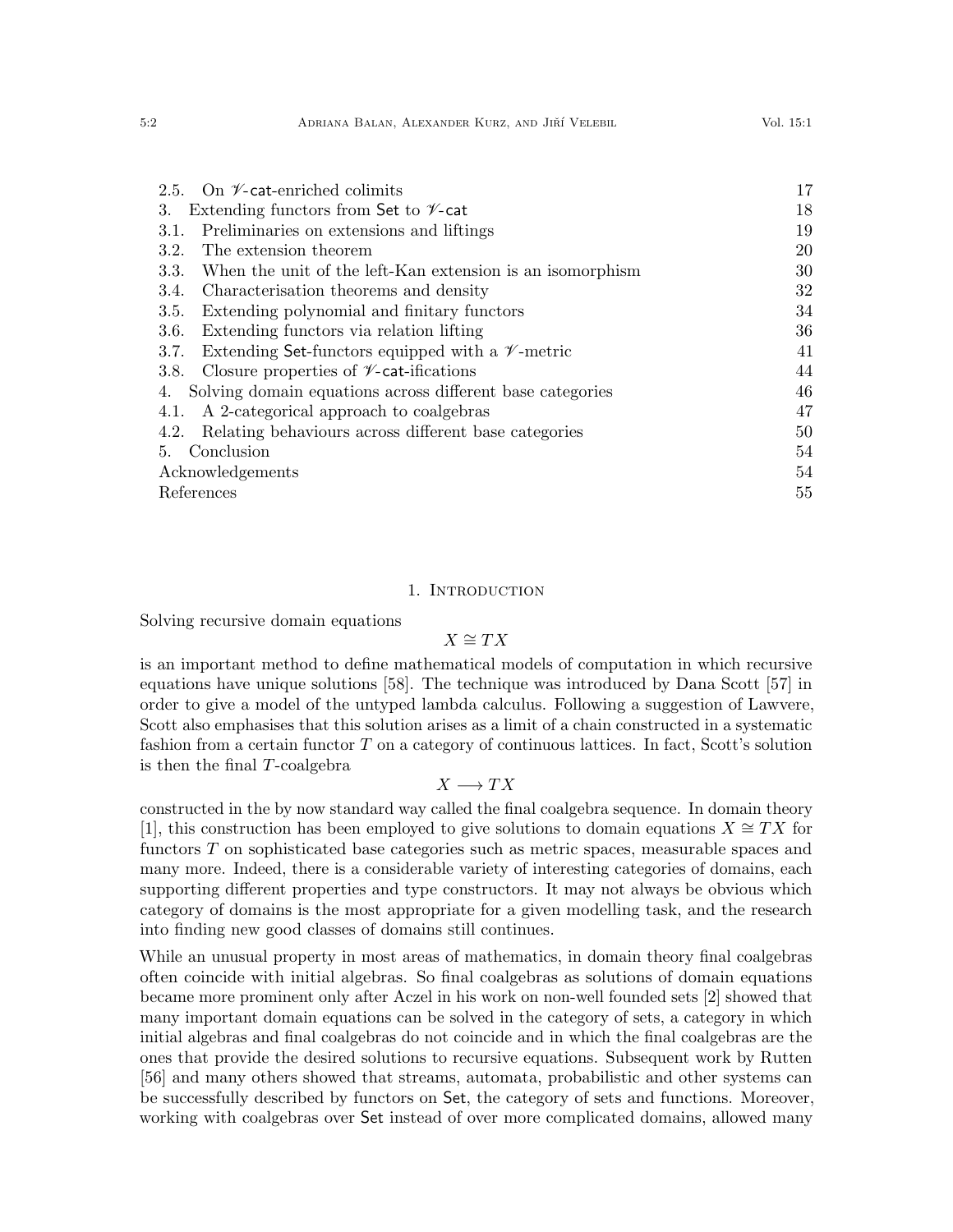powerful results to emerge, in particular on modal logics for coalgebraic systems and on formats of systems of equations that have unique solutions in final coalgebras.

On the other hand, studying these techniques for richer base categories than Set has also been an important topic. Coalgebras over categories of algebras often correspond to more powerful automata in which the states are equipped with extra memory. And coalgebras over partial orders and metric spaces allow us to capture simulation instead of bisimulation [\[38\]](#page-55-3) or metric bisimulations for quantitative systems [\[55,](#page-55-4) [70\]](#page-56-1). To summarise, while coalgebra successfully promoted simpler set-based models of computation, it also extended the class of interesting domains in which to solve domain equations.

This increasing variety of categories of domains makes it necessary to find systematic ways to relate them. For example, in this paper, one of the questions we ask is the following. What does it mean to solve the same domain equation

#### $X \cong TX$

in different categories? On the face of it, this question does not make sense as the definition of a functor  $T : \mathbb{X} \longrightarrow \mathbb{X}$  depends on the base category  $\mathbb{X}$ . So what does it mean to be the "same" functor on two different base categories **X** and **Y**? We take our answer from Kelly's work on enriched category theory and consider two functors  $T : \mathbb{X} \longrightarrow \mathbb{X}$  and  $\overline{T} : \mathbb{Y} \longrightarrow \mathbb{Y}$ the same if there is a dense "discrete" functor  $D : \mathbb{X} \longrightarrow \mathbb{Y}$  and  $\overline{T}$  is the left-Kan extension of DT along D



For example, we know already from previous work [\[8\]](#page-54-3) that sets are dense in posets and that the convex powerset functor  $\overline{\mathcal{P}}$  on Pos, the category of partial orders and monotone maps, is the extension (posetification) of the powerset functor  $P$  on Set.

$$
\begin{array}{ccc}\n\text{Pos} & \xrightarrow{\overline{p}} & \text{Pos} \\
D & \uparrow & \uparrow \\
\text{Set} & \xrightarrow{\frown} & \text{Set}\n\end{array}
$$

As we will show in Section [4,](#page-45-0) this implies that the final coalgebra solution of the domain equation  $Y \cong \overline{\mathcal{P}}Y$  is the same, in a suitable sense, as the the one of  $X \cong \mathcal{P}X$ .

Another question that we study is how to define type constructors on "richer" categories from type constructors on "easier" categories. For example, it is well-known that a power domain for simulation is given by the "up-set functor"  $\mathcal{U}$ : Pos  $\rightarrow$  Pos, which is the left Kan extension of  $\mathcal{P}_u$  along D



where  $\mathcal{P}_{u}(X)$  is again the powerset of X, but now *ordered by inclusion*. Section [4](#page-45-0) shows that the solution of a "richer" equation such as  $Y \cong \mathcal{U}Y$  classifies the same notion of bisimulation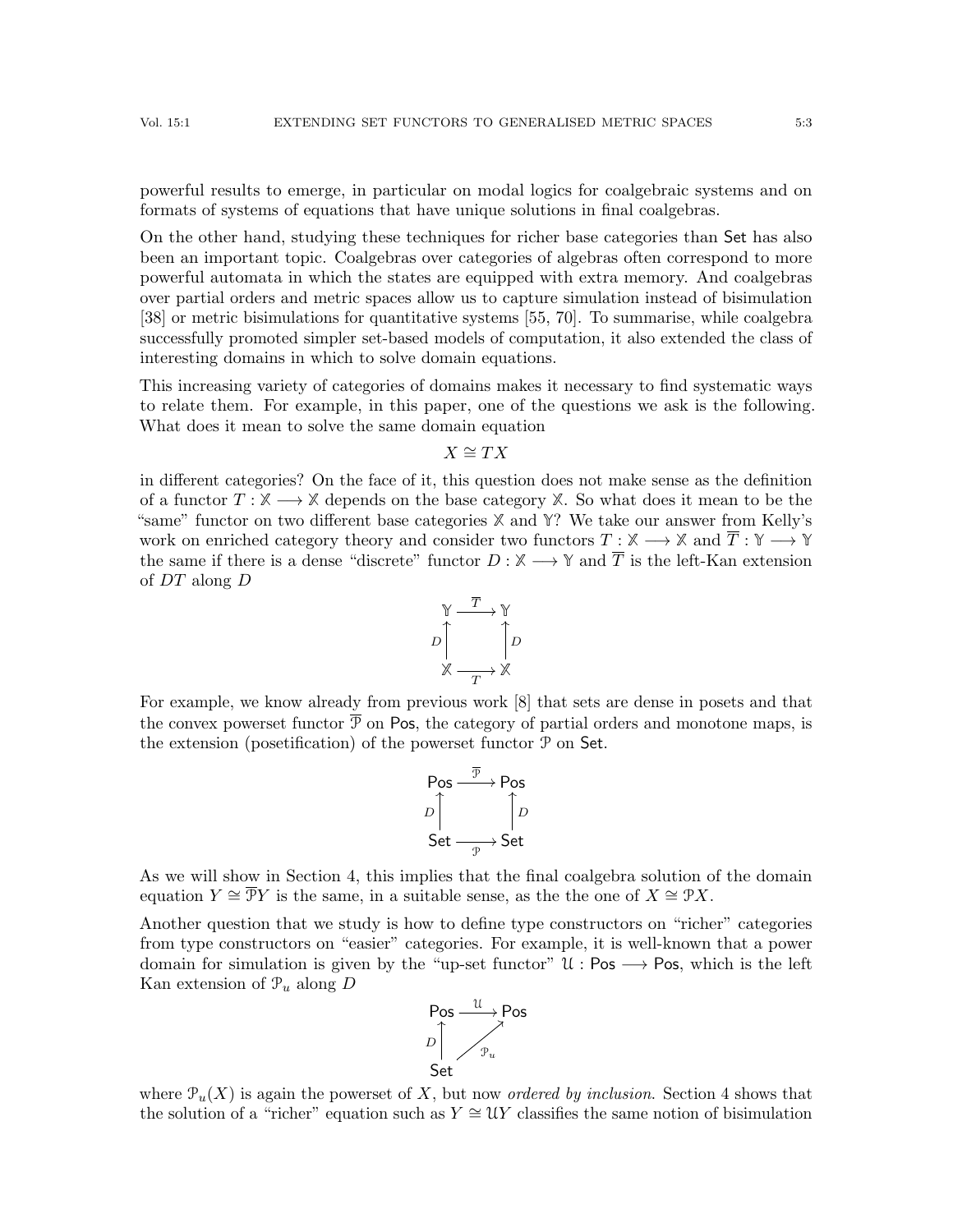The purpose then of this paper is to extend the observations above from posets to metric spaces and, more generally, to the category  $\mathscr V$ -cat of categories enriched over a commutative quantale  $\mathscr V$ . The essence is to show that the discrete functor

$$
D:\mathsf{Set}\longrightarrow\mathscr{V}\text{-}\mathsf{cat}
$$

is dense. Importantly, the proof will exhibit a formula that allows us to compute the left Kan extensions along  $D$  in many concrete examples.

What is modelled by  $\mathscr V$  and what role does  $\mathscr V$ -cat play?

To say that  $\mathscr V$  is a commutative quantale is to say that  $\mathscr V$  is a lattice of "truth values" or "distances". The leading example is the lattice of real numbers  $[0, \infty]$  which is promoted from a lattice to a quantale when equipped with the extra structure of addition of distances, important to capture the triangle inequality.

Objects of  $\nu$ -cat are then "categories enriched over  $\nu$ ", that is, sets  $\mathscr X$  equipped with a distance  $\mathscr{X}(x, y) \in \mathscr{V}$ . To say that  $\mathscr{X}$  is a "category enriched over  $[0, \infty]$  with  $+$ " is to say that  $\mathscr X$  satisfies the triangle inequality

$$
\mathscr{X}(x,y)+\mathscr{X}(y,z)\geq_{\mathbb{R}}\mathscr{X}(x,z).
$$

Thus, one reason to work with enriched categories is that many structures of interest such as posets and metric spaces appear themselves as categories. Another one, emphasised in [\[58\]](#page-55-0), is the importance of homsets carrying ordered/metric structure. A third reason, important for this paper, will be discussed now in more detail, namely that enriched categories make available a richer variety of colimits.

That  $D:$  Set  $\longrightarrow$  Pos is dense implies that every poset is a colimit of sets. But how can we construct ordered sets by taking quotients of discrete sets? The crucial point must be to work with a more general notion of quotient, namely with quotients that do not merely add equations between elements (coequalisers), but with quotients that add inequations.

Such a richer notion of quotient is automatically provided to us in Pos or  $\mathscr V$ -cat as a special case of a so-called weighted (or indexed) colimit, a notion native to the theory of enriched categories. In this paper, we only need some special cases of weighted colimits that are reviewed in detail in Section [2.](#page-4-0)

In the case of posets, the basic idea is easily explained. Every poset is a weighted colimit of discrete posets. How? Let X be a poset and write  $X_0$  for its set of elements and  $X_1 \subseteq X_0 \times X_0$  for its order. Then X is the "ordered coequalizer", or rather "coinserter", as it is known in the literature

<span id="page-3-0"></span>
$$
X_1 \xrightarrow{\text{---}} X_0 \xrightarrow{\text{---}} X \ . \tag{1.1}
$$

It is important here that the coinserter turns the discrete posets  $X_0$ ,  $X_1$  into a genuine poset X. This also makes it clear how to compute the left Kan extension  $\overline{T}$  of T by applying T to the parallel pair of [\(1.1\)](#page-3-0) and then taking the coinserter in Pos

<span id="page-3-1"></span>
$$
TX_1 \longrightarrow TX_0 \longrightarrow \overline{T}X \tag{1.2}
$$

This formula, describing the left-Kan extension as a certain weighted colimit of discrete  $\mathscr V$ -categories, allows us to compute such Kan extensions in many concrete situations. For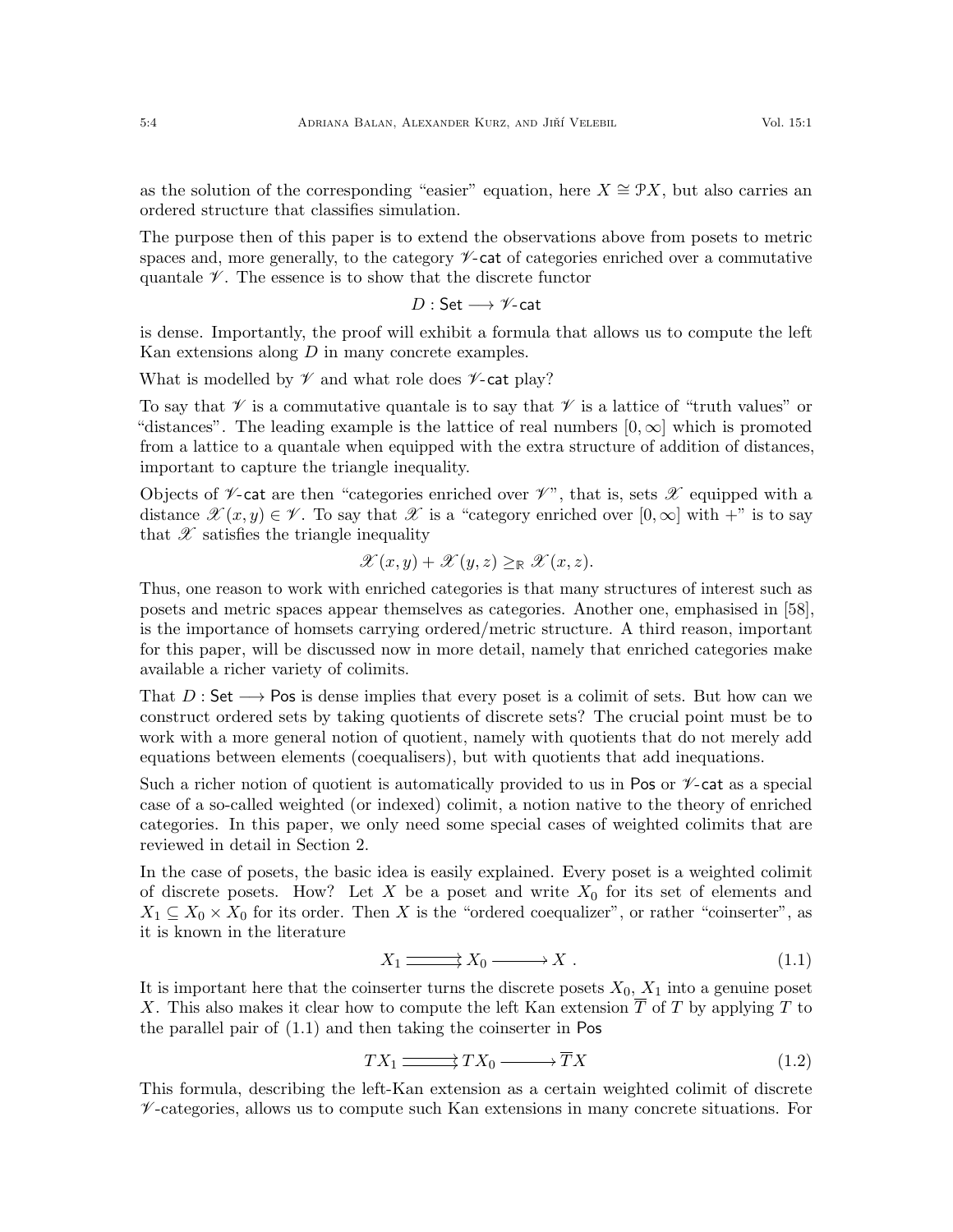example, in  $[8]$  we showed that it follows easily from  $(1.2)$  that the extension of  $\mathcal P$  from Set to Pos is the convex powerset functor.

A conceptual way of summarising this construction is to say that the coinserters of [\(1.1\)](#page-3-0) form a "density presentation" of D : Set  $\longrightarrow$  Pos. But density presentations work best when D is fully faithful, which coincides with the quantal being integral, whereas the generalisation of the formula  $(1.2)$  also applies in case D is not fully faithful.

#### Summary of main results.

- (1) We prove in Theorem [3.8](#page-23-0) that [\(1.2\)](#page-3-1) can be generalised to compute left Kan extensions along D : Set  $\longrightarrow \mathscr{V}$ -cat for any commutative quantale  $\mathscr{V}$ . As a corollary, we obtain that D : Set  $\rightarrow \mathscr{V}$ -cat is dense. If D is fully faithful, we obtain a density presentation in Theorem [3.22.](#page-32-0) Those functors that arise as left Kan extensions along D are characterised by preserving certain colimits in Theorems [3.23](#page-33-1) and [3.24.](#page-33-2)
- (2) It is well known that the fully-faithfulness of D is equivalent to the unit  $H \longrightarrow (LanDH)D$ of the left Kan extension of H along D being an isomorphism for all H. We show in Proposition [2.13](#page-15-0) that D is fully faithful if and only if the quantale  $\mathscr V$  is integral, which is the case in all the examples we pursue. We also characterise, in the general case, those functors H for which the unit is an isomorphism in Theorem [3.20.](#page-30-0)
- (3) We use that  $\mathscr V$ -categories are relational presheaves to show in Theorem [3.40](#page-39-0) how the extension of weak pullback preserving Set-functors can be computed from their relation lifting. This is often the easiest route to concrete computations, the Pompeiu-Hausdorff metric being Example [3.35.](#page-37-0)
- (4) Theorems [4.15](#page-52-0) and [4.16](#page-52-1) formalise the intuition that the final coalgebra over  $\mathcal V$ -cat of a "functor T : Set  $\longrightarrow$  Set equipped with a  $\nu$ -metric" is the final T-coalgebra over Set equipped with an appropriate metric. In particular, both final coalgebras determine the same equivalence relation (bisimulation), but the final coalgebra over  $\nu$ -cat gives refined metric information about states that are not bisimilar in the sense of measuring how far such states are from being equal.

The formulas for computing left Kan extensions are [\(3.12\)](#page-27-0) in the general case and [\(3.18\)](#page-36-0) for weak pullback preserving functors. Examples of left Kan extensions are in Sections [3.5–](#page-33-0)[3.7.](#page-40-0) Closure properties of  $\mathscr V$ -cat-ifications are studied in Section [3.8](#page-43-0) and 2-categorical properties of the category of coalgebras over  $\nu$ -cat in Section [4.1.](#page-46-0)

The present paper is a revised and extended version of [\[9\]](#page-54-4).

#### 2. Preliminaries

<span id="page-4-0"></span>In this section we gather all the necessary technicalities and notation from category theory enriched in a complete and cocomplete symmetric monoidal closed category that we will use later. For the standard notions of enriched categories, enriched functors and enriched natural transformations we refer to Kelly's book [\[40\]](#page-55-5) and for their importance to logical methods in computer science see for example [\[47,](#page-55-6) [64,](#page-56-2) [68,](#page-56-3) [70,](#page-56-1) [71\]](#page-56-4). Readers familiar with enriched category theory are invited to skip these preliminaries and pass directly to Section [3](#page-17-0) after taking note of Section [2.4](#page-13-0) on the fully-faithfulness of the discrete functor  $D:$  Set  $\longrightarrow \mathscr{V}$ -cat.

We will mainly use two prominent enrichments: that in a commutative quantale  $\mathscr V$  and that in the category  $\nu$ -cat of small  $\nu$ -categories and  $\nu$ -functors for a commutative quantale  $\nu$ . We spell out in more detail how the relevant notions look like and carefully write all the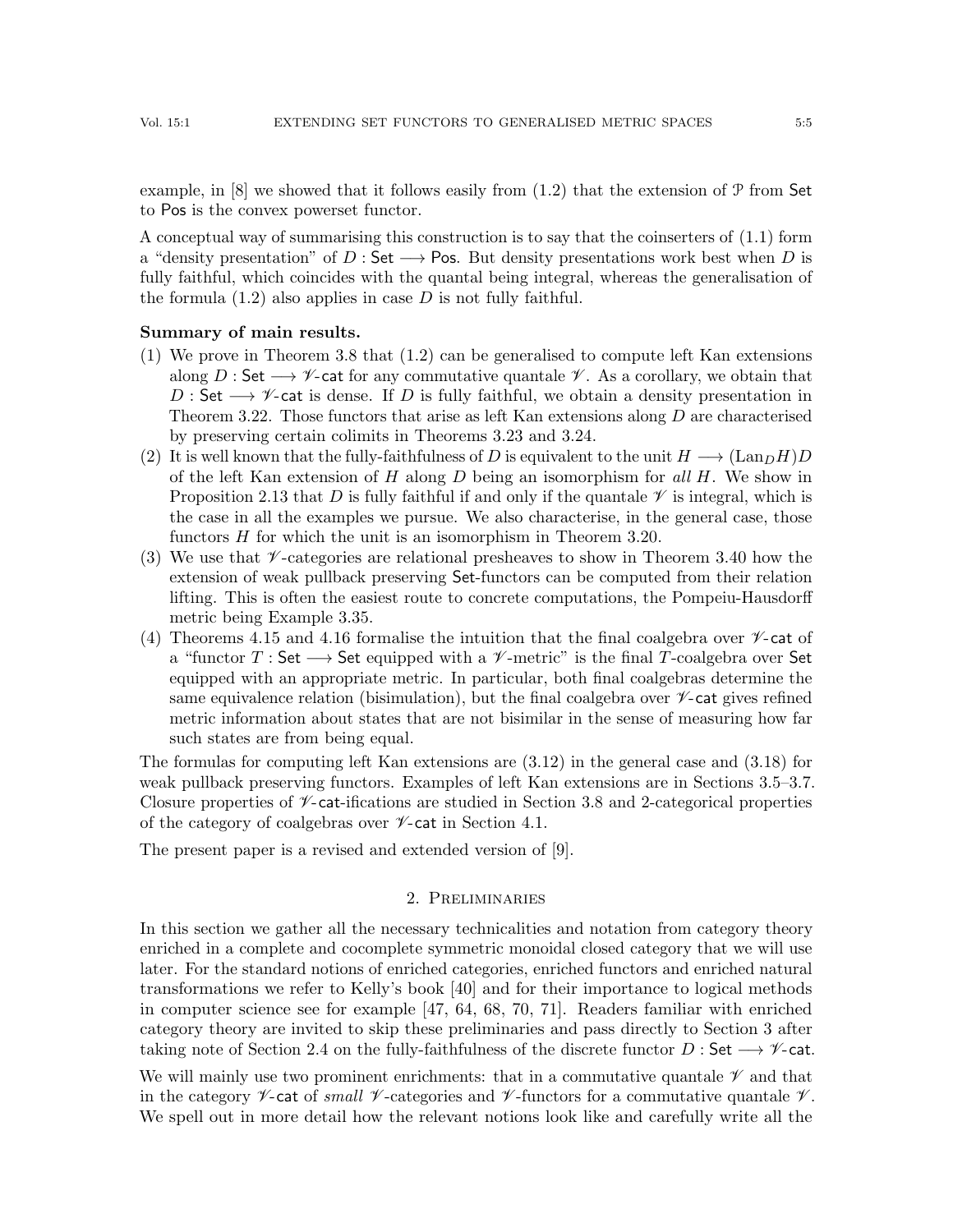enrichment-prefixes. In particular, the underlying category of an enriched category will be denoted by the same symbol, followed by the subscript "o" as usual.

## <span id="page-5-0"></span>2.1.  $\mathcal{V}$ -categories as generalised metric spaces.

Suppose  $\mathcal{V} = (\mathcal{V}_o, \otimes, e, [-,-])$  is a commutative quantale. More in detail:  $\mathcal{V}_o$  is a complete lattice, equipped with a commutative and associative monotone binary operation ⊗, called the tensor. We require the element e to be a *unit* of tensor. Furthermore, we require every monotone map  $-\otimes r : \mathscr{V}_o \longrightarrow \mathscr{V}_o$  to have a right adjoint  $[r, -] : \mathscr{V}_o \longrightarrow \mathscr{V}_o$ . We call  $[-, -]$ the *internal hom* of  $\mathcal{V}_o$ . We will suppose that  $\mathcal{V}_o$  is non-trivial, that is,  $\mathcal{V}_o$  is not a singleton (or equivalently,  $e \neq \perp$ ). Recall that the quantale is said to be *integral* if  $e = \top$ .<sup>[1](#page-5-1)</sup>

Commutative quantales are complete and cocomplete symmetric monoidal closed categories. Therefore, one can define  $\nu$ -categories,  $\nu$ -functors, and  $\nu$ -natural transformations. Before we say what these are, let us mention several examples of commutative quantales.

# <span id="page-5-3"></span>Examples 2.1.

- <span id="page-5-2"></span>(1) The two-element chain  $2 = \{0, 1\}$  with the usual order and tensor  $r \otimes s = r \wedge s$ . The internal hom is implication.
- <span id="page-5-4"></span>(2) The real half line  $([0, \infty], \geq_R)$ , with (extended) addition as tensor product. The internal hom  $[r, s]$  is truncated minus, that is,  $[r, s] =$  if  $r \geq_R s$  then 0 else  $s - r$ .
- <span id="page-5-5"></span>(3) The unit interval  $([0, 1], \geq_R)$  with tensor product  $r \otimes s = \max(r, s)$ . The internal hom is given by  $[r, s] =$  if  $r \geq_{\mathbb{R}} s$  then 0 else s.
- <span id="page-5-6"></span>(4) The poset of all monotone functions  $f : [0, \infty] \longrightarrow [0, 1]$  such that the equality  $f(r) =$  $\bigvee_{s\leq r} f(s)$  holds, with the pointwise order. It becomes a commutative quantale with the tensor product

$$
(f \otimes g)(r) = \bigvee_{s+s' \leq r} f(s) \cdot g(s')
$$

having as unit the function mapping all nonzero elements to 1, and 0 to itself [\[36\]](#page-55-7).

- <span id="page-5-8"></span>(5) Let  $\underline{n} = \{0, \ldots n-1\}$  be an ordinal equipped with a monotone, commutative, idempotent operation satisfying  $0 \otimes i = 0$  for all  $i \in \underline{n}$ . Then there are unique e and  $[-,-]$  such that  $(n, \otimes, e, [-,-])$  is a quantale [\[17,](#page-54-5) Prop 2.5]. In the case  $n = 2$  we just obtain Item [\(1\)](#page-5-2) above. In case  $n = 3$  there are exactly two ways of turning  $\frac{3}{2}$  into a commutative quantale with an idempotent tensor, determined by choosing either  $1 \otimes 2 = 2$  or  $1 \otimes 2 = 1$  [\[17,](#page-54-5) Cor 2.6]. We briefly explain the associated  $\nu$ -categories in Example [2.5.](#page-7-1) The three-element quantale 3 which is determined by  $e = 1$  is the smallest non-integral quantale, in the sense that it embeds into any other non-integral  $\mathscr V$ .
- <span id="page-5-7"></span>(6) Let  $(M, \cdot, e)$  be a monoid. Then  $\mathcal{P}(M)$ , the powerset of M, becomes a quantale ordered by inclusion with tensor  $S \otimes S' = \{x \cdot x' \mid x \in S, x' \in S'\}$  and unit  $\{e\}$ . In fact,  $\mathcal{P}(M)$  is the free quantale over the monoid M [\[53\]](#page-55-8) and  $\mathcal{P}(M)$  is commutative if M is commutative. If M is the free monoid over an alphabet of size at least two, then  $\mathcal{P}(M)$ is the non-commutative non-integral quantale of languages over the alphabet.

**Remark 2.2.** If we think of the elements of the quantale as truth values, then  $\leq$  is external implication, e is true,  $\perp$  is false,  $\otimes$  is a conjunction and  $[-,-]$  is internal implication. Some standard logical laws such as  $[e, r] = r$  and  $r \otimes [r, s] \leq s$  and  $r \leq [s, s \otimes r]$  and  $s \leq r \Leftrightarrow e \leq [s, r]$  hold in all quantales. If we consider the elements of the quantale as

<span id="page-5-1"></span> ${}^{1}$ A commutative integral quantale is sometimes called a *complete residuated lattice*.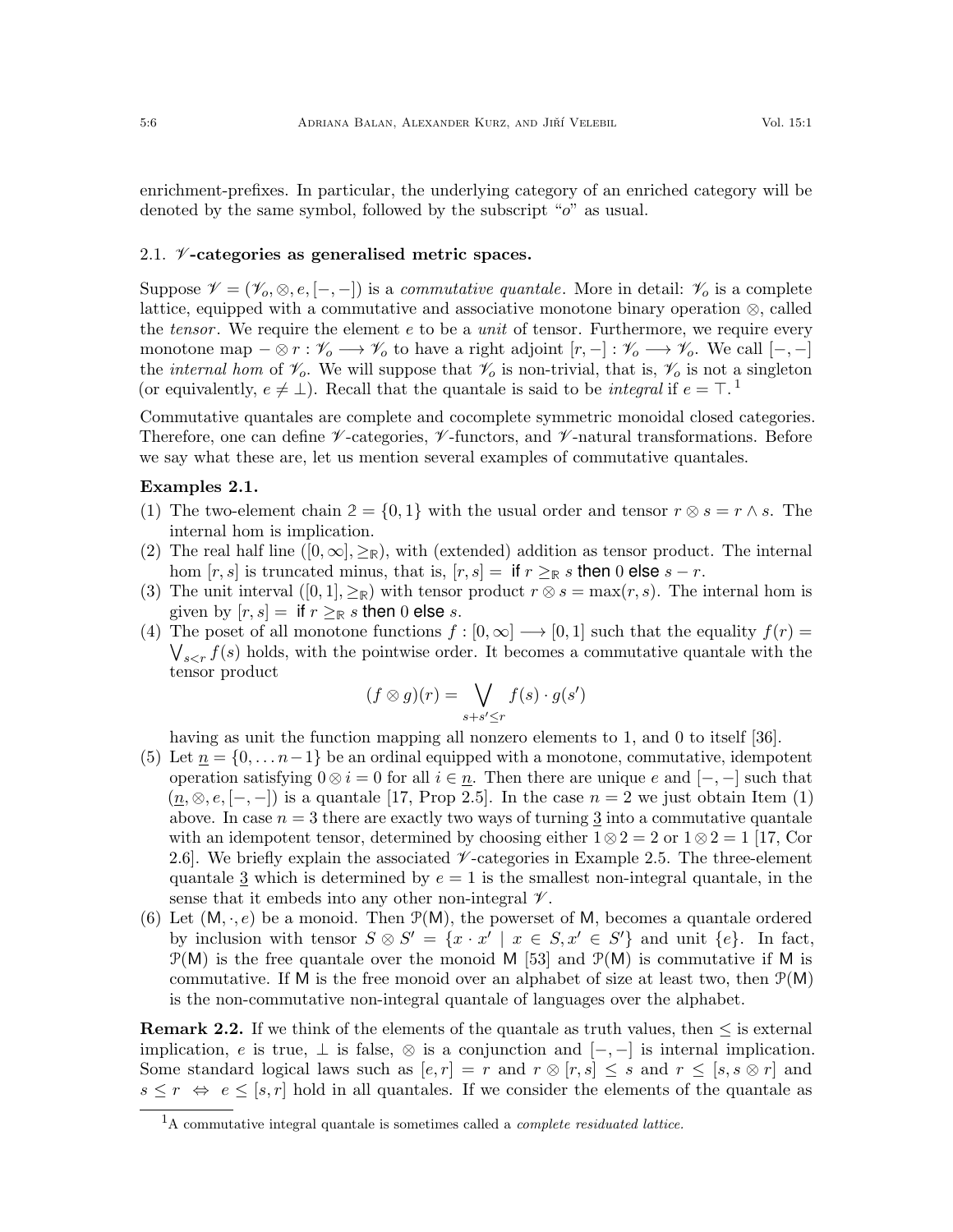representing distances, the order of the quantale is opposite to the natural order of distances, with 0 as top and  $\infty$  as bottom. To reconcile the two points of view, we can think of distance as "distance from truth", so that a distance of 0 corresponds to true and a distance of  $\infty$  to false.  $\mathbf{L}$ 

A (small)  $\not\!\mathscr{V}$ -category  $\mathscr{X}$  consists of a (small) set of objects, together with an object  $\mathscr{X}(x',x)$ in  $\mathcal{V}_o$  for each pair  $x'$ , x of objects, subject to the following axioms

$$
e \leq \mathscr{X}(x,x), \quad \mathscr{X}(x',x) \otimes \mathscr{X}(x'',x') \leq \mathscr{X}(x'',x)
$$

for all objects  $x'', x'$  and  $x$  in  $\mathscr{X}$ .

A  $\mathcal V$ -category  $\mathcal X$  is called *discrete* if

<span id="page-6-5"></span>
$$
\mathcal{X}(x',x) = \begin{cases} e, & x' = x \\ \perp, & \text{otherwise} \end{cases}
$$
 (2.1)

A V-functor  $f: \mathcal{X} \longrightarrow \mathcal{Y}$  is given by the object-assignment  $x \mapsto fx$ , such that

$$
\mathscr{X}(x',x) \le \mathscr{Y}(fx',fx)
$$

holds for all  $x', x$ .

A  $\mathcal V$ -natural transformation  $f \longrightarrow g$  is given whenever

 $e \leq \mathscr{Y}(fx, qx)$ 

holds for all x. Thus, there is at most one  $\mathscr V$ -natural transformation between f and q.

 $\mathscr V$ -categories and  $\mathscr V$ -functors form a category which we denote by  $\mathscr V$ -cat<sub>o</sub> (actually, a 2-category having  $\nu$ -natural transformations as 2-cells).

## <span id="page-6-1"></span>Example 2.3.

<span id="page-6-2"></span>(1) The two-element chain [2](#page-6-0) is a commutative quantale. A small 2-category  $^2 \mathscr{X}$  is precisely a preorder, where  $x' \leq x$  iff  $\mathscr{X}(x', x) = 1$ , while a 2-functor  $f : \mathscr{X} \longrightarrow \mathscr{Y}$  is a monotone map. A 2-natural transformation  $f \to g$  expresses that  $fx \leq gx$  holds for every x. Thus **2**-cat is the category Preord of preorders and monotone maps. It plays an important role not only because we study  $\mathscr V$ -cat by generalising from 2-cat, but also because the definition

<span id="page-6-3"></span>
$$
x \leq_{\mathcal{X}} y \iff e \leq \mathcal{X}(x, y). \tag{2.2}
$$

equips every  $\mathscr V$ -category  $\mathscr X$  with the structure of a preorder  $\leq_{\mathscr X}$ . In case  $\mathscr X$  is  $\mathscr V$ , we have  $\leq_{\mathscr{X}} = \leq$ . In the following, we will drop the subscript in  $\leq_{\mathscr{X}}$ .

<span id="page-6-4"></span>(2)  $\mathcal V$  is itself a  $\mathcal V$ -category with  $\mathcal V(r,s) = [r,s]$ . This is of fundamental importance, at least because the internal hom  $\mathcal{V}(r,s)$  usually has a richer structure than the external hom  $\mathcal{V}_o(r,s)$ . For example in case  $\mathcal{V} = [0,\infty]$ , the external hom is only two-valued whereas the internal hom is  $[0, \infty]$ -valued.

A good intuition is that  $\mathscr V$ -categories are possibly non-symmetric metric spaces and  $\mathscr V$ functors are non-expanding maps. This intuition goes back to Lawvere [\[47\]](#page-55-6). We show next some examples that explain this intuition. A good resource is also [\[54\]](#page-55-9).

<span id="page-6-0"></span> $^{2}$  Not to be confounded with the notion of a 2-category, that is, a Cat-enriched category.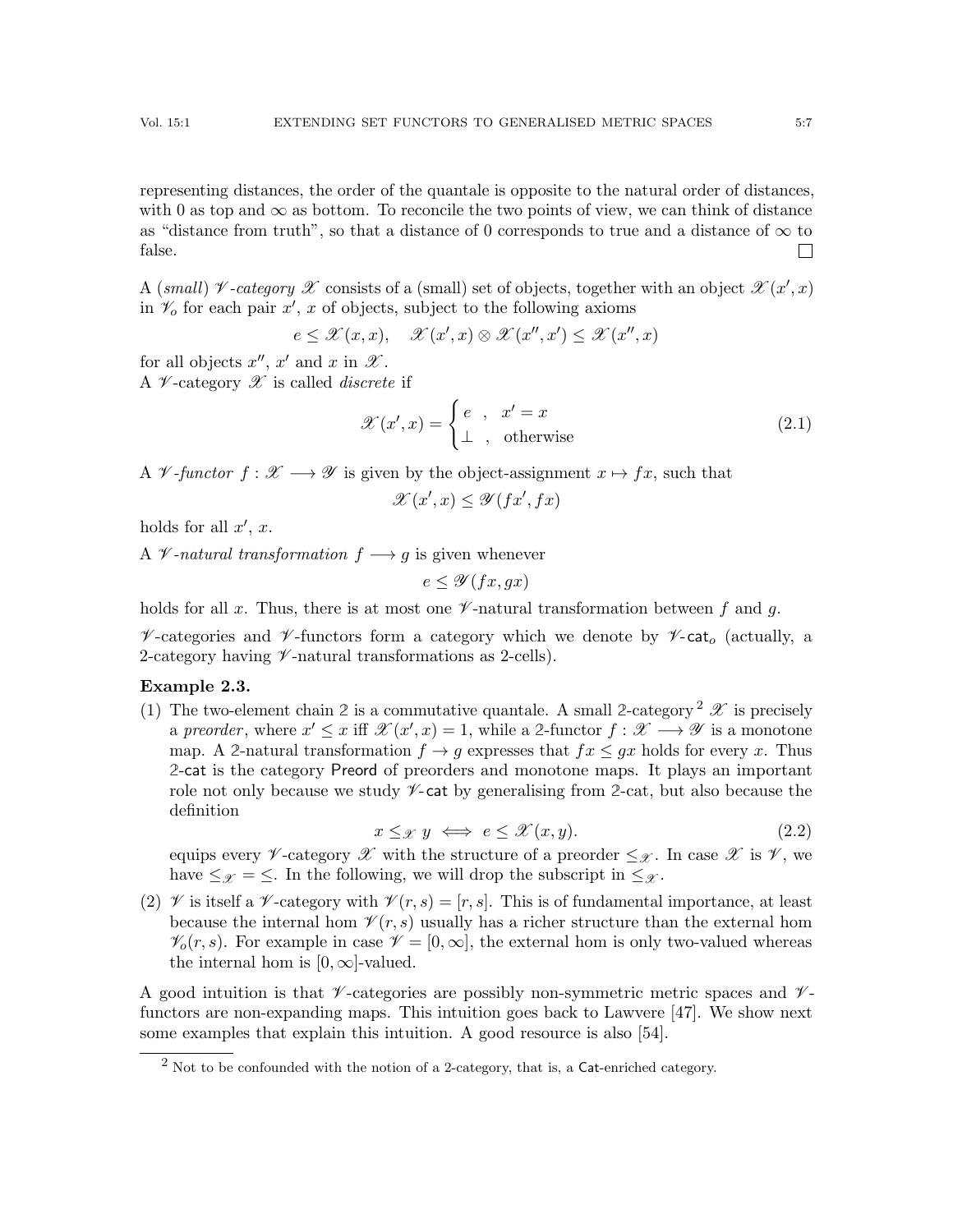<span id="page-7-4"></span>**Examples 2.4.** (1) Let  $\mathcal V$  be the real half line  $([0,\infty],\geq_{\mathbb R},+,0)$  as in Example [2.1](#page-5-3)[\(2\)](#page-5-4). A small V-category can be identified with a set X equipped with a mapping  $d_X$ :  $X \times X \longrightarrow [0, \infty]$  such that  $(X, d_X)$  is a *generalised metric space*. The generalisation of the usual notion is three-fold. First,  $d<sub>X</sub>$  is a pseudo-metric in the sense that two distinct points may have distance 0. Second,  $d_X$  is a quasi-metric in the sense that distance is not necessarily symmetric. Third, distances are allowed to be infinite, which has the important consequence that the category of generalised metric spaces has colimits (whereas metric spaces do not even have coproducts).

A V-functor  $f: (X, d_X) \longrightarrow (Y, d_Y)$  is then a exactly a non-expanding mapping, that is, one satisfying the inequality  $d_Y(fx', fx) \leq_{\mathbb{R}} d_X(x', x)$  for every  $x, x' \in X$ .

The existence of a  $\mathscr V$ -natural transformation  $f \longrightarrow g$  means that  $\bigvee_x d_Y(fx, gx) = 0$ , that is, the distance  $d_Y(fx, gx)$  is 0, for every  $x \in X$ , or also that  $fx \leq gx$  with respect to the order discussed in Example [2.3\(](#page-6-1)[1\)](#page-6-2).

- (2) For the unit interval  $\mathcal{V} = ([0,1], \geq_R, \text{max}, 0)$  from Example [2.1\(](#page-5-3)[3\)](#page-5-5), a  $\mathcal{V}$ -category is a generalised ultrametric space  $(X, d_X : X \times X \longrightarrow [0, 1])$  [\[54,](#page-55-9) [70\]](#page-56-1). Again, the slight generalisation of the usual notion lies in the fact that the distance function  $d_X$  is not necessarily symmetric and  $d_X(x', x) = 0$  does not necessarily entail  $x = x'$ . Similarly,  $\mathscr V$ -functors are precisely the non-expanding maps, and the existence of a  $\mathscr V$ -natural transformation  $f \longrightarrow g : (X, d_X) \longrightarrow (Y, d_Y)$  means, again, that  $\bigvee_x d_Y(fx, gx) = 0$ , that is, the distance  $d_Y(fx, gx)$  is 0, for every  $x \in X$ .
- (3) Using the quantale  $\mathscr V$  from Example [2.1](#page-5-3)[\(4\)](#page-5-6) leads to probabilistic metric spaces: for a  $\nu$ -category  $\mathscr X$ , and for every pair  $x, x'$  of objects of  $\mathscr X$ , the hom-object is a function  $\mathscr{X}(x',x):[0,\infty]\longrightarrow[0,1]$  with the intuitive meaning  $\mathscr{X}(x',x)(r)=s$  holds iff s is the probability that the distance from  $x'$  to x is smaller than r. See [\[26,](#page-54-6) [36\]](#page-55-7).
- (4) The categories enriched in the free quantale  $\mathcal{P}(M)$  of Example [2.1](#page-5-3)[\(6\)](#page-5-7) can be perceived as M-labeled automata [\[13,](#page-54-7) [52\]](#page-55-10). The "distance" between two states is the language connecting them. In particular, if M is the free monoid over an alphabet, the enriched hom  $\mathscr{X}(x, y)$  between two states x, y of an automaton  $\mathscr{X}$  is the language accepted by the automaton  $\mathscr{X}$ , considered with initial state x and final state y. However, this is an example outside the scope of the paper, since in this case  $\mathcal{V} = \mathcal{P}(\mathsf{M})$  is not commutative.

# <span id="page-7-0"></span>2.2.  $\n *\mathscr{V}* -categories as relational presheaves.$

A  $\mathcal V$ -category  $\mathcal X$  cannot only be considered as generalised metric space, but also as a set X equipped with a collection  $(X_r)_{r \in \mathscr{V}_o}$  of binary relations given by

<span id="page-7-3"></span>
$$
X_r = \{ (x', x) \in X \times X \mid r \le \mathcal{X}(x', x) \}. \tag{2.3}
$$

In the case of the generalised metric spaces discussed above, the collection  $(X_r)_{0 \leq r \leq \infty}$  can be considered as a basis for the quasi-uniformity [\[27\]](#page-54-8) associated with  $\mathscr X$ . But interest in the collection  $(X_r)_{r \in \mathcal{V}}$  can also arise from considerations independent of the view of  $\mathcal{V}$ -categories as metric spaces as the following example from concurrency theory demonstrates.

<span id="page-7-1"></span>**Example 2.5.** A category  $\mathscr X$  enriched over the quantale  $\underline{n}$  of Example [2.1](#page-5-3)[\(5\)](#page-5-8) can be understood as a set equipped with  $n-1$  transitive relations

$$
X_{n-1}\subseteq\ldots\subseteq X_i\subseteq\ldots\subseteq X_1.
$$

<span id="page-7-2"></span><sup>&</sup>lt;sup>3</sup>  $X_{\infty}$ ,  $X_0$  are redundant since  $\infty$  is bottom and  $X_0 = \bigcap \{X_r \mid r >_{\mathbb{R}} 0\}.$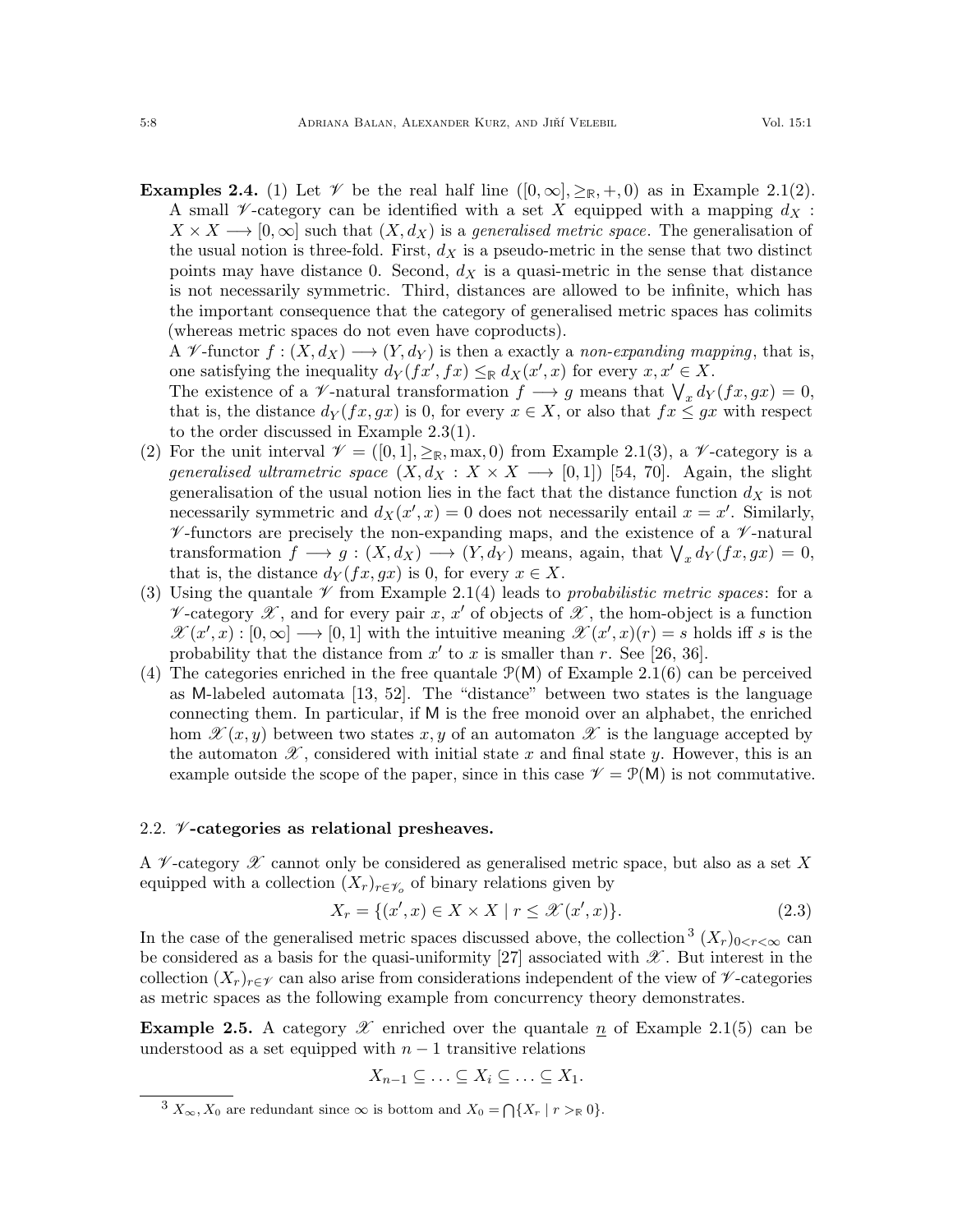given by  $X_i = \{(x',x) \mid i \leq \mathcal{X}(x',x)\}, 0 < i < n$ . Following [\[17,](#page-54-5) [18\]](#page-54-9), the *V*-enriched categories for the three-element quantales  $\mathcal{V} = (\underline{3}, \otimes, e, [-,-])$  of Example [2.1](#page-5-3)[\(5\)](#page-5-8) can be interpreted as well-known models of concurrency given by sets equipped with two relations (in the terminology of the  $(X_r)_{r \in \mathscr{V}_o}$  above, the relation  $X_0$  is redundant since 0 is bottom).

The first case, which is determined by  $e = 1$ , accounts for the *prossets* of Gaifman and Pratt [\[29\]](#page-54-10). Explicitly, the objects of a  $\mathcal V$ -category can be seen as events subject to a schedule, endowed with a preorder  $x \leq y$  given by  $X_1$  (with the interpretation that "x happens no later than y") and a binary relation  $x \prec y$  given by  $X_2$  (which is intended to mean "x happens") strictly earlier than y"). Then  $X_2 \subseteq X_1$  says that strict precedence implies weak precedence, while the multiplication law  $1 \otimes 2 = 2$  reflects the prosset-law that  $x \leq y \prec z \leq w$  implies  $x \prec w$ .<sup>[4](#page-8-0)</sup>

The second case, which is determined by  $e = 2$ , is due to Gaifman [\[30\]](#page-55-11). The relation  $x <^t y$ given by  $X_1$  is interpreted as "x precedes y in time" and the relation  $x <^c y$  given by  $X_2$  is interpreted as "x causally precedes y".  $X_2 \subseteq X_1$  captures that causal precedence implies temporal precedence and the multiplication law  $1 \otimes 2 = 1$  reflects that  $x \leq^{t} y \leq^{c} z \leq^{t} w$ implies  $x <^t w$ .  $\Box$ 

The idea illustrated in the two examples above can be formalised as a relational presheaf [\[53,](#page-55-8) Chapter 3.4], that is, as a (lax) monoidal functor

$$
X_{\_}: \mathscr{V} \longrightarrow \text{Rel}
$$

$$
r \ \mapsto \ X_r
$$

which satisfies

<span id="page-8-1"></span>
$$
\mathsf{Id} \subseteq X_e \tag{2.4}
$$

$$
X_r \cdot X_s \subseteq X_{r \otimes s} \tag{2.5}
$$

Moreover such a functor comes from a  $\nu$ -category iff

$$
X_{\bigvee_{i \in I} r_i} = \bigcap_{i \in I} X_{r_i}
$$

that is, the presheaf is continuous. We present this result in some detail, because it is related to the  $\mathscr V$ -nerves of Definition [3.4](#page-21-0) and because it prepares the grounds for Theorem [3.40.](#page-39-0)

We will follow Chapter 3.4 of [\[53\]](#page-55-8), specialised to an one-object quantaloid, that is, to a commutative quantale  $\mathscr{V} = (\mathscr{V}_o, \otimes, [-,-], e)$ .

Let  $\Sigma \mathscr{V}$  denote the *suspension* of  $\mathscr{V}$ . That is,  $\Sigma \mathscr{V}$  is an *ordered* category on one object <sup>\*</sup>, with  $\Sigma \mathcal{V}(*) = \mathcal{V}_o$ . The composition in  $\Sigma \mathcal{V}$  is given by ⊗ and the unit *e* serves as an identity. Further, let Rel be the 2-category of *ordinary* relations.

The *ordinary* category RelPresh of *relational presheaves* and their morphisms is defined as follows:

(1) A relational presheaf  $\mathfrak{X}: (\Sigma \mathscr{V})^{coop} \longrightarrow \mathsf{Rel}$  is a *lax* 2-functor. That is, if we denote  $X = \mathfrak{X}(*)$ , the inclusions

 $\mathsf{Id}_X \subseteq \mathfrak{X}(e), \qquad \mathfrak{X}(r) \cdot \mathfrak{X}(s) \subseteq \mathfrak{X}(r \otimes s)$ 

<span id="page-8-0"></span><sup>&</sup>lt;sup>4</sup>See also [\[32,](#page-55-12) Definition I-1.11], where  $\prec$  is called an auxiliary relation.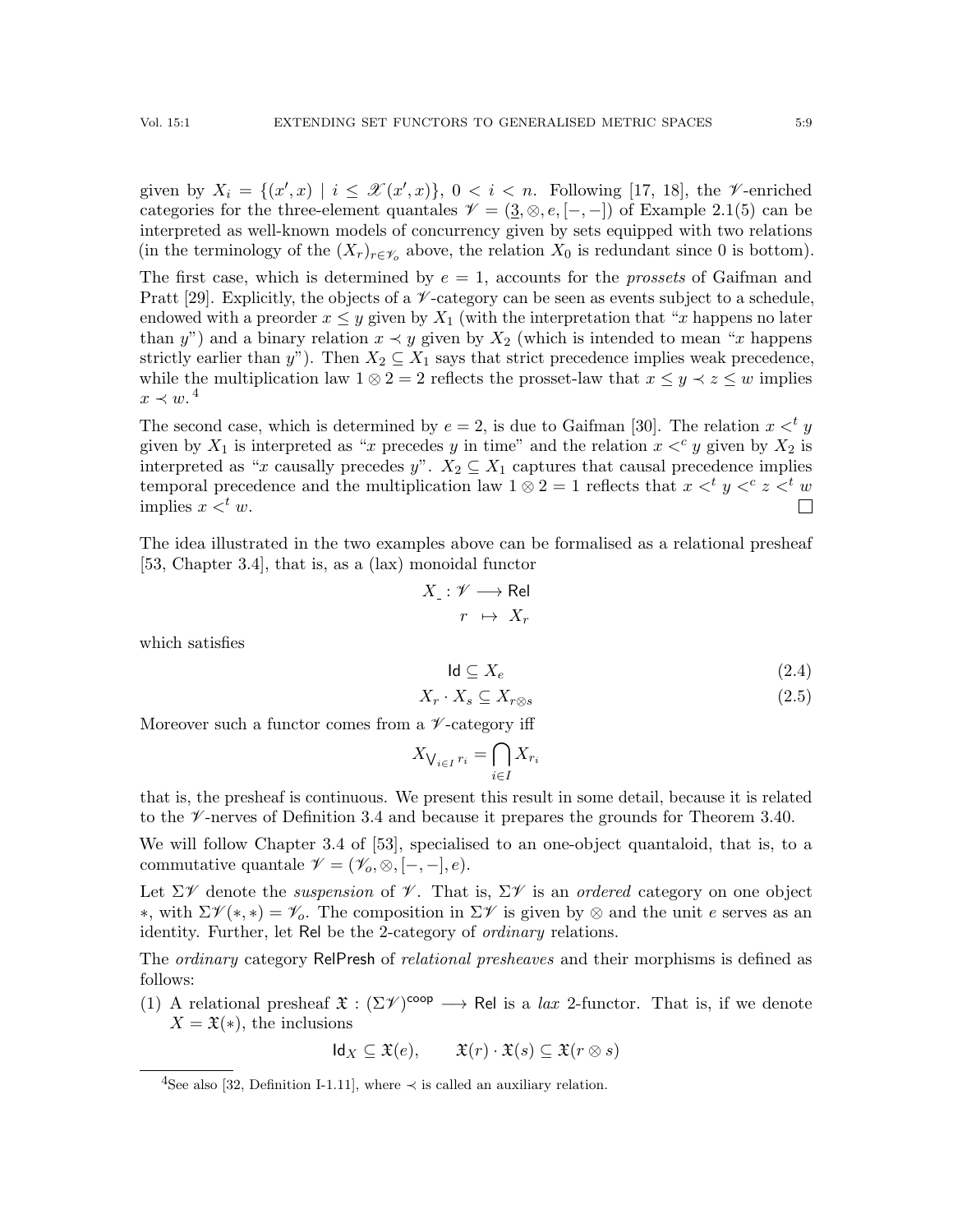hold in  $Rel(X, X)$ , with "·" denoting relational composition. Moreover, the inclusion

<span id="page-9-1"></span>
$$
\mathfrak{X}(r) \subseteq \mathfrak{X}(s) \tag{2.6}
$$

holds whenever  $r \geq s$  holds in  $\mathscr V$ .

(2) A relational morphism from  $\mathfrak X$  to  $\mathfrak Y$  is a lax natural transformation f from  $\mathfrak X$  to  $\mathfrak Y$  that has maps as components. That is, if we denote  $X = \mathfrak{X}(*)$ ,  $Y = \mathfrak{Y}(*)$  and write f for  $\mathfrak{f}_*$ , then for every  $r$  the inclusion

$$
X \xrightarrow{f_{\diamond}} Y
$$
  
\n
$$
x(r) \downarrow \subseteq \downarrow y(r)
$$
  
\n
$$
X \xrightarrow{f_{\diamond}} Y
$$
  
\n(2.7)

holds. Above,  $f_{\diamond}$  is the graph relation of  $f : X \longrightarrow Y$ .

<span id="page-9-2"></span>**Example 2.6.** Every small  $\mathcal V$ -category  $\mathcal X$  can be turned into a relational presheaf

$$
\Phi(\mathscr{X}):(\Sigma\mathscr{V})^{\mathsf{coop}}\longrightarrow\mathsf{Rel}
$$

as follows:

- (1) Let  $\Phi(\mathscr{X})(*) = X_o$ , where we write  $X_o$  for the set of all objects of  $\mathscr{X}$ .<sup>[5](#page-9-0)</sup>
- (2) Put  $\Phi(\mathscr{X})(r) = \{(x',x) | r \leq \mathscr{X}(x',x)\}\$ for every r. Then the relations

$$
Id_{X_0} \subseteq \Phi(\mathscr{X})(e), \qquad \Phi(\mathscr{X})(r) \cdot \Phi(\mathscr{X})(s) \subseteq \Phi(\mathscr{X})(r \otimes s)
$$

hold in Rel $(X_0, X_0)$  precisely because  $\mathscr X$  is a  $\mathscr V$ -category.

Observe that the presheaf  $\Phi(\mathscr{X})$  satisfies an additional condition: the equality

$$
\Phi(\mathscr{X})(\bigvee_{i\in I}r_i)=\bigcap_{i\in I}\Phi(\mathscr{X})(r_i)
$$

holds for any family  $\{r_i \mid i \in I\}$  of elements of  $\mathscr{V}$ , since

$$
\{(x',x) \mid \bigvee_{i \in I} r_i \leq \mathcal{X}(x',x)\} = \bigcap_{i \in I} \{(x',x) \mid r_i \leq \mathcal{X}(x',x)\}\
$$

It is easy to see that any  $\mathscr V$ -functor  $f : \mathscr X \longrightarrow \mathscr Y$  yields a morphism  $\Phi(f) : \Phi(\mathscr X) \longrightarrow \Phi(\mathscr Y)$ of relational presheaves. Indeed, denote by  $f_o: X_o \longrightarrow Y_o$  the object-assignment of f. Then the inclusion

$$
(f_{\mathbf{o}})_{\diamond} \cdot \Phi(\mathscr{X})(r) \subseteq \Phi(\mathscr{Y})(r) \cdot (f_{\mathbf{o}})_{\diamond}
$$

means the following

if 
$$
r \leq \mathcal{X}(x', x)
$$
, then  $r \leq \mathcal{Y}(fx', fx)$ , for all  $x'$ , x in  $X_0$ 

But this holds precisely since f is a  $\nu$ -functor.

**Definition 2.7** [\[53,](#page-55-8) Definition 3.4.1]. A relational presheaf  $\mathfrak{X}$  is called *continuous*, if

$$
\mathfrak{X}(\bigvee_{i\in I}r_i)\supseteq\bigcap_{i\in I}\mathfrak{X}(r_i)
$$

holds for any family  $\{r_i \mid i \in I\}$  of elements of  $\mathscr V$ . The full subcategory of RelPresh spanned by continuous relational presheaves is denoted by  $\mathsf{RelPresh}_c$ .

<span id="page-9-0"></span><sup>&</sup>lt;sup>5</sup> In the introduction, in the special case of preorders, we used the more familiar notation  $X_0$  instead of  $X_0$ , but in the general case of  $\mathscr V$ -categories we now have examples where 0 is an element of  $\mathscr V$  and the notation  $X_0$  has a meaning given by  $(2.3)$ .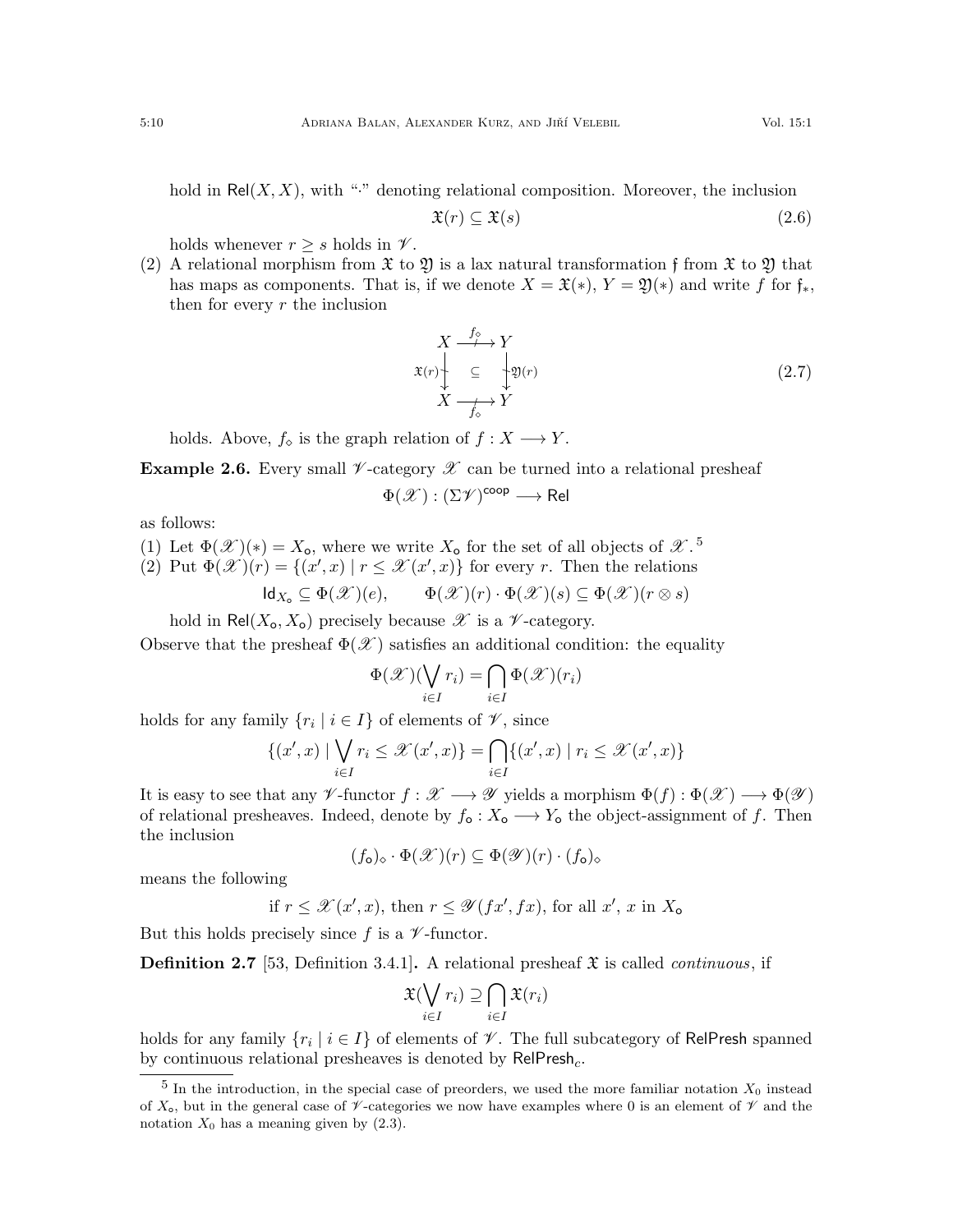$$
\mathfrak{X}(\bigvee_{i\in I}r_i)\subseteq \bigcap_{i\in I}\mathfrak{X}(r_i)
$$

holds for any family  $\{r_i \mid i \in I\}$  of elements of  $\mathcal V$  and any relational presheaf  $\mathfrak X$ , because [\(2.6\)](#page-9-1) implies that  $\mathfrak{X}(\bigvee_{i \in I} r_i) \subseteq \mathfrak{X}(r_i)$  holds for any *i*.

<span id="page-10-0"></span>**Proposition 2.9** [\[53,](#page-55-8) Proposition 3.4.1]. The assignment  $\mathscr{X} \mapsto \Phi(\mathscr{X})$  extends to an ordinary functor  $\Phi : (\mathscr{V}\text{-}\mathsf{cat})_o \longrightarrow \mathsf{RelPresh}_c$  which is an equivalence of categories.

*Proof.* It is easy to see that the processes  $\mathscr{X} \mapsto \Phi(\mathscr{X})$  and  $H \mapsto \Phi(H)$  of Example [2.6](#page-9-2) extend to a functor  $\Phi : (\mathscr{V}\text{-}\mathsf{cat})_o \longrightarrow \mathsf{RelPresh}_c$ . Its pseudoinverse  $\Psi : \mathsf{RelPresh}_c \longrightarrow (\mathscr{V}\text{-}\mathsf{cat})_o$ sends a continuous relational presheaf  $\mathfrak{X} : (\Sigma \mathscr{V})^{coop} \longrightarrow \mathsf{Rel}$  into the following  $\mathscr{V}$ -category  $\Psi(\mathfrak{X})$ :

- (1) The set of objects of  $\Psi(\mathfrak{X})$  is the set  $\mathfrak{X}(*)$ .
- (2) For every pair  $x'$ , x in  $\mathfrak{X}(*)$  we put

$$
\Psi(\mathfrak{X})(x',x) = \bigvee \{r \mid (x',x) \in \mathfrak{X}(r)\}.
$$

Then  $\Psi(\mathfrak{X})$  is a  $\mathscr{V}\text{-category}$  for the following reasons:

(a) The inequality

$$
e \le \bigvee \{ r \mid (x, x) \in \mathfrak{X}(r) \} = \Psi(\mathfrak{X})(x, x)
$$

holds since  $\mathsf{Id} \subseteq \mathfrak{X}(e)$  holds.

(b) The inequality

$$
\Psi(\mathfrak{X})(x'',x')\otimes\Psi(\mathfrak{X})(x',x)\leq\Psi(\mathfrak{X})(x'',x)
$$

holds, since

$$
\Psi(\mathfrak{X})(x'',x') \otimes \Psi(\mathfrak{X})(x',x) = \bigvee \{r \mid (x'',x') \in \mathfrak{X}(r)\} \otimes \bigvee \{s \mid (x',x) \in \mathfrak{X}(s)\}
$$
\n
$$
= \bigvee_{(x'',x') \in \mathfrak{X}(r)} \bigvee_{(x',x) \in \mathfrak{X}(s)} r \otimes s
$$
\n
$$
\leq \bigvee_{(x'',x) \in \mathfrak{X}(r \otimes s)} r \otimes s
$$
\n
$$
= \Psi(\mathfrak{X})(x'',x)
$$

Above, we have used that  $\mathfrak{X}(r) \cdot \mathfrak{X}(s) \subseteq \mathfrak{X}(r \otimes s)$ .

That  $\Phi$  and  $\Psi$  are essentially inverse to each other is verified as follows:

(1) Suppose a  $\mathscr V$ -category  $\mathscr X$  is given. Then the  $\mathscr V$ -category  $\Psi\Phi(\mathscr X)$  has the same set of objects as  $\mathscr{X}$ . Moreover,

$$
\Psi\Phi(\mathscr{X})(x',x) = \bigvee \{r \mid r \leq \mathscr{X}(x',x)\} = \mathscr{X}(x',x)
$$

(2) Suppose  $\mathfrak{X}: (\Sigma \mathscr{V})^{coop} \longrightarrow \mathsf{Rel}$  is a relational presheaf. Then the presheaf  $\Phi \Psi(\mathfrak{X})$  has the value  $\mathfrak{X}(*)$  at  $*$  by definition of  $\Psi$  and  $\Phi$ .

We need to prove that  $(x',x) \in \mathfrak{X}(r)$  holds iff  $r \leq \sqrt{\{s \mid (x',x) \in \mathfrak{X}(s)\}}$  holds. The implication from left to right is trivial. For the converse implication, apply  $\mathfrak X$  to the inequality  $r \leq \bigvee \{ s \mid (x', x) \in \mathfrak{X}(s) \}$  and use continuity of  $\mathfrak{X}$ :

$$
\mathfrak{X}(r) \supseteq \mathfrak{X}\left(\bigvee\{s \mid (x',x)\in \mathfrak{X}(s)\}\right) \supseteq \bigcap \{\mathfrak{X}(s) \mid (x',x)\in \mathfrak{X}(s)\}\ni (x',x)
$$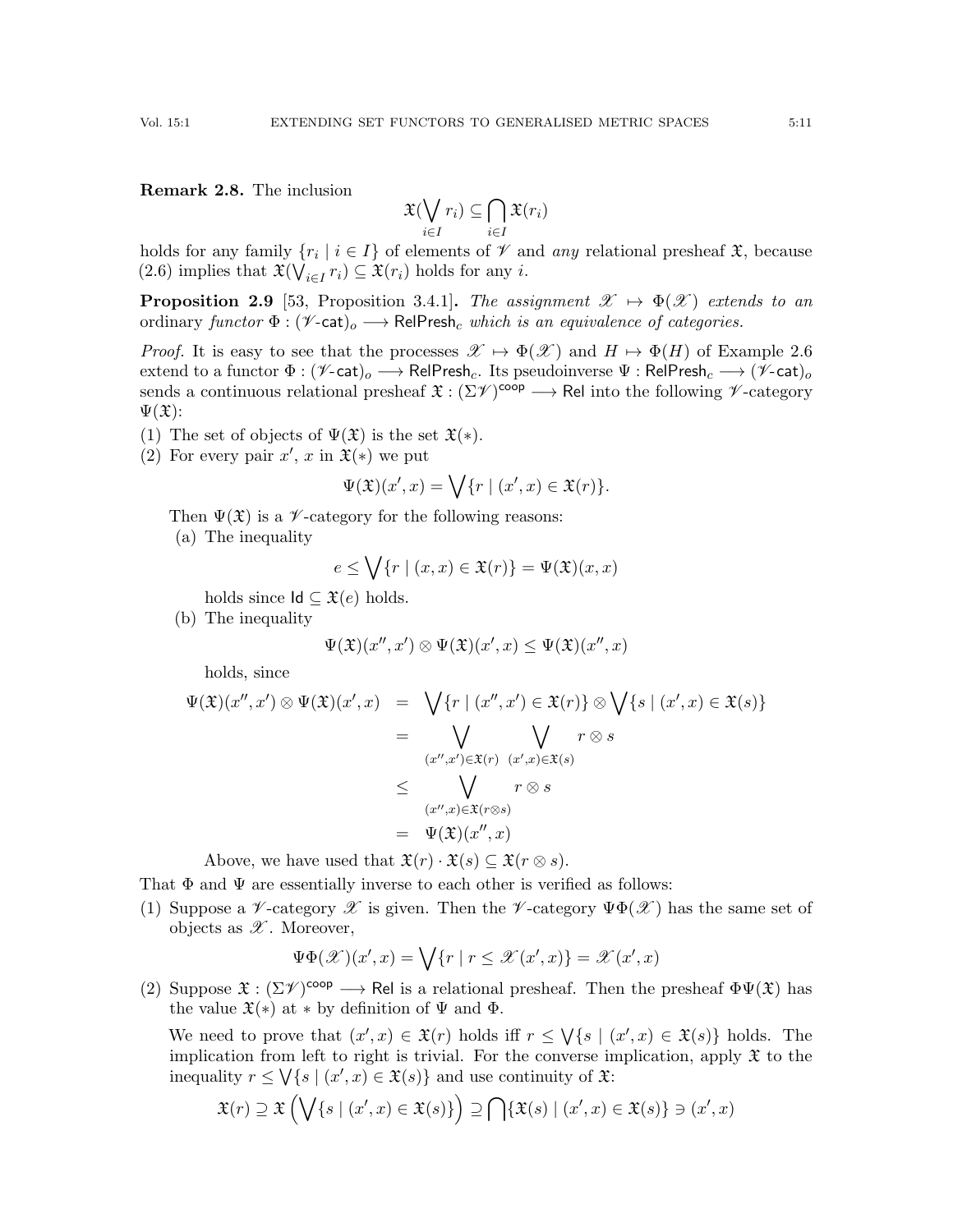This finishes the proof.

**Remark 2.10.** The functor  $\Psi$  can be extended to an equivalence of  $\mathcal V$ -cat-categories (see the next section for an introductory exposition on  $\mathscr{V}$ -cat-enriched categories). This means that every

# $RelPresh_c(\mathfrak{X}, \mathfrak{Y})$

should have the structure of a  $\nu$ -category. We do it by transferring this structure from  $\nu$ -cat, using the equivalence of  $(\nu$ -cat)<sub>o</sub> and RelPresh<sub>c</sub>. More precisely, write  $\mathfrak{X} = \Phi(\mathcal{X})$ and  $\mathfrak{Y} = \Phi(\mathscr{Y})$  for some unique  $\mathscr{Y}$ -categories  $\mathscr{X}$  and  $\mathscr{Y}$  and put

$$
\mathsf{RelPresh}_c(\mathfrak{X},\mathfrak{Y}) = [\mathscr{X},\mathscr{Y}].
$$

### <span id="page-11-0"></span>2.3. Categories enriched in  $\nu$ -cat.

Suppose that  $\mathcal{V} = (\mathcal{V}_o, \otimes, e, [-,-])$  is a commutative quantale and recall that we denoted by  $\mathscr{V}\text{-cat}_o$  the (ordinary) category of all small  $\mathscr{V}\text{-categories}$  and all  $\mathscr{V}\text{-functors}$  between them. The category  $\mathscr{V}\text{-}\text{cat}_o$  has a monoidal closed structure: The tensor product is inherited from  $\mathcal{V}_o$ . Namely, for  $\mathcal{V}_o$ -categories  $\mathcal{X}, \mathcal{Y},$  put  $\mathcal{X} \otimes \mathcal{Y}$  to be the  $\mathcal{V}_o$ -category having as objects the corresponding pairs of objects and  $\nu$ -homs given by

$$
(\mathscr{X} \otimes \mathscr{Y})((x',y'),(x,y)) = \mathscr{X}(x',x) \otimes \mathscr{Y}(y',y)
$$

The unit for the tensor product is the  $\mathcal V$ -category 1, with one object 0 and corresponding  $\mathscr{V}\text{-hom}$  given by  $\mathbb{1}(0,0) = e$ .

The V-functor  $-\otimes \mathscr{Y} : \mathscr{V}\text{-cat}_o \longrightarrow \mathscr{V}\text{-cat}_o$  has a right adjoint  $[\mathscr{Y}, -]$ . Explicitly,  $[\mathscr{Y}, \mathscr{Z}]$  is the following  $\nu$ -category:

- (1) Objects of  $[\mathscr{Y}, \mathscr{Z}]$  are  $\mathscr{Y}$ -functors from  $\mathscr{Y}$  to  $\mathscr{Z}$ .
- (2) The  $\mathscr V$ -"distance" between two  $\mathscr V$ -functors  $f, g : \mathscr Y \longrightarrow \mathscr Z$  is

$$
[\mathcal{Y}, \mathcal{Z}](f, g) = \bigwedge_{y} \mathcal{Z}(f y, g y) \tag{2.8}
$$

We will sometimes write  $\nu$ -cat $(\mathscr{Y}, \mathscr{Z})$  or even  $\mathscr{Z}^{\mathscr{Y}}$  instead of  $[\mathscr{Y}, \mathscr{Z}]$ .

By [\[41\]](#page-55-13), the symmetric monoidal closed category  $\mathscr{V}\text{-cat} = (\mathscr{V}\text{-cat}_o, \otimes, \mathbb{1}, [-,-])$  is complete and cocomplete, with generators consisting of  $\mathscr V$ -categories of the form  $2_r$ ,  $r \in \mathscr V_o$ . Here, every  $2_r$  has two objects 0 and 1, with  $\nu$ -homs

<span id="page-11-1"></span>
$$
2_r(0,0) = 2_r(1,1) = e, \ 2_r(0,1) = r, \ 2_r(1,0) = \perp \tag{2.9}
$$

Since  $\not\!\mathscr{V}$ -cat is a symmetric monoidal closed category, we can define  $\not\mathscr{V}$ -cat-enriched categories,  $\nu$ -cat-functors and  $\nu$ -cat-natural transformations.

A (small)  $\not\sim$ -cat-category  $X$  consists of a (small) set of objects X, Y, Z, ..., a small  $\nu$ -category  $\mathbb{X}(X, Y)$  for every pair X, Y of objects, and  $\nu$ -functors

$$
u_X: \mathbb{1} \longrightarrow \mathbb{X}(X, X), \quad c_{X,Y,Z} : \mathbb{X}(Y, Z) \otimes \mathbb{X}(X, Y) \longrightarrow \mathbb{X}(X, Z)
$$

 $\Box$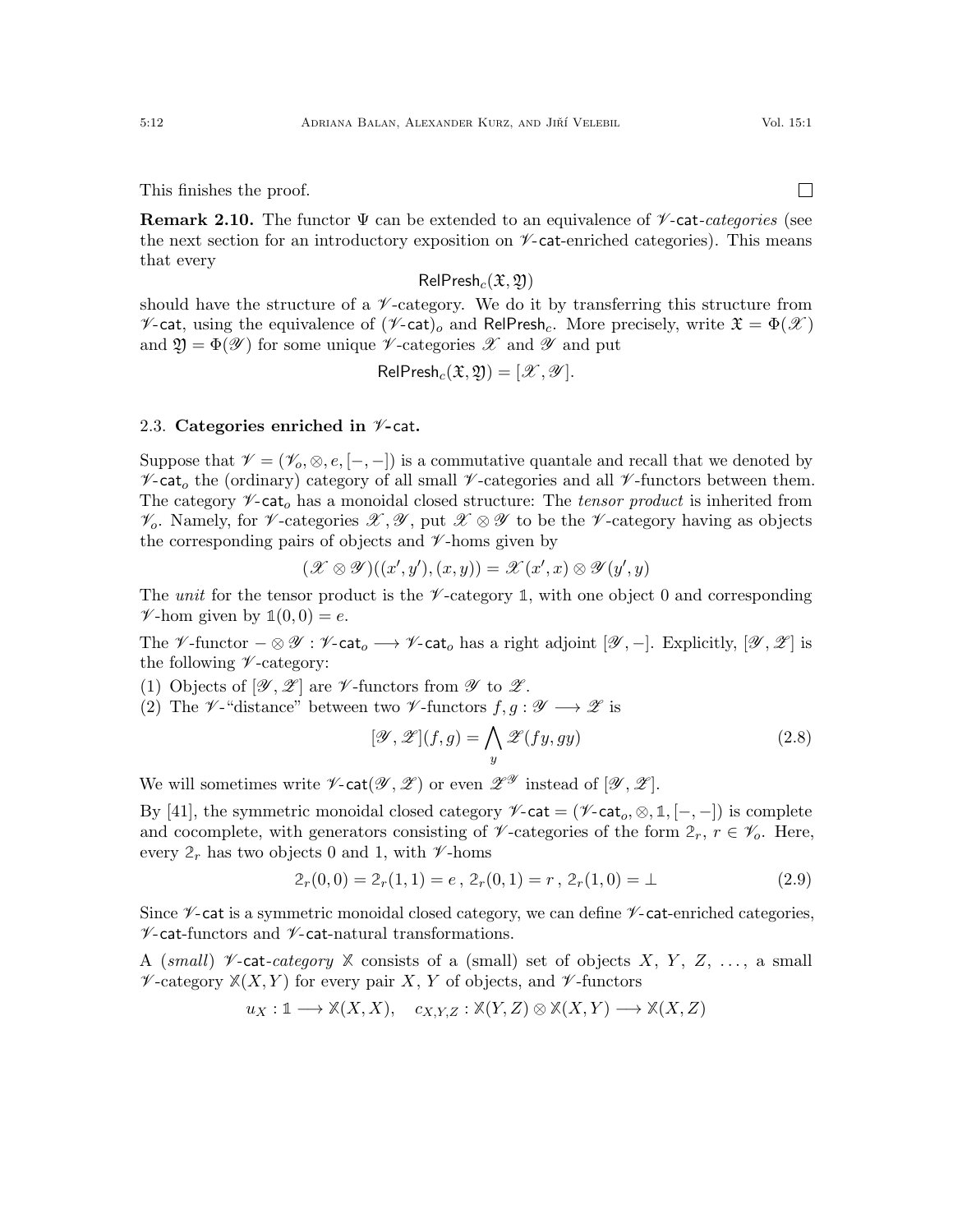that represent the identity and composition and satisfy the usual axioms [\[40\]](#page-55-5):



Objects of  $\mathbb{X}(X, Y)$  will be denoted by  $f: X \longrightarrow Y$  and their  $\mathscr{V}$ -distance by  $\mathbb{X}(X, Y)(f, g)$ in  $\mathscr V$ . The action of  $c_{X,Y,Z}$  at objects  $(f', f)$  in  $\mathbb X(Y, Z) \otimes \mathbb X(X, Y)$  is denoted by  $f' \cdot f$ , and for their distances the inequality below (expressing that  $c_{X,Y,Z}$  is a  $\mathscr V$ -functor) holds:

$$
(\mathbb{X}(Y,Z)\otimes\mathbb{X}(X,Y))((f',f),(g',g))\leq\mathbb{X}(X,Z)(f'\cdot f,g'\cdot g)
$$

## <span id="page-12-0"></span>Example 2.11.

- ([1\)](#page-6-2) Start with the simplest quantale, namely  $\mathcal{V} = 2$ . We have seen in Example [2.3\(](#page-6-1)1) that preorders are **2**-categories, and that monotone maps are **2**-functors, hence that **2**-cat = Preord. Then **2**-cat-categories are categories with ordered homsets, such that composition is monotone in both arguments. Examples of **2**-cat-categories are the category **2**-cat = Preord of preorders itself, the category Set of sets with the discrete enrichment (see Section [2.4](#page-13-0) on the discrete enrichment of Set, discussed for general  $\mathscr V$ , as well as any  $\mathscr V$ -cat-category, by [\(2.2\)](#page-6-3). In particular,  $\mathscr V$ -cat as such can be seen **2**-cat-enriched (for more details, we refer to Section [4.2,](#page-49-0) where this situation, known as change-of-base, is discussed).
- (2) The O-categories of Smyth and Plotkin [\[58\]](#page-55-0) are special cases of Preord-enriched categories, in the sense that the hom-sets are not only preorders, but actual partial orders such that every ascending  $\omega$ -sequence has a 1.u.b. and composition of morphisms is  $\omega$ -continuous.
- (3)  $\mathscr{V}$ -cat itself is a  $\mathscr{V}$ -cat-category (see [\[40,](#page-55-5) Section 1.6] and also Example [2.3\(](#page-6-1)[2\)](#page-6-4)).
- <span id="page-12-1"></span>(4) Let  $\mathcal{V} = ([0,\infty], \geq_R, +, 0)$  be the quantale of Example [2.4](#page-0-0)[\(1\)](#page-7-4). As explained there,  $\mathcal{V}$ categories are generalised metric spaces, and  $\nu$ -functors are non-expanding maps, while  $\nu$ -cat-categories are known as locally metric categories, or metric-enriched categories – an example of such being the (sub)category of  $\mathscr{V}\text{-cat consisting of complete and bounded-by-}$ 1 metric spaces CMS, with embedding-projection pairs as arrows [\[5,](#page-54-11) [68\]](#page-56-3). CMS provides an appropriate context for studying reflexive quantitative domain equations [\[5,](#page-54-11) [26,](#page-54-6) [64,](#page-56-2) [68\]](#page-56-3). The  $\nu$ -cat-category structure of CMS is inherited from  $\nu$ -cat itself.

A  $\mathcal{V}$ -cat-functor  $F : \mathbb{X} \longrightarrow \mathbb{Y}$  is given by:

- (1) The assignment  $X \mapsto FX$  on objects.
- (2) For each pair of objects X, Y in  $\mathbb{X}$ , a  $\mathscr{V}\text{-functor } F_{X,Y} : \mathbb{X}(X,Y) \longrightarrow \mathbb{Y}(FX,FY)$ , whose action on objects  $f: X \longrightarrow Y$  is denoted by  $Ff : FX \longrightarrow FY$ . For the distances we have the inequality

$$
\mathbb{X}(X,Y)(f,g) \leq \mathbb{Y}(FX,FY)(Ff,Fg)
$$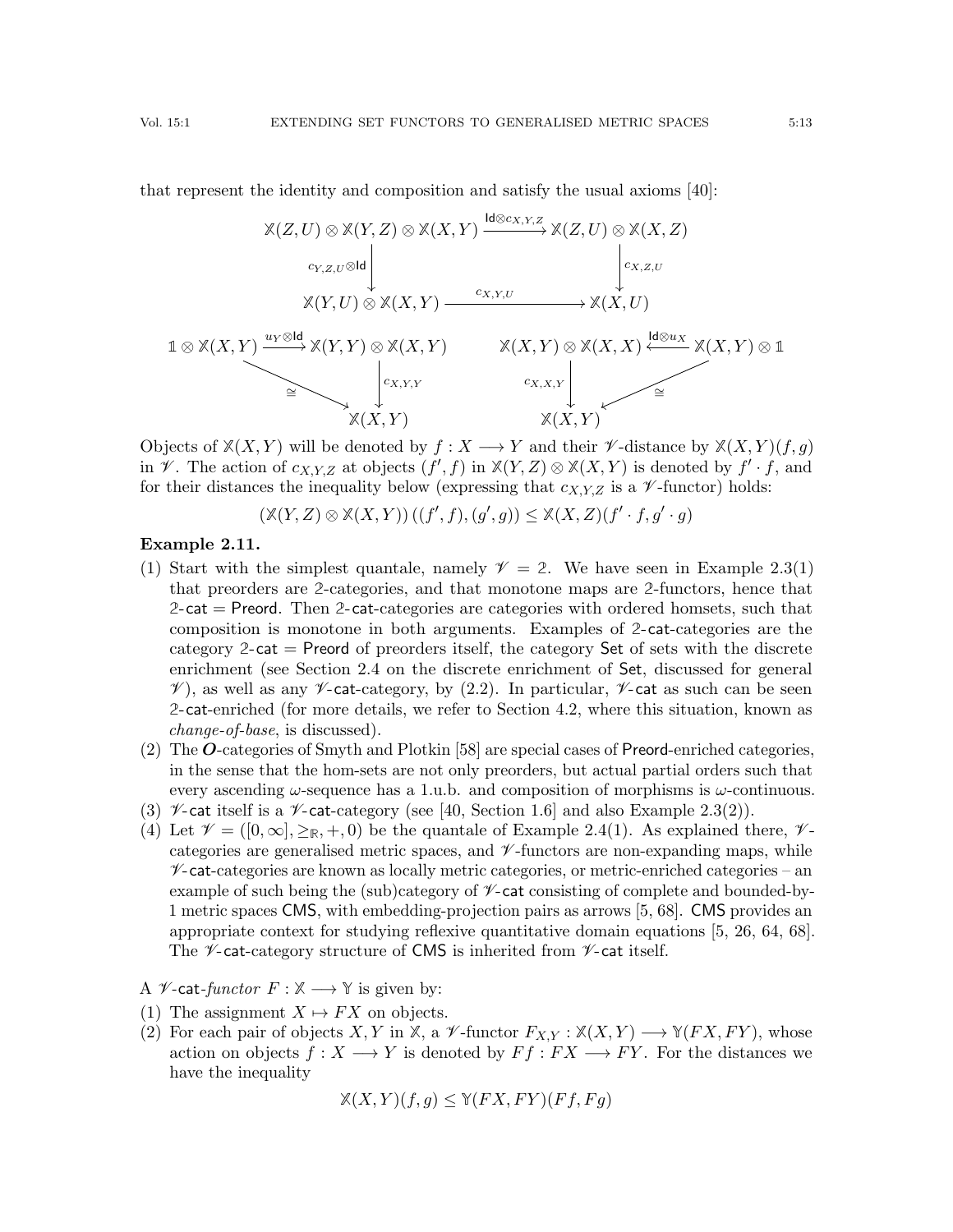Of course, the diagrams of  $\mathscr V$ -functors below, expressing the preservation of unit and composition, should commute:

$$
\begin{array}{ccc}\n\mathbb{X}(X,X) & \xrightarrow{F_{X,X}} \mathbb{Y}(FX, FX) & \mathbb{X}(Y,Z) \otimes \mathbb{X}(X,Y) \xrightarrow{F_{Y,Z} \otimes F_{X,Y}} \mathbb{Y}(FY, FZ) \otimes \mathbb{Y}(FX, FY) \\
\downarrow_{u_X} & \downarrow_{u_{FX}} \\
\mathbb{1} & & \mathbb{X}(X,Z) \xrightarrow{F_{X,Z}} \mathbb{Y}(FX, FZ)\n\end{array}
$$

Given  $F, G: \mathbb{X} \longrightarrow \mathbb{Y}$ , a *V*-cat-natural transformation  $\tau: F \longrightarrow G$  is given by a collection of  $\mathscr{V}\text{-functors }\tau_X : \mathbb{1} \longrightarrow \mathbb{Y}(FX, GX)$ , such that the diagram



of  $\mathscr V$ -functors commutes. We will abuse the notation and denote by  $\tau_X: FX\longrightarrow GX$  the image in  $\mathbb{Y}(FX, GX)$  of the object 0 from 1 under the  $\mathscr{V}\text{-functor }\tau_X: \mathbb{1} \longrightarrow \mathbb{Y}(FX, GX)$ . The above diagram (when read at the object-assignments of the ambient  $\mathscr V$ -functors) then translates as the equality

<span id="page-13-3"></span>
$$
Gf \cdot \tau_X = \tau_Y \cdot Ff \tag{2.10}
$$

of objects of the  $\mathscr V$ -category  $\mathscr Y(FX, GY)$ , for every object  $f : X \longrightarrow Y$ . On hom-objects, the above diagram says nothing <sup>[6](#page-13-1)</sup> (recall that  $\mathcal{V}_o$  is a poset, hence there are no parallel pairs of morphisms in  $\mathcal{V}_o$ ).

## Example 2.12.

- (1) We consider again first the case  $\mathcal{V} = 2$ . A 2-cat-functor, that is, a Preord-functor, is also known as a locally monotone functor. For example, the usual discrete functor D : Set  $\longrightarrow$  Preord is a Preord-functor, but the forgetful functor V : Preord<sub>o</sub>  $\longrightarrow$  Set<sub>o</sub> is not, because V is not locally monotone (the mapping  $V_{X,Y}$ : Preord $(X,Y) \longrightarrow$  Set $(VX,VY)$ is not order-preserving).
- (2) The hom-contracting functors on CMS, employed in the metric domain equations of [\[5\]](#page-54-11), are in fact  $\mathscr V$ -cat-enriched functors, for  $\mathscr V = [0,\infty]$  (see Example [2.11](#page-12-0)[\(4\)](#page-12-1)).

# <span id="page-13-0"></span>2.4. On the fully-faithfulness of the discrete functor  $D:$  Set  $\longrightarrow \mathscr{V}$ -cat.

This section studies in detail the observation that the discrete functor

$$
D:\mathsf{Set}\longrightarrow\mathscr{V}\text{-}\mathsf{cat}
$$

is fully faithful if and only if  $\mathscr V$  is integral, that is,  $e = \top$ .<sup>[7](#page-13-2)</sup> Indeed, if  $e < \top$  then

 $Set(\emptyset, \emptyset)(Id, Id) = e$  and  $\mathscr{V}\text{-cat}(\emptyset, \emptyset)(Id, Id) = \top$ 

<span id="page-13-1"></span> $6$  This is well-known for Preord-natural transformations: one only needs to verify ordinary naturality.

<span id="page-13-2"></span><sup>&</sup>lt;sup>7</sup>All our examples are integral with the exception of the last two items of Example [2.1.](#page-5-3)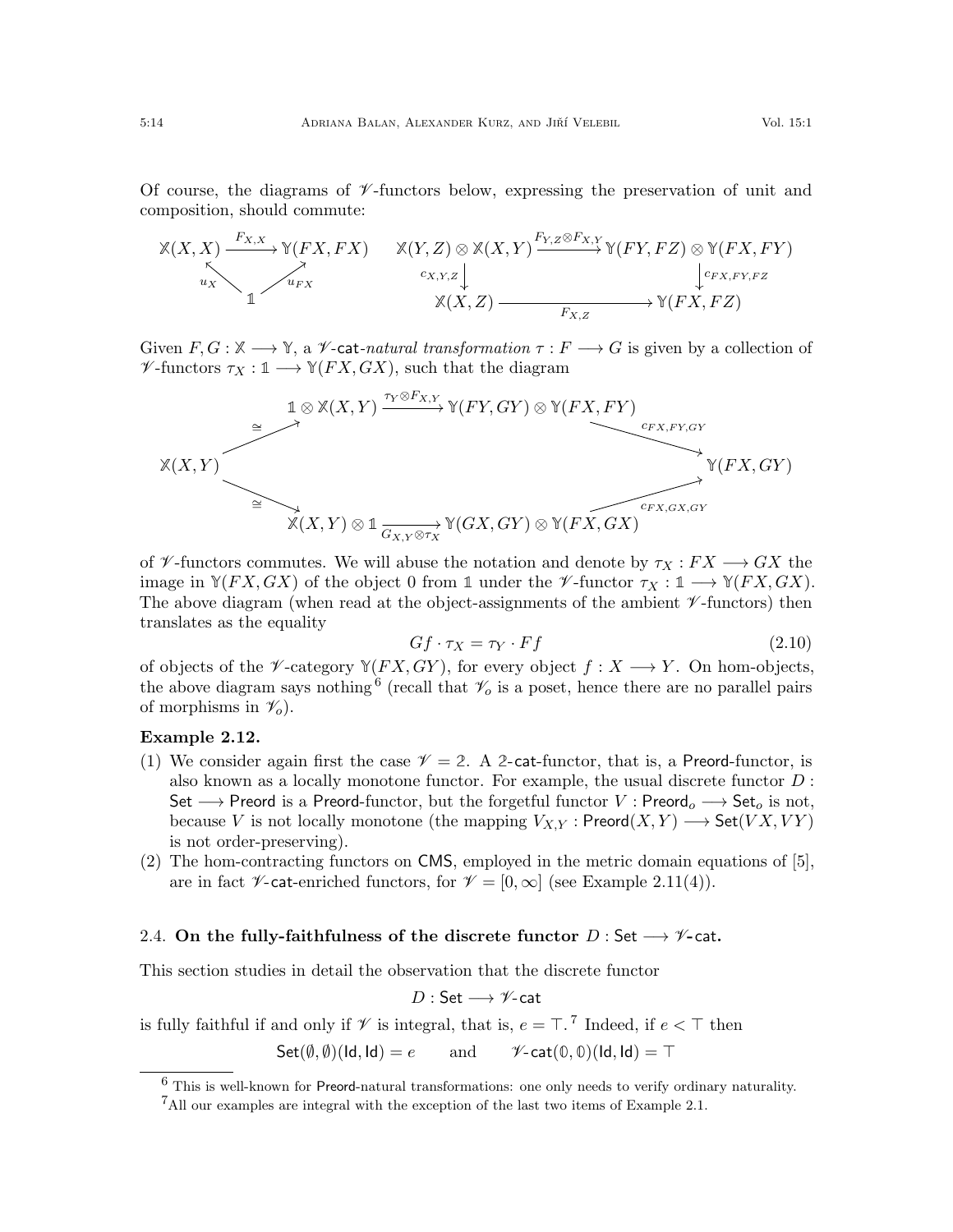where  $\mathbb{O} = D\emptyset$  denotes the empty  $\mathscr{V}\text{-category.}$ 

This contradicts the fully faithfulness of D, which is defined in  $\mathscr{V}\text{-}\mathsf{cat}$  via the existence of an isomorphism  $\mathsf{Set}(A, B) \cong \mathscr{V}\text{-}\mathsf{cat}(DA, DB)$  and implies

$$
\mathsf{Set}(A,B)(f,g) = \mathscr{V}\text{-}\mathsf{cat}(DA,DB)(Df,Dg).
$$

To make the argument above precise, we need to explain in what sense  $\mathsf{Set}$  is a  $\not\!\mathscr{V}\text{-}\mathsf{cat-category}$ and in what sense D is a  $\mathcal V$ -cat-functor. The remainder of this section formalises the concept of discreteness within  $\nu$ -cat following [\[24,](#page-54-12) [40\]](#page-55-5) and may be skipped by a reader who accepts the argument as sketched above.

Let Set, for now, denote the ordinary category of sets and functions. The ordinary forgetful functor  $V : \mathscr{V}\text{-cat}_o \longrightarrow$  Set, mapping each  $\mathscr{V}\text{-category}$  to its set of objects, has a left adjoint [\[40,](#page-55-5) Section 2.5], known as the free  $\mathscr{V}\text{-cat-category}$  functor (or, as we will call it, the discrete functor)

$$
D:\mathsf{Set}\longrightarrow\mathscr{V}\text{-}\mathsf{cat}_o
$$

The functor D maps each set X to the  $\mathscr V$ -category  $X \cdot \mathbb{1}$ , the coproduct in  $\mathscr V$ -cat of X-copies of the unit  $\nu$ -category  $\mathbb{1}$  (recall that  $\mathbb{1}$  has one object 0, with  $\nu$ -self-distance  $\mathbb{1}(0,0) = e$ ). That means that each  $\mathscr V$ -category DX is discrete, as in [\(2.1\)](#page-6-5). In particular, DØ is the empty V -category **0**.

By [\[40,](#page-55-5) Section 2.5],  $D$  is strong monoidal:

$$
D(X \times Y) \cong DX \otimes DY, \quad D1 \cong \mathbb{1}
$$

hence it induces a (2-)functor

D<sup>∗</sup> : Set-cat −→ V-cat-cat

between ordinary categories (i.e., Set-enriched) and  $\nu$ -cat-enriched categories [\[24,](#page-54-12) Section 6]. The functor  $D_*$  maps an ordinary category C to the  $\mathscr V$ -cat-category with the same set of objects as C, and  $\mathscr V$ -cat-homs  $(D_*\mathcal C)(f,g) = D(\mathcal C(f,g))$ . In particular, Set itself gets enriched to a  $\mathscr V$ -cat-category  $D_*$ Set with sets as objects, and for any sets  $X, Y,$ 

$$
(D_*\mathsf{Set})(X,Y)=D(\mathsf{Set}(X,Y))=\mathsf{Set}(X,Y)\cdot\mathbb{1}
$$

Notice that  $(D_*\mathsf{Set})(\emptyset,\emptyset) = \mathbb{1}$  (as there is only one map  $\emptyset \longrightarrow \emptyset$ , namely the identity)

Then  $D$  can be perceived as a  $\nu$ -cat-functor

$$
D: D_*\mathsf{Set} \longrightarrow \mathscr{V}\text{-}\mathsf{cat}
$$

with same action as D on objects (i.e. it maps a set X to the  $\mathscr V$ -category  $DX = X \cdot \mathbb{1}$ ). Saying that  $\hat{D}$  is a  $\mathscr{V}$ -cat-functor means that for each sets X, Y, there is a  $\mathscr{V}$ -functor

$$
D_{X,Y}:(D_*\mathsf{Set})(X,Y)\longrightarrow \mathscr{V}\text{-}\mathsf{cat}(DX,DY)
$$

induced by the monoidal (closed) structure of  $D$ , and this collection of  $\mathscr V$ -functors is compatible with identity and composition. Explicitly,  $\widehat{D}_{X,Y}$  maps a function  $f : X \longrightarrow Y$  to the V-functor  $Df: DX \longrightarrow DY$ , the V-functor structure of  $\widehat{D}_{X,Y}$  being witnessed by the inequality

 $(D_*\mathsf{Set})(X,Y)(f,g) \leq \mathscr{V}\text{-}\mathsf{cat}(DX, DY)(Df, Dg)$ 

In particular, there is a  $\nu$ -functor

$$
\widehat{D}_{\emptyset,\emptyset} : (D_*\mathsf{Set})(\emptyset,\emptyset) = \mathbb{1} \longrightarrow \mathscr{V}\text{-}\mathsf{cat}(D\emptyset,D\emptyset)
$$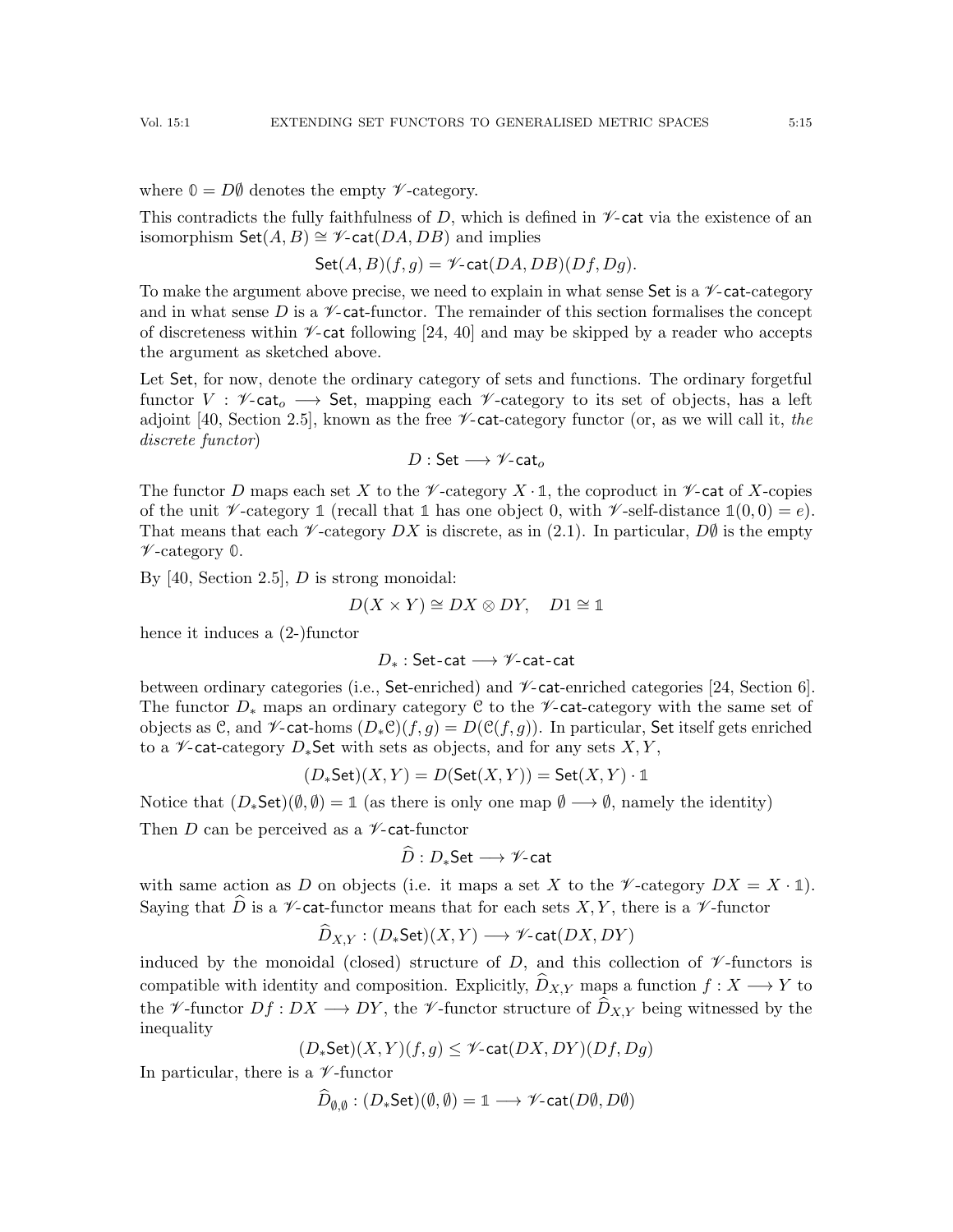Observe now that the only  $\mathscr V$ -functor  $D\emptyset \longrightarrow D\emptyset$  is the identity Id, and that

$$
\mathscr{V}\text{-}\mathsf{cat}(D\emptyset,D\emptyset)(\mathsf{Id},\mathsf{Id})=\top
$$

hence  $\mathscr{V}\text{-cat}(D\emptyset, D\emptyset)$  is (isomorphic to) the  $\mathscr{V}\text{-category }1_{\top}$  with one object 0 and  $1_{\top}(0, 0)$  = >. Therefore we have

$$
D_{\emptyset,\emptyset}:\mathbb{1}\longrightarrow\mathbb{1}_{\top}
$$

This situation extends to

<span id="page-15-1"></span> $D_{\emptyset,Y} : (D_*\mathsf{Set})(\emptyset,Y) = \mathsf{Set}(\emptyset,Y) \cdot \mathbb{1} = \mathbb{1} \longrightarrow \mathscr{V}\text{-}\mathsf{cat}(D\emptyset,DY) = \mathscr{V}\text{-}\mathsf{cat}(\mathbb{0},DY) = \mathbb{1}_{\top}$  (2.11) for arbitrary set  $Y$ .

In view of the observation above, we may formulate the following result, vital for the development of the paper:

<span id="page-15-0"></span>**Proposition 2.13.** The *V*-cat-functor  $\widehat{D}: D_*\mathsf{Set} \longrightarrow \mathscr{V}$ -cat is fully-faithful if and only if the quantale  $\mathscr V$  is integral.

*Proof.* It is easy to see that for non-empty X,  $\mathscr{V}\text{-cat}(DX, DY)$  is a discrete  $\mathscr{V}\text{-category}$ . hence

$$
D_{X,Y} : (D_*\mathsf{Set})(X,Y) = \mathsf{Set}(X,Y) \cdot \mathbb{1} \longrightarrow \mathscr{V}\text{-}\mathsf{cat}(DX, DY)
$$

is an isomorphism of  $\nu$ -categories. The result now follows from [\(2.11\)](#page-15-1), using that  $e = \top$  iff  $1 \cong 1$ ⊤.  $\Box$ 

# Remark 2.14.

(1) Notice that not only D, but actually the whole adjunction  $D + V$  lifts to an adjunction

$$
D_* \dashv V_* : \mathscr{V}\text{-}\mathsf{cat}\text{-}\mathsf{cat} \longrightarrow \mathsf{Set}\text{-}\mathsf{cat}
$$

where  $V_*$  maps a  $\mathscr V$ -cat-category to its underlying ordinary category. That means that ordinary functors, like Set  $\longrightarrow$  Set =  $V_*D_*$ Set or Set  $\longrightarrow$   $\mathscr V$ -cat<sub>o</sub> =  $V_*\mathscr V$ -cat, and ordinary natural transformations between such, automatically get  $\mathcal V$ -cat enriched to  $D_*$ Set  $\longrightarrow D_*$ Set or  $D_*$ Set  $\longrightarrow \mathscr{V}$ -cat, and so on.

(2) It will be important in the sequel that although D acquires an enrichment to the  $\nu$ -catfunctor  $\widehat{D}$ , its ordinary right adjoint V does not. Hence  $\widehat{D}$  lacks a  $\mathscr{V}\text{-cat-enriched right}$ adjoint.

**Notation.** For simplicity, we write in the sequel Set for the  $\mathscr V$ -cat-enriched category  $D_*$ Set and <sup>D</sup> : Set −→ <sup>V</sup>-cat for the <sup>V</sup>-cat-functor <sup>D</sup><sup>b</sup> : <sup>D</sup>∗Set −→ <sup>V</sup>-cat. When referring to Set or D as an ordinary category/functor, we will denote them by  $\mathsf{Set}_o$  and  $D_o : \mathsf{Set}_o \longrightarrow \mathscr{V}$ -cat<sub>o</sub>, respectively. This agrees with the convention set at the beginning of the paper, because  $V_*D_* = \text{Id}$ , as the reader can easily check.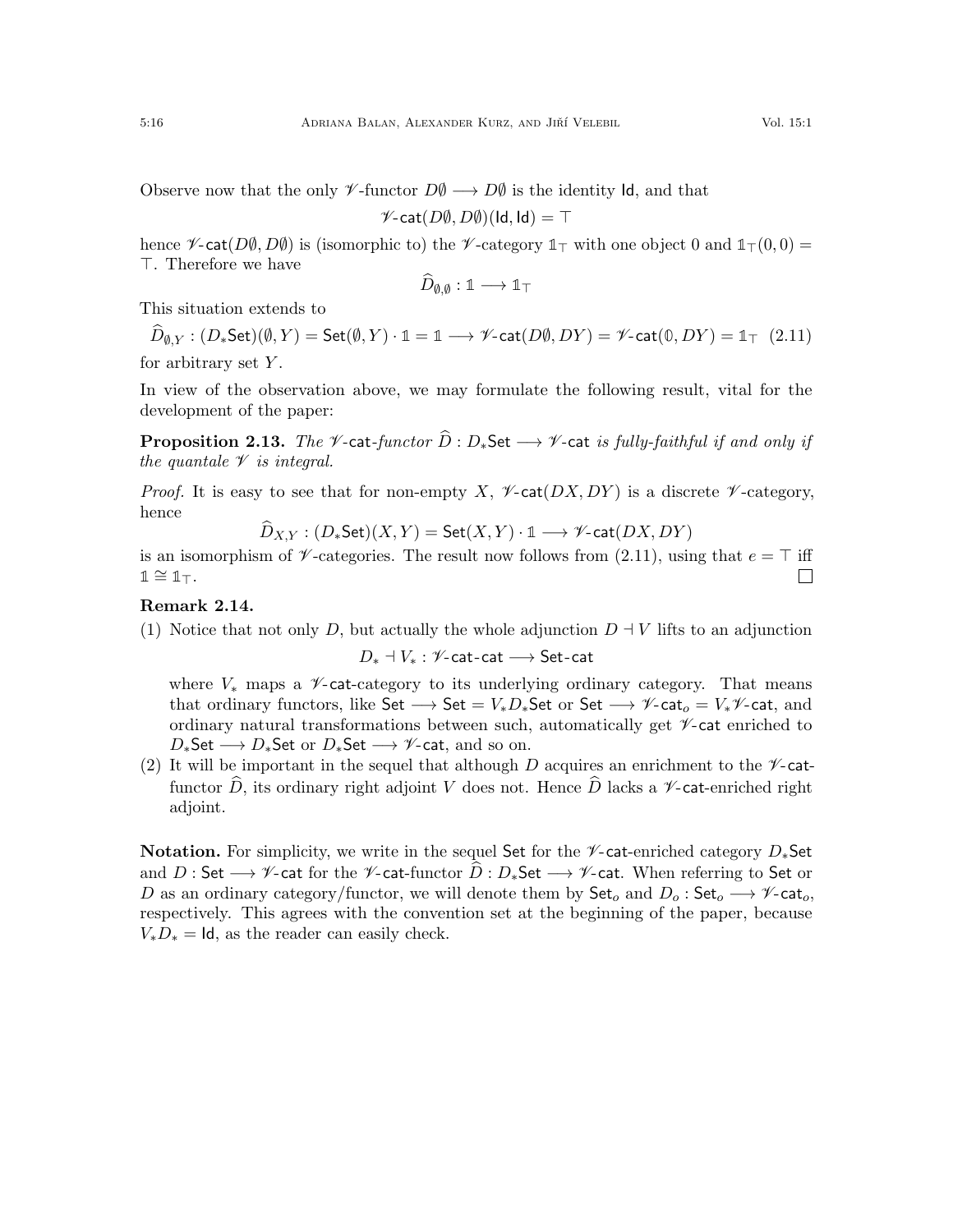## <span id="page-16-0"></span>2.5. On  $\nu$ -cat-enriched colimits.

The last bit of standard notation from enriched category theory concerns colimits. We recall it for  $\nu$ -cat-categories.

<span id="page-16-4"></span>**Definition 2.15.** A *colimit* of a  $\mathcal{V}$ -cat-functor  $F : \mathbb{A} \longrightarrow \mathbb{X}$ , where  $\mathbb{A}$  is small, weighted by a  $\mathscr V$ -cat-functor  $W : \mathbb A^{op} \longrightarrow \mathscr V$ -cat, consists of an object  $W * F$  of  $\mathbb X$ , together with an isomorphism in  $\nu$ -cat

$$
\mathbb{X}(W \ast F, X) \cong [\mathbb{A}^{op}, \mathscr{V}\text{-}\mathsf{cat}](W, \mathbb{X}(F-, X))
$$

which is  $\mathscr{V}\text{-}\mathsf{cat}\text{-}\mathrm{natural}$  in X.<sup>[8](#page-16-1)</sup>

In case A is the unit  $\mathscr V$ -cat-category, <sup>[9](#page-16-2)</sup> we may identify F with an object X of X and W with a  $\mathcal V$ -category  $\mathcal A$ . The resulting weighted colimit, usually called the *copower* (or the *tensor*) of  $\mathscr A$  with X, shall be denoted then  $\mathscr A \bullet X$  instead of  $W * F$ .

To emphasise the importance of *weighted* colimits, recall that in ordinary category theory, in particular in algebraic theories, quotienting by a set of equality constraints produces a coequalizer (an ordinary colimit). Contrary, in the simplest  $\nu$ -cat-enriched setting – that is, Preord-enriched, quotienting by a set of inequality constraints is an example of a weighted colimit called coinserter, which cannot be obtained using only ordinary colimits.

<span id="page-16-6"></span>**Example 2.16.** In the case  $\mathcal{V} = 2$ , for which 2-cat = Preord, a coinserter is a colimit that has as weight  $\varphi : \mathbb{A}^{op} \longrightarrow$  Preord, where  $\mathbb{A}$  is

$$
\cdot \Longrightarrow \cdot
$$

and W maps **A** to the parallel pair

$$
2 \overset{1}{\underset{0}{\longleftarrow}} \mathbb{1}
$$

in Preord, with arrow 0 mapping to  $0 \in \mathbb{2}$  and arrow 1 mapping to  $1 \in \mathbb{2}$  (recall that 2 is the preorder  $\{0, 1\}$ .

This example is of importance to us because the next section is based on the  $\mathscr V$ -generalisation of the observation that every preorder is a coinserter of discrete preorders, which was used in [\[8\]](#page-54-3) to show that Set is dense in Pos (and also in Preord).

<span id="page-16-7"></span>**Example 2.17.** Let X be a poset (or a preordered set). Denote by  $X_0 = D V X$  the discrete preorder of the elements of  $X$ , and by  $X_1$  the discrete preorder of all comparable pairs,  $X_1 = \{(x',x) \in X \mid x' \leq x\} = DV(X^2).$ <sup>[10](#page-16-3)</sup> Let  $d_0, d_1 : X_1 \longrightarrow X_0$  be the two projections. Then the obvious map  $q: X_0 \longrightarrow X$ ,  $q(x) = x$ , exhibits X as the coinserter

<span id="page-16-5"></span>
$$
X_1 \xrightarrow{\phantom{a}d_0 \phantom{a}} X_0 \xrightarrow{\phantom{a}q \phantom{a}} X \tag{2.12}
$$

in Preord of the diagram

$$
X_1 \xrightarrow{\phantom{a}d_0 \phantom{a}} X_0. \tag{2.13}
$$

of discrete posets  $X_1, X_0$ .

 $\Box$ 

 $\Box$ 

<span id="page-16-1"></span><sup>&</sup>lt;sup>8</sup> Above,  $[A^{op}, \mathscr{V}$ -cat] is the usual  $\mathscr{V}$ -cat-category of presheaves over A.

<span id="page-16-2"></span><sup>&</sup>lt;sup>9</sup> Having only one object, with corresponding  $\nu$ -category-hom 1.

<span id="page-16-3"></span> $10 X^2 =$  Preord $(2, X)$  is the ordered set of monotone maps  $2 \longrightarrow X$ .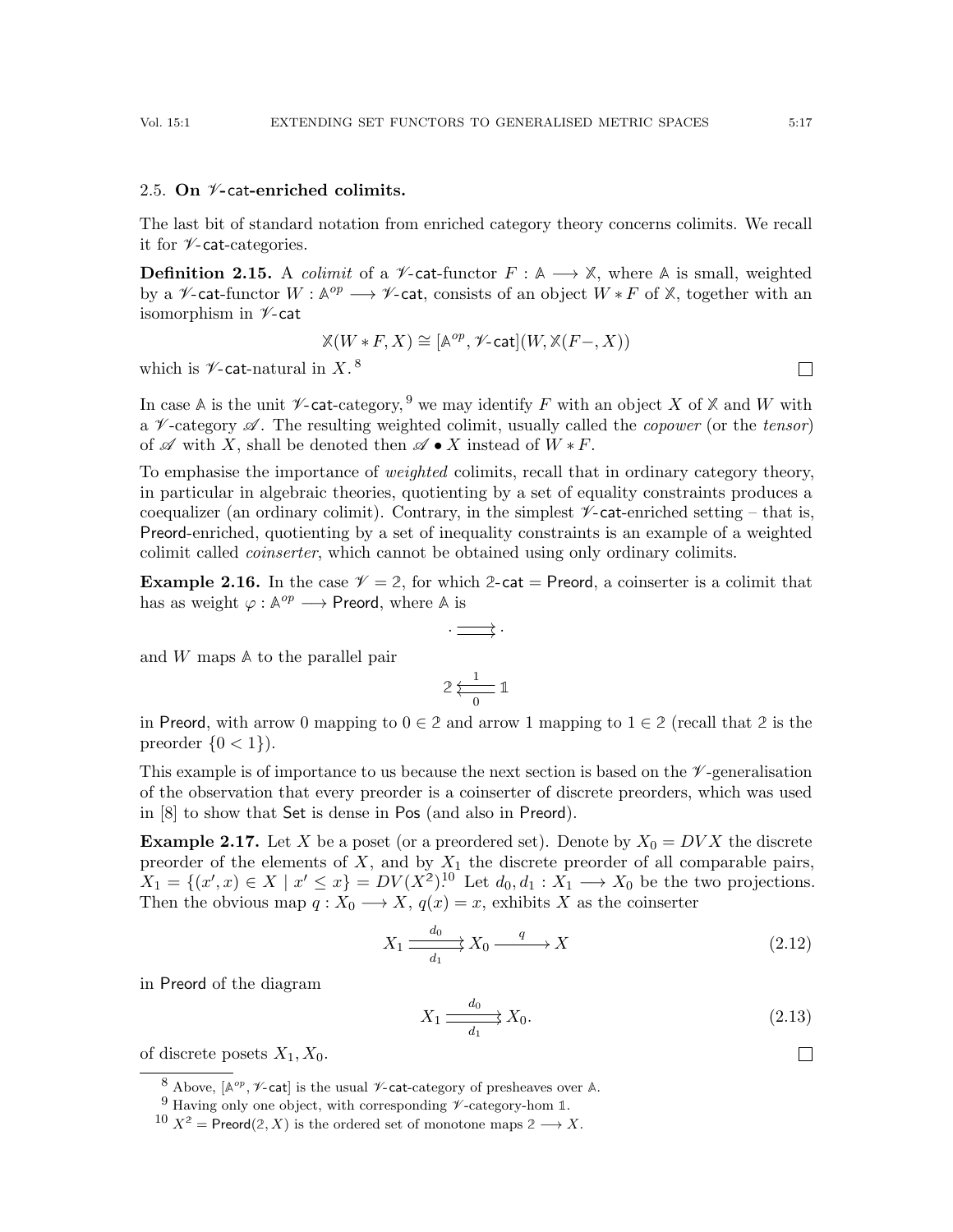$$
[\mathbb{A}^{op}, \mathsf{Preord}](W, \mathsf{Preord}(F-, X))
$$

Definition [2.15](#page-16-4) with  $X =$  Preord and W, F as in Example [2.16,](#page-16-6) then it is the monotonicity

of the component  $2 \longrightarrow$  Preord $(X_1, X)$  of the natural transformation in

that gives  $c \circ d_0 \leq c \circ d_1$ .

Having introduced weighted colimits, we are now in the position to talk about Kan extensions:

**Definition 2.18** (Kan extension). Let  $J : \mathbb{A} \longrightarrow \mathbb{B}$ ,  $H : \mathbb{A} \longrightarrow \mathbb{X}$  be *V*-cat-functors. A  $\mathcal V$ -cat-enriched left Kan extension of H along J, is a  $\mathcal V$ -cat-functor Lan<sub>J</sub>H : **B** →  $\mathbb X$ , such that there is a  $\nu$ -cat-natural isomorphism

<span id="page-17-1"></span>
$$
(\text{Lan}_J H)B \cong \mathbb{B}(J-, B) * H \tag{2.14}
$$

for each B in **B**.

### <span id="page-17-2"></span>Remark 2.19.

(1) According to Definition [2.15,](#page-16-4) Equation [\(2.14\)](#page-17-1) above simply says that there is an isomorphism

$$
\mathbb{X}((\mathrm{Lan}_J H)B, X) \cong [\mathbb{A}^{op}, \mathscr{V}\text{-}\mathsf{cat}](\mathbb{B}(J-, B), \mathbb{X}(H-, X))
$$

in  $\nu$ -cat, natural in B and X.

- <span id="page-17-3"></span>(2) For any  $\mathscr V$ -cat-functor  $H': \mathbb B \longrightarrow \mathbb X$ , there is a bijection between  $\mathscr V$ -cat-natural transformations Lan<sub>J</sub>H  $\rightarrow$  H' and  $\mathscr V$ -cat-natural transformations  $H \rightarrow H'J$ , in analogy to the case of ordinary left Kan extensions. In particular, there is a  $\mathscr{V}\text{-cat-natural}$ transformation  $\alpha : H \longrightarrow (Lan_JH)J$ , called the unit of the left Kan extension, which is universal in the sense that for a  $\mathscr V$ -cat-functor  $H' : \mathbb B \longrightarrow \mathbb X$ , any  $\mathscr V$ -cat-natural transformation  $H \longrightarrow H'J$  factorises through  $\alpha$ . If the codomain  $X$  is  $\mathscr{V}$ -cat itself, the above bijection can be taken as an alternative definition of the  $\mathscr V$ -cat-enriched left Kan extension (see the discussion after Theorem 4.43 in [\[40\]](#page-55-5)).
- (3) If  $J: \mathbb{A} \longrightarrow \mathbb{B}$  is fully faithful, then the unit  $\alpha: H \longrightarrow (\text{Lan}_I H)J$  of the left Kan extension is an isomorphism [\[40,](#page-55-5) Proposition 4.23].
- (4) The  $\mathcal V$ -cat-enriched left Kan extension  $\text{Lan}_JH$  exists whenever A is small and X is cocomplete [\[40,](#page-55-5) Section 4.1]. But it might exist even when **A** is not small, as we will see later in a special case (Theorem [3.8\)](#page-23-0).  $\Box$

## 3. EXTENDING FUNCTORS FROM Set TO  $\mathscr V$ -cat

<span id="page-17-0"></span>As explained in the introduction, we are interested in left Kan extensions



where  $\mathscr{V} = (\mathscr{V}_o, \otimes, e, [-,-])$  is again a commutative quantale and D : Set  $\longrightarrow \mathscr{V}$ -cat is the discrete functor mapping a set X to the discrete  $\mathscr V$ -category DX, that is, the  $\mathscr V$ -category that has X as set of objects, all self-distances e, and all other distances bottom, as in Section [2.4.](#page-13-0)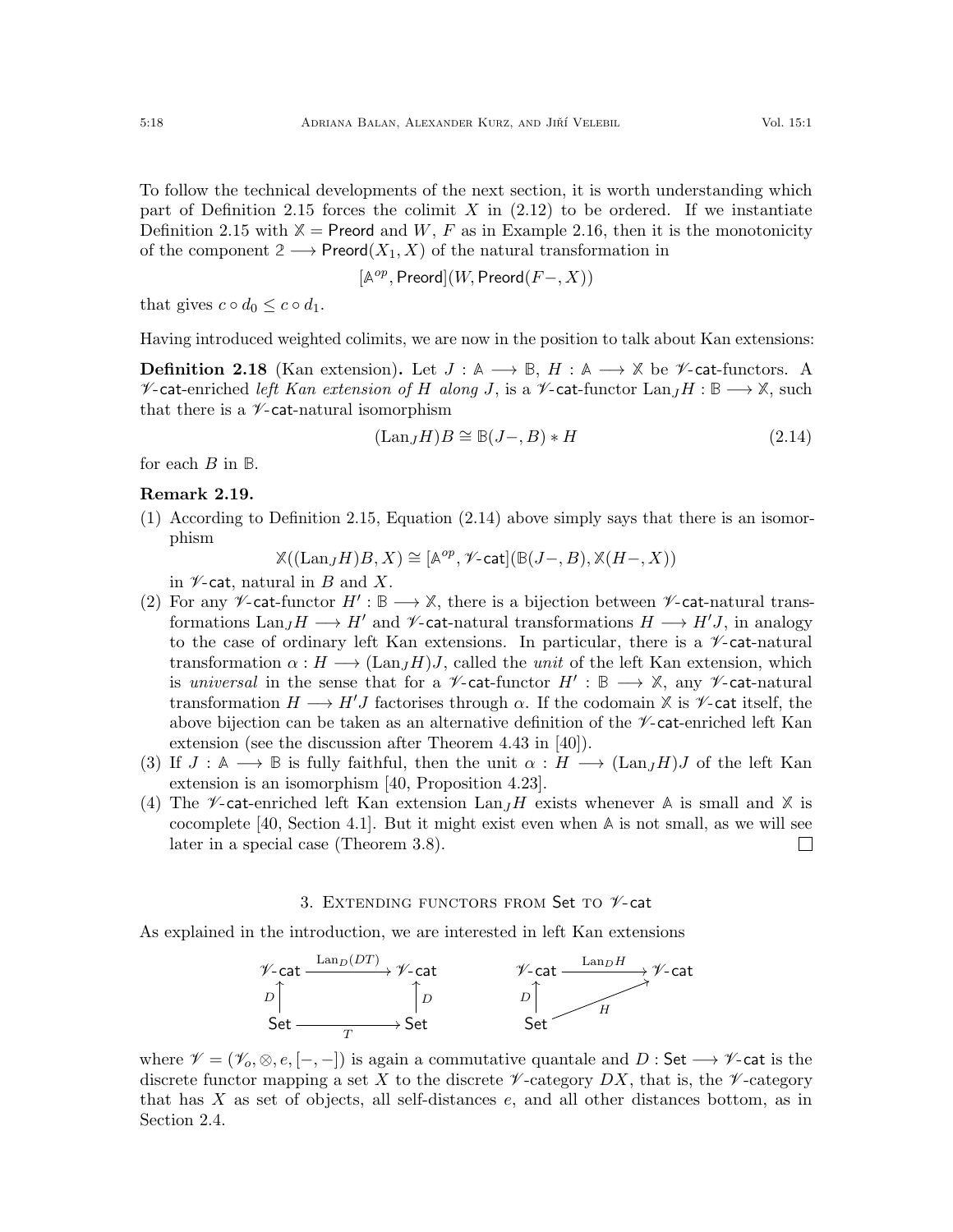We call  $\text{Lan}_D(DT)$  in the left-hand diagram the *V*-cat-*ification* of T.

It is now important to note that we are interested in  $\text{Lan}_D(DT)$  and, more generally, in  $\text{Lan}_D H$ , in the  $\mathscr{V}\text{-}$ cat-enriched sense and not in the ordinary sense. Given that the ordinary functor  $D_o$  has the forgetful functor  $V : \mathscr{V}\text{-cat}_o \longrightarrow \mathsf{Set}_o$  as a right adjoint, the *ordinary* left Kan extension of  $H_0$  along  $D_0$ , is  $H_0V$ . We observe that  $\text{Lan}_{D_0}H_0 = H_0V$  is not interesting from a metric point of view as  $H_oV(\mathscr{X})$  does not depend on the metric of  $\mathscr{X}$ . But, crucially, D does not have an *enriched* right adjoint and, as we will see, the  $\nu$ -cat-enriched left Kan extension  $\text{Lan}_D H$  is rather more interesting than  $\text{Lan}_{D_o} H_o = H_o V$ .

## <span id="page-18-0"></span>3.1. Preliminaries on extensions and liftings.

Here we will have a closer look at extensions along  $D : \mathsf{Set} \longrightarrow \mathscr{V}$ -cat and liftings along  $V : \mathscr{V}\text{-cat}_o \longrightarrow \mathsf{Set}_o$ . Notice that the ordinary adjunction  $D_o \dashv V : \mathscr{V}\text{-cat}_o \longrightarrow \mathsf{Set}_o$  exhibits Set<sub>o</sub> as a full coreflective subcategory of  $\mathscr{V}\text{-cat}_o$ .

<span id="page-18-2"></span>**Definition 3.1.** Let  $T : Set \longrightarrow Set, \overline{T} : \mathscr{V}\text{-cat} \longrightarrow \mathscr{V}\text{-cat be } \mathscr{V}\text{-cat-functors.}$ 

(1) We say that a  $\nu$ -cat-natural isomorphism



of  $\mathscr V$ -cat-functors exhibits  $\overline T$  as an extension of T.

If a natural (iso)morphism  $\alpha: DT \longrightarrow \overline{T}D$  happens to be the unit of a left Kan extension, that is, if  $\overline{T} \cong \text{Lan}_D(DT)$  holds, then we say that  $\alpha$  exhibits  $\overline{T}$  as the *V*-cat-*ification* of T, and we will denote it by  $T_{\mathscr{V}}$ .

<span id="page-18-3"></span>(2) We say that a natural isomorphism

$$
\begin{array}{ccc}\n\mathscr{V}\text{-}\mathrm{cat}_o & \xrightarrow{\overline{T}_o} & \mathscr{V}\text{-}\mathrm{cat}_o \\
V & \nearrow \beta & & V \\
\end{array}
$$
\n
$$
\begin{array}{ccc}\nV & \nearrow \beta & & V \\
\text{Set}_o & \xrightarrow{T_o} & \text{Set}_o\n\end{array}
$$

of ordinary functors exhibits  $\overline{T}$  as a *lifting* of  $T$ .

## <span id="page-18-4"></span>Examples 3.2.

- (1) The identity  $\mathscr V$ -cat-functor Id :  $\mathscr V$ -cat  $\longrightarrow \mathscr V$ -cat is an extension and a lifting of the identity functor on Set. We will see later that  $\mathsf{Id} : \mathscr{V}\text{-}\mathsf{cat} \longrightarrow \mathscr{V}\text{-}\mathsf{cat}$  is universal among all extensions of  $Id$  : Set  $\longrightarrow$  Set, in that it is the *V*-cat-ification (for an arbitrary commutative quantale  $\mathscr V$  of the identity functor on Set.
- <span id="page-18-5"></span>(2) If D: Set  $\longrightarrow \mathscr{V}$ -cat has a left adjoint  $C \dashv D^{11}$  $C \dashv D^{11}$  $C \dashv D^{11}$ , then not only the identity functor Id on  $\mathscr{V}$ -cat but also the composite DC is an extension of the identity functor (but not a lifting!).

<span id="page-18-1"></span><sup>&</sup>lt;sup>11</sup> In case  $\mathcal{V} = 2$ , the left adjoint C : Preord  $\longrightarrow$  Set takes connected components. For the general situation see Remark [4.8.](#page-49-1)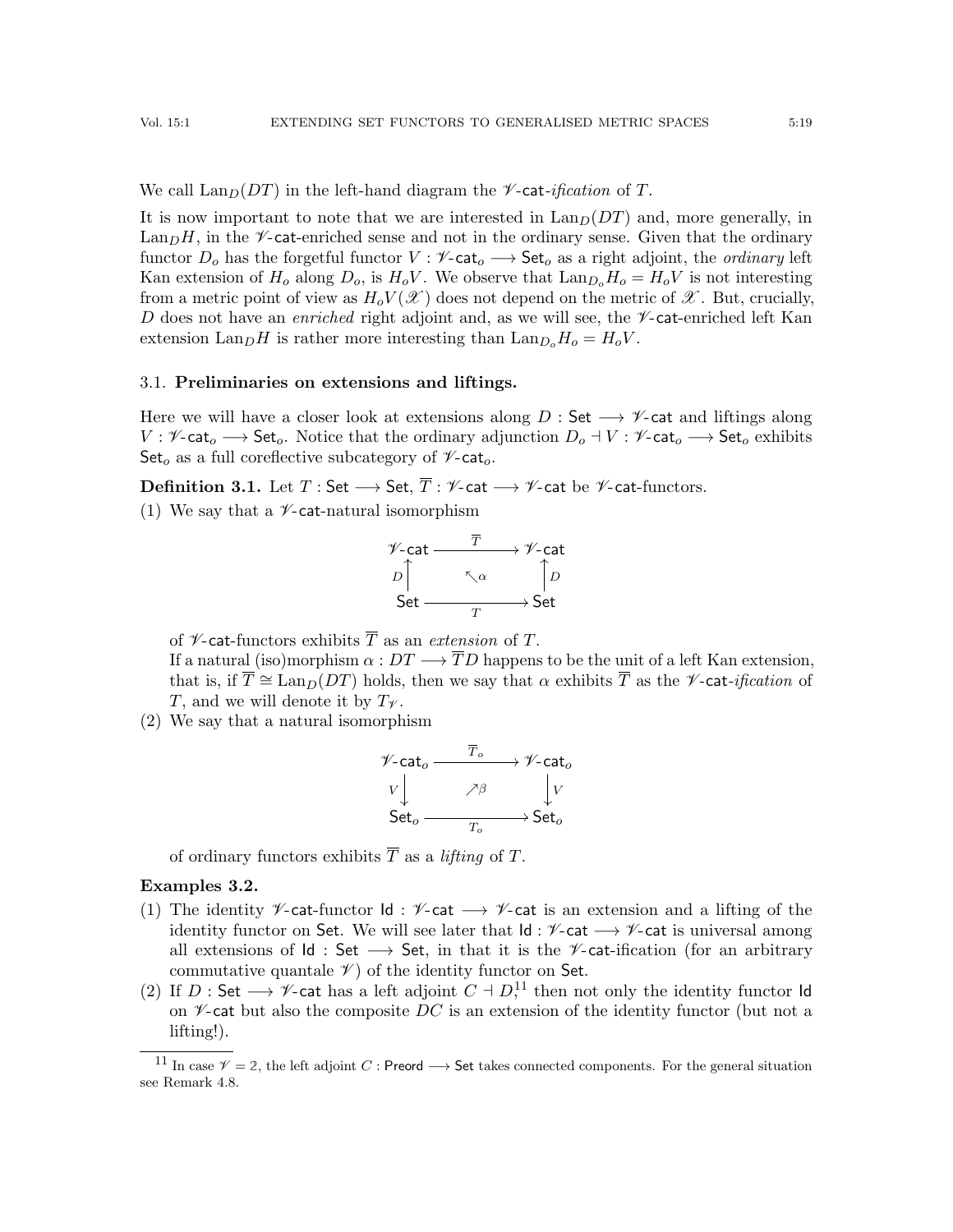- (3) The convex powerset functor  $\overline{\mathcal{P}}$  : Pos  $\longrightarrow$  Pos is an extension, in fact the posetification [\[8\]](#page-54-3), of  $\mathcal{P}:$  Set  $\longrightarrow$  Set, but is not a lifting. On the other hand, the extension of the powerset functor to Preord → Preord is also a lifting, as are all  $\mathcal V$ -cat-ifications (see ).
- (4) Every functor T : Set  $\longrightarrow$  Set admits the lifting  $\overline{T}_{\top}$  :  $\nvee$ -cat  $\longrightarrow$   $\nvee$ -cat mapping a  $\mathscr V$ -category  $\mathscr X$  to the  $\mathscr V$ -category with set of objects  $TX_o$ , where  $X_o$  is the set of objects of  $\mathscr{X}^{12}$  $\mathscr{X}^{12}$  $\mathscr{X}^{12}$  and  $\overline{T}_{\top}\mathscr{X}(A',A)=\top$  for all objects  $A', A$ . In fact,  $\overline{T}_{\top}$  is final among all liftings of T, in in the sense that for any other lifting  $\overline{T}$  with  $\beta: T_oV \longrightarrow V\overline{T}_o$ , there is a unique  $\mathscr{V}$ -cat-natural transformation  $\gamma : \overline{T} \longrightarrow \overline{T}_{\overline{T}}$  such that  $\beta_{\overline{T}} = V \gamma_o \cdot \beta$ , where  $\gamma_o$ is the ordinary natural transformation associated to  $\gamma$ , and  $\beta_{\top}: T_oV \longrightarrow VT_{\top o}$  is the isomorphism corresponding to  $\overline{T}_{\top}$ .
- (5) The  $\mathscr V$ -cat-ification  $T_{\mathscr V}$  exists for every *accessible* functor  $T :$  Set  $\longrightarrow$  Set for general reasons. More in detail, if T is  $\lambda$ -accessible for a regular cardinal, then  $T = \text{Lan}_{J_\lambda}(T J_\lambda)$ , where  $J_{\lambda}$ : Set $_{\lambda} \longrightarrow$  Set is the inclusion of the full subcategory Set<sub> $_{\lambda}$ </sub> spanned by  $\lambda$ -small sets. Consequently,

$$
T_{\mathscr{V}} = \text{Lan}_{DJ_{\lambda}}(DTJ_{\lambda})
$$

exhibits  $T_{\mathscr{V}}$  as  $\text{Lan}_D(DT)$  by [\[40,](#page-55-5) Theorem 4.47]. In particular, the  $\mathscr{V}\text{-cat-ification}$  $(T_{\Sigma})_{\mathscr{V}}$  exists for every polynomial functor

$$
T_\Sigma X=\coprod_n\operatorname{Set}(n,X)\bullet\Sigma n
$$

where  $\Sigma : |Set_{\lambda}| \longrightarrow Set$  is a  $\lambda$ -ary signature. We will give an explicit formula for the  $\mathscr{V}$ -cat-ification  $(T_{\Sigma})_{\mathscr{V}}$  later.

### <span id="page-19-0"></span>3.2. The extension theorem.

Referring to the last item of the examples above, one of the aims of this paper is to show that  $\nu$ -cat-ifications exist even if T is not accessible. This is a consequence of a more general result, which we are going to prove as Theorem [3.8,](#page-23-0) namely that the left Kan-extension



exists for any  $H : Set \longrightarrow \mathscr{V}$ -cat.

We will give an explicit construction of these left Kan-extensions, the idea of which is as follows.

- Every  $\not\!\mathscr{V}$ -category  $\mathscr{X}$  can be represented as a certain small colimit of discrete  $\not\mathscr{V}$ -categories.
- Since H is defined on discrete V -categories, H can be extended to X by applying H to the corresponding discrete categories and then computing the colimit.
- Since the colimit is small, the extension of  $H$  always exists, even though Set is not a small subcategory of  $\nu$ -cat.

<span id="page-19-1"></span><sup>12</sup>See Proposition [3.6.](#page-21-1)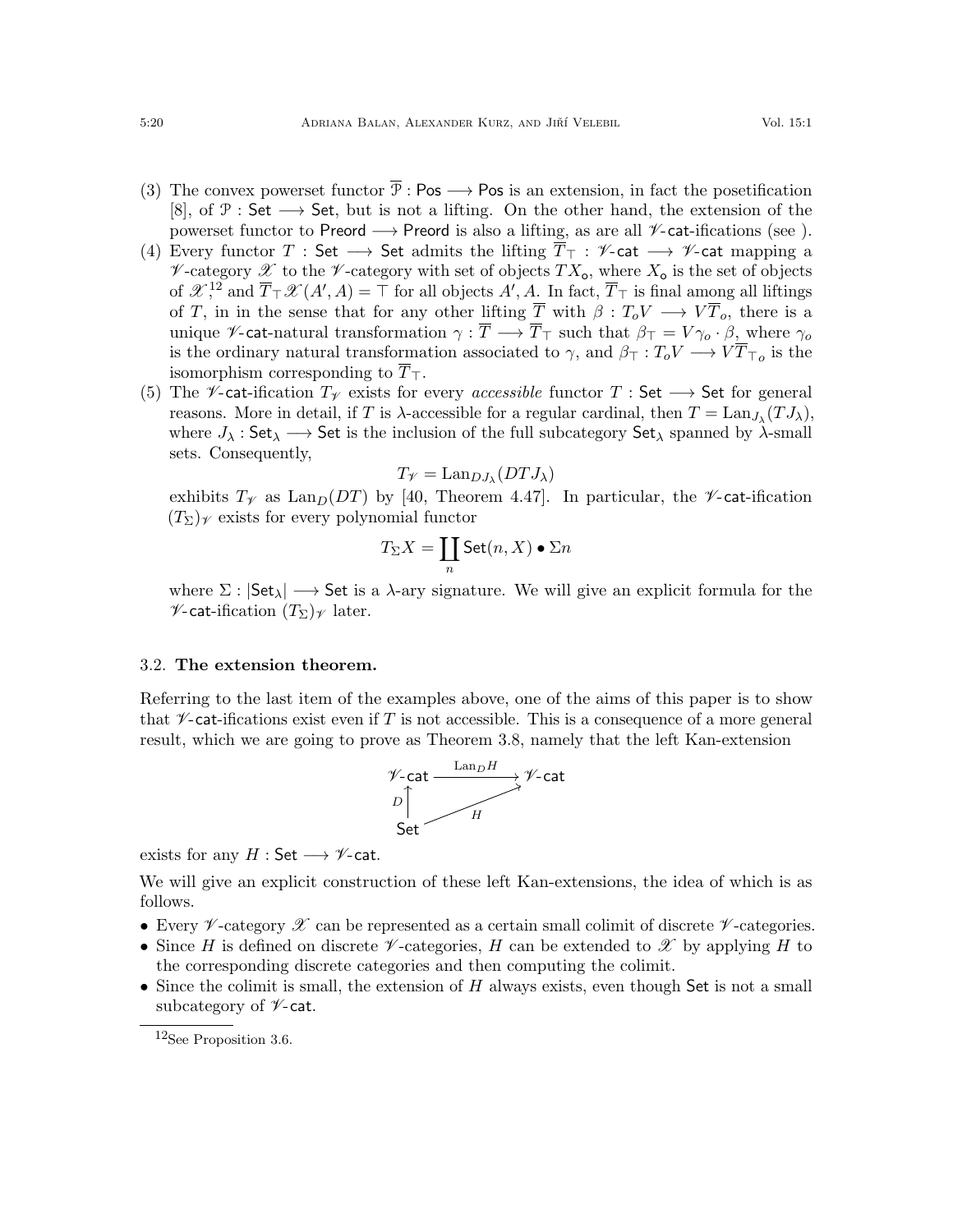Recall from Example [2.16](#page-16-6) the definition of a coinserter, and from Example [2.17](#page-16-7) how any **2** category (preorder) appears as the coinserter [\(2.12\)](#page-16-5) of discrete **2**-categories. Before adapting the notion of coinserter to enrichment over  $\mathcal{V}$ , we first explain why the obvious modification of the **2**-cat-situation leads to a notion that is too strong for our purposes.

**Remark 3.3.** Given that we want to generalise the construction  $(2.12)$  of a preorder as a coinserter

<span id="page-20-3"></span>
$$
DV(X^2) \xrightarrow[d_1]{d_0} DVX \xrightarrow{q} X \tag{3.1}
$$

it is tempting to ask what it could mean for

<span id="page-20-2"></span>
$$
DV(\mathcal{X}^{\mathcal{V}}) \xrightarrow{(d^r)_r \in \mathcal{V}_o} DV\mathcal{X} \xrightarrow{q} \mathcal{X}
$$
 (3.2)

to be a colimit in  $\nu$ -cat, where we denoted  $\mathscr{X}^{\mathscr{V}} = \nu$ -cat( $\mathscr{V}, \mathscr{X}$ ). In detail, let A be the free  $\mathscr{V}\text{-cat-category built on the ordinary category with two objects } \{1,0\}$  and with arrows

$$
1\stackrel{\delta^r}{\xrightarrow{\hspace*{1cm}}}0
$$

for all  $r \in \mathscr{V}_o$ . In analogy with Example [2.16,](#page-16-6) we consider the weight  $W : \mathbb{A}^{op} \longrightarrow \mathscr{V}$ -cat mapping 0 to 1 and 1 to  $\mathcal{V}^{13}$  $\mathcal{V}^{13}$  $\mathcal{V}^{13}$  On arrows,  $W\delta^r$  sends the unique object of 1 to  $r \in \mathcal{V}_o$ 

$$
\mathbb{1} \xrightarrow{0 \mapsto r} \mathscr{V}
$$

Furthermore, let  $F: \mathbb{A} \longrightarrow \mathscr{V}$ -cat be the  $\mathscr{V}$ -cat-functor which maps the arrow  $\delta^r: 1 \longrightarrow 0$  to the "evaluation at  $r$ "  $\mathscr V$ -functor

$$
DV(\mathscr{X}^\mathscr{V}) \longrightarrow DV\mathscr{X}
$$

that is,  $F\delta^r(f) = f(r)$ . Now spelling out Definition [2.15](#page-16-4) of what it would mean for  $\mathscr X$  to be the colimit  $W * F$ , we see that for each  $\not\!\mathscr{V}\!$ -category  $\mathscr{Y},$ 

$$
\mathscr{V}\text{-}\mathrm{cat}(\mathscr{X},\mathscr{Y})\cong [\mathbb{A}^{op},\mathscr{V}\text{-}\mathrm{cat}](W,\mathscr{V}\text{-}\mathrm{cat}(F-,\mathscr{Y}))
$$

an object of the  $\mathscr{V}$ -category on the right hand side amounts to a map on objects  $q : \mathscr{X} \longrightarrow \mathscr{Y}$ satisfying

<span id="page-20-1"></span>
$$
[s,r] \le \mathcal{Y}(g(f(s)),g(f(r)))\tag{3.3}
$$

for all  $\mathscr V$ -functors  $f : \mathscr V \longrightarrow \mathscr X$ . For  $\mathscr X$  to be a colimit, one needs the implication

$$
r \leq \mathcal{X}(x', x) \Rightarrow r \leq \mathcal{Y}(g(x'), g(x))
$$

to hold for all  $r \in \mathscr{V}$ , which follows from [\(3.3\)](#page-20-1), if one can find  $f : \mathscr{V} \longrightarrow \mathscr{X}$  such that  $f(e) = x'$  and  $f(r) = x$ . But note that, in the case of  $\mathcal{V} = [0, \infty]$  and  $\mathcal{X} = \{x', x\}$  with  $0 \leq_{\mathbb{R}} \mathcal{X}(x',x) \leq_{\mathbb{R}} \infty$  no such f exists. Indeed, it would be interesting to define  $\mathcal{X}$  to be "path-connected", or  $\not\!\mathscr{V}$ -connected, if for all  $r \leq \mathscr{X}(x',x)$  there is a  $\not\mathscr{V}$ -functor  $f : \mathscr{V} \longrightarrow \mathscr{X}$ such that  $f(e) = x', f(r) = x$ .  $\Box$ 

<span id="page-20-0"></span><sup>&</sup>lt;sup>13</sup> Recall from Section [2.3](#page-11-0) that 1 is the unit  $\mathcal V$ -category, with only one object 0 and with  $\mathbb 1(0,0) = e$ .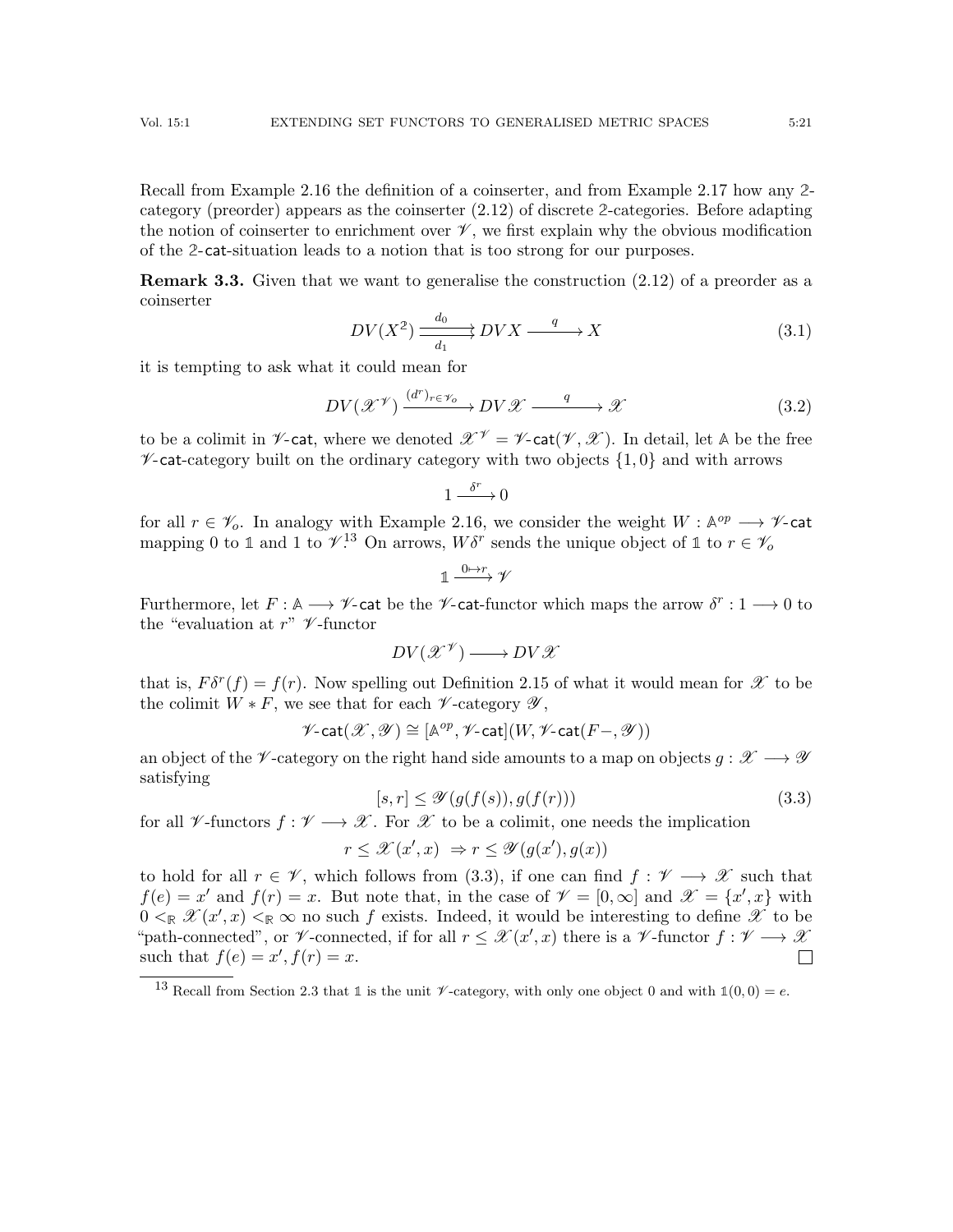Intuitively, what goes wrong with trying to set up  $(3.2)$  as a colimit is that  $\mathscr V$ -functors  $f: \mathscr{V} \longrightarrow \mathscr{X}$  can be perceived as "paths" and that a general  $\mathscr{X}$  need not be "pathconnected". While this may be interesting to pursue in the future, the solution of our problem is to replace [\(3.2\)](#page-20-2) by

<span id="page-21-2"></span>
$$
DX_r \xrightarrow{\partial_0^r} DV \mathscr{X} \xrightarrow{q} \mathscr{X} \tag{3.4}
$$

where the sets  $X_r$  were introduced in [\(2.3\)](#page-7-3) as  $X_r = \{(x', x) | r \leq \mathcal{X}(x', x)\}\)$  and can equally be described as  $V \mathscr{X}^{2_r}$  (see [\(2.9\)](#page-11-1) and Example [3.25\)](#page-33-3) in total accordance now with [\(3.1\)](#page-20-3).

Below we give the full details and prove that every  $\mathscr X$  is a colimit as in [\(3.4\)](#page-21-2), from which the existence of left-Kan extensions along D then follows.

We use the letter "N" in various fonts and notations to indicate the analogy with the nerve of an ordinary category.

<span id="page-21-0"></span>**Definition 3.4.** A  $\mathcal{V}$ -coinserter is a colimit that has the weight

$$
N: \mathbb{N}^{op} \longrightarrow \mathscr{V}\text{-}\mathrm{cat},
$$

where  $\mathbb N$  is the *free*  $\mathscr V$ -cat-category built upon the following ordinary category  $\mathbb N$ : the objects are all r in  $\mathcal{V}_o$ , together with an extra symbol **o**, with arrows

$$
r \xrightarrow[\delta_0^r]{\delta_1^r} \mathsf{o}
$$

for r ranging over the elements of  $\mathcal{V}_o$ . The weight N is the  $\mathcal{V}_o$ -cat-functor sending o to 1, and r to  $2_r$ . The action of N on arrows is defined as follows:  $N\delta_0^r : \mathbb{1} \longrightarrow 2_r$  sends 0 to 0, while  $N\delta_1^r : \mathbb{1} \longrightarrow \mathbb{2}_r$  sends 0 to 1:

$$
2_r \xleftarrow[N\delta_1^r \mathbb{1}
$$

**Remark 3.5.** As  $\mathscr V$ -cat is complete and cocomplete as a  $\mathscr V$ -cat-category itself [\[40,](#page-55-5) Sections] 3.2, 3.10,  $\mathcal V$ -coinserters do exist in  $\mathcal V$ -cat and can be computed using copowers and conical colimits, the latter of which, on the level of objects, are computed as in  $\mathsf{Set}_o$  because of the topologicity of the forgetful functor  $\mathscr{V}\text{-}\mathsf{cat}_o \longrightarrow \mathsf{Set}_o$  [\[37\]](#page-55-14). But this general recipe is not so easy to use in practice, and we will provide in Corollary [3.10](#page-27-1) and Lemma [3.33](#page-36-1) alternatives for computing the N-weighted colimits of interest to us.  $\Box$ 

We are now going to show that every  $\mathscr V$ -category  $\mathscr X$  is a  $\mathscr V$ -coinserter of discrete  $\mathscr V$ -categories which we would like to think of as components of "its  $\nu$ -nerve".

<span id="page-21-1"></span>**Proposition 3.6.** Let X be a V-category and let  $F_{\mathcal{X}} : \mathbb{N} \longrightarrow$  Set be given by

N → Set<sub>o</sub>  
\no → X<sub>o</sub>, the set of objects of X  
\n
$$
r \mapsto X_r = \{(x', x) \in X_o \times X_o \mid r \leq \mathcal{X}(x', x)\}
$$

with  $F_{\mathcal{X}} \delta_0^r$  and  $F_{\mathcal{X}} \delta_1^r$  the evident projections. Then the colimit

$$
N*(DF_{\mathscr{X}})
$$

of the diagram

$$
(N:\mathbb{N}^{op}\longrightarrow \mathscr{V}\text{-}\mathrm{cat},DF_{\mathscr{X}}:\mathbb{N}\longrightarrow \mathscr{V}\text{-}\mathrm{cat})
$$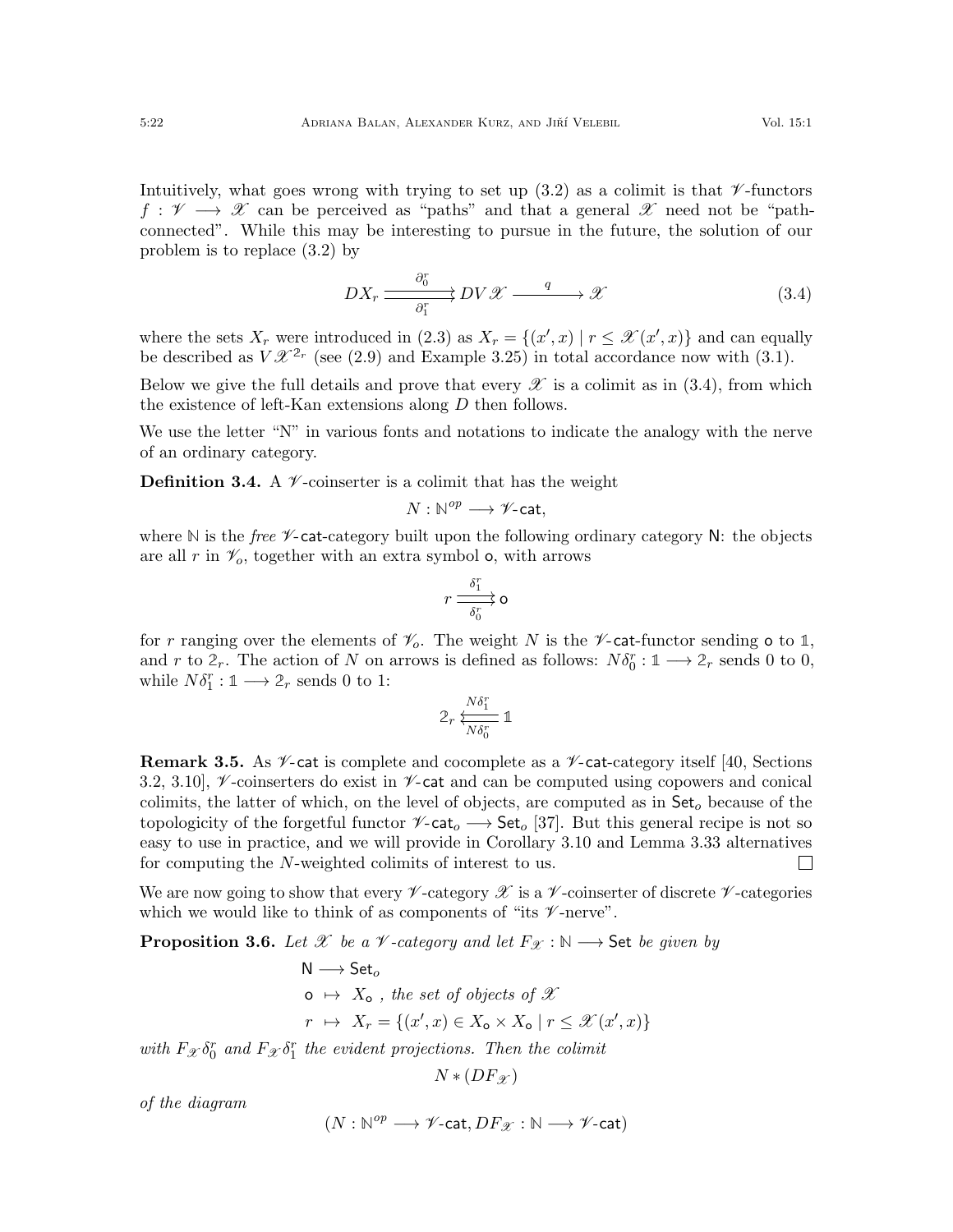*Proof.* The colimit  $N * (DF_{\mathcal{X}})$  exists in  $\nu$ -cat, since the  $\nu$ -cat-category N is small. To ease the notation, we put

$$
\mathcal{X}_{o} = DF_{\mathcal{X}}(o) \qquad \qquad \mathcal{X}_{r} = DF_{\mathcal{X}}(r) \n\partial_{0}^{r} = DF_{\mathcal{X}}\delta_{0}^{r} \qquad \qquad \partial_{1}^{r} = DF_{\mathcal{X}}\delta_{1}^{r}
$$

Let us analyse the defining isomorphism

$$
\mathscr{V}\text{-}\mathrm{cat}(N\ast (DF_{\mathscr{X}}), \mathscr{Y})\cong [\mathbb{N}^{op},\mathscr{V}\text{-}\mathrm{cat}](N,\mathscr{V}\text{-}\mathrm{cat}(DF_{\mathscr{X}}-, \mathscr{Y}))
$$

of  $\nu$ -categories, natural in  $\nu$ . The  $\nu$ -category

$$
[\mathbb{N}^{op},\mathscr{V}\text{-}\mathsf{cat}](N,\mathscr{V}\text{-}\mathsf{cat}(DF_{\mathscr{X}}\text{-},\mathscr{Y}))
$$

of N-weighted "cocones" for  $DF_{\mathscr{X}}$  is described explicitly as follows.

(1) The objects are  $\nu$ -cat-natural transformations

$$
\tau: N \longrightarrow \mathscr{V}\text{-}\mathrm{cat}(DF_{\mathscr{X}}-, \mathscr{Y}).
$$

Each such  $\tau$  consists of the following  $\nu$ -functors:

•  $\tau_{\mathsf{o}} : N \mathsf{o} \longrightarrow \mathscr{V}$ -cat $(\mathscr{X}_{\mathsf{o}}, \mathscr{Y})$ . Since  $N$ **o** = 1,  $\tau$ <sub>o</sub> picks up a  $\mathscr V$ -functor

$$
f_{\mathsf{o}}: \mathscr{X}_{\mathsf{o}} \longrightarrow \mathscr{Y}.
$$

No other restrictions are imposed since  $\mathbb{1}(0,0) = e$ .

•  $\tau_r: Nr\longrightarrow\mathscr{V}\text{-}\mathsf{cat}(\mathscr{X}_r,\mathscr{Y}).$ This  $\nu$ -functor picks up two  $\nu$ -functors

 $f_0^r: \mathscr{X}_r \longrightarrow \mathscr{Y}$ 

and

$$
f_1^r:\mathscr{X}_r\longrightarrow \mathscr{Y}.
$$

Since  $\mathscr{X}_r$  is discrete, both  $f_0^r$  and  $f_1^r$  are defined by their object-assignments only. There is, however, the constraint below, because  $Nr = 2r$ :

$$
r \leq \bigwedge_{r \leq \mathscr{X}(x',x)} \mathscr{Y}(f_0^r(x',x), f_1^r(x',x))
$$

In addition to the above, there are various commutativity conditions since  $\tau$  is natural. Explicitly, for  $\delta_0^r : r \longrightarrow \infty$ , we have the commutative square

$$
\begin{array}{l} N\mathbf{o}=\mathbb{1}\xrightarrow{\tau_{\mathbf{o}}}\longrightarrow \mathscr{V}\text{-}\mathrm{cat}(\mathscr{X}_{\mathbf{o}},\mathscr{Y})\\ \scriptstyle N\delta_{0}^{r}\bigcup\qquad \qquad \qquad \qquad \qquad \qquad \qquad \qquad \qquad \qquad \mathscr{V}\text{-}\mathrm{cat}(\partial_{0}^{r},\mathscr{Y})\\ Nr=2_{r}\xrightarrow{\tau_{r}}\longrightarrow \mathscr{V}\text{-}\mathrm{cat}(\mathscr{X}_{r},\mathscr{Y})\\ \end{array}
$$

that, on the level of objects, is the requirement

$$
f_{\mathsf{o}} \cdot \partial_0^r = f_0^r
$$

Similarly, for  $\delta_1^r : r \longrightarrow \mathsf{o}$ , we obtain

$$
f_{\mathsf{o}} \cdot \partial_1^r = f_1^r
$$

We conclude that to give  $\tau : N \longrightarrow \mathscr{V}\text{-cat}(DF_{\mathscr{X}}-, \mathscr{Y})$  reduces to a  $\mathscr{V}\text{-functor}$ 

$$
f_{\mathsf{o}}: \mathscr{X}_{\mathsf{o}} \longrightarrow \mathscr{Y}
$$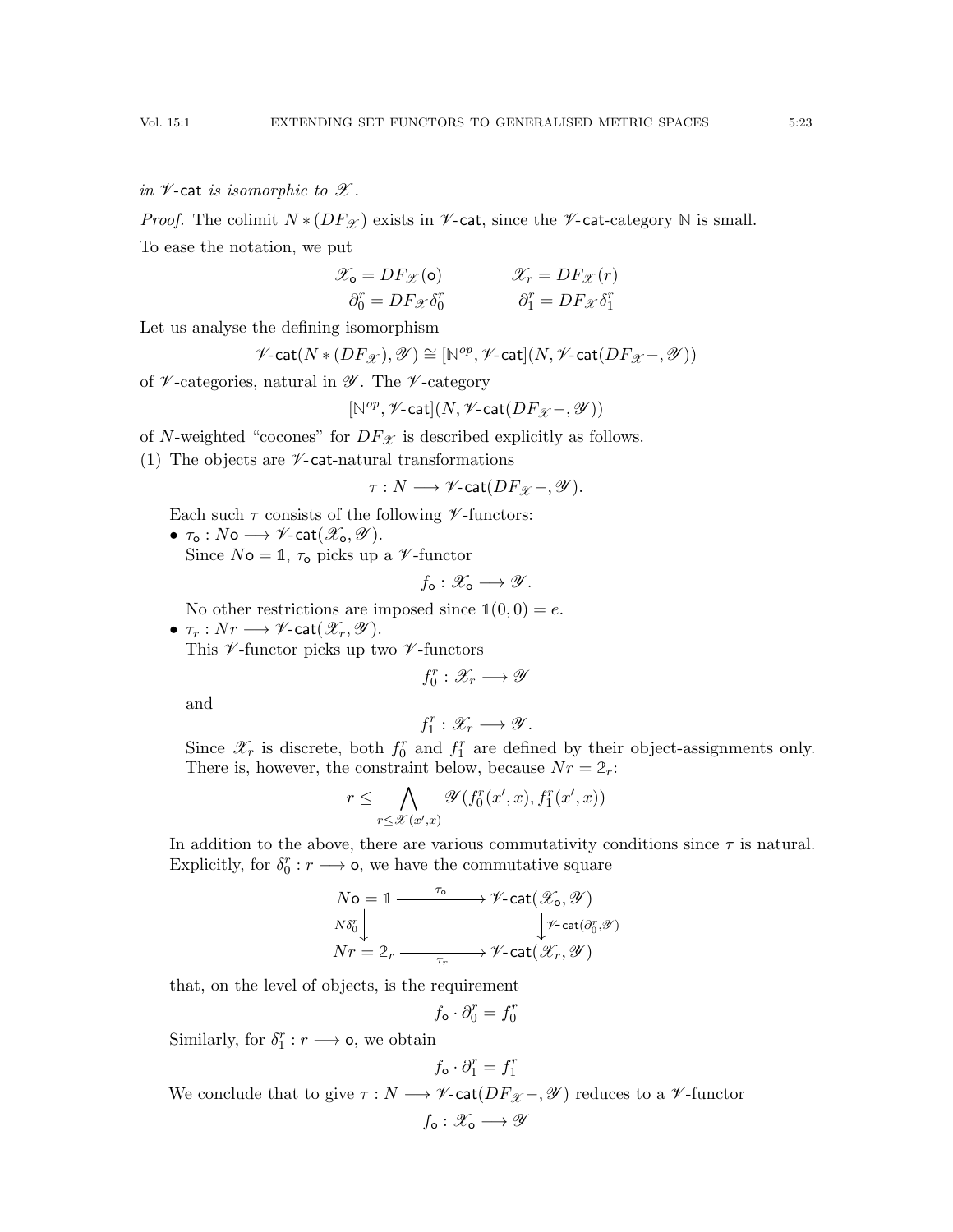(and, recall, this V-functor is given just by the object-assignment  $x \mapsto f_0 x$ , since  $\mathscr{X}_0$ is discrete) such that  $r \leq \mathscr{Y}(f_{\mathbf{o}}x', f_{\mathbf{o}}x)$  holds for every object  $(x', x)$  in  $\mathscr{X}_r$  and every r, which means precisely that

$$
\mathscr{X}(x',x) \le \mathscr{Y}(f_{\mathbf{o}}x',f_{\mathbf{o}}x)
$$

holds.

(2) Given  $\nu$ -cat-natural transformations  $\tau$  and  $\tau'$ , then the  $\nu$ -distance between them is given by

$$
[\mathbb{N}^{op},\mathscr{V}\text{-}\mathrm{cat}](N,\mathscr{V}\text{-}\mathrm{cat}(DF_{\mathscr{X}}-,\mathscr{Y}))(\tau,\tau')=\bigwedge_{x}\mathscr{Y}(f_{\mathbf{o}}x,f'_{\mathbf{o}}x)
$$

where  $f_0$  corresponds to  $\tau$  and  $f'_0$  corresponds to  $\tau'$ .

From the above description of the  $\nu$ -category of N-weighted "cocones" for  $DF_{\mathscr{X}}$ , it follows that the  $\nu$ -functor

<span id="page-23-1"></span>
$$
q_{\mathscr{X}}:\mathscr{X}_{\bullet}\longrightarrow\mathscr{X}\tag{3.5}
$$

that sends each object  $x$  to itself is the couniversal such "cocone". More precisely, the inequality  $r \leq \mathscr{X}(q_{\mathscr{X}}x', q_{\mathscr{X}}x)$  holds for every  $(x', x)$  in  $\mathscr{X}_r$  and every r.

Furthermore, given any  $\mathscr{V}\text{-}\text{functor } f_{\text{o}} : \mathscr{X}_{\text{o}} \longrightarrow \mathscr{Y}$  with the above properties, there is a unique *V*-functor  $f_0^{\sharp}: \mathscr{X} \longrightarrow \mathscr{Y}$  such that  $f_0^{\sharp}q_{\mathscr{X}} = f_0$  holds.

The "2-dimensional aspect" of the colimit, that is,

$$
\bigwedge_x \mathscr{Y}(f_{\mathsf{o}}^\sharp x, f_{\mathsf{o}}'^\sharp x) = \bigwedge_x \mathscr{Y}(f_{\mathsf{o}} x, f_{\mathsf{o}}' x).
$$

is satisfied because  $f_{\circ}^{\sharp}$  and  $f_{\circ}$  coincide on objects. Hence we have proved that  $\mathscr X$  is isomorphic to  $N*(DF_{\mathscr{X}}).$  $\Box$ 

# Remark 3.7.

- (1) Assume that the quantale  $\mathscr V$  is integral. Then following the same steps as in the proof above, one can see that the colimit  $N * F_{DX}$  exists in Set and equals X. Intuitively, what is happening is that if  $e = \top$ , the diagram is non-empty everywhere and D is fully faithful on non-empty domains, so it reflects colimits in general and the colimit  $DX = N * DF_{DX}$  in particular.
- (2) The ordinary category N carries information about the elements of  $\mathcal{V}_o$ , but not about its order. This may seem peculiar at first sight, but the order is actually captured within the observation that the identity-on-objects  $\mathsf{Id}_{r,s} : 2_r = N(r) \longrightarrow 2_s = N(s)$  is a V-functor iff  $r \leq s$ , and it is the only V-functor such that  $\mathsf{Id}_{r,s} \circ N \delta_i^r = N \delta_i^s$ ,  $i = 0, 1$ . Hence nothing is gained if additionally **N** is enhanced with arrows witnessing the order relation in  $\mathcal{V}_o$ , compatible with the existing arrows  $r \rightrightarrows$  o and with (the transitivity of) the order relation in  $\mathcal{V}_o$ .

The lemma above allows us to compute left Kan extensions along  $D : Set \longrightarrow \mathscr{V}$ -cat:

<span id="page-23-0"></span>**Theorem 3.8.** Every functor H : Set  $\rightarrow \mathcal{V}$ -cat has a  $\mathcal{V}$ -cat-enriched left Kan extension  $H^\sharp: \mathscr{V}\text{-}\mathsf{cat} \longrightarrow \mathscr{V}\text{-}\mathsf{cat} \textit{ along } D: \mathsf{Set} \longrightarrow \mathscr{V}\text{-}\mathsf{cat} \textit{ given } \textit{by } H^\sharp \mathscr{X} = N*(HF_{\mathscr{X}}).$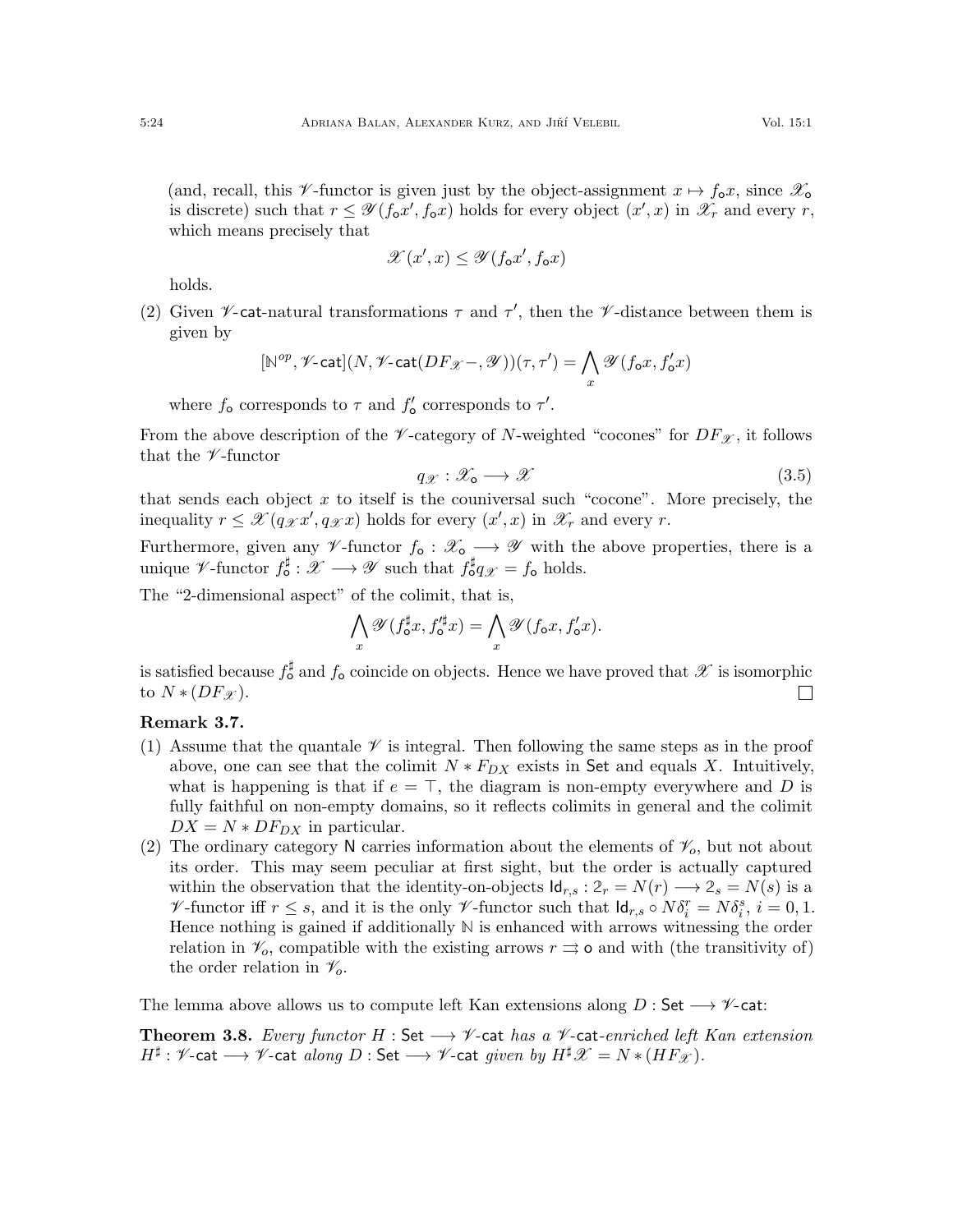*Proof.* Based on Proposition [3.6,](#page-21-1) we will prove the following. If we define  $H^{\sharp}\mathscr{X}$  as the colimit  $N * (HF_{\mathscr{X}})$ , then the assignment  $\mathscr{X} \mapsto H^{\sharp} \mathscr{X}$  can be extended to a  $\mathscr{V}$ -cat-functor that is a left Kan extension of  $H$  along  $D$ .

Suppose  $H : \mathsf{Set} \longrightarrow \mathscr{V}$ -cat is given. We will use the notation employed in the proof of Proposition [3.6.](#page-21-1)

<span id="page-24-5"></span>(1) We first define a  $\nu$ -cat-functor  $H^{\sharp}$  :  $\nu$ -cat  $\longrightarrow \nu$ -cat.

For every small  $\nu$ -category  $\mathscr X$ , let  $F_{\mathscr X}$  be as in Proposition [3.6.](#page-21-1) Recall that for every  $r \in \mathscr{V}_o$ , we put  $F_{\mathscr{X}}(r) = X_r$ , the set of pairs  $(x', x)$  such that  $r \leq \mathscr{X}(x', x)$ , and  $F_{\mathscr{X}}(\mathsf{o}) = X_{\mathsf{o}}$ , the set of objects of  $\mathscr{X}$ . Analogously, for a  $\mathscr{V}\text{-}\mathrm{functor } f: \mathscr{X} \longrightarrow \mathscr{Y}$ , we now denote by  $f_r : X_r \longrightarrow Y_r$  and  $f_o : X_o \longrightarrow Y_o$  the maps corresponding to  $(x', x) \mapsto (fx', fx)$  and the object assignment of f, respectively. Let also put  $d_0^r = F_{\mathscr{X}} \delta_0^r$ and  $d_1^r = F_{\mathcal{X}} \delta_1^r$ .

We define

<span id="page-24-4"></span>
$$
H^{\sharp}\mathscr{X} = N \ast (HF_{\mathscr{X}}),\tag{3.6}
$$

where  $N$  is as in Definition [3.4.](#page-21-0)

Unravelling the definition of the weighted colimit, the 1-dimensional aspect says that to give a  $\mathscr V$ -functor  $f^\sharp: H^\sharp\mathscr X\longrightarrow \mathscr Y$  is the same as to give a  $\mathscr V$ -functor  $f: HX_\mathsf{o}\longrightarrow \mathscr Y$ such that

<span id="page-24-1"></span>
$$
r \leq \bigwedge_{C \in HX_r} \mathcal{Y}(fHd_0^r(C), fHd_1^r(C))
$$
\n(3.7)

holds for all  $r^{14}$  $r^{14}$  $r^{14}$  In particular, there is a "quotient"  $\mathscr V$ -functor  $c_{\mathscr X}: HX_{\mathsf{o}} \longrightarrow H^{\sharp} \mathscr X$ such that

<span id="page-24-3"></span>
$$
r \leq \bigwedge_{C \in HX_r} H^{\sharp} \mathcal{X}(c_{\mathcal{X}} H d_0^r(C), c_{\mathcal{X}} H d_1^r(C))
$$
\n(3.8)

holds for all r, with the property that any  $\mathscr V$ -functor  $HX_\sigma \longrightarrow \mathscr Y$  satisfying [\(3.7\)](#page-24-1) uniquely factorizes through  $c_{\mathscr{X}}$ .

The 2-dimensional aspect of the colimit says that given any  $f, g : H X_{o} \longrightarrow \mathscr{Y}$  satisfying [\(3.7\)](#page-24-1), the relation

<span id="page-24-2"></span>
$$
\bigwedge_{B \in HX_0} \mathcal{Y}(f(B), g(B)) = \bigwedge_{A \in H^{\sharp} \mathcal{X}} \mathcal{Y}(f^{\sharp}(A), g^{\sharp}(A))
$$
\n(3.9)

holds.

For a  $\mathscr V$ -functor  $f : \mathscr X \longrightarrow \mathscr Y$  we recall that the diagram

$$
\begin{array}{ccc}\nX_r \xrightarrow{d_1^r} X_{\mathsf{o}} \\
f_r \downarrow \xrightarrow{d_0^r} f_{\mathsf{o}} \\
Y_r \xrightarrow{d_1^r} Y_{\mathsf{o}}\n\end{array}
$$

<span id="page-24-0"></span><sup>&</sup>lt;sup>14</sup> By slight abuse of language, we will use here and subsequently notation like  $C \in HX_r$  to mean that C runs through all objects in the  $\mathscr V$ -category  $HX_r$ .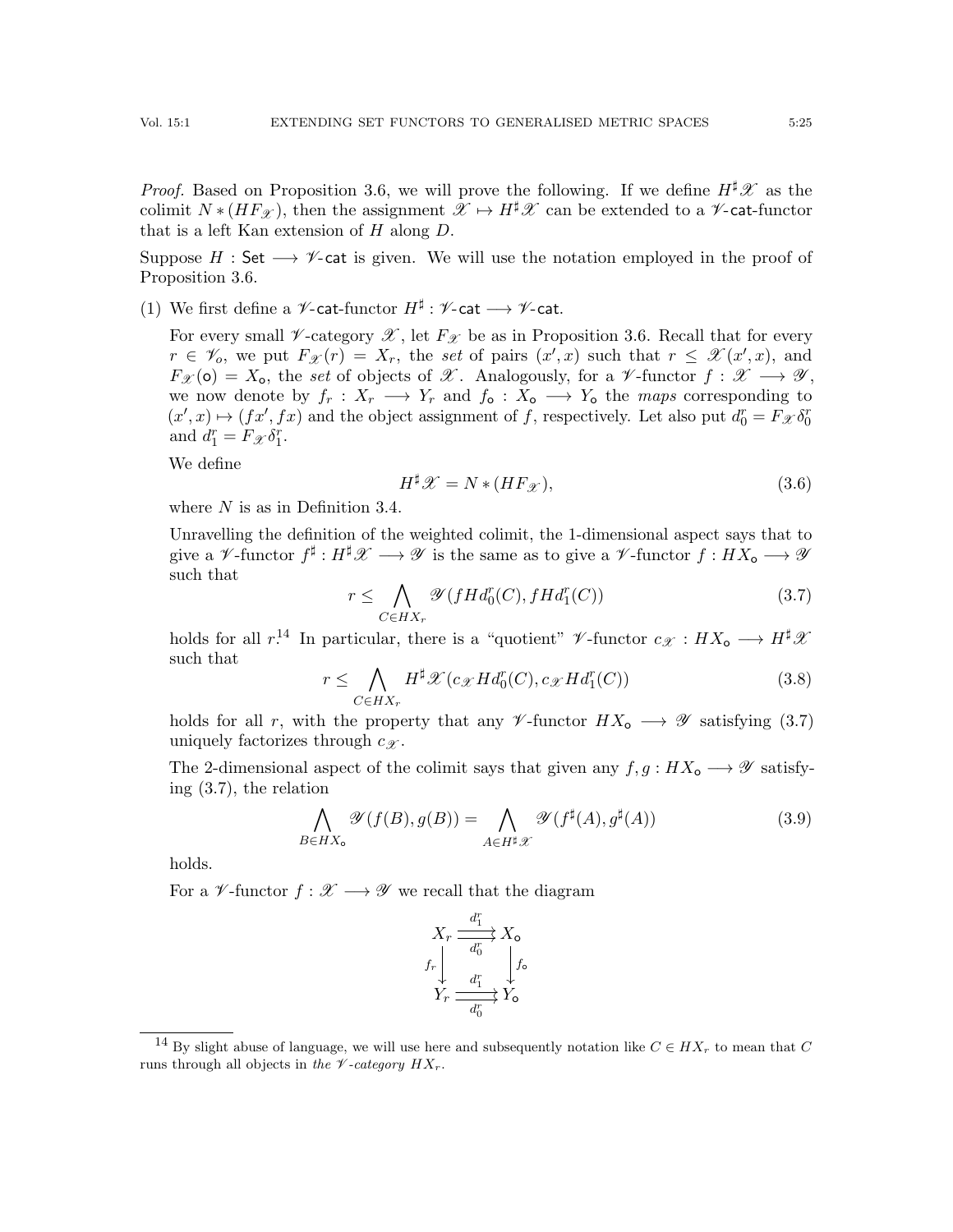commutes serially. Hence f induces a  $\mathscr V\text{-}$  cat-natural transformation  $F_f:F_{\mathscr X}\longrightarrow F_{\mathscr Y}.$ Therefore we can define  $H^{\sharp}f : H^{\sharp}\mathscr{X} \longrightarrow H^{\sharp}\mathscr{Y}$  as the unique mediating  $\mathscr{V}\text{-functor}$ 

$$
N * (HF_f) : N * (HF_{\mathcal{X}}) \longrightarrow N * (HF_{\mathcal{Y}})
$$

In particular, we have the commutative diagram below:

$$
HX_o \xrightarrow{c \mathscr{X}} H^{\sharp} \mathscr{X}
$$
  

$$
Hf_o \downarrow H^{\sharp}f
$$
  

$$
HY_o \xrightarrow{c \mathscr{Y}} H^{\sharp} \mathscr{Y}
$$

Also, from the 2-dimensional aspect of the colimit (see Eq. [\(3.9\)](#page-24-2)), we have that for any  $f, g: \mathscr{X} \longrightarrow \mathscr{Y}$ , the equality below holds:

<span id="page-25-1"></span>
$$
\bigwedge_{B \in HX_0} H^{\sharp}\mathscr{Y}(c_{\mathscr{Y}} Hf_{\mathsf{o}}(B), c_{\mathscr{Y}} Hg_{\mathsf{o}}(B)) = \bigwedge_{A \in H^{\sharp}\mathscr{X}} H^{\sharp}\mathscr{Y}(H^{\sharp}f(A), H^{\sharp}g(A))
$$
(3.10)

It remains to prove that the inequality

 $\mathscr V\text{-}\mathsf{cat}(\mathscr X,\mathscr Y)(f,g)\leq \mathscr V\text{-}\mathsf{cat}(H^\sharp\mathscr X,H^\sharp\mathscr Y)(H^\sharp f,H^\sharp g)$ 

is satisfied. To that end, suppose that  $r \leq \mathscr{V}\text{-cat}(\mathscr{X}, \mathscr{Y})(f, g)$  holds. This is equivalent to the fact that there is a mapping  $t : X_{o} \longrightarrow Y_{r}$  such that the triangles

<span id="page-25-0"></span>
$$
X_{\mathbf{o}} \xrightarrow{t} Y_{r} \qquad X_{\mathbf{o}} \xrightarrow{t} Y_{r} \qquad \qquad X_{\mathbf{o}} \xrightarrow{t} Y_{r} \qquad \qquad X_{\mathbf{o}} \xrightarrow{d_{\mathbf{r}}^{T}} \begin{bmatrix} d_{\mathbf{r}}^{r} \\ d_{\mathbf{r}}^{r} \\ Y_{\mathbf{o}} \end{bmatrix} \qquad (3.11)
$$

commute. In fact,  $t(x) = (f(x), g(x))$ . To prove that  $r \leq \mathscr{V}\text{-cat}(H^{\sharp}\mathscr{X}, H^{\sharp}\mathscr{Y})(H^{\sharp}f, H^{\sharp}g)$ holds, we need to prove the inequality

$$
r \leq \bigwedge_{A \in H^{\sharp}\mathscr{X}} H^{\sharp}\mathscr{Y}(H^{\sharp}f(A), H^{\sharp}g(A))
$$

This follows from:

$$
r \leq \bigwedge_{C \in HY_r} H^{\sharp} \mathscr{Y}(c_{\mathscr{Y}} H d_0^r(C), c_{\mathscr{Y}} H d_1^r(C)) \qquad \text{by (3.8)}
$$
  
\n
$$
\leq \bigwedge_{B \in HX_o} H^{\sharp} \mathscr{Y}(c_{\mathscr{Y}} H d_0^r H t(B), c_{\mathscr{Y}} H d_1^r H t(B))
$$
  
\n
$$
= \bigwedge_{B \in HX_o} H^{\sharp} \mathscr{Y}(c_{\mathscr{Y}} H f_o(B), c_{\mathscr{Y}} H g_o(B)) \qquad \text{by (3.11)}
$$
  
\n
$$
= \bigwedge_{A \in H^{\sharp} \mathscr{X}} H^{\sharp} \mathscr{Y}(H^{\sharp} f(A), H^{\sharp} g(A)) \qquad \text{by (3.10)}
$$

Preservation of composition and identity follows easily from the colimit property, hence we obtain that the correspondence  $\mathscr{X} \mapsto H^{\sharp}\mathscr{X}$  can be extended to a  $\mathscr{V}\text{-cat-functor}$  $H^\sharp : \mathscr{V}\text{-}\mathsf{cat} \longrightarrow \mathscr{V}\text{-}\mathsf{cat}.$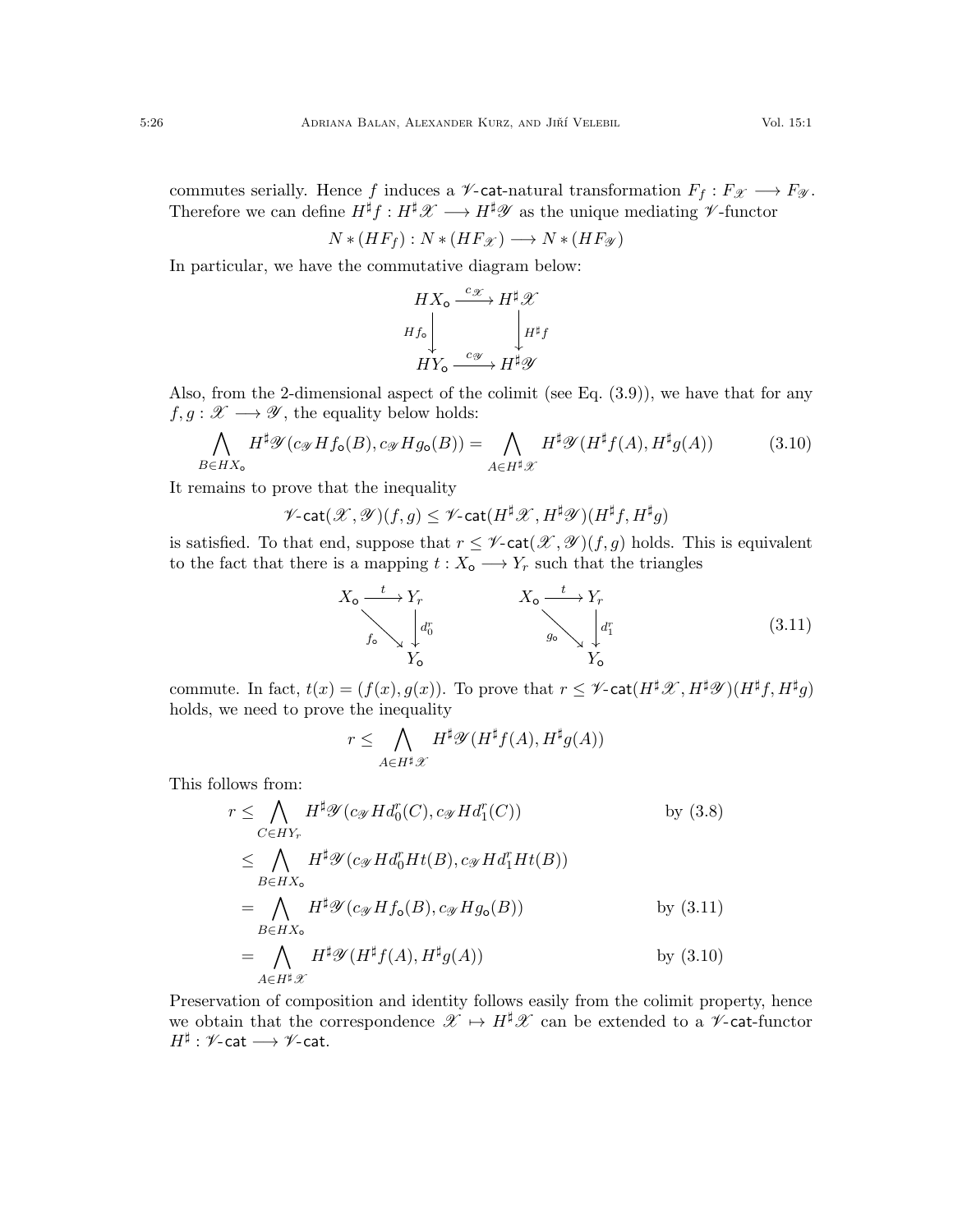(2) We show now that  $H^{\sharp} \cong \text{Lan}_D H$  holds. As explained in [\[40,](#page-55-5) Section 4.3] (see also Remark [2.19](#page-17-2)[\(2\)](#page-17-3)), it is enough to check that for any  $\mathscr V$ -cat-functor  $K : \mathscr V$ -cat $\longrightarrow \mathscr V$ -cat, there is a one-to-one correspondence between  $\mathscr{V}\text{-}\mathsf{cat}\text{-}$  natural transformations  $H^{\sharp} \longrightarrow K$ and  $H \longrightarrow KD$ .

Due to the definition of  $H^{\sharp}$ , there is a  $\mathscr{V}\text{-}$ **cat**-natural transformation  $\alpha: H \longrightarrow H^{\sharp}D$ having as components the  $\mathscr V$ -functors  $\alpha_X = c_{DX}$ . We will prove that  $\alpha$  is the unit of a left Kan extension.

Let  $\tau : H^{\sharp} \longrightarrow K$  be a  $\mathscr V$ -cat-natural transformation. Then the composite

$$
H \xrightarrow{\alpha} H^{\sharp} D \xrightarrow{\tau D} KD
$$

is a  $\mathscr{V}\text{-}\mathsf{cat}\text{-} \mathsf{natural}$  transformation  $\tau^\flat : H \longrightarrow KD$ .

Conversely, let  $\sigma : H \longrightarrow KD$  be a  $\mathscr V$ -cat-natural transformation. To give a  $\mathscr V$ -catnatural transformation  $\sigma^{\sharp}: H^{\sharp} \longrightarrow K$  means to give a family of  $\mathscr V$ -functors

 $\sigma^{\sharp}: H^{\sharp}\mathscr{X} \longrightarrow \mathscr{K}\mathscr{X}$ 

satisfying the naturality condition [\(2.10\)](#page-13-3). In turn, each  $\mathscr V$ -functor  $\sigma^{\sharp}: H^{\sharp}\mathscr X \longrightarrow \mathscr K\mathscr X$ is uniquely determined by a  $\mathscr V$ -functor  $HX_o \longrightarrow K\mathscr X$  such that [\(3.7\)](#page-24-1) holds. For this, we choose the composite  $\nu$ -functor

$$
HX_o \stackrel{\sigma_{X_Q}}{\longrightarrow} KDX_o \stackrel{Kq_{\mathscr{K}}}{\longrightarrow} K\mathscr{X}
$$

where  $q_{\mathscr{X}} : DX_o \longrightarrow \mathscr{X}$  is the canonical cocone [\(3.5\)](#page-23-1) associated to each  $\mathscr{V}$ -category  $\mathscr{X}$ . We verify [\(3.7\)](#page-24-1) for each  $r \in \mathscr{V}_o$ :

$$
r \leq \bigwedge_{(x',x)\in X_r} \mathcal{X}(x',x)
$$
  
\n
$$
= \bigwedge_{(x',x)\in \text{ob}DX_r} \mathcal{X}(q_{\mathcal{X}}d_0^r(x',x), q_{\mathcal{X}}d_1^r(x',x))
$$
  
\n
$$
= [DX_r, \mathcal{X}](q_{\mathcal{X}}d_0^r, q_{\mathcal{X}}d_1^r)
$$
  
\n
$$
\leq [KDX_r, K\mathcal{X}](K(q_{\mathcal{X}}d_0^r), K(q_{\mathcal{X}}d_1^r))
$$
  
\n
$$
= \bigwedge_{B\in \text{ob}KDX_r} K\mathcal{X}(Kq_{\mathcal{X}}Kd_0^r(B), Kq_{\mathcal{X}}Kd_1^r(B))
$$
  
\n
$$
\leq \bigwedge_{C\in \text{ob}HX_r} K\mathcal{X}(Kq_{\mathcal{X}}Kd_0^r\sigma_{X_r}(C), Kq_{\mathcal{X}}Kd_1^r\sigma_{X_r}(C))
$$
  
\n
$$
\subset_{\text{cb}HX_r} K\mathcal{X}(Kq_{\mathcal{X}}\sigma_{X_o}Hd_0^r(C), Kq_{\mathcal{X}}\sigma_{X_o}Hd_1^r(C))
$$

In the above, we have used that K is a  $\nu$ -cat-functor and the naturality of  $\sigma$ . Hence there is a unique  $\mathscr V$ -functor  $\sigma_{\mathscr X}^\sharp : H^\sharp \mathscr X \longrightarrow K\mathscr X$  such that  $\sigma_{\mathscr X}^\sharp c_{\mathscr X} = K q_{\mathscr X} \sigma_{X_o}$ holds. Recall that  $c_{\mathscr{X}} : HX_{\mathsf{o}} \longrightarrow H^{\sharp} \mathscr{X}$  is the colimiting cocone.

We leave to the reader the verifications that the  $\mathscr V$ -functors  $\sigma_{\mathscr X}$  are the components of a *V*-cat-natural transformation  $\sigma^{\sharp}: H^{\sharp} \longrightarrow K$ , and that the correspondences  $\tau \mapsto \tau^{\flat}$ and  $\sigma \mapsto \sigma^{\sharp}$  are inverses to each other.  $\Box$ 

<span id="page-26-0"></span>Corollary 3.9.  $D:$  Set  $\longrightarrow \mathscr{V}$ -cat is dense.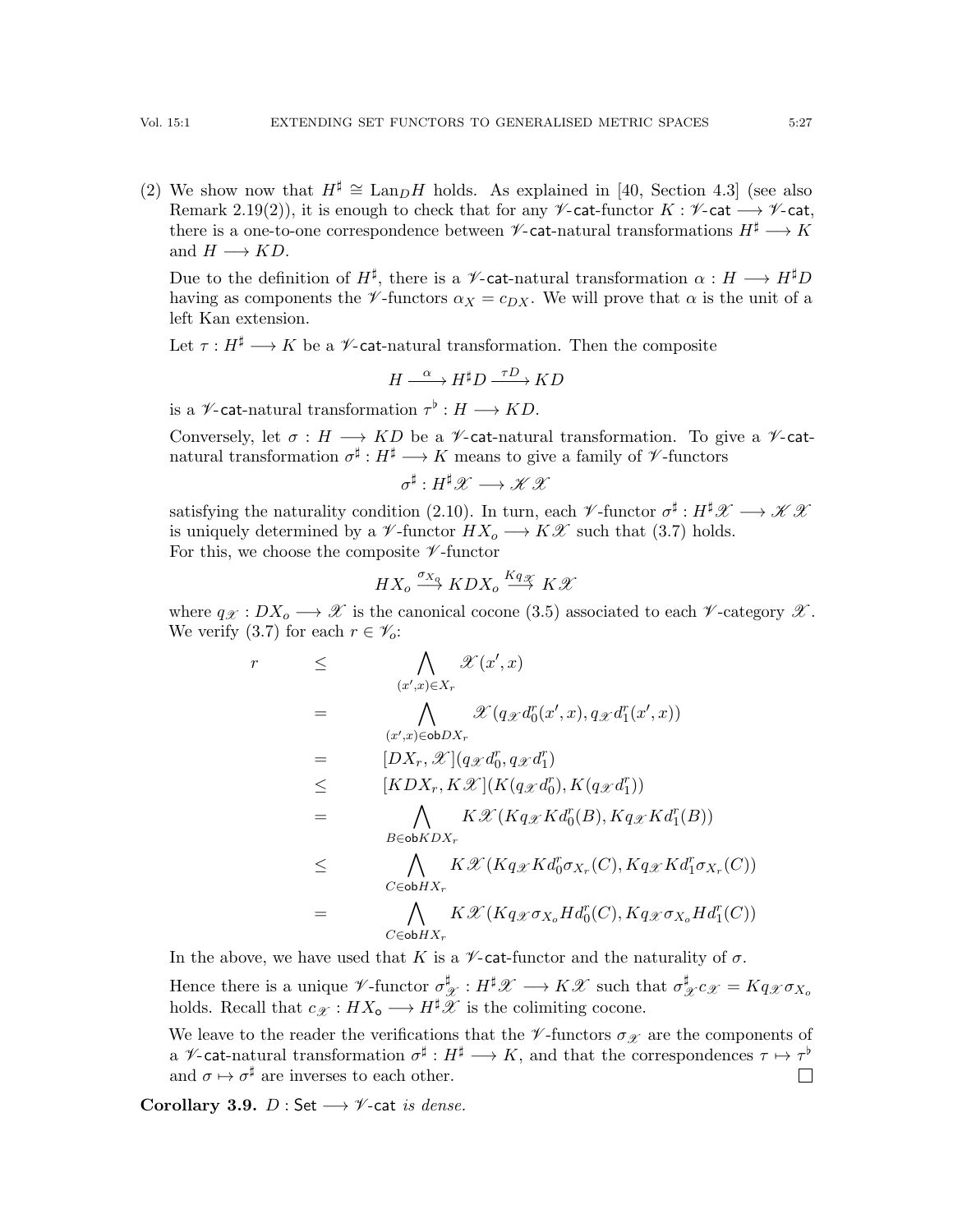*Proof.* It follows from Proposition [3.6](#page-21-1) and Theorem [3.8](#page-23-0) that the identity  $\mathscr{V}\text{-cat} \longrightarrow \mathscr{V}\text{-cat}$ is the left Kan extension of D : Set  $\longrightarrow \mathscr{V}$ -cat along D. But this is one of the equivalent definitions of density in [\[40,](#page-55-5) Thm.5.1]  $\Box$ 

To be able to compute these left Kan extensions in concrete examples, we show that from the proof above one can extract a more explicit construction in terms of "shortest paths". [15](#page-27-2)

<span id="page-27-1"></span>Corollary 3.10. The left Kan extension  $H^{\sharp} = \text{Lan}_D H$  of a  $\mathscr V$ -cat-functor  $H :$  Set  $\longrightarrow \mathscr V$ -cat is obtained as follows:

(1) For a V-category  $\mathscr{X}, H^{\sharp}\mathscr{X}$  is the V-category having the same objects as  $HX_{o}$  (that is, the underlying set of objects of the  $\mathcal V$ -category obtained by applying H to  $X_0$ , the set of objects of X). For any objects A' and A of  $H^{\sharp}\mathscr{X}$ , their corresponding  $\mathscr{V}$ -hom  $H^{\sharp}\mathscr{X}(A',A)$  is given by

<span id="page-27-0"></span>
$$
H^{\sharp}\mathscr{X}(A',A) = \bigvee \{HX_{\mathbf{o}}(A'_{0},A_{0}) \otimes r_{1} \otimes HX_{\mathbf{o}}(A'_{1},A_{1}) \otimes \ldots \otimes r_{n} \otimes HX_{\mathbf{o}}(A'_{n},A_{n})\} \tag{3.12}
$$

where the suprema is computed over all paths

$$
(A'_0, A_0), (A'_1, A_1), \ldots, (A'_n, A_n)
$$

where  $A' = A'_0$ ,  $A = A_n$ , and all (possibly empty) tuples of elements

$$
(r_1,\ldots,r_n)
$$

such that there are objects  $C_i$  in  $HX_{r_i}$  with  $Hd_0^{r_i}(C_i) = A_{i-1}$ ,  $Hd_1^{r_i}(C_i) = A'_i$ , for all  $i=1, n$ :

$$
C_1 C_2 C_n
$$
  
\n
$$
Hd_0^{r_1} Hd_1^{r_1} Hd_0^{r_2} Hd_1^{r_2}
$$
  
\n
$$
A' = A'_0, A_0
$$
  
\n
$$
A'_1, A_1 A'_2, A_2
$$
  
\n
$$
A'_{n-1}, A_{n-1}
$$
  
\n
$$
A'_{n-1} A'_{n-1}
$$
  
\n
$$
A'_n, A_n = A
$$

- (2) The couniversal cocone  $c_{\mathcal{X}} : HX_{o} \longrightarrow H^{\sharp} \mathcal{X}$  is the identity on objects.
- (3) For a V-functor  $f : \mathscr{X} \longrightarrow \mathscr{Y}$ ,  $H^{\sharp}f$  acts as  $Hf_{\mathsf{o}}$  on objects.

*Proof.* First, notice that the construct  $H^{\sharp}\mathscr{X}$  described above satisfies

<span id="page-27-3"></span>
$$
HX_{\mathsf{o}}(A', A) \le H^{\sharp} \mathcal{X}(A', A) \tag{3.13}
$$

for all objects  $A', A$ . In particular,  $e \le H^{\sharp} \mathscr{X}(A, A)$  holds. Next, the inequality  $H^{\sharp} \mathscr{X}(A', A) \otimes$  $H^{\sharp}\mathscr{X}(A'',A') \leq H^{\sharp}\mathscr{X}(A'',A)$  can be established by path concatenation, using that  $HX_{\mathbf{o}}$  is a  $\nu$ -category. Hence  $H^{\sharp}\mathscr{X}$  is a  $\nu$ -category.

We will verify that  $H^{\sharp}\mathscr{X}$  as above is indeed  $N*(HF_{\mathscr{X}})$ . Let  $c_{\mathscr{X}}: HX_{o} \longrightarrow H^{\sharp}\mathscr{X}$  be the identity on objects. It is a  $\mathscr V$ -functor by [\(3.13\)](#page-27-3).

<span id="page-27-2"></span><sup>15</sup> Left Kan extensions can be computed pointwise as colimits, hence using copowers and conical colimits. Due to the topologicity of  $\mathscr{V}\text{-}\text{cat}_0$  over  $\text{Set}_0$ , the latter are obtained (on object-level) as in  $\text{Set}_0$  and endowed with the corresponding  $\mathscr V$ -metric structure. This is why the subsequent formula [\(3.12\)](#page-27-0) is reminiscent of the usual construction of quotient metric spaces [\[59\]](#page-55-15).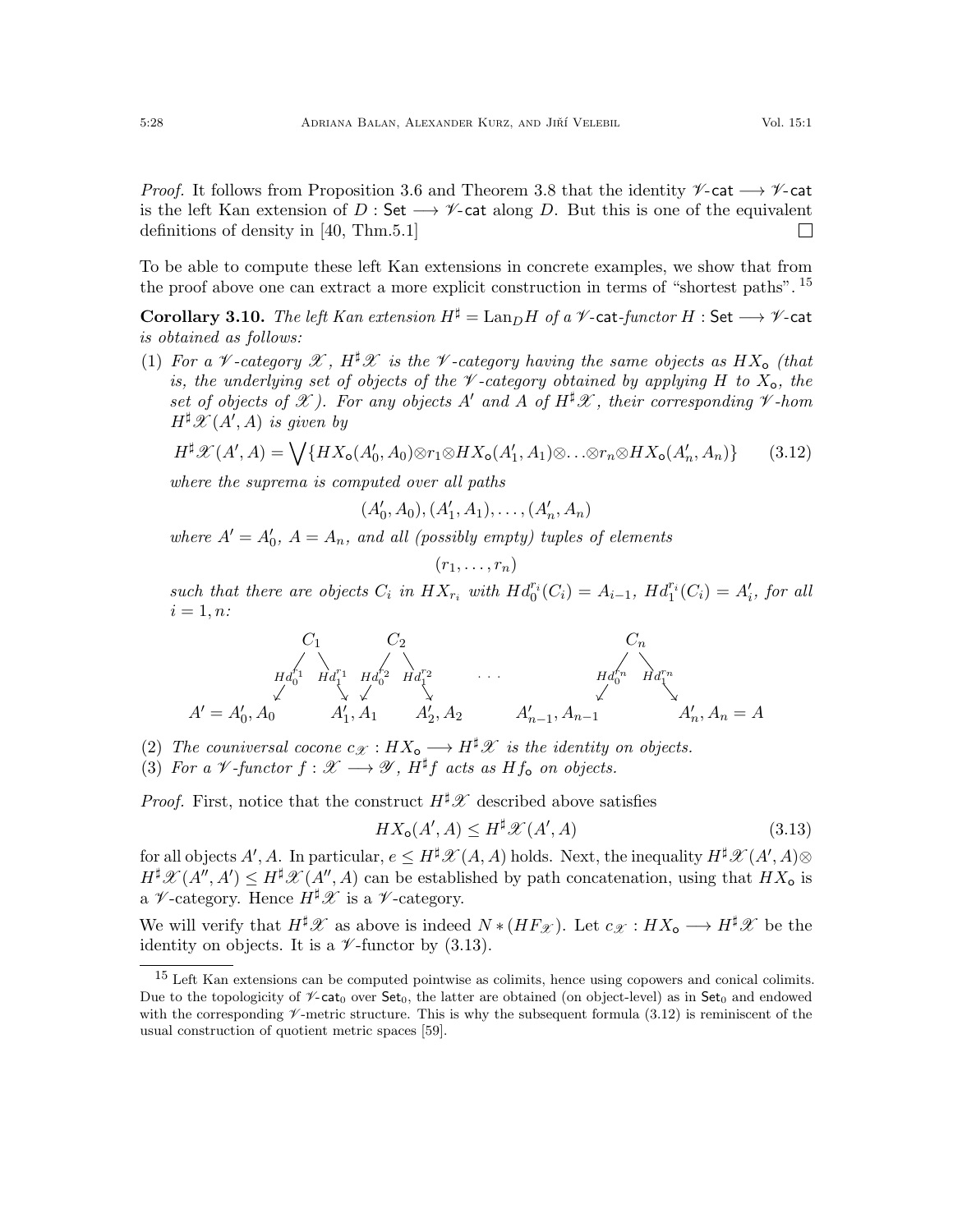We show now that  $(3.8)$  holds. Let r be an arbitrary element of the quantale and fix an object C in  $HX_r$ . Then by employing the path

$$
Hd_{0}^{r} \downarrow \qquad \downarrow \qquad \downarrow \qquad \downarrow \qquad Hd_{1}^{r} \downarrow
$$
  

$$
Hd_{0}^{r}(C), Hd_{0}^{r}(C) \qquad Hd_{1}^{r}(C), Hd_{1}^{r}(C)
$$

one can see that

$$
r = e \otimes r \otimes e
$$
  
\n
$$
\leq HX_{o}(Hd_{0}^{r}(C), Hd_{0}^{r}(C)) \otimes r \otimes HX_{o}(Hd_{1}^{r}(C), Hd_{1}^{r}(C))
$$
  
\n
$$
\leq H^{\sharp} \mathscr{X}(Hd_{0}^{r}(C), Hd_{1}^{r}(C))
$$

We check the 1-dimensional aspect of the colimit: Let  $f : HX_{o} \longrightarrow \mathscr{Y}$  be a  $\mathscr{V}$ -functor such that [\(3.7\)](#page-24-1) holds. Then the object-assignment  $A \mapsto f(A)$  (uniquely!) extends to a  $\mathscr V$ -functor  $f^{\sharp}: H^{\sharp}\mathscr X \longrightarrow \mathscr Y$  such that  $f^{\sharp}c_{\mathscr X} = f$ . This is because for each path  $(A' = A'_0, A_0), (A'_1, A_1), \ldots, (A'_n, A_n = A)$  and each tuple of elements  $(r_1, \ldots, r_n)$  we have that

$$
HX_{\mathbf{o}}(A'_{0}, A_{0}) \otimes r_{1} \otimes HX_{\mathbf{o}}(A'_{1}, A_{1}) \otimes \ldots \otimes r_{n} \otimes HX_{\mathbf{o}}(A'_{n}, A_{n})
$$
  
\n=  
\n
$$
HX_{\mathbf{o}}(A'_{0}, Hd_{0}^{r_{1}}(C_{1})) \otimes r_{1} \otimes HX_{\mathbf{o}}(Hd_{1}^{r_{1}}(C_{1}), Hd_{0}^{r_{2}}(C_{2})) \otimes \ldots \otimes r_{n} \otimes HX_{\mathbf{o}}(Hd_{0}^{r_{n}}(C_{n}), A_{n})
$$
  
\n
$$
\leq
$$
  
\n
$$
\mathscr{Y}(f(A'_{0}), fHd_{0}^{r_{1}}(C_{1})) \otimes \mathscr{Y}(fHd_{0}^{r_{1}}(C_{1}), fHd_{1}^{r_{1}}(C_{1})) \otimes \mathscr{Y}(fHd_{1}^{r_{1}}(C_{1}), fHd_{0}^{r_{2}}(C_{2})) \otimes \ldots
$$
  
\n
$$
\otimes \mathscr{Y}(fHd_{0}^{r_{n}}(C_{n}), fHd_{1}^{r_{n}}(C_{n})) \otimes \mathscr{Y}(fHd_{0}^{r_{n}}(C_{n}), f(A_{n}))
$$
  
\n
$$
\leq
$$
  
\n
$$
\mathscr{Y}(f(A'), f(A))
$$

where we used that f is a  $\mathscr V$ -functor and [\(3.7\)](#page-24-1). This proves that

$$
H^{\sharp} \mathscr{X}(A', A) \leq \mathscr{Y}(f^{\sharp}(A'), f^{\sharp}(A))
$$

holds for all objects  $A', A$ .

Finally, the 2-dimensional aspect of the colimit [\(3.9\)](#page-24-2) is trivial, because  $c_{\mathcal{X}}$  is the identity on objects.

Hence we have proved that  $H^{\sharp}\mathscr{X} = N * (HF_{\mathscr{X}})$ . The action of  $H^{\sharp}$  on  $\mathscr{V}$ -functors is as follows: For  $f: \mathscr{X} \longrightarrow \mathscr{Y}$ ,  $H^{\sharp}f: H^{\sharp} \mathscr{X} \longrightarrow H^{\sharp} \mathscr{Y}$  is the unique  $\mathscr{V}$ -functor satisfying

$$
(H^{\sharp}f)c_{\mathscr{X}}=c_{\mathscr{Y}}(Hf_{\mathsf{o}})
$$

Given that both  $c_{\mathcal{X}}$  and  $c_{\mathcal{Y}}$  are identity on objects, we see that  $H^{\sharp}f$  and  $Hf_{o}$  coincide on objects.  $\Box$ 

Corollary 3.11. Every  $T : \mathsf{Set} \longrightarrow \mathsf{Set}$  has a  $\mathscr{V}\text{-cat-ification } T_{\mathscr{V}} : \mathscr{V}\text{-cat} \longrightarrow \mathscr{V}\text{-cat}.$ 

*Proof.* Apply Theorem [3.8](#page-23-0) to the composite  $H = DT$  : Set  $\longrightarrow \mathscr{V}$ -cat.  $\Box$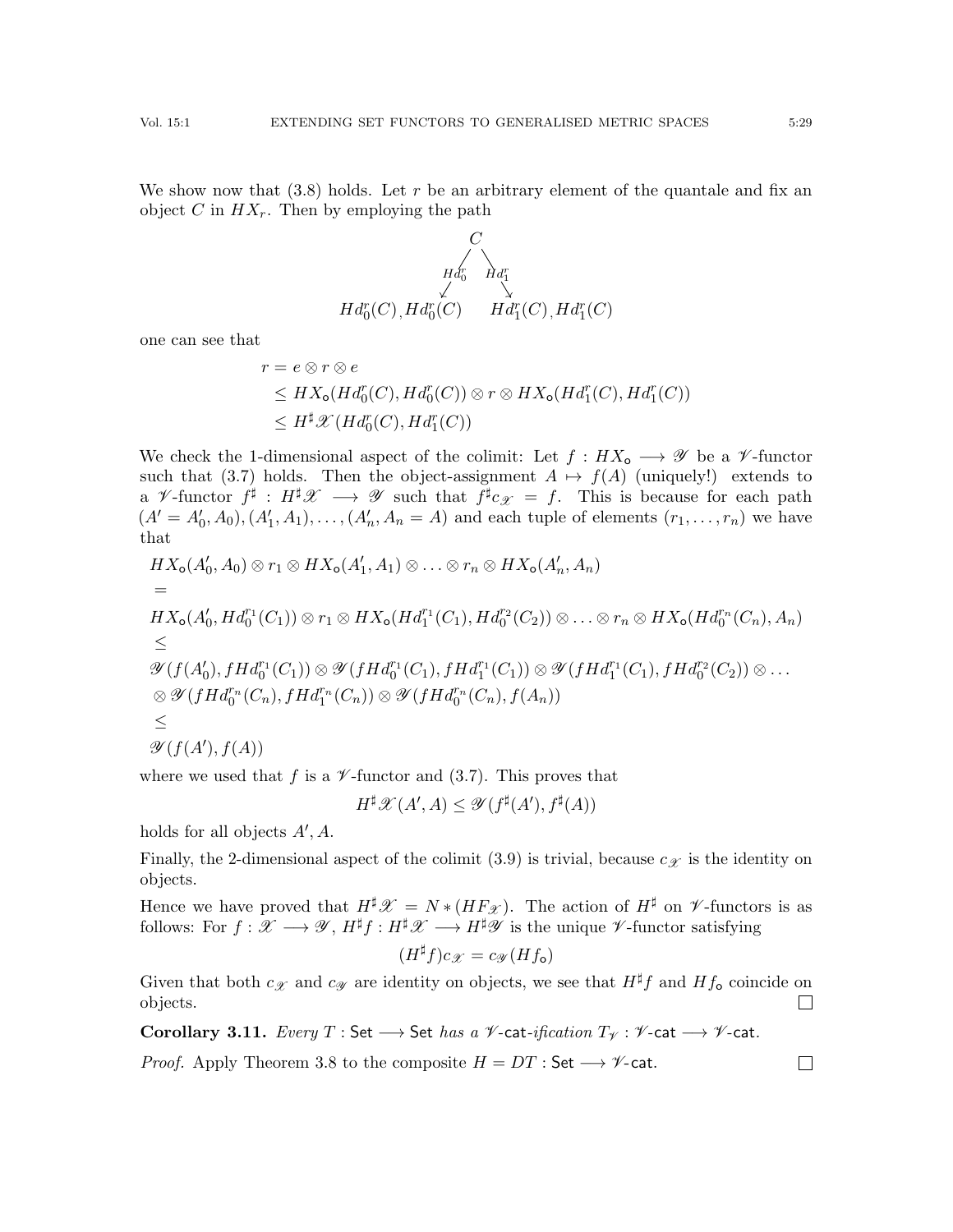# <span id="page-29-0"></span>3.3. When the unit of the left-Kan extension is an isomorphism.

Recall from Proposition [2.13](#page-15-0) that the discrete functor  $D : Set \longrightarrow \mathscr{V}$ -cat is fully faithful (hence left Kan extensions along  $D$  are genuine extensions) if and only if the quantale is integral. In particular, for  $e < \top$ , there is no guarantee that the unit  $H \longrightarrow (\text{Lan}_D H)D$  of the left-Kan extension of  $H$  along  $D$  is an isomorphism.

The reason why D is not fully-faithful for non-integral  $\mathscr V$  is that, for a discrete  $\mathscr V$ -category  $\mathscr{X} = DX$ , the relation  $X_{\top}$  as defined in Proposition [3.6](#page-21-1) is empty in case  $e \lt \top$ , which in turn forces the self-distances in  $(\text{Lan}_DH)D\emptyset$  to be  $\top$  whereas self-distances in  $H\emptyset$  may be  $<$  T.

In this section we shall see necessary and sufficient conditions for  $\text{Lan}_DH$  to coincide with H on discrete  $\nu$ -categories.

Recall that 1 is the one-element  $\nu$ -cat with self-distance e and  $1\tau$  is the one-element  $\nu$ -cat with self-distance  $\top$ . We use the same notation to denote the respective constant functors **1** : Set −→ V-cat and **1**<sup>&</sup>gt; : V-cat −→ V-cat. The main technical observation is contained in the following

<span id="page-29-1"></span>**Example 3.12.** The left Kan extension of the functor  $1:$  Set  $\rightarrow \mathscr{V}$ -cat is the functor  $1\!\!1$ <sup>T</sup> :  $\mathscr{V}$ -cat  $\longrightarrow \mathscr{V}$ -cat.

**Definition 3.13.** A constant of a  $\mathcal{V}$ -cat-functor K :  $\mathcal{V}$ -cat  $\rightarrow$   $\mathcal{V}$ -cat is a  $\mathcal{V}$ -cat-natural transformation  $1_{\top} \longrightarrow K$ . A constant of a  $\mathscr V$ -cat-functor H : Set  $\longrightarrow \mathscr V$ -cat is a  $\mathscr V$ -catnatural transformation  $1 \longrightarrow H$ .

**Remark 3.14.** The constants of a functor  $\mathscr{V}\text{-cat} \longrightarrow \mathscr{V}\text{-cat}$  form a  $\mathscr{V}\text{-category}$  in which all self-distances are  $\top$ . — Let  $\tau : \mathbb{1}_{\top} \longrightarrow K$  be a constant. Then each  $\tau_{\mathscr{X}} : \mathbb{1}_{\top} \longrightarrow K\mathscr{X}$  is a  $\mathscr V$ -functor, picking an object  $\tau_{\mathscr X}(0)$  in  $K\mathscr X$  with

$$
\mathbb{1}_{\top}(0,0) = \top \leq K\mathscr{X}(\tau_{\mathscr{X}}(0),\tau_{\mathscr{X}}(0))
$$

hence we obtain the self-distance

$$
[\mathbb{1}_{\top}, K\mathscr{X}](\tau_{\mathscr{X}}, \tau_{\mathscr{X}}) = \top
$$

and consequently

$$
[\mathscr{V}\text{-}\mathrm{cat},\mathscr{V}\text{-}\mathrm{cat}](\mathbb{1}_{\top},K)(\tau,\tau)=\bigwedge_{\mathscr{X}}[\mathbb{1}_{\top},K\mathscr{X}](\tau_{\mathscr{X}},\tau_{\mathscr{X}})=\top
$$

<span id="page-29-2"></span>**Proposition 3.15.** The V-category of constants of a functor V-cat  $\rightarrow$  V-cat is isomorphic to its value on the empty  $\nu$ -cat.

*Proof.* There is an isomorphism of  $\nu$ -categories

$$
[\mathscr{V}\text{-}\mathsf{cat},\mathscr{V}\text{-}\mathsf{cat}](\mathbb{1}_{\top},K)\cong [\mathsf{Set},\mathscr{V}\text{-}\mathsf{cat}](\mathbb{1},KD)\cong [\mathsf{Set},\mathscr{V}\text{-}\mathsf{cat}](\mathsf{Set}(\emptyset,-),KD)\cong KD\emptyset
$$

where the the first isomorphism is due to Example [3.12](#page-29-1) and the last isomorphism is the Yoneda lemma.  $\Box$ 

The remark and the proposition combine to the result that, for any  $\nu$ -cat-functor K :  $\mathscr{V}$ -cat, the self-distances in  $KD\emptyset$  must be  $\top$ . In particular, we have

Corollary 3.16. If  $e \leq \top$ , then there is no constant functor  $\mathcal V$ -cat  $\longrightarrow \mathcal V$ -cat with value 1, or with value  $DX$  for any  $X \in$  Set.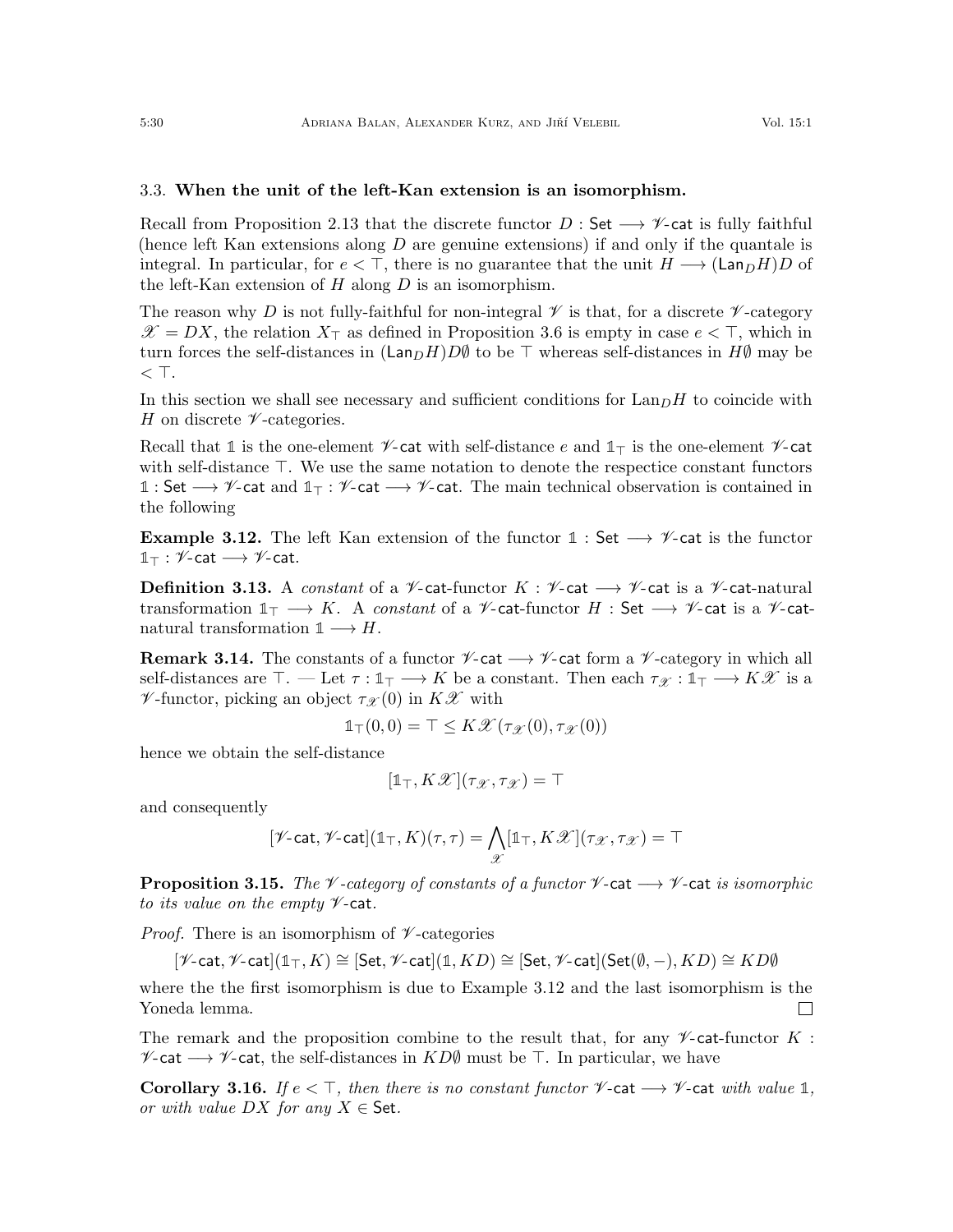More generally, what is at stake here is that  $e$  is not a retract of  $\top$ , see the discussion towards the end of [\[40,](#page-55-5) Ch.3.9].

Essentially the same argument as for Proposition [3.15](#page-29-2) also proves

<span id="page-30-1"></span>**Proposition 3.17.** The  $\mathcal V$ -category of constants of a functor Set  $\longrightarrow \mathcal V$ -cat is isomorphic to its value on the empty set.

To summarise, for any functor  $K : \mathscr{V}$ -cat  $\longrightarrow \mathscr{V}$ -cat, the constants of K are isomorphic to the constants of  $KD$ , and isomorphic to  $KD\ell$ . In particular, self-distances on elements of  $KD\emptyset$  are  $\top$ .

Therefore, in order to have  $H \cong (Lan_D H)D$ , self-distances in  $H\emptyset$  must be  $\top$ . We are now going to show that this necessary condition is also sufficient.

An analysis of why, in Example [3.12,](#page-29-1) the left Kan extension of 1 along  $D$  is  $1<sub>T</sub>$  but not 1, suggests that the reason for the failure of the unit being an isomorphism resides in the fact that  $\mathbb{1}$  is not a cocone over the  $\mathscr{V}$ -nerve  $(N, \mathbb{1})$  of  $\mathbb{1}$ . This leads to

**Definition 3.18.** The functor  $H : Set \longrightarrow \mathcal{V}$ -cat preserves  $\mathcal{V}$ -nerves of sets if the identity  $\mathscr V$ -functor on HX induces a cocone of HX over the diagram  $(N, HF_{DX})$  for each X.

#### <span id="page-30-2"></span>Remark 3.19.

(1) H preserves  $\nu$ -nerves of sets iff  $\mathsf{Id}_{HX}$  satisfies [\(3.7\)](#page-24-1), that is, iff

$$
r \leq \bigwedge_{C \in H(DX)_r} HX(Hd_0^r(C), Hd_1^r(C))
$$

for all  $r \in \mathscr{V}$ .

(2) If H preserves  $\mathscr V$ -nerves of sets, then by the universal property of the colimit there is a  $\mathscr V$ -functor  $\beta_X : (\text{Lan}_D H)DX \longrightarrow HX$  such that the identity of HX factorises as



Since  $\alpha_X$  is the identity on objects,  $\beta_X$  will again be so. Moreover, because both  $\alpha_X$ and  $\beta_X$  are  $\mathscr V$ -functors, the inequalities

$$
HX(A', A) \le H^{\sharp}DX(A', A) \le HX(A', A)
$$

hold for each  $A', A$ . Hence  $(\text{Lan}_D H)DX(A', A) = HX(A', A)$ , that is, the unit of the left Kan extension  $\alpha_X$  is an isomorphism (actually the identity).

<span id="page-30-0"></span>**Theorem 3.20.** Let  $H : \mathsf{Set} \longrightarrow \mathscr{V}$ -cat a functor. The following are equivalent.

(1) The unit of the left-Kan extension  $H \longrightarrow (Lan_DH)D$  is an isomorphism.

- (2) Self-distances on elements of  $H\emptyset$  are  $\top$ .
- (3) All self-distances of all constants of H are  $\top$ .
- (4) H preserves  $\nu$ -nerves of sets.

These conditions always hold if  $\mathcal V$  is integral, or, for general  $\mathcal V$ , if  $H\emptyset = \emptyset$ .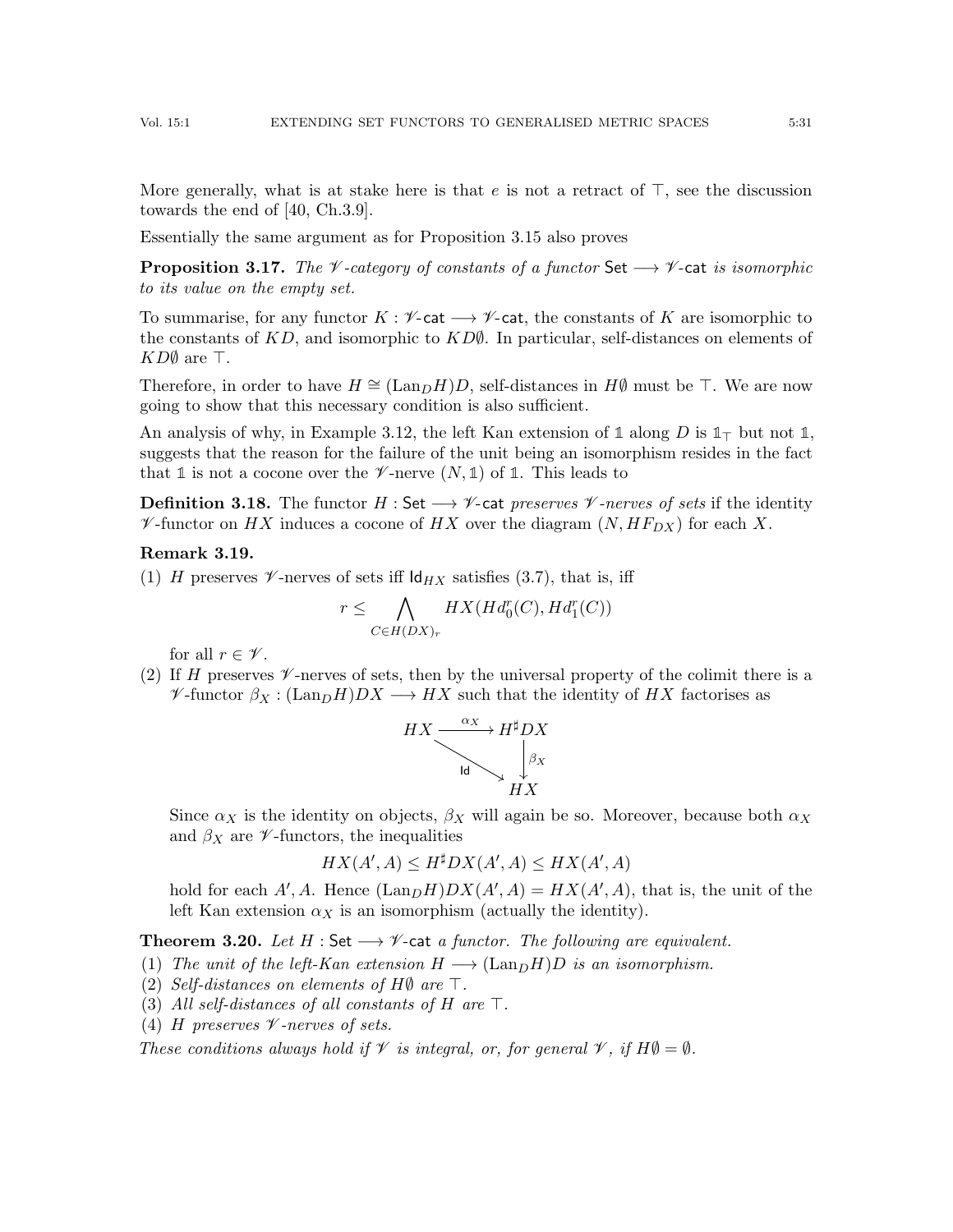*Proof.* For  $(1) \Rightarrow (3)$  and  $(2) \Leftrightarrow (3)$  see the comment after Proposition [3.17.](#page-30-1)  $(4) \Rightarrow (1)$  has been established in Remark [3.19.](#page-30-2) For  $(2) \Rightarrow (4)$ , let X be an arbitrary set and assume that (2) holds. We will show that the identity of  $HX$  satisfies [\(3.7\)](#page-24-1)

$$
r \leq \bigwedge_{C \in H(DX)_r} HX(Hd_0^r(C), Hd_1^r(C))
$$

for each r, hence H preserves  $\mathscr V$ -nerves of sets by Remark [3.19.](#page-30-2) We start by examining the the associated binary relations (r-level sets) of the (discrete)  $\mathscr V$ -category  $DX$ :

$$
(DX)_r = \begin{cases} X \times X & r = \bot \\ \Delta_X = \{(x, x) \mid x \in X\} & \bot < r \le e \\ \emptyset & \text{otherwise} \end{cases}
$$

Condition [\(3.7\)](#page-24-1) is automatically satisfied for  $r = \perp$ . If  $\bot < r \leq e$ , then  $(DX)_r$  is the diagonal of X and  $d_0^r = d_1^r$  is a bijection. Hence  $H d_0^r = H d_1^r$ , being an isomorphism of  $\nu$ -categories, implies that

$$
r \le e \le \bigwedge_{C \in H\Delta_X} H\Delta_X(C, C) = \bigwedge_{C \in H(DX)_r} HX(Hd_0^r(C), Hd_1^r(C))
$$

proving that [\(3.7\)](#page-24-1) holds for  $\bot < r \leq e$ .

We will now consider the case  $r \nleq e$ . Then  $(DX)_r = \emptyset$  and  $d_0^r = d_1^r$  is the unique map  $\therefore$  Ø → X. By hypothesis, HØ has all self- $\mathscr V$ -distances equal to  $\top$ . Then

$$
r \leq T = \bigwedge_{C \in H\emptyset} H\emptyset(C, C) \leq \bigwedge_{C \in H\emptyset} HX(H!(C), H!(C)) = \bigwedge_{C \in H(DX)_r} HX(Hd_0^r(C), Hd_1^r(C))
$$

which establishes [\(3.7\)](#page-24-1) and, therefore, that H preserves  $\mathscr V$ -nerves of sets.

### <span id="page-31-0"></span>3.4. Characterisation theorems and density.

There is a well-known connection between left Kan extensions and colimits. For example, the finitary (that is, filtered colimit preserving) functors  $Set \longrightarrow Set$  are precisely those which are left Kan extensions of their restrictions along the inclusion of finite sets

<span id="page-31-1"></span> $\mathsf{Set} \longrightarrow \mathsf{Set}$ Fin (3.14)

In this section the functors that arise as  $\text{Lan}_D H$ 

<span id="page-31-2"></span>
$$
\mathcal{V}\text{-cat} \longrightarrow \mathcal{V}\text{-cat}
$$
\n
$$
D \downarrow H
$$
\nSet\n(3.15)

are characterised as those functors that preserve  $\mathscr V$ -nerves [\(3.4\)](#page-21-2). The proof proceeds by showing that the colimits exhibited in [\(3.4\)](#page-21-2) and subsequently in Proposition [3.6](#page-21-1) constitute a density presentation of D [\[40,](#page-55-5) Section 5.4].

The functors Set  $\longrightarrow$  Set that arise as left Kan extensions in diagram [\(3.14\)](#page-31-1) are precisely those that have a presentation by finitary operations and equations. Note that the elements

 $\Box$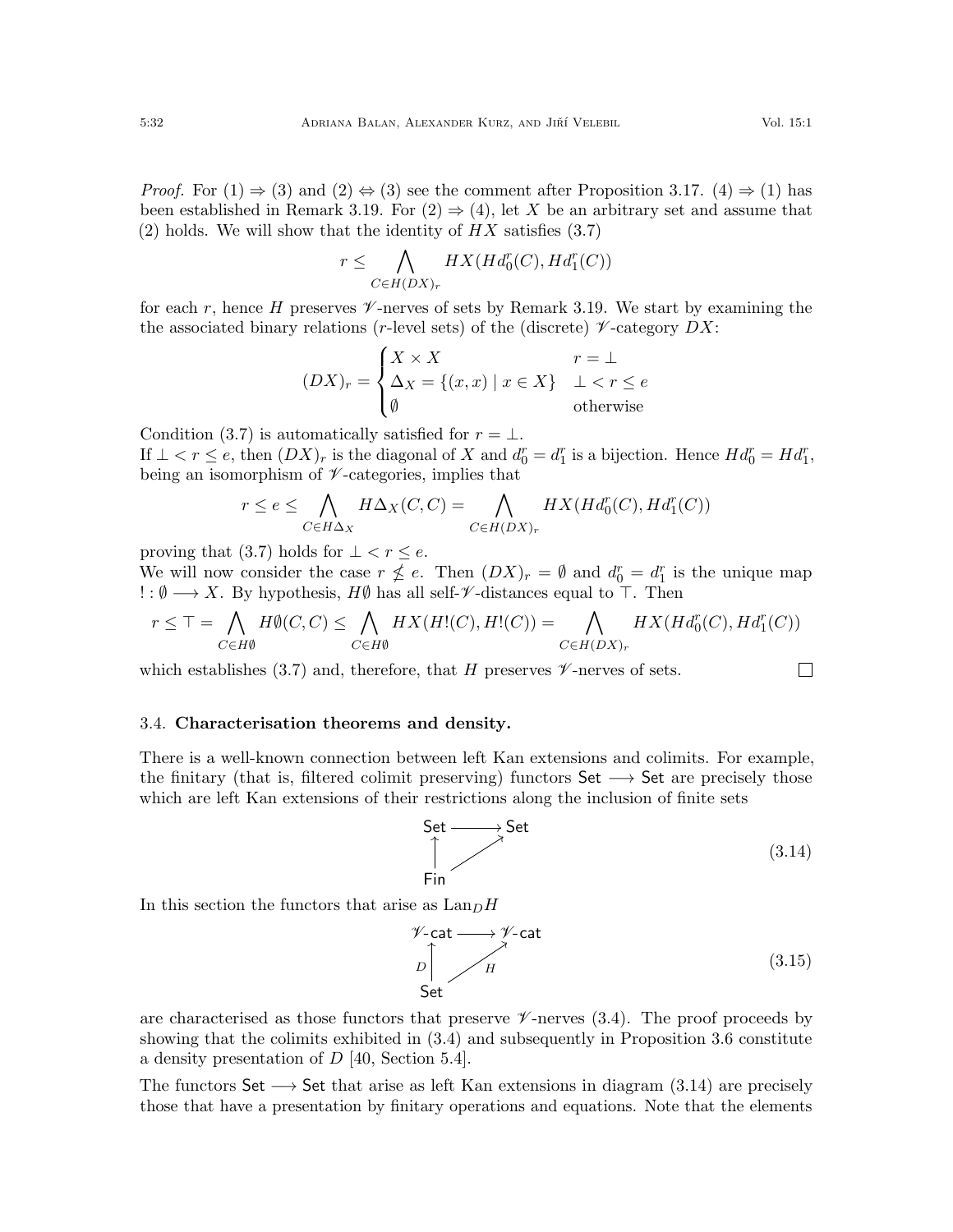$n \in \mathsf{Fin}$  appear as the arities  $X^n \longrightarrow X$  of the operations of the presentation. Similarly, we may speak of the functors that arise as left Kan extensions in diagram [\(3.15\)](#page-31-2) as functors that have a presentation in discrete arities, with the presentation given by the usual formula  $(\text{Lan}_D H)\mathscr{X} = \int^S \mathscr{X}^{DS} \otimes HS^{16}$  $(\text{Lan}_D H)\mathscr{X} = \int^S \mathscr{X}^{DS} \otimes HS^{16}$  $(\text{Lan}_D H)\mathscr{X} = \int^S \mathscr{X}^{DS} \otimes HS^{16}$  but which is more easily computed by applying H to the  $\mathscr{V}$ -nerve as in Equation [\(3.6\)](#page-24-4).

A complication, studied in Proposition [2.13,](#page-15-0) is that  $D:$  Set  $\longrightarrow \mathscr{V}$ -cat is not fully faithful if  $\mathscr V$  is not integral, that is, if  $e < \top$ .

Nevertheless we know from Corollary [3.9,](#page-26-0) even without restricting to integral  $\mathscr V$ , that the discrete functor Set  $\longrightarrow \mathscr{V}$ -cat is dense. Here we show that this result also follows for general reasons that do not depend on the particular presentation of  $\mathscr{V}\text{-categories}$  as colimits of  $\nu$ -nerves.

# <span id="page-32-2"></span>**Proposition 3.21.** The  $\mathcal V$ -cat-functor D : Set  $\longrightarrow \mathcal V$ -cat is dense.

Proof. Let I denote the unit <sup>y</sup>-cat-category (which has only one object  $*$  and <sup>y</sup>-cat-hom **I**(\*, \*) = 1). Consider the  $\mathscr V$ -cat-functors  $F : \mathbb I \longrightarrow$  Set,  $F(*) = 1$ , where 1 denotes a one-element set, and  $G : \mathbb{I} \longrightarrow \mathscr{V}$ -cat,  $G(*) = \mathbb{1}$ . Then the usual coend formula gives  $\textsf{Lan}_FG = D$ , using that  $\mathbb{I}$  is small and  $\mathscr{V}\text{-cat}$  is cocomplete. Now by [\[40,](#page-55-5) (5.17)], G is dense, and by [\[40,](#page-55-5) Proposition 5.10], D is also dense, given that F is fully faithful.  $\Box$ 

The result on density presentations in [\[40,](#page-55-5) Chapter 5] requires Kan extensions along fully faithful functors. We will henceforth demand in the remaining of this Section that the quantale  $\mathscr V$  is integral, that is,  $e = \top$ , see Proposition [2.13.](#page-15-0)

Recall from Proposition [3.6](#page-21-1) that every  $\mathscr V$ -category  $\mathscr X$  is the colimit  $N * DF_{\mathscr Y}$  of the diagram  $(N, DF_{\mathscr{X}})$  of discrete  $\nu$ -categories.

<span id="page-32-0"></span>**Theorem 3.22.** The  $\mathcal V$ -cat-functor D : Set  $\longrightarrow \mathcal V$ -cat is dense and the diagrams  $(N, DF_{\mathcal X})$ form a density presentation of  $D : \mathsf{Set} \longrightarrow \mathscr{V}$ -cat.

*Proof.* We know that  $D$  is dense from Proposition [3.21.](#page-32-2) Using Proposition [3.6,](#page-21-1) we see that all  $\mathcal V$ -coinserters  $N * DF_{\mathcal X}$  exist in  $\mathcal V$ -cat and the category  $\mathcal V$ -cat is the closure of Set under these colimits. By  $[40,$  Theorem 5.19], in order to establish the density presentation of D, it remains to show that the colimits  $N * DF_{\mathscr{X}}$  are preserved by the functors  $\mathscr{V}\text{-cat}(DS, -)$ :  $\mathscr{V}$ -cat →  $\mathscr{V}$ -cat for all sets S. Abbreviate as earlier  $\mathscr{V}$ -cat $(DS, \mathscr{X}) = \mathscr{X}^{DS}$ . Going back to the notation of the proof of Proposition [3.6,](#page-21-1) we notice that  $(DX_r)^{DS} = (\mathscr{X}^{DS})_r$  and  $(DX<sub>o</sub>)<sup>DS</sup> = (\mathscr{X}^{DS})<sub>o</sub>$ , so that the diagram  $(DF_{\mathscr{X}})^{DS}$ 

$$
(DX_r)^{DS} \xrightarrow{\left(Dd_1^r\right)^{DS}} \left(DX_o\right)^{DS}
$$

is equally the diagram  $DF_{\mathcal{X}^{DS}}$ 

 $(\mathscr{X}^{DS})r \longrightarrow (\mathscr{X}^{DS})_{\mathsf{o}}$ .

<span id="page-32-1"></span> $16$ Note that although Set is not small, the coend does exist, by [\[40,](#page-55-5) Section 4.2].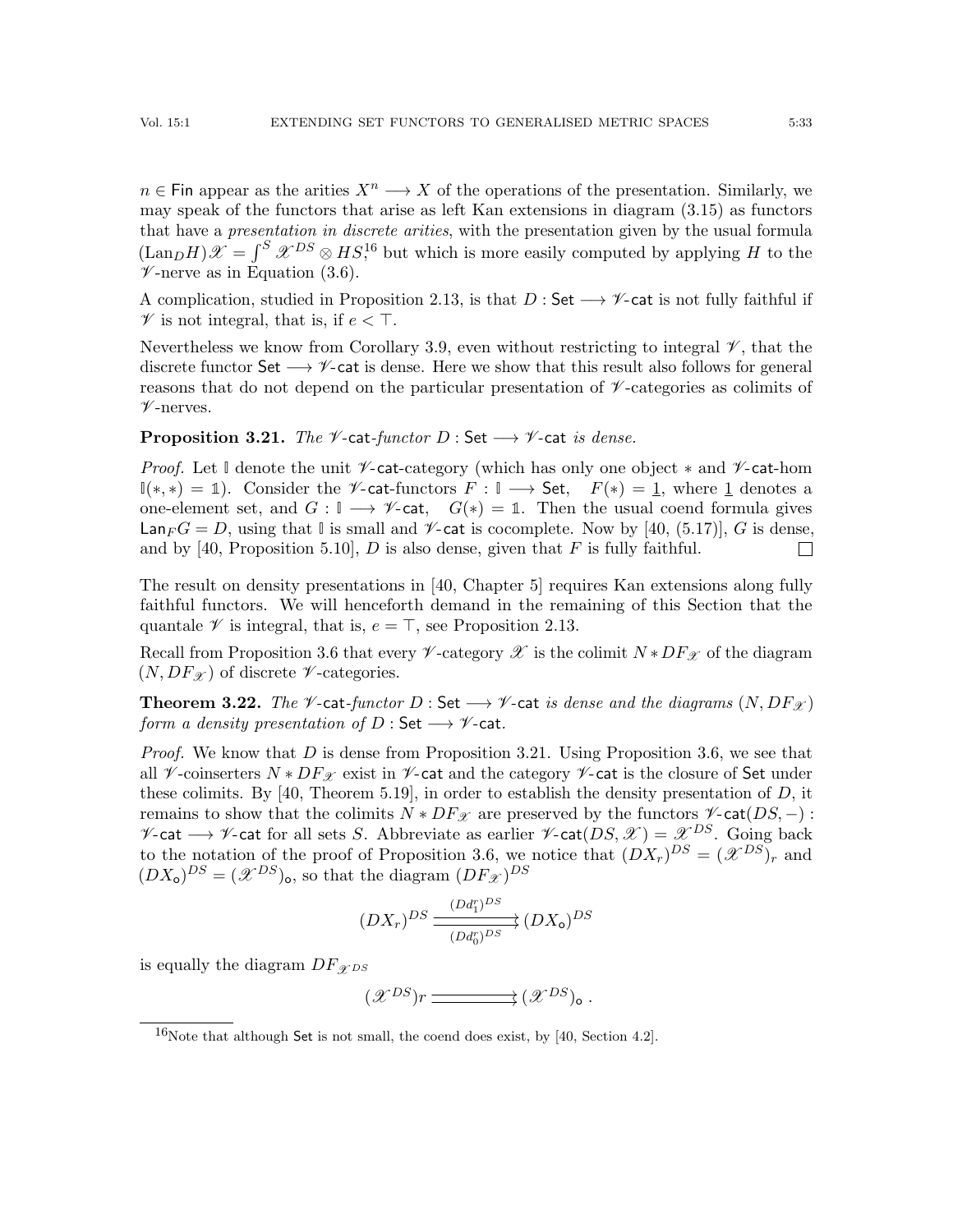This gives us, using Proposition [3.6,](#page-21-1) that

$$
\mathscr{V}\text{-cat}(DS, N * DF_{\mathscr{X}}) \cong \mathscr{X}^{DS}
$$

$$
\cong N * DF_{\mathscr{X}^{DS}}
$$

$$
\cong N * (DF_{\mathscr{X}})^{DS}
$$

$$
\cong N * \mathscr{V}\text{-cat}(DS, DF_{\mathscr{X}})
$$

showing that  $\mathscr{V}\text{-cat}(DS, -)$  preserves  $N * DF_{\mathscr{X}}$ .

We next characterise the  $\mathscr{V}\text{-cat-functors with presentations in discrete articles, that is, the}$ functors that are left Kan extensions of their restrictions along  $D:$  Set  $\longrightarrow \mathscr{V}$ -cat, as those functors that preserve colimits of  $\nu$ -nerves.

<span id="page-33-1"></span>**Theorem 3.23** (Characterisation of  $\mathcal{V}$ -cat-functors with presentations in discrete arities). For  $G: \mathscr{V}$ -cat  $\longrightarrow \mathscr{V}$ -cat the following are equivalent:

(1) There exists a functor  $H : \mathsf{Set} \longrightarrow \mathscr{V}$ -cat such that  $G \cong \text{Lan}_D H$ .

(2) G preserves the colimits of all diagrams  $(N, DF_{\mathcal{X}})$ .

*Proof.* Since the  $(N, DF_{\mathcal{X}})$  form a density presentation (Theorem [3.22\)](#page-32-0), this is the equivalence of items (i) and (iii) of [\[40,](#page-55-5) Theorem 5.29].  $\Box$ 

 $\nu$ -cat-ifications are similarly characterised but additionally preserve discreteness.

<span id="page-33-2"></span>**Theorem 3.24** (Characterisation of  $\mathcal V$ -cat-ifications). For  $G : \mathcal V$ -cat  $\longrightarrow \mathcal V$ -cat the following are equivalent.

- (1) There exists a functor  $T : \mathsf{Set} \longrightarrow \mathsf{Set}$  such that  $G \cong \text{Lan}_D(DT)$ , that is, G is  $T_{\mathscr{V}}$ , the  $\nu$ -cat-ification of T.
- (2) G preserves the colimits of all diagrams  $(N, DF_{\mathcal{X}})$ , and G preserves discrete  $\mathcal{V}$ categories.

*Proof.* We use Theorem [3.23](#page-33-1) and observe that G mapping discrete  $\mathscr V$ -categories to discrete  $\mathscr V$ -categories is equivalent to GD factoring as DT for some T.  $\Box$ 

<span id="page-33-3"></span>**Example 3.25.** We will now give an example of a  $\mathcal V$ -cat-functor  $G : \mathcal V$ -cat  $\longrightarrow \mathcal V$ -cat which is not a  $\nu$ -cat-ification, even though it preserves discreteness of  $\nu$ -categories. G is presented in non-discrete arities as follows: For a  $\mathscr V$ -category  $\mathscr X$ , put  $G\mathscr X = \mathscr X^{2_r}$ , where the  $\mathscr V$ -category  $2_r$  was introduced in [\(2.9\)](#page-11-1), for r an element of the quantale. Notice that G is the identity on discrete  $\mathscr V$ -categories, for every  $\bot < r \leq e$ . Hence, if G was Lan $_D(DT)$  for some T : Set  $\longrightarrow$  Set, we could choose T to be the identity and then G would also have to be the identity, by Theorem [3.22](#page-32-0) and [\[40,](#page-55-5) Theorem 5.1].

## <span id="page-33-0"></span>3.5. Extending polynomial and finitary functors.

Let now  $\mathscr V$  be an arbitrary commutative quantale. We show that functors defined by finite powers and colimits extend from Set to  $\mathscr V$ -cat via their universal properties. In particular, the  $\mathscr V$ -cat-ification of a finitary functor is presented by the same operations and equations as its underlying Set-functor.

<span id="page-33-4"></span>Examples 3.26 (The  $\mathcal V$ -cat-ification of polynomial functors).

 $\Box$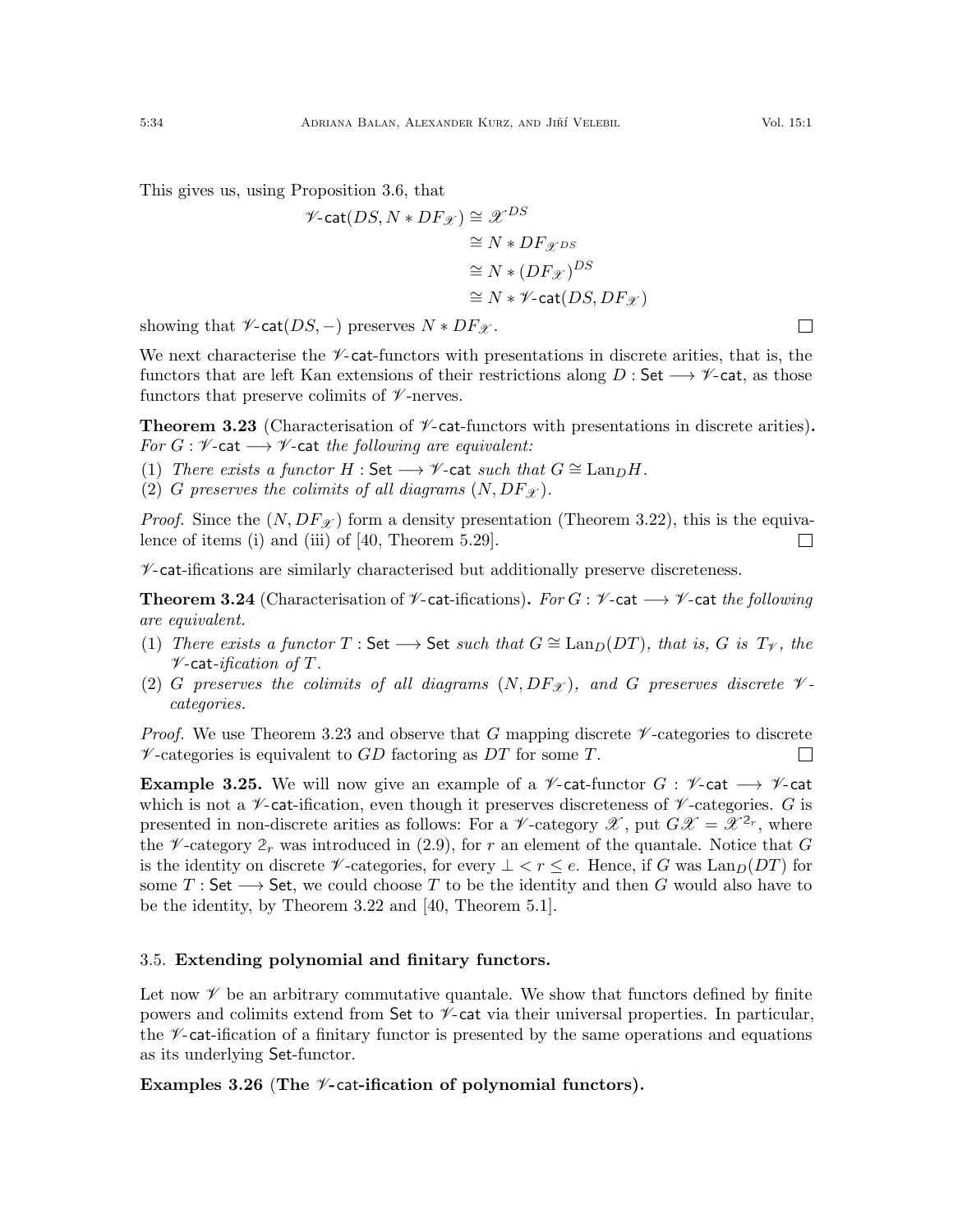(1) Let T : Set  $\longrightarrow$  Set, be a constant functor at a set S. Then  $T_V$  acts as follows: For any V-category  $\mathscr{X}, T_{\mathscr{Y}}\mathscr{X}$  is the constant V-cat-functor to the V-category with S as set of objects, with  $\nu$ -distances

$$
T_{\mathscr{V}}\mathscr{X}(x',x) = \begin{cases} \top , & x' = x \\ \bot , & \text{otherwise} \end{cases}
$$

That is,  $T_{\mathcal{V}}\mathcal{X} = S \cdot \mathbb{1}_{T}$  is the coproduct in  $\mathcal{V}$ -cat of S copies of the terminal  $\mathcal{V}$ -category  $\mathbb{1}_{\mathcal{T}}$ . Observe that in case  $\mathcal{V}$  is integral, we obtain  $T_{\mathcal{V}}\mathcal{X} = DS$  for any  $\mathcal{V}$ -category  $\mathcal{X}$ .

(2) Let T: Set  $\longrightarrow$  Set be the functor  $TX = X^n$ , for n a natural number. Then  $T_V$  maps a  $\nu$ -category  $\mathscr X$  to its *n*-th power  $\mathscr X^n$ , where an easy computation shows that

<span id="page-34-0"></span>
$$
\mathcal{X}^{n}((x'_{0},...,x'_{n-1}),(x_{0},...,x_{n-1})) = \mathcal{X}(x'_{0},x_{0}) \wedge \cdots \wedge \mathcal{X}(x'_{n-1},x_{n-1}). \tag{3.16}
$$

- (3) If n is an arbitrary cardinal number, the  $\mathscr{V}\text{-cat-ification }T_{\mathscr{V}}$  of T : Set  $\longrightarrow$  Set,  $TX = X^n$ also exists and  $T_{\mathcal{V}}\mathcal{X}((x_i'),(x_i)) = \bigwedge_i \mathcal{X}(x_i',x_i)$ . That is,  $T_{\mathcal{V}}\mathcal{X} = \mathcal{X}^n$ .
- (4) The *V*-cat-ification of a finitary polynomial functor  $X \mapsto \coprod_n X^n \bullet \Sigma n$  is the "strongly" polynomial"  $\mathscr{V}\text{-cat-functor }\mathscr{X}\mapsto \coprod_n \mathscr{X}^n\otimes D\Sigma_n$ , where n ranges through finite sets. In particular, the  $\mathscr V$ -cat-ification of the list functor  $LX = X^* = \coprod_n X^n$  maps a  $\mathscr V$ category  $\mathscr X$  to the  $\mathscr V$ -category having as objects tuples of objects of  $\mathscr X$ , with non-trivial  $\mathscr{V}$ -distances only between tuples of same order, given by [\(3.16\)](#page-34-0).

Our next aim is to show that quotients of polynomial functors can be  $\nu$ -cat-ified by taking the "same" quotients in  $\nu$ -cat.

<span id="page-34-1"></span>**Remark 3.27.** The  $\mathscr V$ -cat-functor D : Set  $\longrightarrow \mathscr V$ -cat preserves conical colimits. This follows from the  $D_0$  being an *ordinary* left adjoint. However, the  $\mathscr V$ -cat-functor D : Set  $\longrightarrow \mathscr V$ -cat is not a left  $\mathscr V$ -cat-adjoint, as its ordinary right adjoint functor V cannot be extended to a  $\nu$ -cat-functor.

<span id="page-34-3"></span>**Proposition 3.28.** The assignment  $(-)_{\mathcal{V}}$  : [Set, Set]  $\longrightarrow$  [ $\mathcal{V}$ -cat,  $\mathcal{V}$ -cat],  $T \mapsto T_{\mathcal{V}}$  of the  $\mathscr V$ -cat-ification preserves all colimits preserved by D : Set  $\longrightarrow \mathscr V$ -cat. In particular,  $T \mapsto T_{\mathscr V}$ preserves conical colimits.

*Proof.* Any natural transformation  $\tau : T \longrightarrow S$  induces a  $\mathscr V$ -cat-natural transformation

$$
(\tau_{\mathscr{V}})_{\mathscr{X}} = N * (D\tau F_{\mathscr{X}}) : N * (DTF_{\mathscr{X}}) \longrightarrow N * (DSF_{\mathscr{X}})
$$

Since any colimit is cocontinuous in its weight and since

$$
N * (DTF_{\mathcal{X}}) \cong (DTF_{\mathcal{X}}) * N
$$

holds [\[40,](#page-55-5) Section 3.1], the assignment  $T \mapsto T_{\mathscr{V}}$  preserves all colimits that are preserved by D : Set  $\longrightarrow \mathscr{V}$ -cat. The last statement follows from Remark [3.27.](#page-34-1)  $\Box$ 

<span id="page-34-2"></span>Corollary 3.29. Suppose that the coequalizer

$$
T_{\Gamma} \xrightarrow{\lambda} T_{\Sigma} \xrightarrow{\gamma} T
$$

is the equational presentation of an accessible functor  $T : Set \longrightarrow Set$ . Then the  $\mathscr V$ -catification  $T<sub>\mathcal{V}</sub>$  can be obtained as the coequalizer

$$
(T_{\Gamma})_{\mathscr{V}} \xrightarrow[\rho \mathscr{V}]{\lambda \mathscr{V}} (T_{\Sigma})_{\mathscr{V}} \xrightarrow{\gamma \mathscr{V}} T_{\mathscr{V}}
$$

in  $[\mathcal{V}\text{-}\mathsf{cat}, \mathcal{V}\text{-}\mathsf{cat}]$ .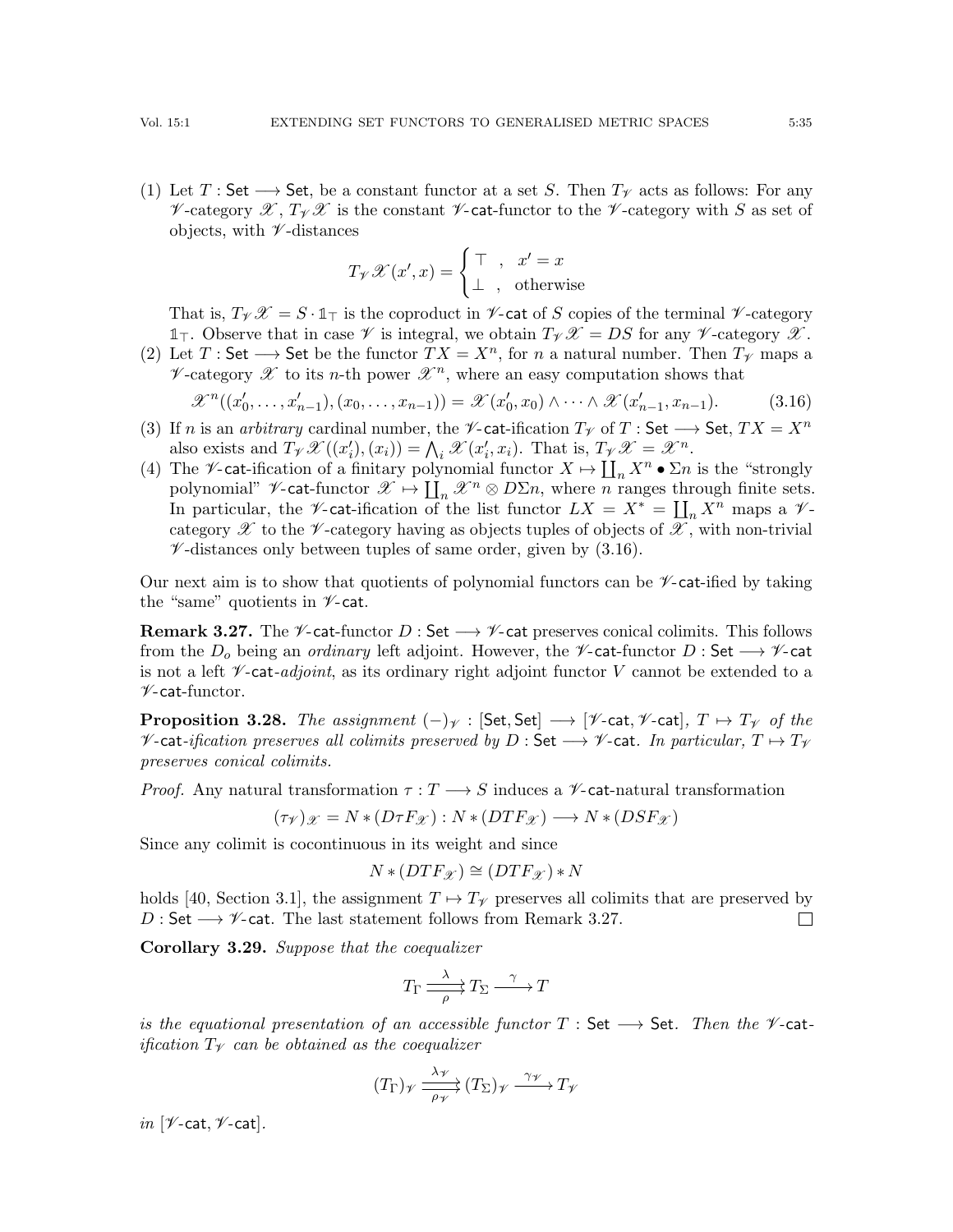**Remark 3.30 (The**  $\mathcal{V}$ **-cat-ification of finitary functors).** Corollary [3.29](#page-34-2) allows us to say that the  $\mathscr V$ -cat-ification  $T_\mathscr V$  of a finitary functor T presented by operations and equations is given by imposing the "same" operations and equations in  $\mathscr{V}\text{-cat}^{17}$  $\mathscr{V}\text{-cat}^{17}$  $\mathscr{V}\text{-cat}^{17}$ . This gives us an alternative way of computing the  $\mathscr V$ -cat-ification of a finitary (or accessible) functor T: First, one presents  $T$  as the quotient of a polynomial functor. Then one extends the polynomial functor to  $\mathscr V$ -cat as in Example [3.26.](#page-33-4) Finally, one computes the relevant coequalizers to take a quotient in  $\nu$ -cat (see [\[69,](#page-56-5) Proposition 2.11] on coequalizers in  $\nu$ -cat).

Example 3.31. The finite powerset functor is a quotient of the list functor by the familiar equations stating that sets are invariant under the order and multiplicity of elements. It is shown in [\[65\]](#page-56-6) that adding to these equations the requirement that lists are monotone, one obtains the finite convex powerset functor, which is indeed the posetification of the finite powerset functor [\[8\]](#page-54-3).

#### <span id="page-35-0"></span>3.6. Extending functors via relation lifting.

Extending set-functors to various (ordered) categories using the so-called relation lifting is an established topic of research going back to [\[12\]](#page-54-13) and [\[63\]](#page-56-7). Using the representation of quantale-enriched categories as relational presheaves of Section [2.2,](#page-7-0) we will see here that this idea can also be applied to the extension of Set-functors to  $\mathscr V$ -cat and, moreover, that  $\mathcal V$ -cat-ifications of weak-pullback preserving functors are more easily computed in this way. In particular, [\(3.18\)](#page-36-0) simplifies [\(3.12\)](#page-27-0) significantly. As an application, we will compute the extension of the multiset functor and show that the well-known Pompeiu-Hausdorff metric arises as a  $\nu$ -cat-ification of the powerset functor.

As in [\[68\]](#page-56-3), "what we do in effect is to reason about metric spaces (or other structures) in a universe where they are pre-orders, viz. in sheaves over  $[0,\infty]$  (or other  $\mathscr V$ )." This point of view is summarised by Theorem [3.40](#page-39-0) stating mild conditions under which the  $\nu$ -cat-ification is obtained by applying the relation lifting to these preorders.

Remark 3.32 (Relation lifting, see for example [\[12,](#page-54-13) [63,](#page-56-7) [28,](#page-54-14) [35,](#page-55-16) [44\]](#page-55-17)). Let Rel be the 2 category of sets with relations ordered by inclusion as arrows and  $(-)_\circ$ : Set  $\longrightarrow$  Rel the functor mapping a function to its graph. Given a functor  $T : Set \longrightarrow Set$  the relation lifting  $Rel_T : Rel \longrightarrow Rel$  extends T to a colax functor



and is defined as follows. Let  $p: Z \longrightarrow X$  and  $q: Z \longrightarrow Y$  two arrows (called a span from X to Y). A span  $(p,q)$  represents the relation

<span id="page-35-2"></span>
$$
q_{\diamond} \cdot (p_{\diamond})^{-1} = \{(x, y) \mid \text{ there is } z \in Z \text{ s.t. } x = p(z) \text{ and } q(z) = y\}
$$
 (3.17)

where · is composition and <sup>−</sup><sup>1</sup> is relational inverse. Composition of two relations is represented by the pullback of their spans. Let R be a relation represented by the span  $(p, q)$ . Then  $\text{Rel}_T(R)$  is the relation represented by  $(Tp, Tq)$ . This definition is independent of the choice

<span id="page-35-1"></span><sup>&</sup>lt;sup>17</sup> This explains [\[4,](#page-54-15) Remark  $6.5(1)$ ].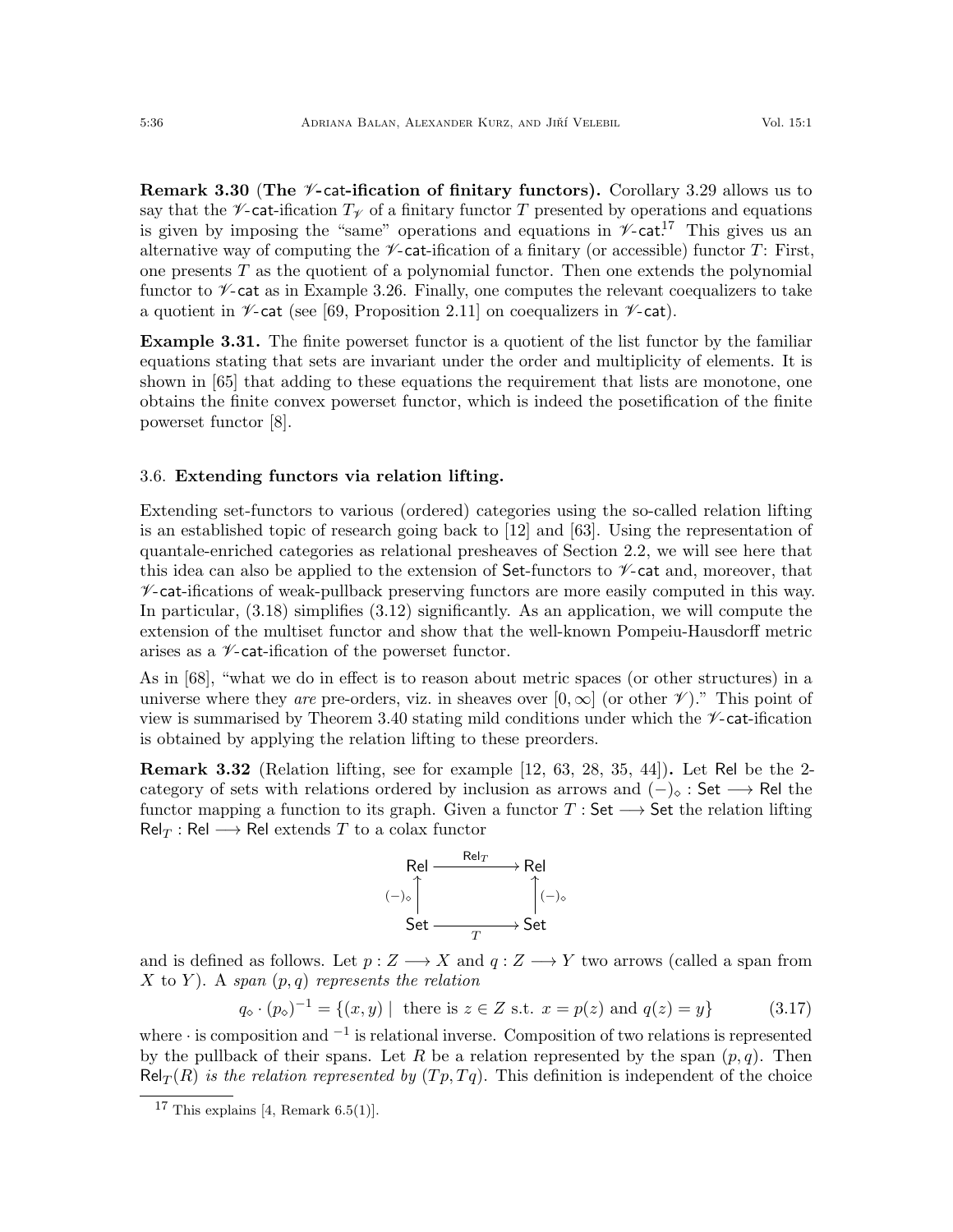of span. In the following we only need to know that  $\text{Rel}_T$  is monotone, preserves identities, and that it preserves function composition iff T preserves weak pullbacks.  $\overline{\phantom{a}}$ 

The following lemma considerably simplifies the formula in Corollary [3.10](#page-27-1) for computing the left-Kan extension  $\text{Lan}_D H$  in case  $H = DT$  with T preserving weak pullbacks.

<span id="page-36-1"></span>**Lemma 3.33.** Let  $T$ : Set  $\longrightarrow$  Set be a weak pullback preserving functor. Then the  $\mathcal V$ -catification of T is given by

<span id="page-36-0"></span>
$$
T_{\mathscr{V}}\mathscr{X}(A',A) = \bigvee_{s} \{ s \mid (A',A) \in \text{Rel}_T(X_s) \}
$$
\n(3.18)

*Proof.* To show " $\geq$ " assume  $(A', A) \in Rel_T(X_s)$ . Then there is some  $C \in T(X_s)$  such that  $Td_0^s(C) = A'$  and  $Td_1^s(C) = A$ . Since this is a (very special) zig-zag of the form of Corollary [3.10](#page-27-1) it follows that  $T_{\mathscr{V}}\mathscr{X}(A',A) \geq s$ .

Conversely, for " $\leq$ ", consider a zig-zag

$$
(A', A_0, C_1 \in DTX_{r_1}, A'_1, A_2, C_1 \in DTX_{r_2}, \dots, A'_n)
$$

as in Corollary [3.10,](#page-27-1) contributing with

$$
r=r_1\otimes \ldots r_n
$$

to the distance  $T_{\mathscr{V}}\mathscr{X}(A',A)$ . We want to see that

$$
(A', A) \in \mathsf{Rel}_T(X_r).
$$

Note that  $A' = A_0$  and  $A'_i = A_{i+1}$ ,  $0 < i < n$ , and  $A'_n = A$ , so that we are looking at the zig-zag

<span id="page-36-2"></span>

Consequently,  $(A', A)$  is in the relation represented by the zig-zag  $(3.19)$ , that is, in

 $\mathsf{Rel}_T(X_{r_1}) \cdot \mathsf{Rel}_T(X_{r_2}) \cdot \ldots \cdot \mathsf{Rel}_T(X_{r_n})$ 

We calculate

$$
Rel_T(X_{r_1}) \cdot Rel_T(X_{r_2}) \cdot \ldots \cdot Rel_T(X_{r_n}) = Rel_T(X_{r_1} \cdot X_{r_2} \cdot \ldots \cdot X_{r_n})
$$
  
\n
$$
\subseteq Rel_T(X_{r_1 \otimes r_2 \otimes \ldots \otimes r_n})
$$
  
\n
$$
= Rel_T(X_r)
$$

where the first step is due to T preserving weak pullbacks and the second step is due to  $X$ . being lax monoidal, see [\(2.5\)](#page-8-1).  $\Box$ 

Example 3.34 (The  $\mathscr V$ -cat-ification of the multiset functor). The (finitary) multiset functor  $M :$  Set  $\longrightarrow$  Set can be presented as  $MX = \coprod_n X^n/S_n$ , where  $S_n$  denotes the full *n*-permutation group [\[33\]](#page-55-18). Denote by  $[x_1, \ldots, x_n]$  the equivalence class (multiset) of the tuple  $(x_1, ..., x_n)$  under the action of  $S_n$ .

By Lemma [3.33](#page-36-1) and Equation [\(3.17\)](#page-35-2), the  $\mathscr{V}\text{-cat-ification }M_{\mathscr{V}}$  admits the following description: it maps a V-category  $\mathscr X$  to the V-category having as objects multisets of objects of  $\mathscr X$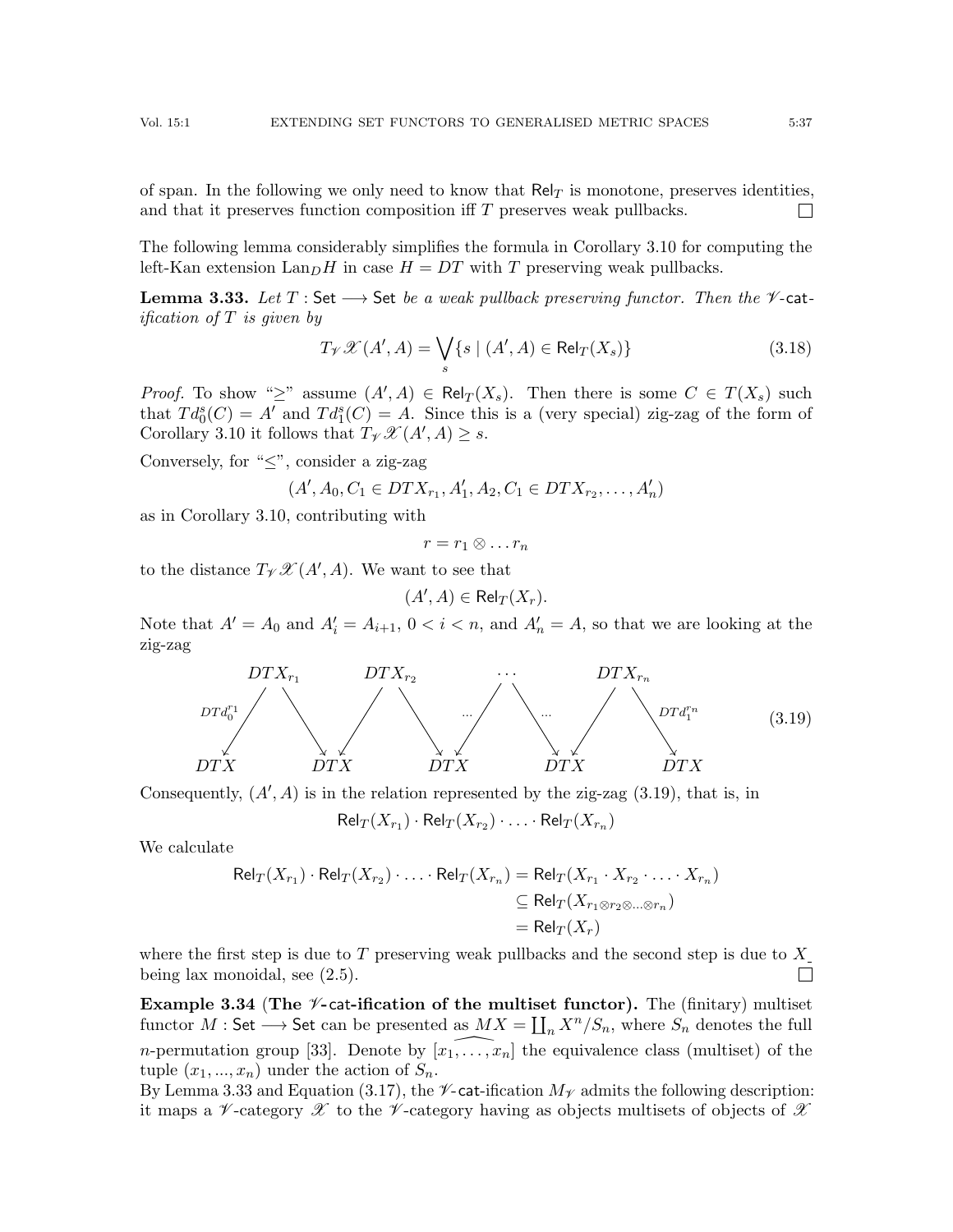$$
M_{\mathcal{V}}\mathcal{X}([x'_1, \dots, x'_n], [x_1, \dots, x_n]) = \bigvee_{s} \{s \mid \text{ there is } C \in MX_s \text{ s.t. } Md_0^s(C) = [x'_1, \dots, x'_n]
$$
  
\nand  $Md_1^s(C) = [x_1, \dots, x_n] \}$   
\n
$$
= \bigvee_{s} \{s \mid \text{ there is } \sigma \in S_n \text{ s.t. } s \leq \mathcal{X}(x'_i, x_{\sigma(i)})
$$
  
\nfor all  $i = 1, n \}$   
\n
$$
= \bigvee_{\sigma \in S_n} \bigvee_{s} \{s \mid s \leq \mathcal{X}(x'_i, x_{\sigma(i)}) \text{ for all } i = 1, n \}
$$
  
\n
$$
= \bigvee_{\sigma \in S_n} \bigwedge_{s} \mathcal{X}(x'_i, x_{\sigma(i)})
$$

The reader might notice that for  $\mathcal{V} = ([0,\infty], \geq_{\mathbb{R}} +, 0)$ , we regain by the above formula the matching metric on multisets [\[22\]](#page-54-16) employed in image recognition techniques. Also, it generalises [\[20\]](#page-54-17), where the case  $\mathscr{V} = 2$  (that is,  $\mathscr{V}$ -cat = Preord) was considered, in the sense that given a (pre)ordered set  $(X, \leq)$ , multisets on X are ordered by

$$
[x'_1, \dots, x'_n] \leq [x_1, \dots, x_n] \iff \text{there is } \sigma \in S_n \text{ s.t. } x'_i \leq x_{\sigma(i)} \text{ for all } i = 1, n
$$

In fact, [\[20\]](#page-54-17) corroborated with Lemma [3.33](#page-36-1) and [\(3.17\)](#page-35-2) gives us the recipe to compute the  $\nu$ -cat-ification of any analytic Set-functor,<sup>[18](#page-37-1)</sup> not just of the multiset functor.

<span id="page-37-0"></span>Example 3.35 (The  $\mathscr V$ -cat-ification of the powerset). Let  $\mathscr P$ : Set  $\longrightarrow$  Set be the powerset functor. Using Lemma [3.33](#page-36-1) and Equation [\(3.17\)](#page-35-2), the  $\mathscr{V}\text{-cat-ification }\mathcal{P}_{\mathscr{V}}$  is described as follows. Let X be any small  $\mathscr V$ -category. Then the objects of  $\mathscr V\mathscr X$  are subsets of the set of objects of  $\mathscr{X}$ , while the  $\mathscr{V}$ -"distances" in  $\mathscr{P}_{\mathscr{V}}\mathscr{X}$  are computed as follows:

$$
\mathcal{P}_{\mathcal{V}}\mathcal{X}(A',A) = \bigvee_{s} \{s \mid \text{ there is } C \text{ in } \mathcal{P}X_s \text{ s.t. } \mathcal{P}d_0^s(C) = A' \text{ and } \mathcal{P}d_1^s(C) = A\}
$$

$$
= \bigvee_{s} \{s \mid \forall x' \in A' \exists x \in A. s \le \mathcal{X}(x',x) \text{ and } \forall x \in A \exists x' \in A'. s \le \mathcal{X}(x',x)\}
$$

Remembering that the join in  $\mathscr V$  denotes the infimum over all distances, we recognise the familiar Pompeiu-Hausdorff metric as seen in [\[11,](#page-54-18) Definition 2.2], now generalised to categories enriched over an arbitrary commutative quantales  $\mathscr V$ . We will discuss the relationship to the more customary formulation in the following.  $\Box$ 

Recall from [\[25,](#page-54-19) [51\]](#page-55-19) that a quantale (more generally, a poset)  $\mathscr V$  is called *completely* distributive if the function from the poset of downsets of  $\mathscr V$  to  $\mathscr V$ ,  $\mathfrak D \mapsto \bigvee \mathfrak D$ , has a left adjoint. This left adjoint maps each  $r \in \mathscr{V}$  to the downset  $\{s \mid s \ll r\}$  of all elements totally-below it, where the "totally-below" relation is

$$
s \ll r \iff (\forall \mathfrak{D} \subseteq \mathscr{V} \text{ downset such that } r \leq \bigvee \mathfrak{D} \Rightarrow s \in \mathfrak{D})
$$

Examples of completely distributive quantales are  $\mathcal{V} = [0, 1]$  and  $\mathcal{V} = [0, \infty]$ . For such a quantale, we provide below another characterisation of the  $\mathscr{V}\text{-cat-ification}$  of the powerset functor:

multisets of same cardinal, namely

<span id="page-37-1"></span><sup>&</sup>lt;sup>18</sup> Analytic functors Set  $\longrightarrow$  Set preserve weak pullbacks [\[33,](#page-55-18) Lemma 1.8].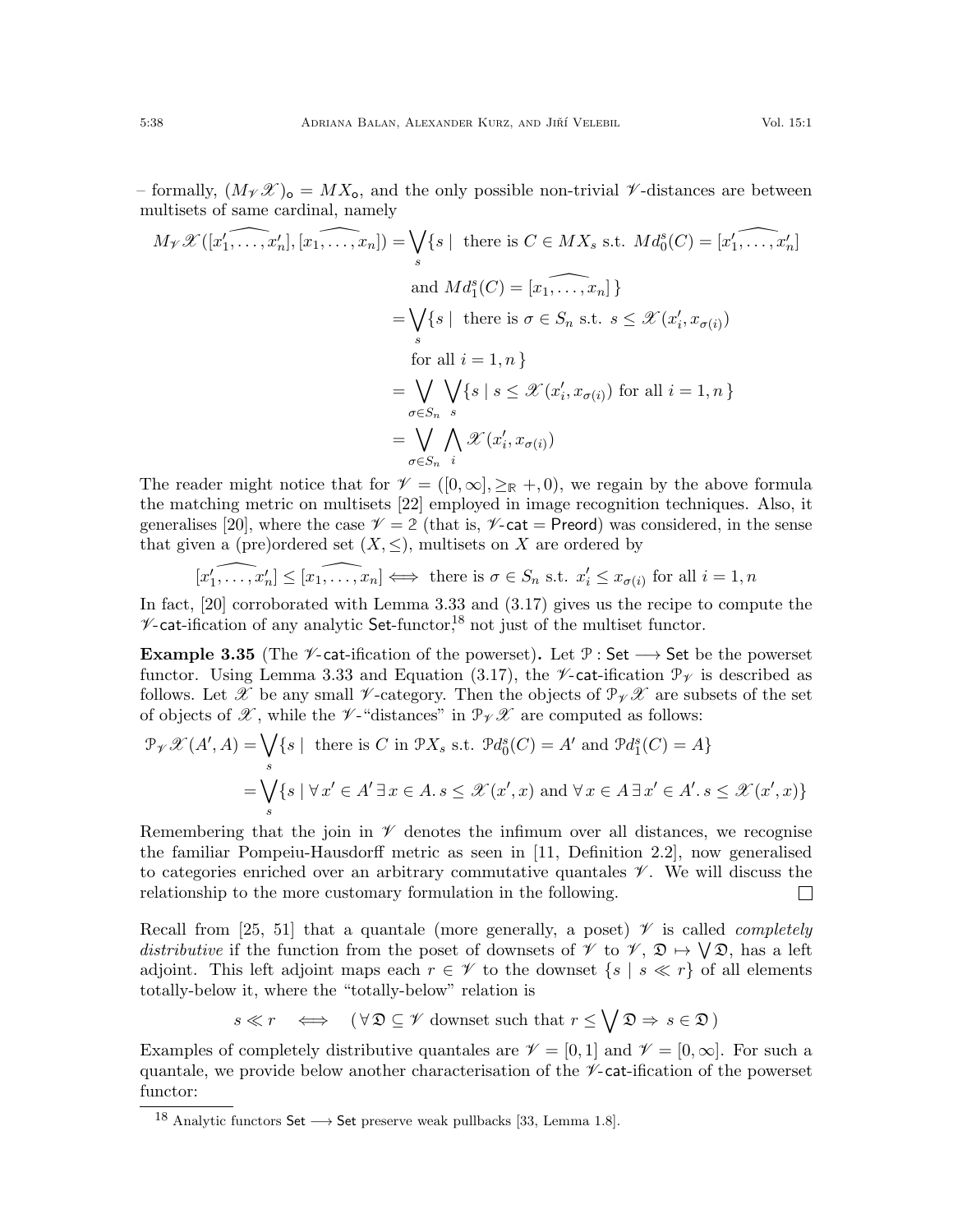<span id="page-38-1"></span>**Proposition 3.36** (The *V*-cat-ification of the powerset, continued). If the quantale  $\mathcal V$  is completely distributive, then the  $\nu$ -cat-ification of the powerset functor can be described as follows: for a  $\mathcal V$ -category  $\mathscr X$ ,  $\mathscr P_Y\mathscr X$  is the  $\mathscr V$ -category with objects  $\mathscr PX_{\mathsf o}$ , and  $\mathscr V$ -homs

<span id="page-38-2"></span>
$$
\mathcal{P}_{\mathcal{V}}\mathcal{X}(A',A) = \left(\bigwedge_{x'\in A'} \bigvee_{x\in A} \mathcal{X}(x',x)\right) \bigwedge \left(\bigwedge_{x\in A} \bigvee_{x'\in A'} \mathcal{X}(x',x)\right) \tag{3.20}
$$

We will first need a lemma:

<span id="page-38-0"></span>**Lemma 3.37.** Let  $r \in \mathcal{V}$  and  $S \subseteq \mathcal{V}$ . Then  $r \ll \bigvee S$  if and only if there is some  $s \in S$ with  $r \ll s$ .

Proof of Lemma [3.37.](#page-38-0) The "if" implication is immediate. To see the other implication, assume that for all  $s \in S$ ,  $r \nless s$ . That is, for each  $s \in S$  there is a downset  $\mathfrak{D}_s$  with  $s \leq \bigvee \mathfrak{D}_s$  and  $r \notin \mathfrak{D}_s$ . But then  $\bigcup_{s \in S} \mathfrak{D}_s$  is again a downset and

$$
\bigvee S \le \bigvee \bigcup_{s \in S} \mathfrak{D}_s \quad \text{ but } r \notin \bigcup_{s \in S} \mathfrak{D}_s
$$

which contradicts  $r \ll \bigvee S$ .

We are now ready to prove Proposition [3.36.](#page-38-1)

Proof of Proposition [3.36.](#page-38-1) Remember that in Example [3.35,](#page-37-0) we have obtained that  $\mathcal{P}_{\mathscr{V}}\mathscr{X}(A',A)=\bigvee$ s  $\{s \mid \forall x' \in A' \exists x \in A. s \leq \mathcal{X}(x',x) \text{ and } \forall x \in A \exists x' \in A'. s \leq \mathcal{X}(x',x)\}\$ 

Denote for simplicity

 $S = \{ s \mid \forall x' \in A' \exists x \in A \ldotp s \leq \mathcal{X}(x',x) \text{ and } \forall x \in A \exists x' \in A' \ldotp s \leq \mathcal{X}(x',x) \}$ 

and notice that  $S$  is a downset; also put

$$
r = \big(\bigwedge_{x' \in A'} \bigvee_{x \in A} \mathscr{X}(x',x)\big) \bigwedge \big(\bigwedge_{x \in A} \bigvee_{x' \in A'} \mathscr{X}(x',x)\big)
$$

Thus we want to see that  $r = \sqrt{S}$ . The inequality "≥" follows easily with no assumption on the quantale  $\mathscr V$ . For the other inequality, use complete distributivity to see that

$$
r \leq \bigvee S
$$

is equivalent with

$$
\{s \mid s \ll r\} \subseteq S
$$

Let now  $s \ll r$ . Then for each  $x' \in A'$ , it follows that  $s \ll \bigvee_{x \in A} \mathcal{X}(x', x)$ , thus by the above lemma we find some  $x \in A$  with  $s \ll \mathcal{X}(x', x)$ , which implies  $s \leq \mathcal{X}(x', x)$ . Similarly, for all  $x \in A$  there is  $x' \in A'$  with  $s \leq \mathcal{X}(x', x)$ . Consequently,  $s \in S$  and the proof is finished.

Remark 3.38. (1) Let us switch notation to the dual order (that is, the natural "less-orequal" order in case of the reals). So we write inf for  $\vee$  and sup for  $\wedge$ , in order to emphasise the interpretation of  $\mathscr{V}\text{-}\mathsf{cat}$ 's as metric spaces. Then formula [\(3.20\)](#page-38-2) becomes

<span id="page-38-3"></span>
$$
\sup\{\sup_{x'\in A'} \inf_{x\in A} \mathcal{X}(x',x), \sup_{x\in A} \inf_{x'\in A'} \mathcal{X}(x',x)\}\
$$
\n(3.21)

As mentioned earlier, this metric given by Equation [\(3.21\)](#page-38-3) above, is known as the Pompeiu-Hausdorff metric  $([34, \S 28], [50, \S 21], [46, \S 21. \text{VII}])$  $([34, \S 28], [50, \S 21], [46, \S 21. \text{VII}])$  $([34, \S 28], [50, \S 21], [46, \S 21. \text{VII}])$  $([34, \S 28], [50, \S 21], [46, \S 21. \text{VII}])$  $([34, \S 28], [50, \S 21], [46, \S 21. \text{VII}])$  $([34, \S 28], [50, \S 21], [46, \S 21. \text{VII}])$  $([34, \S 28], [50, \S 21], [46, \S 21. \text{VII}])$ . We should mention also the connection with the work of [\[3\]](#page-54-20). Finally, observe that in case  $\mathscr{V} = 2$  (so  $\mathscr{V}$ -cat =

 $\Box$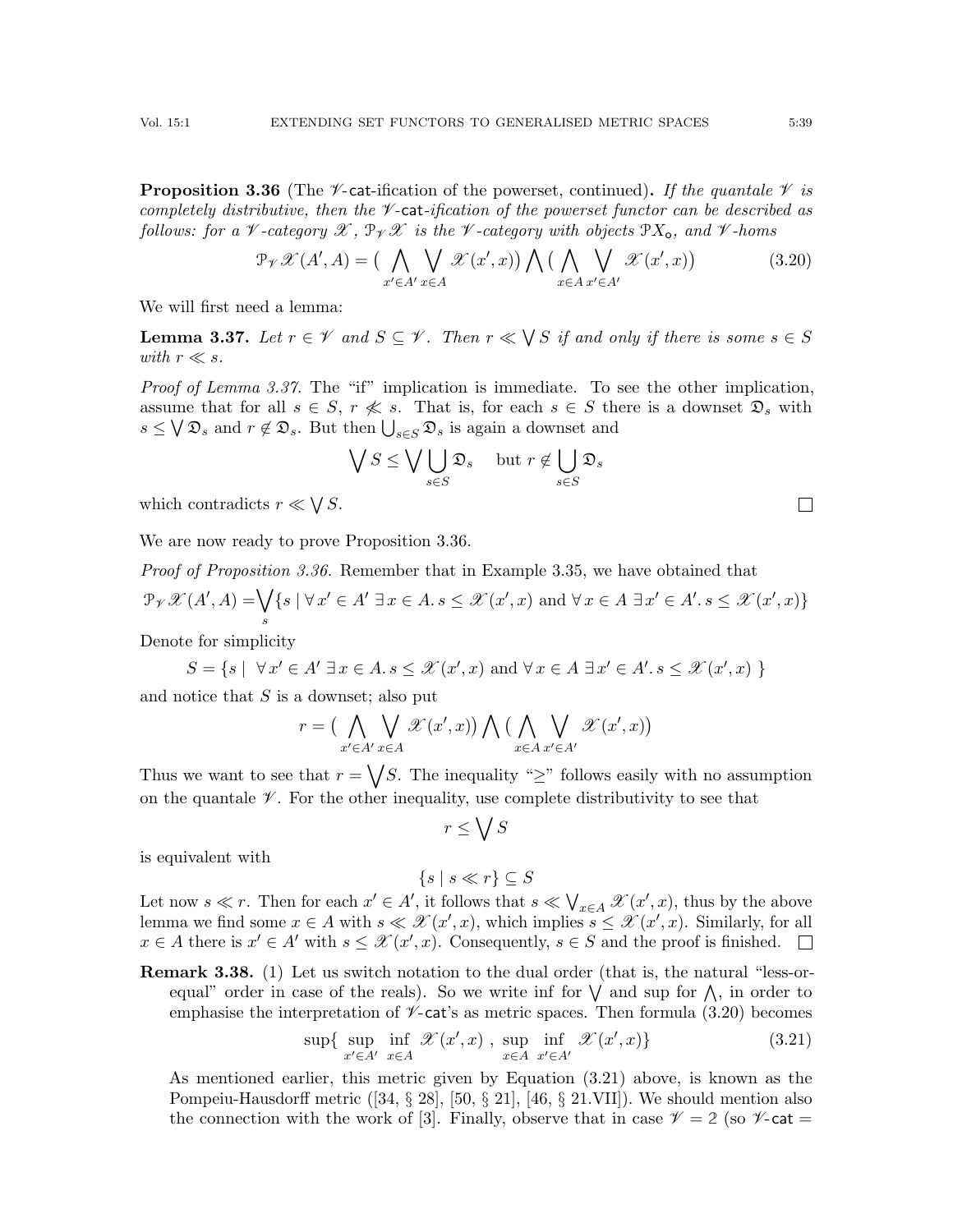$$
A' \sqsubseteq A \quad \text{iff} \quad \forall x' \in A' \; \exists x \in A. \; x' \le x \text{ and } \forall x' \in A \; \exists x \in A'. \; x' \le x
$$

on the powerset PX.

(2) Notice that the  $\mathscr{V}\text{-catification}$  of the powerset functor obtained in Proposition [3.36](#page-38-1) for completely distributive quantale is the (symmetrised version of the) free cocompletion monad with respect to (the saturated class of) conical colimits in  $\nu$ -cat [\[61\]](#page-56-8).

Example [3.35](#page-37-0) raises the question whether the relations  $(T_{\mathcal{V}}\mathcal{X})_r$  can be computed simply by applying the relation lifting Rel<sub>T</sub> to the  $X_r$ . The next example shows that we need to be careful with this.

**Example 3.39.** Let  $\mathcal{X}$  be the metric space of real numbers considered as a generalised metric space over  $\mathcal{V} = [0, \infty]$ . Let A' be the subset of irrational reals and A the subset of rational reals. Then  $\mathcal{P}_{\mathscr{V}}\mathscr{X}(A',A) = 0$  but  $(A',A) \notin \mathsf{Rel}_{\mathcal{P}}(X_0)$ . Indeed,  $\mathsf{Rel}_{\mathcal{P}}(X_0)$  is the diagonal, since  $X_0$  is the diagonal.

In terms of Section [2.2,](#page-7-0) the example above shows that the relational presheaf

$$
\begin{array}{rcl} (\Sigma \mathscr{V})^{\operatorname{coop}} \longrightarrow & \operatorname{Rel} \\ r & \mapsto & \operatorname{Rel}_{\mathscr{P}}(X_r) \end{array}
$$

is not continuous as we have  $(A', A) \in \text{Rel}_{\mathcal{P}}(X_{\varepsilon}), \varepsilon >_{\mathbb{R}} 0$ , but  $(A', A) \notin \text{Rel}_{\mathcal{P}}(X_0)$ . We can repair this defect by closing the presheaf as follows. Given a relational presheaf  $F : (\Sigma \mathscr{V})^{coop} \longrightarrow \text{Rel},$  and assuming that  $\mathscr{V}$  is completely distributive, define its closure as

$$
CF: (\Sigma \mathcal{V})^{coop} \longrightarrow \text{Rel}
$$

$$
* \longrightarrow F(*)
$$

$$
r \longrightarrow \bigcap \{F(s) \mid s \ll r\}
$$

It is immediate from the respective definitions that  $\mathcal{C}F$  is a continuous relational presheaf, assuming the tensor laxly preserves the totally-below relation, in the sense that  $r \ll s$  and  $r' \ll s'$  imply  $s \otimes s' \ll r \otimes r'$ . Also, that  $\mathcal{C}(\mathcal{C}F) = \mathcal{C}F$ . That is,  $\mathcal{C}$  acts like a closure operator on relational presheaves. This construct extends to a functor  $C : \mathsf{RelPresh} \longrightarrow \mathsf{RelPresh}_c$ .

The idea that the  $\mathscr V$ -cat-ification of a weak pullback preserving Set-functor T can be computed on a V-category X by applying the relation lifting of T to the "uniformity"  $(X_r)_{r \in \mathscr{V}}$  of  $\mathscr X$  can now be formalised as in next result. It is a consequence of Proposition [2.9](#page-10-0) and of Lemma [3.33.](#page-36-1)

<span id="page-39-0"></span>**Theorem 3.40.** Suppose  $\mathscr V$  is a completely distributive quantale, such that the tensor laxly preserves the totally-below relation. Let  $T : Set \longrightarrow Set$  be a functor which preserves weak pullbacks. Then post-composition with  $\text{Rel}_T : \text{Rel} \longrightarrow \text{Rel}$  yields a functor

$$
\mathsf{Rel}_T \circ (-): \mathsf{RelPresh}_c \longrightarrow \mathsf{RelPresh}
$$

such that the diagram

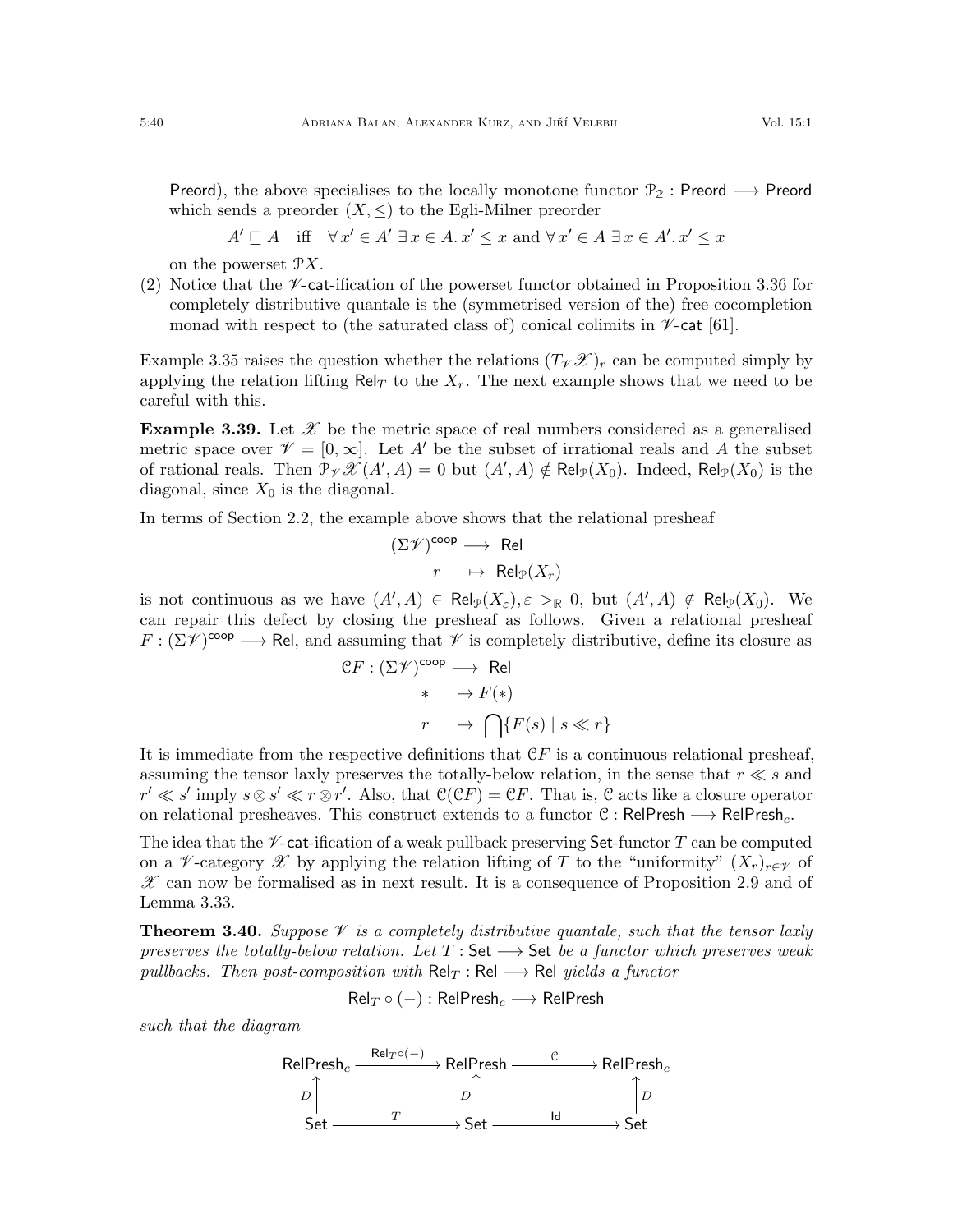commutes. Moreover, the composite in the upper row is the  $\nu$ -cat-ification of T.

*Proof.* Let  $\mathscr X$  be a  $\mathscr V$ -category and let  $\Phi(\mathscr X)$  be its continuous relational presheaf. We compute

$$
(A', A) \in (T_{\mathcal{V}}\mathcal{X})_r \iff r \leq \bigvee_{s} \{s \mid (A', A) \in Rel_T(X_s)\}
$$

$$
\iff \forall s \, . \, s \ll r \implies (A', A) \in Rel_T(X_s)
$$

$$
\iff (A', A) \in \bigcap \{Rel_T(X_s) \mid s \ll r\}
$$

$$
\iff (A', A) \in \mathcal{C}(Rel_T \circ \Phi(\mathcal{X}))(r)
$$

where the respective steps are due to the following. (i) Lemma [3.33.](#page-36-1) (ii) For all downsets  $\mathfrak D$ in a completely distributive  $\mathscr V$  one has  $r \leq \bigvee \mathfrak{D} \iff \forall s (s \ll r \Longrightarrow s \in \mathfrak{D})$ . (iii) Definition of  $\bigcap$ . (iv) Definition of C.  $\Box$ 

#### <span id="page-40-0"></span>3.7. Extending Set-functors equipped with a  $\not\!\!\! \nu$ -metric.

In Section [4.2,](#page-49-0) we will see that the behaviour of coalgebras for a  $\mathscr{V}\text{-cat-ification}$  is metrically trivial. But often Set-functors carry a natural metric and thus can be considered to be functors Set  $\longrightarrow \mathscr{V}$ -cat, which in turn produce  $\mathscr{V}$ -cat-endofunctors with non-trivial metric coalgebraic behaviour.

**Example 3.41.** (1) Consider  $\mathcal{V} = 2$  and let H : Set  $\longrightarrow$  Preord be the powerset functor with the usual inclusion relation on subsets  $HX = (\mathcal{P}(X), \subseteq)$ . Then by [\[7\]](#page-54-21), the extension  $H^{\sharp}$  to  $\mathscr{V}\text{-}\mathsf{cat} = \mathsf{Preord}$  maps a (pre)ordered set  $(X, \leq)$  to  $\mathcal{P}(X)$ , ordered with the lower half of the Egli-Milner order on subsets, namely

$$
A' \le A \iff \forall x' \in A'. \exists x \in A. x' \le x
$$

for all  $A', A \in \mathcal{P}(X)$ .

<span id="page-40-1"></span>(2) Consider the functor T : Set  $\longrightarrow$  Set,  $TX = X^A \times B$ . Recall that T-coalgebras are known as deterministic automata with input set  $A$  and outputs in  $B$ : the transition map of a coalgebra  $X \longrightarrow X^A \times B$  sends a state  $x \in X$  to a pair: the associated next-state function  $next(x): A \longrightarrow X$  that works when receiving an input from A, and an output  $out(x)$  in B.

Assume that the output set B carries the additional structure of a  $\nu$ -category – that, is, there is a  $\mathcal V$ -category  $\mathscr B$  with underlying set of objects B. This is the case for example whenever there is a natural order on  $B$ , or a metric, which measures how far apart two outputs might be.

Then the ordinary functor  $T_o$  can be written as the composite  $V H_o$ , where  $H : Set \longrightarrow$  $\mathscr V$ -cat is the  $\mathscr V$ -cat-functor  $HX = DX^A \otimes \mathscr B$ . Now it is immediate to see that the latter extends to the functor  $H^{\sharp}$  on  $\nu$ -cat over the "generalised metric space"  $\mathscr{B}$ , mapping a V-category X to the tensor product of V-categories  $H^{\sharp}\mathscr{X} = \mathscr{X}^{A} \otimes \mathscr{B}$ , where  $\mathscr{X}^{A} = \mathscr{V}$ -cat $(DA, \mathscr{X})$ .

There are two particular cases of this functor that are worth mentioning from a coalgebraic point of view: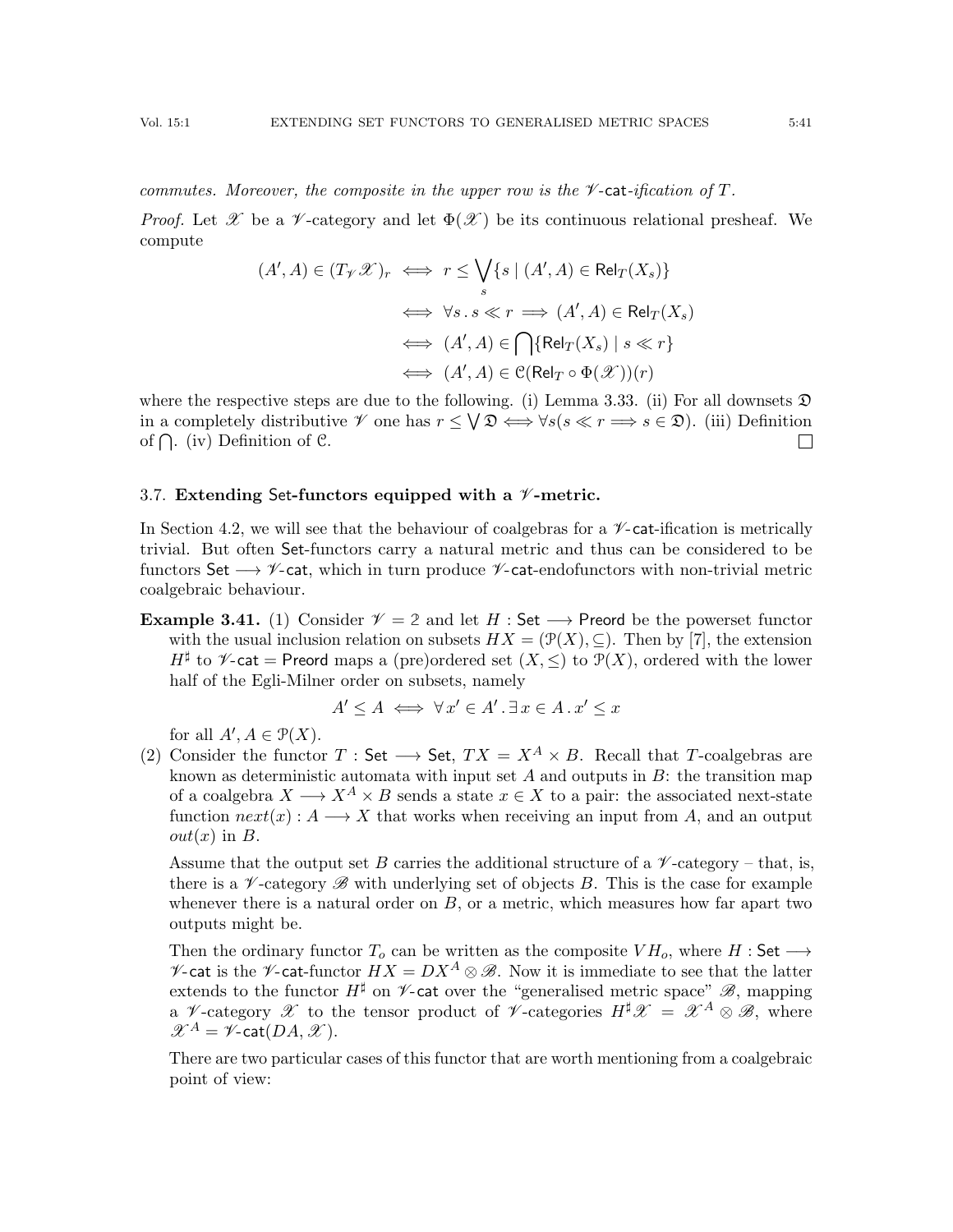- <span id="page-41-2"></span>(a) We start with the easiest case, when A is a singleton. The coalgebras for the functor  $TX = X \times B$  are usually called stream automata; under the assumption that B carries the structure of a  $\mathscr V$ -category  $\mathscr B$ , we obtain as above  $H^{\sharp}\mathscr X = \mathscr X \otimes \mathscr B$  the stream functor on  $\nu$ -metric spaces.
- <span id="page-41-3"></span>(b) If we take an arbitrary set of inputs A, but particularise B to  $\{0, 1\}$ , then the transition function of a coalgebra provides binary outputs, deciding if a state is accepting (response 1) or not – that is, T-coalgebras are deterministic automata. Enhance now the set of outputs with a  $\mathscr V$ -category structure  $2_{r,s}$  generalising [\(2.9\)](#page-11-1)

$$
2_{r,s}(0,0) = 2_{r,s}(1,1) = e, 2_{r,s}(0,1) = r, 2_{r,s}(1,0) = s
$$

where the elements r, s of the quantale satisfy  $r \otimes s \leq e$ , in order to produce the  $\mathscr{V}$ -cat-endofunctor  $H^{\sharp}\mathscr{X}=\mathscr{X}^{A}\otimes\mathscr{Z}_{r,s}.$ 

The above examples are typical. It happens quite often for endofunctors  $T$  on Set to carry an interesting  $\mathscr V$ -metric. Then TX is a  $\mathscr V$ -category rather than a mere set. The following generalises the notion of an order on a functor [\[38\]](#page-55-3) from 2 to an arbitrary quantale  $\mathcal V$ .

**Definition 3.42.** Let  $T : Set \longrightarrow Set$  be a functor. We say that T carries a V-metric if there is a  $\mathscr V$ -cat-functor H : Set  $\longrightarrow \mathscr V$ -cat such that  $T_o$  coincides with the composite

$$
{\sf Set}_o \xrightarrow{H_o} {\mathscr V} \text{-}{\sf cat}_o \xrightarrow{V} {\sf Set}_o \;.
$$

Let T and H be as in the above definition. How are T and  $H^{\sharp}$ , the left Kan extension of H along D as provided by Theorem [3.8,](#page-23-0) related?

Recall from Theorem [3.8](#page-23-0) and Corollary [3.10](#page-27-1) that the unit  $\alpha : H \longrightarrow H^{\sharp}D$  of the left Kan extension is the identity on objects, in particular that  $\alpha$  is a  $\nu$ -cat-natural isomorphism in case D is fully faithful, that is, if the quantale is integral. Hence  $T_o = V H_o \cong V H_o^{\sharp} D_o$ always holds; using now that the counit of the ordinary adjunction  $D_0 + V$  is again the identity on objects, we obtain an ordinary natural transformation

$$
\begin{array}{ccc}\n\mathscr{V}\text{-}\mathrm{cat}_o & \xrightarrow{H_o^{\sharp}} & \mathscr{V}\text{-}\mathrm{cat}_o \\
V & \nearrow \beta & & V \\
\text{Set}_o & \xrightarrow{T_o} & \text{Set}_o\n\end{array}
$$

<span id="page-41-1"></span>**Proposition 3.43.** The natural transformation  $\beta$  is component-wise bijective.

Consequently,  $H^{\sharp}$  is a lifting of T to  $\mathscr V$ -cat as in Definition [3.1\(](#page-18-2)[2\)](#page-18-3).

We will exhibit below another possible way of lifting  $T$  to  $\nu$ -cat.

Example 3.44 (The Kantorovich lifting). Let  $T : Set \longrightarrow Set$  be a functor and let  $\heartsuit: T\mathscr{V}_o \longrightarrow \mathscr{V}_o$  be an arbitrary map (a  $\mathscr{V}$ -valued predicate lifting), where by slight abuse we identify the quantale with its underlying set of elements.

Using the  $\mathscr V$ -valued predicate lifting  $\heartsuit$ , we can endow T with a  $\mathscr V$ -metric H : Set  $\longrightarrow \mathscr V$ -cat as follows: for each set X, put HX to be the  $\mathscr V$ -category with set of objects TX, and  $\nu$ -distances

<span id="page-41-0"></span>
$$
(HX)(A', A) = \bigwedge_{h:X \longrightarrow \mathscr{V}_o} [(\heartsuit \circ Th)(A'), (\heartsuit \circ Th)(A)] \tag{3.22}
$$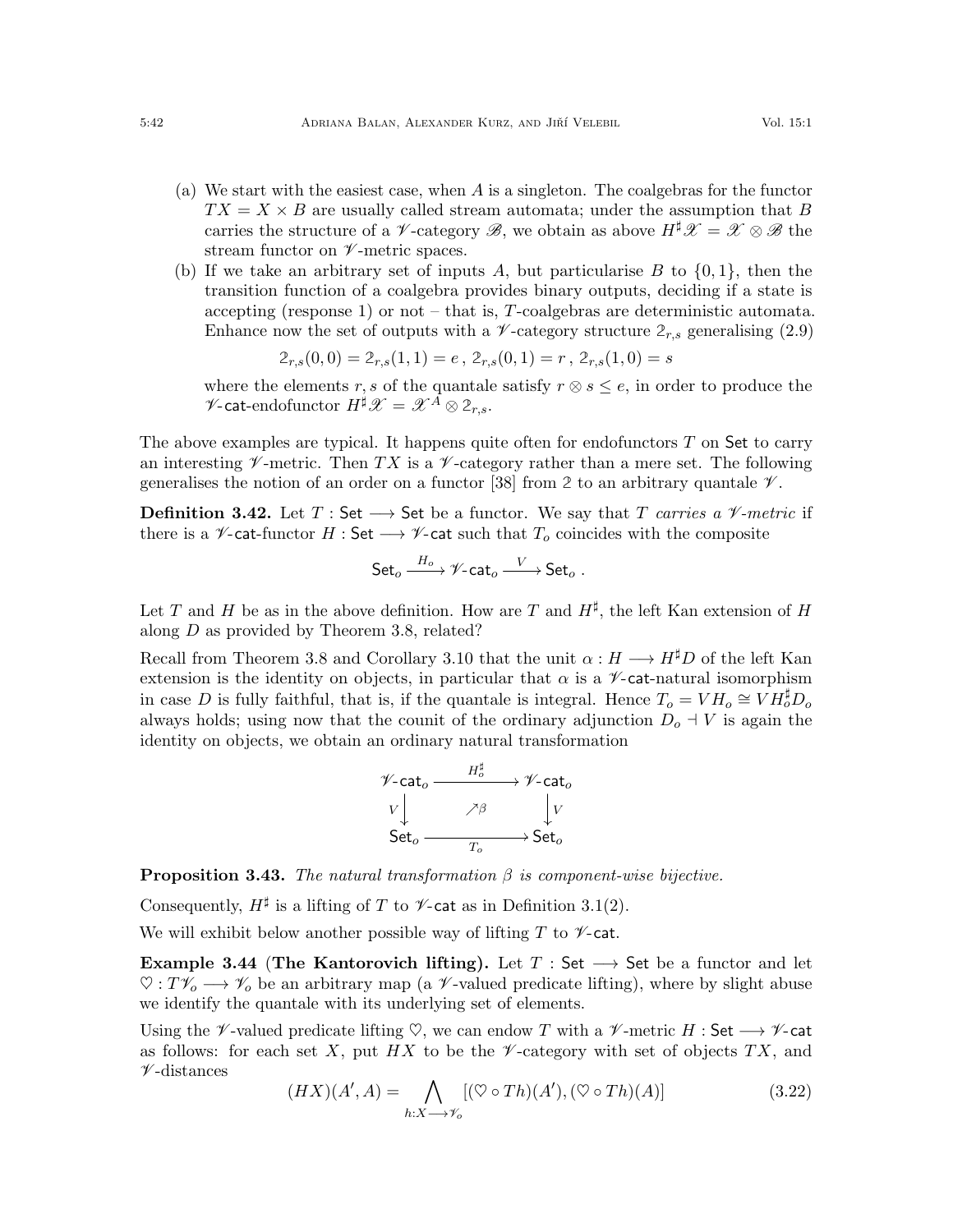Remark that the  $\mathscr V$ -category HX is precisely the initial lift of TX with respect to the family of maps  $\heartsuit \circ Th : TX \longrightarrow \mathscr{V}_o$  indexed by all  $h : X \longrightarrow \mathscr{V}_o$ . In particular, the  $\mathscr{V}$ -distances  $(HX)(A', A)$  are the greatest such that all maps  $\heartsuit \circ Th$  are actually  $\not\!\mathscr{V}$ -functors  $HX \longrightarrow \mathscr{V}$ . For a map  $f: X \longrightarrow Y$ , we let H f act as T f on objects. It is easy to see that  $Hf: HX \longrightarrow Y$  $HY$  is a  $\mathscr V$ -functor.

The above defines a  $\mathscr V$ -cat-functor H : Set  $\longrightarrow \mathscr V$ -cat (the  $\mathscr V$ -cat-enrichment being a consequence of Set being free as a  $\mathscr V$ -cat-category) with  $V H_o = T_o$ , for every map  $\heartsuit: T\mathscr{V}_o \longrightarrow \mathscr{V}_o.$ 

That is, H is a  $\mathscr V$ -metric for T and we may consider the lifting of T given by the left Kan extension  $H^{\sharp}$ , as discussed above. In order to obtain (possibly) another lifting of T to  $\nu$ -cat, we make an additional assumption:  $\heartsuit$  is  $\mathscr V$ -monotone,<sup>[19](#page-42-0)</sup> in the following sense: for every set  $X$  and maps  $h,k: X \longrightarrow \mathscr{V}_o,$  the inequality

<span id="page-42-3"></span>
$$
\bigwedge_{x \in X} [h(x), k(x)] \le \bigwedge_{A \in TX} [(\heartsuit \circ Th)(A), (\heartsuit \circ Tk)(A)] \tag{3.23}
$$

holds.<sup>[20](#page-42-1)</sup> In particular, taking  $X = \emptyset$  and  $h = k$  the unique map from the empty set, we see that  $\mathscr V$ -monotonicity of  $\heartsuit$  entails that self-distances on objects of  $H\emptyset$  are  $\top$ , hence  $H^{\sharp}D = H$  by Theorem [3.20.](#page-30-0)

Consider the  $\mathscr V$ -cat-functor  $H : \mathscr V$ -cat  $\longrightarrow \mathscr V$ -cat which maps a  $\mathscr V$ -category  $\mathscr X$  to the  $\nu$ -category  $\bar{H}\mathscr{X}$  with set of objects  $TX_o$ , and  $\nu$ -homs

<span id="page-42-2"></span>
$$
\bar{H}\mathcal{X}(A',A) = \bigwedge_{h:\mathcal{X}\longrightarrow\mathcal{Y}} [(\heartsuit \circ Th_{\mathbf{o}})(A'), (\heartsuit \circ Th_{\mathbf{o}})(A)] \tag{3.24}
$$

for every  $A', A$  in  $TX_0$ , where this time h ranges over  $\mathscr V$ -functors and the notation  $h_0$  refers to the object assignment of a  $\nu$ -functor h, as in item [\(1\)](#page-24-5) of the proof of Theorem [3.8.](#page-23-0)

As above for H, the V-category  $\bar{H}X$  is precisely the initial lift of  $TX_{\text{o}}$  with respect to the family of maps  $\heartsuit \circ Th_{o} : TX_{o} \longrightarrow \mathscr{V}_{o}$  (indexed by all  $\mathscr{V}$ -functors  $h : \mathscr{X} \longrightarrow \mathscr{V}$ ), in particular [\(3.24\)](#page-42-2) provides the greatest  $\mathscr V$ -distances such that for all  $\mathscr V$ -functors  $h : \mathscr X \longrightarrow \mathscr V$ , the composite maps  $\heartsuit \circ Th_{o}$  are also  $\nmathcal{V}$ -functors.

For  $f: \mathscr{X} \longrightarrow \mathscr{Y}$  a  $\mathscr{V}$ -functor, let  $\overline{H}f$  act as  $Tf_{\mathbf{0}}$  on objects. Observe that it is the  $\mathscr V$ -monotonicity of  $\heartsuit$  which ensures that  $\bar{H}$  is indeed a  $\mathscr V$ -cat-functor. It is clear that this  $\mathscr V$ -cat-functor H is a lifting for T. The particular case  $\mathscr V = [0,\infty]$  provides a generalised Kantorovich lifting as in [\[10\]](#page-54-22).

Relations [\(3.22\)](#page-41-0) and [\(3.24\)](#page-42-2) ensure that for each  $\nu$ -category  $\mathscr X$ , the identity on objects is a  $\mathscr{V}\text{-}\text{functor }\bar{c}_{\mathscr{X}}:H X_{\mathsf{o}} \longrightarrow \bar{H} \mathscr{X}$ . We will now prove that  $\bar{c}_{\mathscr{X}}$  satisfies [\(3.7\)](#page-24-1), thus it induces a  $\mathscr V\text{-}\mathrm{functor}\; \gamma_{\mathscr X}: H^\sharp \mathscr X \longrightarrow \bar H\mathscr X$  such that  $\gamma_{\mathscr X}\circ c_{\mathscr X}=\bar c_{\mathscr X}.$ 

<span id="page-42-0"></span><sup>&</sup>lt;sup>19</sup> This generalises the notion of monotone predicate lifting from the two-element quantale to arbitrary  $\mathcal{V}$ , see [\[8,](#page-54-3) Section 7].

<span id="page-42-1"></span><sup>&</sup>lt;sup>20</sup> In categorical terms, it says that the correspondence  $\mathscr{V}\text{-cat}(DX, \mathscr{V}) \rightarrow \mathscr{V}\text{-cat}(DTX, \mathscr{V})$ ,  $h \mapsto \heartsuit \circ Th$  is a  $\nu$  -functor.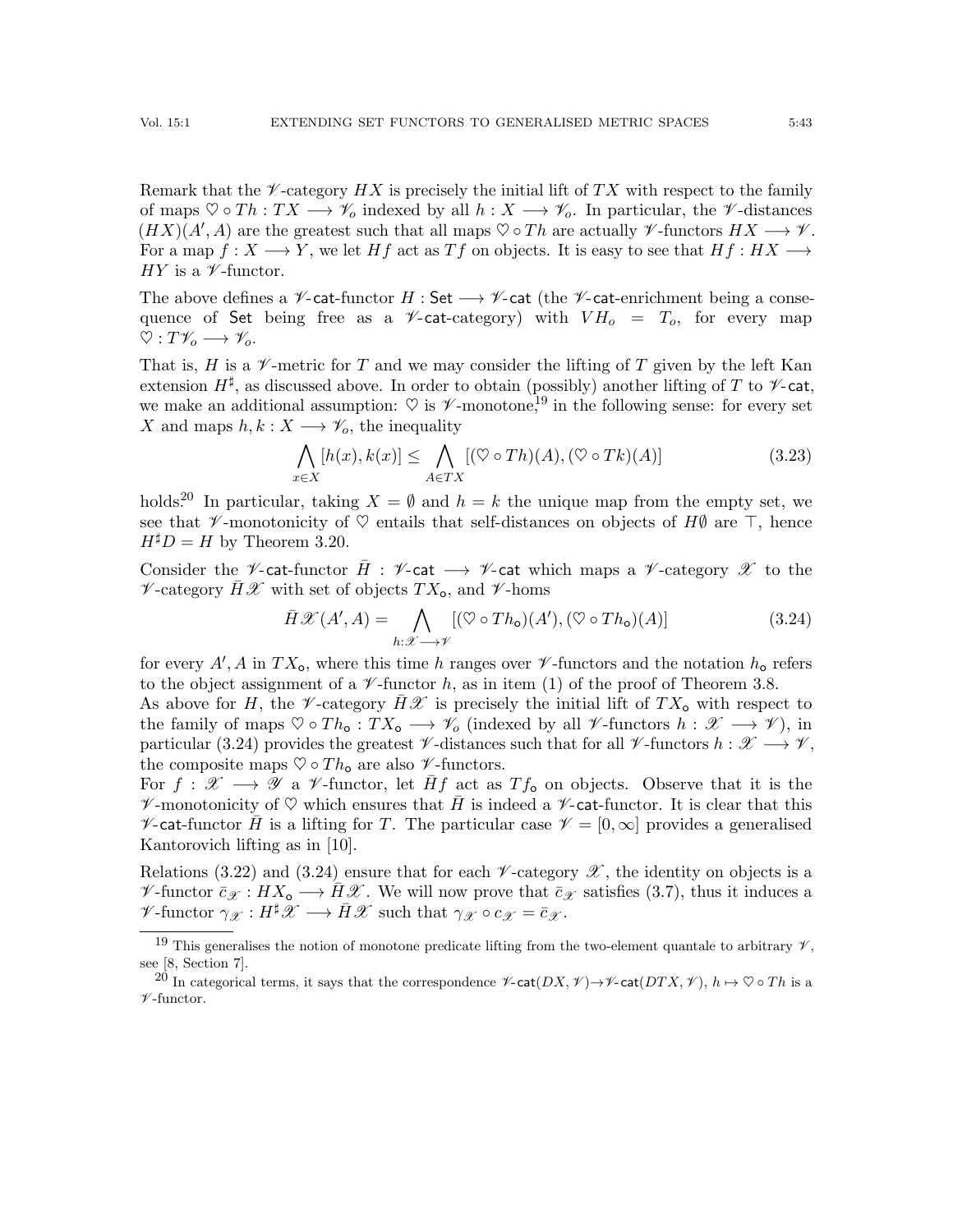Let thus  $r$  an arbitrary element of the quantale. Then we have

<span id="page-43-1"></span>
$$
\begin{split}\n\bigwedge_{C \in HX_r} \bar{H}\mathscr{X}(\bar{c}_{\mathscr{X}} H d_0^r(C), \bar{c}_{\mathscr{X}} H d_1^r(C)) &= \bigwedge_{(A',A) \in \text{Rel}_T(X_r)} \bar{H}\mathscr{X}(\bar{c}_{\mathscr{X}}(A'), \bar{c}_{\mathscr{X}}(A)) \\
&= \bigwedge_{(A',A) \in \text{Rel}_T(X_r)} \bigwedge_{h:\mathscr{X} \to \mathscr{Y}} [\heartsuit \circ Th_{\mathbf{o}}(A'), \heartsuit \circ Th_{\mathbf{o}}(A)] \\
&\geq \bigwedge_{w \in T\mathscr{Y}_r} [\heartsuit \circ T d_0^r(w), \heartsuit \circ T d_1^r(w)]\n\end{split}
$$
\n(3.25)

because

$$
(Th_{\mathbf{o}} \times Th_{\mathbf{o}})(\mathsf{Rel}_T(X_r)) \subseteq \mathsf{Rel}_T((h_{\mathbf{o}} \times h_{\mathbf{o}})(X_r)) \subseteq \mathsf{Rel}_T(\mathscr{V}_r)
$$

In the above, we have used that  $h : \mathscr{X} \longrightarrow \mathscr{V}$  is a  $\mathscr{V}\text{-functor}$  and that relation lifting preserves inclusions, and denoted  $\mathscr{V}_r = \{(s', s) | r \leq [s', s]\}$  and  $d_0^r, d_1^r : \mathscr{V}_r \longrightarrow \mathscr{V}_0$  as for any  $\nu$ -category.

Using now [\(3.23\)](#page-42-3) for the set  $\mathcal{V}_r$  and for the maps  $d_0^r, d_1^r$ , we see that

<span id="page-43-2"></span>
$$
r \leq \bigwedge_{(s',s)\in\mathscr{V}_r} [d_0^r(s',s), d_1^r(s',s)] \leq \bigwedge_{w\in T\mathscr{V}_r} [\heartsuit \circ Td_0^r(w), \heartsuit \circ Td_1^r(w)] \tag{3.26}
$$

Putting together [\(3.25\)](#page-43-1) and [\(3.26\)](#page-43-2) shows that  $\bar{c}_{\mathscr{X}}$  satisfies [\(3.7\)](#page-24-1).

In conclusion, there is a  $\mathscr{V}$ -cat-natural transformation  $H^{\sharp} \longrightarrow \bar{H}$  whose components act as identity on objects, that is, the  $\not\!\mathscr{V}$ -distances in  $H^{\sharp}\mathscr{X}$  are always smaller than in  $\bar{H}\mathscr{X}$ .

Corroborating the above with the particular example of the Hausdorff metric  $\tilde{H}$  on the (finite) powerset functor  $T = \mathcal{P}$  exhibited in [\[10\]](#page-54-22), it raises the question under which conditions  $H \cong H^{\sharp}$  holds, very much in the spirit of the Kantorovich duality [\[67\]](#page-56-9). Currently this aspect is still under research and will not be treated in this paper.  $\Box$ 

## <span id="page-43-0"></span>3.8. Closure properties of  $\nu$ -cat-ifications.

We have seen in Proposition [3.28](#page-34-3) that  $\mathscr V$ -cat-ifications are closed under conical colimits. In this section, we give sufficient conditions for the  $\nu$ -cat-ifications to be closed under composition and finite products.

We will first discuss when  $\mathscr V$ -cat-ifications are closed under composition: Generalising a result from [\[8,](#page-54-3) Remark 4.8(4)] for the case  $\mathcal{V} = 2$ , given weak pullback preserving functors  $T, T'$  : Set → Set, we will see that the *V*-cat-ification of  $TT'$  is the composite of the  $\mathscr{V}\text{-cat-ifications } T_{\mathscr{V}} \text{ and } T'_{\mathscr{V}}$  $\mathcal{V}_{\mathcal{V}}$  if the quantale  $\mathcal{V}$  satisfies the additional assumption of being completely distributive.

Observe that by the universal property of left Kan extensions, there is a  $\mathscr{V}\text{-cat-natural}$ transformation  $(TT')_{\mathscr{V}} \longrightarrow T_{\mathscr{V}} T'_{\mathscr{V}}$  $\gamma'$ , for any functors  $T, T' : Set \longrightarrow Set$ . The component of this natural transformation at a  $\mathscr V$ -category  $\mathscr X$ , namely the  $\mathscr V$ -functor  $(TT')_{\mathscr V}\mathscr X\longrightarrow$  $T_{\mathscr{V}} T_{\mathscr{V}}' \mathscr{X}$ , is easily seen to act as identity on objects,<sup>[21](#page-43-3)</sup> and on  $\mathscr{V}$ -homs it provides the inequality

$$
(TT')_{\mathscr{V}}\mathscr{X}(A',A) \leq T_{\mathscr{V}}T'_{\mathscr{V}}\mathscr{X}(A',A)
$$

for all objects  $A', A \in TT'X_{o}$ .

<span id="page-43-3"></span><sup>&</sup>lt;sup>21</sup> Notice that both *V*-categories  $(T T')_{\gamma} \mathscr{X}$  and  $T_{\gamma} T'_{\gamma} \mathscr{X}$  share the same set of objects, namely  $T T' X_{o}$ .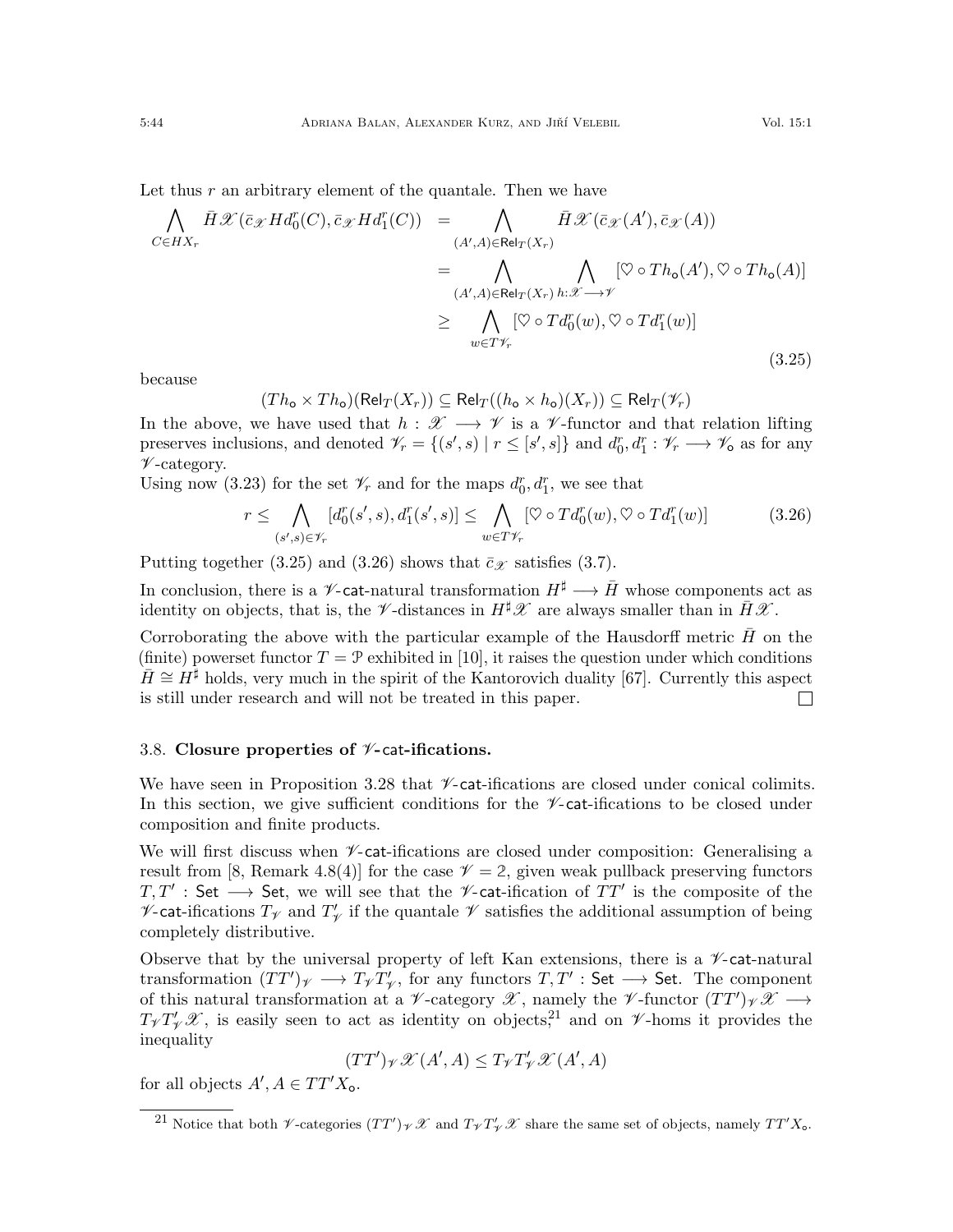**Proposition 3.45.** Assume that the quantale  $\mathcal V$  is completely distributive. Let  $T, T'$ : Set  $\longrightarrow$  Set be functors which preserve weak pullbacks. Then the inequality

$$
T_{\mathscr{V}}T_{\mathscr{V}}'\mathscr{X}(A',A)\leq (TT')_{\mathscr{V}}\mathscr{X}(A',A)
$$

holds for all  $A', A \in TT'X_{o}$ .

*Proof.* Because T preserves weak pullbacks,  $T_{\mathcal{V}} T_{\mathcal{V}}' \mathcal{X}(A', A) = \bigvee \{r \mid (A', A) \in \text{Rel}_T((T_{\mathcal{V}}' \mathcal{X})_r)\}$ by Lemma [3.33.](#page-36-1) Let  $r \in \mathscr{V}_o$  such that  $(A', A) \in \text{Rel}_T((T'_\mathscr{V}\mathscr{X})_r)$ . Given that  $\mathscr{V}$  is completely distributive, to show that

$$
r \le (TT')_{\mathcal{V}} \mathcal{X}(A', A) = \bigvee \{ s \mid (A', A) \in \text{Rel}_{TT'}(X_s) \}
$$

is the same as

$$
\forall s \in \mathscr{V}_o \, . \, s \ll r \implies (A', A) \in \text{Rel}_{TT'}(X_s)
$$

because  $\{s \mid (A', A) \in \text{Rel}_{TT'}(X_s)\}\$ is a downset and  $\mathscr V$  is completely distributive. Also notice that

$$
(T'_{\mathscr{V}}\mathscr{X})_r \subseteq \text{Rel}'_T(X_s) \tag{3.27}
$$

holds for all  $s \ll r$ . Indeed, for  $(B', B) \in (T'_\n\mathscr{Y})_r$ , we have that

$$
r \le T'_{\mathscr{V}} \mathscr{X}(B', B) = \bigvee \{ s \mid (B', B) \in \mathsf{Rel}'_T(X_s) \}
$$

using that  $T'$  preserves weak pullbacks and Lemma [3.33.](#page-36-1) But the relation above is equivalent to

$$
\forall\,s\in\mathscr{V}_o\,.\,s\ll r\,\Longrightarrow (B',B)\in\mathsf{Rel}'_T(X_s)
$$

Hence  $(T'_{\mathscr{V}}\mathscr{X})_r \subseteq \text{Rel}'_T(X_s)$  holds for all  $s \ll r$ . Therefore we have

$$
(A',A)\in \mathsf{Rel}_T((T'_\mathscr{V}\mathscr{X})_r)\subseteq \mathsf{Rel}_T(\mathsf{Rel}_{T'}(X_s))=\mathsf{Rel}_{TT'}(X_s)
$$

for all  $s \ll r$ , where the last equality follows from [\[16,](#page-54-23) Section 4.4].

**Corollary 3.46.** Let  $\mathscr V$  be a completely distributive commutative quantale and  $T, T'$ : Set  $\longrightarrow$ Set functors which preserve weak pullbacks. Then

$$
(TT')_{\mathscr{V}}=T_{\mathscr{V}}T'_{\mathscr{V}}
$$

holds.

Next we show that the  $\mathscr{V}\text{-}\mathsf{cat\text{-}ification}$  process is also closed under finite products, if some additional conditions are imposed to  $\mathscr V$ .

**Proposition 3.47.** Let  $\mathcal V$  be an integral commutative quantale such that finite meets distribute over arbitrary joins in  $\mathscr V$  (the underlying lattice of  $\mathscr V$  is a frame). Then the  $\mathscr V$ -cat-ification assignment  $(-)_\mathscr V$  :  $[Set, Set] \longrightarrow [\mathscr V$ -cat,  $\mathscr V$ -cat],  $T \mapsto T_\mathscr V$ , preserves finite products of weak pullback preserving functors.

*Proof.* The empty product, that is, the constant functor  $\mathsf{Set} \longrightarrow \mathsf{Set}$  at the one-element set has as  $\mathcal V$ -cat-ification the constant functor at 1. Because  $e = \top$  holds in  $\mathcal V$  by hypothesis, the latter is the terminal object in  $[\mathcal{V}\text{-cat}, \mathcal{V}\text{-cat}]$  [\[15\]](#page-54-24).

Let us look now at binary products of weak-pullback preserving functors  $T, T'$ : Set  $\longrightarrow$  Set. We will denote by  $T \times T'$  the product in [Set, Set], sending X to  $TX \times T'X$  and shall extend this notation to  $[\mathcal{V}\text{-cat}, \mathcal{V}\text{-cat}]$ .

 $\Box$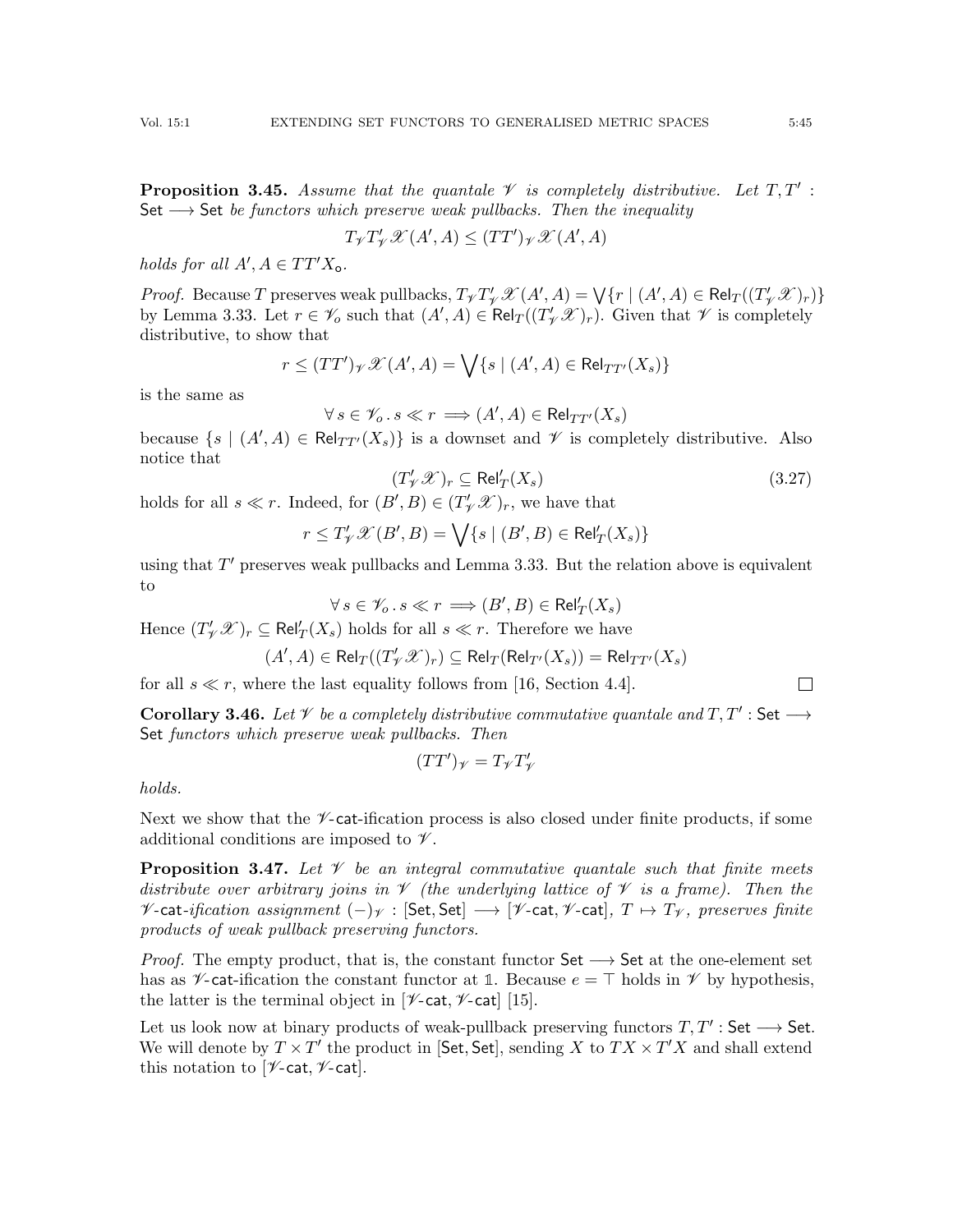Now observe that for a  $\mathscr V$ -category  $\mathscr X$ , the  $\mathscr V$ -categories  $T_{\mathscr V}\mathscr X\times T'_{\mathscr V}\mathscr X$  and  $(T\times T')_{\mathscr V}\mathscr X$  share the same objects. The universal property of products induces a  $\check{\mathscr{V}}$ -functor  $(T \times T')_{\check{\mathscr{V}}} \mathscr{X} \longrightarrow$  $T_{\mathscr{V}}\mathscr{X} \times T'_{\mathscr{V}}\mathscr{X}$ , which on the corresponding  $\mathscr{V}$ -homs says that the inequality

$$
(T \times T')_{\mathscr{V}}(\mathscr{X})((A',B'),(A,B)) \leq (T_{\mathscr{V}} \times T'_{\mathscr{V}})(\mathscr{X})((A',B'),(A,B))
$$

holds for each objects  $A', A$  of  $T_{\mathscr{V}}\mathscr{X}$  and  $B', B$  of  $T'_{\mathscr{V}}\mathscr{X}$ . The converse inequality is shown below, using Lemma [3.33](#page-36-1) and the frame law:

$$
(T_{\mathcal{V}} \times T_{\mathcal{V}}')(\mathcal{X})((A', B'), (A, B)) =
$$
  
\n
$$
T_{\mathcal{V}}(\mathcal{X})(A', A) \wedge T_{\mathcal{V}}'(\mathcal{X})(B', B) =
$$
  
\n
$$
\bigvee \{t \mid (A', A) \in Rel_T(X_t))\} \wedge \bigvee \{s \mid (B', B) \in Rel_{T'}(X_s))\} =
$$
  
\n
$$
\bigvee \{t \wedge s \mid (A', A) \in Rel_T(X_t), (B', B) \in Rel_{T'}(X_s)\} \le
$$
  
\n
$$
\bigvee \{t \wedge s \mid (A', A) \in Rel_T(X_{t \wedge s}), (B', B) \in Rel_{T'}(X_{t \wedge s})\} \le
$$
  
\n
$$
\bigvee \{r \mid (A', A) \in Rel_T(X_r), (B', B) \in Rel_{T'}(X_r)\} =
$$
  
\n
$$
\bigvee \{r \mid ((A', B'), (A, B)) \in Rel_{T \times T'}(X_r)\} =
$$
  
\n
$$
(T \times T')_{\mathcal{V}}(\mathcal{X})((A', B'), (A, B))
$$

<span id="page-45-0"></span>That is,  $(T \times T')_{\mathscr{V}} = T_{\mathscr{V}} \times T'_{\mathscr{V}}$  $\gamma'_{\!\mathscr{V}}$  holds for all functors  $T,T'$  which preserve weak pullbacks.

### 4. Solving domain equations across different base categories

In the previous section, we studied those functors on  $\nu$ -cat that arise as left Kan extensions of functors on Set, with Theorems [3.24](#page-33-2) and [3.23](#page-33-1) accounting for the situations depicted on the left and right below.



In this section, we study the relationship between solving recursive equations in Set and in  $\nu$ -cat. In both cases, accounted for by Theorems [4.15](#page-52-0) and [4.16,](#page-52-1) if we have a coalgebra  $X \longrightarrow TX$  or  $X \longrightarrow VHX$ , then two states in X are behaviourally equivalent (bisimilar) iff they are behaviourally equivalent in  $DX \longrightarrow \overline{T}DX$ . Moreover, while in the first case the behavioural distance of two states is either 0 or  $\infty$  (the states are behaviourally equivalent or not), in the second case the enrichment typically gives rise to non-trivial behavioural distances.

We first review in Section [4.1](#page-46-0) what in relation to [\[60\]](#page-55-23) could be called the "formal theory of endofunctors". Relevant references for this section include [\[23,](#page-54-25) [60\]](#page-55-23) in case of algebras for  $\mathscr V$ -enriched monads and [\[35,](#page-55-16) [48\]](#page-55-24) in case of (co)algebras for ( $\mathscr V$ -enriched) endofunctors.

Section [4.2](#page-49-0) carries out an analysis of categories of coalgebras for both liftings and extensions, in case of "change-of-base" for the quantale  $\mathscr V$ , extending results of [\[7,](#page-54-21) [8\]](#page-54-3). As corollaries we get information about final coalgebras of  $\nu$ -cat-endofunctors  $\overline{T}$  as in the diagrams above.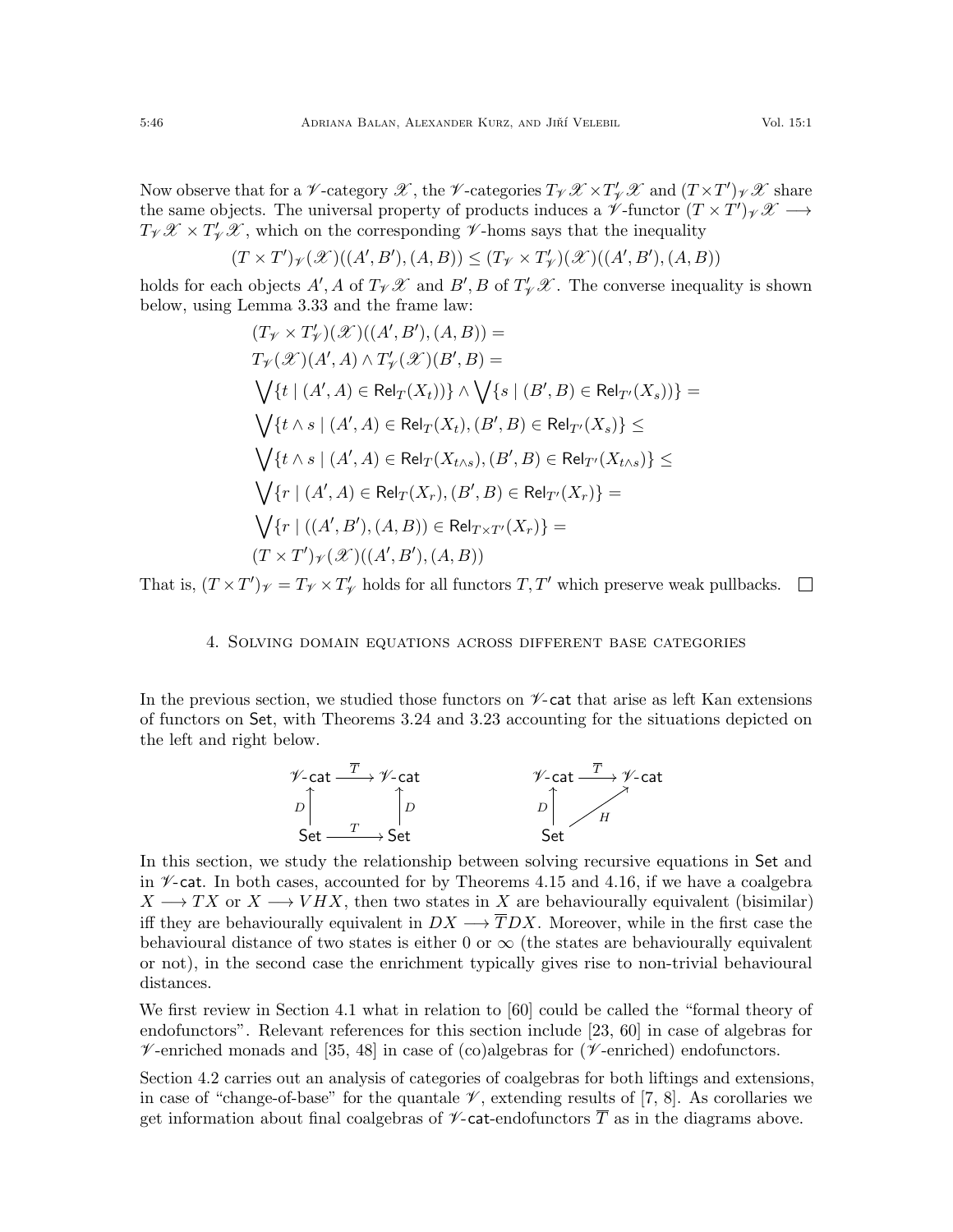## <span id="page-46-0"></span>4.1. A 2-categorical approach to coalgebras.

In order to relate coalgebras for different type functors on different categories, it will be convenient to work in a (2-)category where the objects are types (endofunctors) and the arrows are certain natural transformations that allow to connect types on different base categories. For the basic notions of 2-categories that we need in this section we refer to [\[42\]](#page-55-25).

<span id="page-46-3"></span>**Definition 4.1.** Let  $\mathscr C$  be a 2-category. The category  $\mathsf{End}(\mathscr C)$  has objects  $(X,T)$  given by 1-cells  $T: X \longrightarrow X$  in  $\mathscr{C}$ . An arrow  $(F, \varphi) : (X, T) \longrightarrow (X', T')$  is given by a 1-cell  $F: X \longrightarrow X'$  and a 2-cell  $\varphi: FT \longrightarrow T'F$ . A 2-cell  $\sigma: (F, \varphi) \longrightarrow (F', \varphi')$  is a 2-cell  $\sigma: F \longrightarrow F'$  such that  $T' \sigma \circ \varphi = \varphi' \circ \sigma T$ .

$$
\begin{array}{ccc}\nX & \xrightarrow{T} & X \\
F \downarrow & \swarrow \varphi \\
X' & \xrightarrow{T'} & X'\n\end{array}\n\qquad\n\begin{array}{ccc}\nX & \xrightarrow{T} & X & \xrightarrow{T} & X \\
F \downarrow & \swarrow \varphi & \downarrow F & \xrightarrow{F'} & \swarrow \varphi F' \downarrow \swarrow \sigma \\
X' & \xrightarrow{T'} & X'\n\end{array}\n\qquad\n\begin{array}{ccc}\nX & \xrightarrow{T} & X \\
F \downarrow & \swarrow \varphi F' \downarrow \swarrow \sigma \\
X' & \xrightarrow{T'} & X'\n\end{array}
$$

Notice that there is a canonical inclusion 2-functor  $\text{Incl}: \mathscr{C} \longrightarrow \text{Endo}(\mathscr{C})$  mapping each object X to the pair  $(X, \mathsf{Id})$ .

The above definition is set-up precisely for the next proposition, which allows us to say, in analogy to the formal theory of monads [\[60\]](#page-55-23), that a general 2-category  $\mathscr C$  admits coalgebras (for endo-1-cells) if the inclusion  $\text{Incl} : \mathscr{C} \longrightarrow \text{Endo}(\mathscr{C})$  has a right 2-adjoint.<sup>[22](#page-46-1)</sup> This result has been independently mentioned by several authors at different moments of time (see for example [\[48\]](#page-55-24) for the 2-categorical story, but also the early [\[19\]](#page-54-26) which deals with algebras instead of coalgebras):

**Proposition 4.2.** Let  $\mathscr C$  be a 2-category with inserters.<sup>[23](#page-46-2)</sup> Then the inclusion 2-functor lncl has a right 2-adjoint  $\text{Coalg}: \text{Endo}(\mathscr{C}) \longrightarrow \mathscr{C}$ , mapping an object  $(X,T)$  to the inserter of  $Id: X \longrightarrow X$  and T.

Proof. This follows from the correspondences

| $(1\text{-cell in }\mathscr{C}) \overline{F}: Z \longrightarrow \text{Coalg}(X,T)$                                                          |
|---------------------------------------------------------------------------------------------------------------------------------------------|
| $(2\text{-cell in }\mathscr{C}) \varphi : F \longrightarrow TF \text{ (where } F : Z \longrightarrow X \text{ is a 1-cell in }\mathscr{C})$ |
| $(1\text{-cell in Endo}(\mathscr{C})) (F, \varphi) : (Z, \mathsf{Id}) \longrightarrow (X, T)$                                               |

In the above, the second bijection is the definition of 1-cells in  $\text{End}(C)$ , while the first bijection is due to the fact that  $\mathsf{Coalg}(X,T)$  is an inserter of Id and T (in that order). More precisely,

$$
\varphi: F \longrightarrow TF
$$

is an "inserter cone", and therefore  $\varphi$  gives rise to  $\overline{F}$  (that is, to the factorisation through the "inserter cone").  $\Box$ 

**Remark 4.3.** In case  $\mathscr C$  is the 2-category of  $\mathscr V$ -cat-categories,  $\mathscr V$ -cat-functors, and  $\mathscr V$ -catnatural transformations, recall from [\[15,](#page-54-24) Sect. 6.1] how to compute the inserter between two  $\mathscr{V}\text{-cat-functors } F, G : \mathbb{X} \longrightarrow \mathbb{Y}:$ 

<span id="page-46-1"></span><sup>22</sup> Notice that changing the orientation of the 2-cells in Definition [4.1](#page-46-3) would lead to a different 2-category of endo-1-cells, such that the right 2-adjoint to the inclusion (if exists) produces instead the "category of algebras" for the endofunctor T.

<span id="page-46-2"></span><sup>23</sup> Inserters are dual to coinserters, see Example [2.16.](#page-16-6)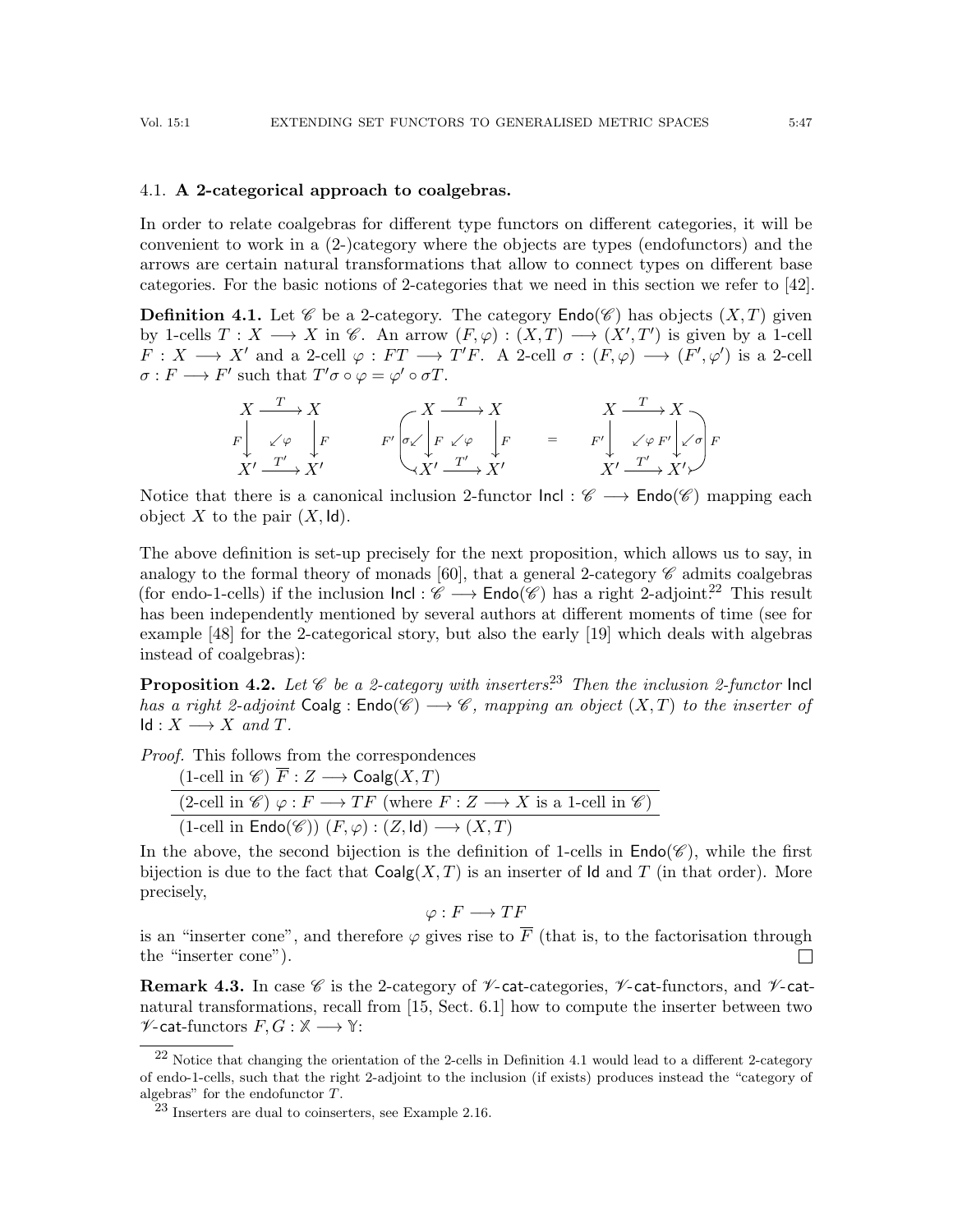• Ins(F, G) is the V-cat-category having as objects pairs  $(X, \tau)$ , where X is an object of **X** and  $\tau : \mathbb{1} \longrightarrow \mathbb{Y}(FX, GX)$  is a *V*-functor (which only picks an object, still denoted  $\tau: FX\longrightarrow GX$ ). The  $\mathscr V$ -category-hom  $\mathsf{Ins}(F,G)((X,\tau),(X',\sigma))$  is the equaliser in  $\mathscr V$ -cat of the parallel pair

$$
\mathbb{X}(X,X') \xrightarrow{\cong} \mathbb{X}(X,X') \xrightarrow{\sigma \otimes F_{X,X'}} \mathbb{Y}(FX',GX') \otimes \mathbb{Y}(FX,FX') \xrightarrow{c_{FX,FX',GX'}} \mathbb{Y}(FX,GX') \xrightarrow{\cong} \mathbb{Y}(FX,X') \otimes \mathbb{1}_{G_{X,X'} \otimes \tau} \mathbb{Y}(FX,GX') \otimes \mathbb{Y}(FX,GX)^{c_{FX,GX,GX'}} \xrightarrow{\mathbb{Y}(FX,GX')}
$$

Explicitly, the objects of  $\text{Ins}(F, G)((X, \tau), (X', \sigma))$  are objects  $h : X \longrightarrow X'$  of the  $\mathcal{V}$ category  $\mathbb{X}(X, X')$  such that  $\sigma \cdot Fh = Gh \cdot \tau$ , with  $\nu$ -distances

$$
Ins(F, G)((X, \tau), (X', \sigma))(h, k) = \mathbb{X}(X, X')(h, k)
$$

for  $h, k: X \longrightarrow X'$  as above. Composition and identity in  $\textsf{Ins}(F, G)((X, \tau), (X', \sigma))$  are induced from the composition in  $\mathbb{X}(X, X')$ .

• There is an obvious  $\mathscr V$ -cat-functor  $J : \text{Ins}(F, G) \longrightarrow \mathbb X$  mapping  $(X, \tau)$  to X, and a  $\mathscr V$ -catnatural transformation  $\iota : FJ \Rightarrow GJ$  with components  $\iota_{(X,\tau)} : \mathbb{1} \longrightarrow \mathbb{Y}(FJ(X,\tau), GJ(X,\tau))$ mapping the unique object 0 to  $\tau$ .

In particular, the above yields the description of the  $\mathscr V$ -cat-category Coalg(T) as  $\text{Ins}(\mathsf{Id}, T)$ , for any  $\mathscr V$ -cat-functor  $T : \mathscr V$ -cat  $\longrightarrow \mathscr V$ -cat. More in detail:

- Objects are T-coalgebras, that is, pairs  $(\mathscr{X}, c)$  where  $\mathscr{X}$  is a  $\mathscr{Y}$ -category and  $c : \mathscr{X} \longrightarrow$  $T\mathscr{X}$  is a  $\mathscr{V}$ -functor.
- The *V*-category  $Coalg(T)((\mathcal{X}, c),(\mathcal{Y}, d))$  is the equaliser of

$$
\mathscr{V}\text{-}\mathrm{cat}(\mathscr{X},\mathscr{Y})\xrightarrow[\mathscr{V}\text{-}\mathrm{cat}(c,T\mathscr{Y})\circ T_{\mathscr{X},\mathscr{Y}}]{}\mathscr{V}\text{-}\mathrm{cat}(\mathscr{X},T\mathscr{Y})
$$

that is, it has as objects  $\mathscr V$ -functors  $f : \mathscr X \longrightarrow \mathscr Y$  such that  $d \circ f = T(f) \circ c$ , with  $\mathscr V$ -distances between two such  $\mathscr V$ -functors  $f, g: \mathscr X \longrightarrow \mathscr Y$  being given by  $[\mathscr X, \mathscr Y](f, g) =$  $\bigwedge_x \mathscr{Y}(f(x), g(x)).$ 

• There is a forgetful  $\mathscr V$ -cat-functor  $\mathsf{Coalg}(T) \longrightarrow \mathscr V$ -cat sending a T-coalgebra  $(\mathscr X, c)$  to the underlying  $\nu$ -category  $\mathscr X$ .

One of the reasons to introduce the formal category  $\mathsf{End}(\mathscr{C})$  is that it allows the following characterisation of when adjunctions in  $\mathscr C$  can be lifted.

**Proposition 4.4.**  $(L, \varphi) \dashv (R, \psi)$  in the 2-category  $\text{Endo}(\mathscr{C})$  if and only if  $L \dashv R$  holds in  $\mathscr{C}, \psi$  is iso, and  $\varphi$  is the mate of  $\psi^{-1}$  under the adjunction  $L \dashv R$ .

Proof. By standard doctrinal adjunction [\[39\]](#page-55-26).

Since Coalg is a 2-functor, it preserves adjunction of 1-cells, thus we obtain a well-known corollary allowing us to lift an adjunction  $L \doteq R$  between base objects to an adjunction between "categories of coalgebras":

 $\Box$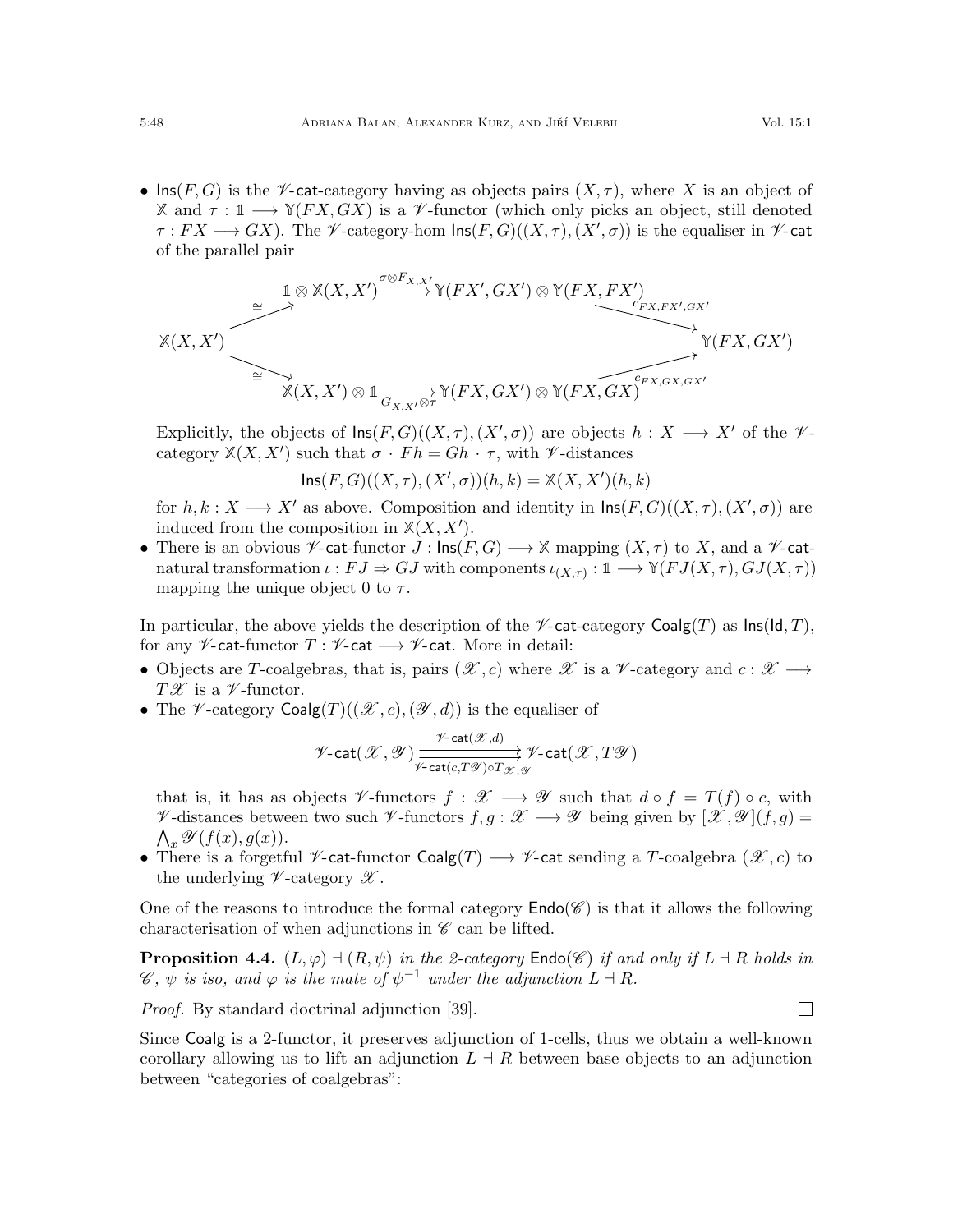Corollary 4.5. Let C be a 2-category with inserters, and let  $L \dashv R : X' \longrightarrow X$  and adjunction in  $\mathscr{C}$ . For any  $T : X \longrightarrow X$ ,  $T' : X' \longrightarrow X'$ , such that there is an iso-2-cell  $\psi : RT' \longrightarrow TR$ , it follows that:

- (1) R lifts to  $\tilde{R} = \text{Coalg}(R, \psi) : \text{Coalg}(X', T') \longrightarrow \text{Coalg}(X, T)$
- (2) There is an adjunction  $\tilde{L} \dashv \tilde{R}$  : Coalg $(X',T') \longrightarrow$  Coalg $(X,T)$ , where  $\tilde{L}$  is the image under Coalg of the 1-cell in  $\text{End}(C)$  given by L and the mate of the inverse of  $\psi$ :  $RT' \longrightarrow TR.$

We end this section with observations on the existence and the computation of limits and colimits in  $\mathcal V$ -cat-categories of coalgebras. Again, these results seem to be folklore, but being unable to find them explicitly in the literature, we provide them below.

**Proposition 4.6.** The  $\mathcal V$ -cat-category Coalg(T), for a  $\mathcal V$ -cat-functor  $T : \mathcal V$ -cat  $\longrightarrow \mathcal V$ -cat, is cocomplete, and has all (weighted) limits that T preserves.

*Proof.* Let  $W : \mathcal{K}^{\text{op}} \longrightarrow \mathcal{V}$ -cat and  $\overline{F} : \mathcal{K} \longrightarrow \text{Coalg}(T)$  be  $\mathcal{V}$ -cat-functors, denoting the weight and the diagram of shape  $\mathcal{K}$ , a small  $\not\!\mathcal{V}$ -cat-category. By the inserter's universal property, to give  $\overline{F}$  :  $\mathcal{K} \longrightarrow$  Coalg(T) is the same as to give a  $\mathcal{V}$ -cat-functor  $F : \mathcal{K} \longrightarrow \mathcal{V}$ -cat, together with a *V*-cat-natural transformation  $\xi : F \longrightarrow TF$ . Then the colimit  $W * F$ becomes a T-coalgebra with structure  $\alpha : W * F \longrightarrow T(W * F)$  being the V-functor which corresponds to the identity on  $W * F$  under the composite

$$
\begin{array}{ccc}\n\mathscr{V}\text{-}\mathrm{cat}(W*F,W*F) & \cong & [\mathfrak{K}^{\mathrm{op}},\mathscr{V}\text{-}\mathrm{cat}](W,\mathscr{V}\text{-}\mathrm{cat}(F-,W*F)) \\
& \xrightarrow{\hspace{2.5cm}} & [\mathfrak{K}^{\mathrm{op}},\mathscr{V}\text{-}\mathrm{cat}](W,\mathscr{V}\text{-}\mathrm{cat}(TF-,T(W*F))) \\
& \xrightarrow{\xi} & [\mathfrak{K}^{\mathrm{op}},\mathscr{V}\text{-}\mathrm{cat}](W,\mathscr{V}\text{-}\mathrm{cat}(F-,T(W*F))) \\
& \cong & \mathscr{V}\text{-}\mathrm{cat}(W*F,T(W*F))\n\end{array}
$$

Now, let  $(\mathscr{X}, c : \mathscr{X} \longrightarrow T\mathscr{X})$  be an arbitrary T-coalgebra and consider the diagram below:

| \n $\text{Coalg}(T)((W * F, \alpha), (\mathcal{X}, c)) \xrightarrow{\text{com}} [\mathcal{K}^{\text{op}}, \mathcal{V}\text{-}\text{cat}](W, \text{Coalg}(T)(\overline{F} -, (\mathcal{X}, c)))$ \n |
|----------------------------------------------------------------------------------------------------------------------------------------------------------------------------------------------------|
| \n $\mathcal{V}\text{-}\text{cat}(W * F, \mathcal{X}) \xrightarrow{\cong} [\mathcal{K}^{\text{op}}, \mathcal{V}\text{-}\text{cat}](W, \mathcal{V}\text{-}\text{cat}(F-, \mathcal{X}))$ \n          |
| \n $\mathcal{V}\text{-}\text{cat}(W * F, T\mathcal{X}) \xrightarrow{\cong} [\mathcal{K}^{\text{op}}, \mathcal{V}\text{-}\text{cat}](W, \mathcal{V}\text{-}\text{cat}(F-, T\mathcal{X}))$ \n        |

where the bottom square commutes serially and both columns are equalizers – the left one by construction of  $\mathscr V$ -category-homs in the inserter  $Coalg(T)$ , and the right one because the representable  $[\mathcal{K}^{op}, \mathcal{V}\text{-}\mathsf{cat}](W, -)$  preserves limits, in particular equalizers. Consequently, there is a unique arrow (isomorphism)

$$
\mathsf{Coalg}(T)((W \ast F, \alpha), (\mathscr{X}, c)) \stackrel{\cong}{\longrightarrow} [\mathcal{K}^\mathsf{op}, \mathscr{V}\text{-}\mathsf{cat}](W, \mathsf{Coalg}(T)(\overline{F} -, (\mathscr{X}, c)))
$$

exhibiting  $(W * F, \alpha)$  as the W-weighted colimit of  $\overline{F}$ .

A similar computation that we leave to the reader shows that  $Coalg(T)$  has all weighted limits that T preserves.  $\Box$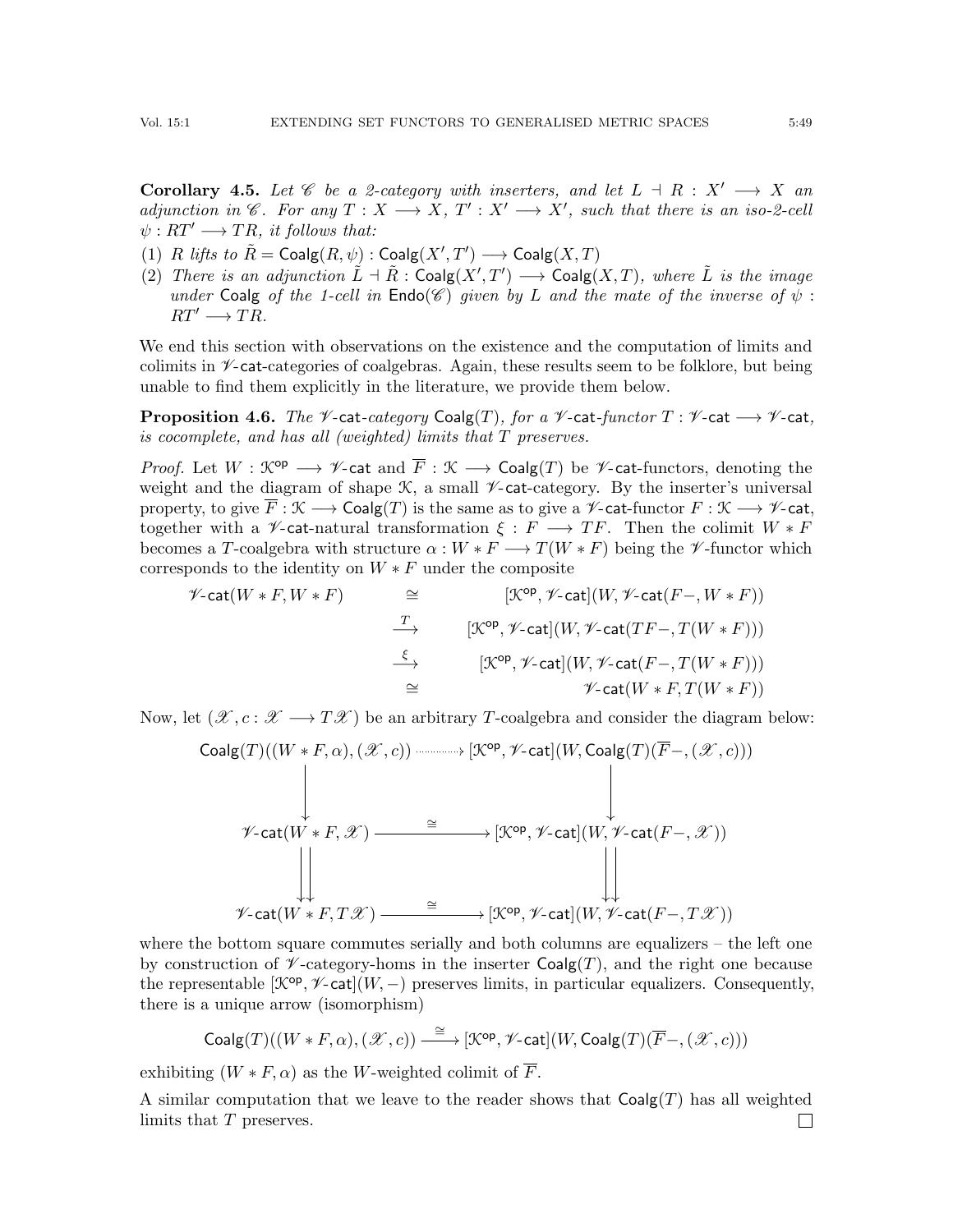# <span id="page-49-0"></span>4.2. Relating behaviours across different base categories.

We consider "change of base" across different  $\mathscr V$ . We therefore now write  $D^{\mathscr V}$  : Set  $\longrightarrow \mathscr V$ -cat and  $V^{\mathscr{V}}: \mathscr{V}\text{-}\mathsf{cat}_o \longrightarrow \mathsf{Set}_o$  to distinguish the discrete and forgetful functors for different  $\mathscr{V}.$ We drop the superscript  $(-)^\mathcal{V}$  in case  $\mathcal{V} = 2$ .

In the previous section, we have shown that every  $\mathscr V$ -cat-functor H : Set  $\longrightarrow \mathscr V$ -cat has a left Kan extension along  $D^{\mathscr{V}}$ , denoted  $H^{\sharp}$ . Now, each such functor induces an ordinary set-endofunctor simply by forgetting the  $\mathscr V$ -cat-structure

$$
\mathsf{Set}_o \xrightarrow{H_o} \mathscr{V}\text{-}\mathsf{cat}_o \xrightarrow{V^{\mathscr{V}}} \mathsf{Set}_o
$$

Moreover,  $H^{\sharp}$  is a lifting of  $V^{\mathscr{V}}H_{o}$  according to Proposition [3.43.](#page-41-1)

In the special case when H is  $D^{\mathscr{V}}T$ , the above composite gives back T (formally, it is  $T_o$ ), and  $H^{\sharp}$  is  $T_{\mathscr{V}}$ , the  $\mathscr{V}\text{-cat-ification of }T$ .

We will see how the corresponding behaviours are related. In particular, we will show at the end of the section that  $H^{\sharp}$  and  $V^{\mathscr{V}}H_o$ , hence  $T_{\mathscr{V}}$  and T, induce the same behavioural equivalence (bisimilarity), while  $H^{\sharp}$  may additionally induce a behavioural pseudometric.

**Remark 4.7.** For each commutative quantale  $\mathscr{V}$ , the inclusion (quantale morphism) d :  $2 \longrightarrow \mathscr{V}$  given by  $0 \mapsto \perp$ ,  $1 \mapsto e$ , has a right adjoint (as it preserves suprema), denoted  $\mathsf{v}: \mathscr{V} \longrightarrow 2$ , which maps an element r of  $\mathscr{V}$  to 1 if  $e \leq r$ , and to 0 otherwise.<sup>[24](#page-49-2)</sup> This induces as usual the *change-of-base* adjunction (even a 2-adjunction, see [\[24\]](#page-54-12))

$$
2 \xleftarrow{\underline{d}} \mathscr{V} \qquad \qquad \mapsto \qquad \qquad \text{Preord} \xleftarrow{\underline{d}_*} \mathscr{V}\text{-cat}
$$

Explicitly, the functor  $d_*$  maps a preordered set X to the  $\mathscr V$ -category  $d_*X$  with same set of objects, and  $\mathscr V$ -homs given by  $d_*X(x',x) = e$  if  $x' \leq x$ , and  $\perp$  otherwise. Its right adjoint transforms a  $\mathscr V$ -category  $\mathscr X$  into the preorder  $\mathsf v_*\mathscr X$  with same objects again, and order  $x' \leq x$  iff  $e \leq \mathscr{X}(x',x)$  holds. Hence  $d_*X$  is the free  $\mathscr{V}\text{-category on the preorder }X$ , while  $v_*\mathscr{X}$  is the underlying ordinary category (which happens to be a preorder, due to the simple nature of quantales) of the  $\nu$ -category  $\mathscr X$ .  $\Box$ 

Note that  $d_*$  is both a V-cat-functor and a Preord-functor, while its right adjoint  $v_*$  (in fact, the whole adjunction  $d_* \dashv v_*$ ) is only Preord-enriched.

<span id="page-49-1"></span>**Remark 4.8.** If  $\mathscr V$  is nontrivial and integral, the embedding  $d: 2 \longrightarrow \mathscr V$  has also a left adjoint  $c: \mathscr{V} \longrightarrow 2$ , given by  $c(r) = 0$  iff  $r = \bot$ , otherwise  $c(r) = 1$ . Notice that c is only a colax morphism of quantales, in the sense that  $c(e) \leq 1$  (in fact, here we have equality) and  $c(r \otimes s) \leq c(r) \wedge c(s)$ , for all  $r, s$  in  $\mathcal V$ .

We will in the sequel assume that c is actually a morphism of quantales. The reader can check that this boils down to the requirement that  $r \otimes s = \perp$  in  $\mathscr V$  implies  $r = \perp$  or  $s = \perp$ . That is, the quantale has no *zero-divisors*. All our examples satisfy this assumption.

If the quantale has no zero-divisors,  $d_*$  also has a left adjoint  $c_*$  mapping a  $\mathscr V$ -category  $\mathscr X$ to the preorder  $c_*\mathscr{X}$  with same objects and  $x' \leq x$  in  $c_*\mathscr{X}$  iff  $\mathscr{X}(x',x) \neq \bot$ . Moreover, the

<span id="page-49-2"></span> $^{24}$  Notice that v is only a *lax* morphism of quantales, being right adjoint.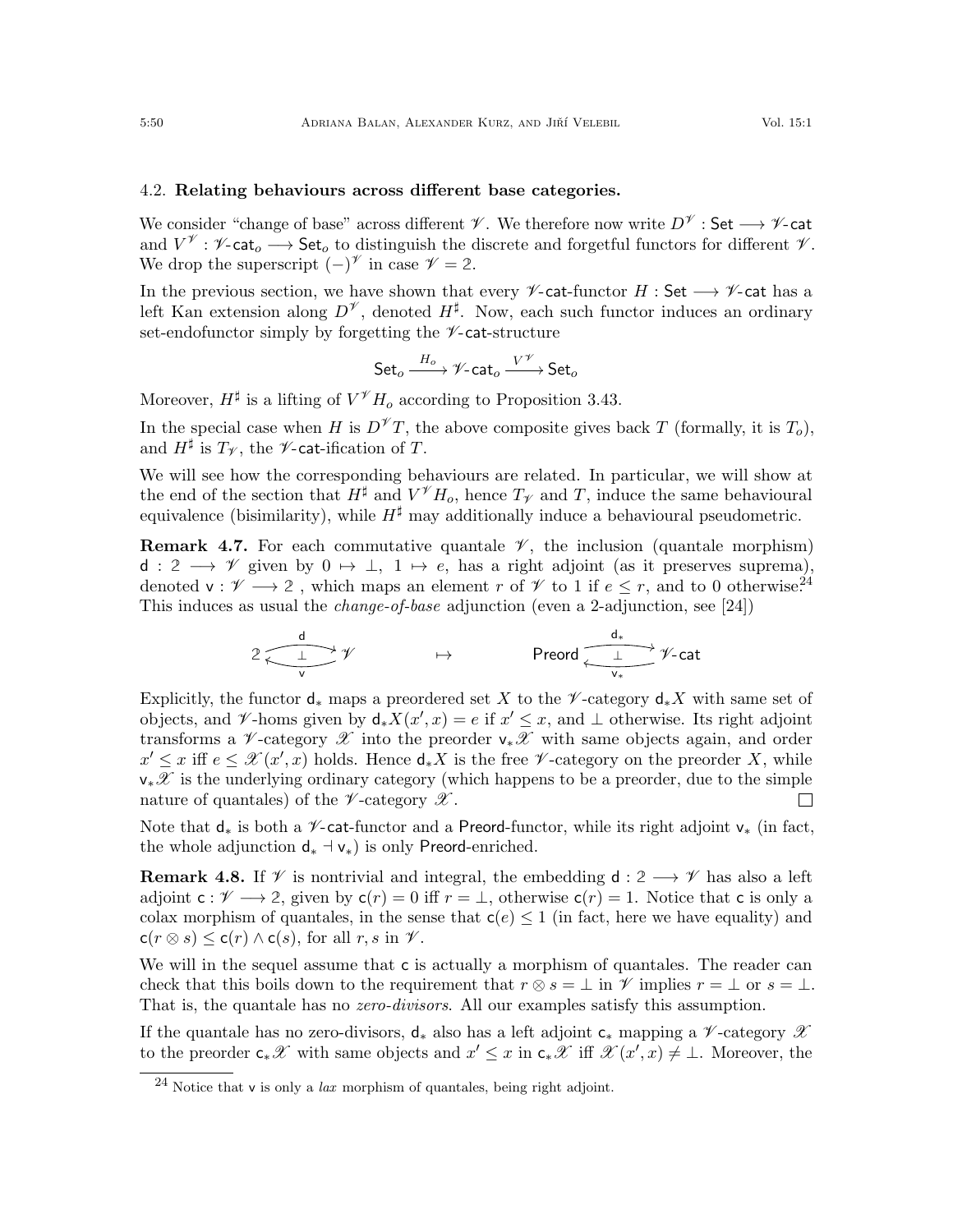adjunction  $c_* \dashv d_*$  is  $\mathscr{V}\text{-cat-enriched:}$ 

$$
2\xrightarrow{\mathsf{c}} \mathscr{V} \qquad \qquad \mapsto \qquad \qquad \mathsf{Preord} \xrightarrow{\mathsf{c}_*} \mathscr{V}\text{-}\mathsf{cat}
$$

From the above remark we obtain the following propositions.

**Proposition 4.9.** Let  $\mathcal V$  be an arbitrary commutative quantale and let  $\widehat{T}$ : Preord  $\longrightarrow$  Preord be a locally monotone functor (that is, Preord-enriched) and  $\overline{T}$  :  $\mathscr V$ -cat  $\longrightarrow \mathscr V$ -cat be a lifting of  $\widehat{T}$  to  $\mathscr V$ -cat (meaning that  $\overline{T}$  is a  $\mathscr V$ -cat-functor such that  $\mathsf v_*\overline{T} \cong \widehat{T}\mathsf v_*$  holds). Then the locally monotone adjunction  $d_* \dashv v_*$  lifts to a locally monotone adjunction  $\widetilde{d}_* \dashv \widetilde{v}_*$  between the associated Preord-categories of coalgebras.

| \n $\text{Coalg}(\widehat{T})$ \n | \n $\begin{array}{c}\n \overbrace{\phantom{a}}^{1} & \text{Coalg}(\overline{T}) \\  \downarrow & \downarrow \\  \overbrace{\phantom{a}}^{1} & \downarrow \\  \text{Cone to } \overbrace{\phantom{a}}^{1} & \downarrow \\  \downarrow & \downarrow \\  \text{Cone to } \overbrace{\phantom{a}}^{1} & \downarrow \\  \downarrow & \downarrow \\  \text{Cone to } \overbrace{\phantom{a}}^{1} & \downarrow \\  \downarrow & \downarrow \\  \text{Cone to } \overbrace{\phantom{a}}^{1} & \downarrow \\  \downarrow & \downarrow \\  \text{Cone to } \overline{\phantom{a}}^{1} & \downarrow \\  \downarrow & \downarrow \\  \text{Cone to } \overline{\phantom{a}}^{1} & \downarrow \\  \downarrow & \downarrow \\  \text{Cone to } \overline{\phantom{a}}^{1} & \downarrow \\  \downarrow & \downarrow \\  \text{Cone to } \overline{\phantom{a}}^{1} & \downarrow \\  \downarrow & \downarrow \\  \text{Cone to } \overline{\phantom{a}}^{1} & \downarrow \\  \downarrow & \downarrow \\  \text{Cone to } \overline{\phantom{a}}^{1} & \downarrow \\  \downarrow & \downarrow \\  \text{Cone to } \overline{\phantom{a}}^{1} & \downarrow \\  \downarrow & \downarrow \\  \text{Cone to } \overline{\phantom{a}}^{1} & \downarrow \\  \downarrow & \downarrow \\  \text{Cone to } \overline{\phantom{a}}^{1} & \downarrow \\  \downarrow & \downarrow \\  \text{Cone to } \overline{\phantom{a}}^{1} & \downarrow \\  \downarrow & \downarrow \\  \downarrow & \downarrow \\  \downarrow & \downarrow \\  \text{Cone to } \overline{\phantom{a}}^{1} & \downarrow \\  \downarrow & \downarrow \\  \downarrow & \downarrow \\  \downarrow & \downarrow \\  \downarrow & \downarrow \\  \downarrow & \downarrow \\  \downarrow & \downarrow \\  \downarrow & \downarrow \\  \downarrow & \downarrow \\  \downarrow & \downarrow \\  \downarrow & \downarrow \\  \downarrow & \downarrow \\  \downarrow$ |
|-----------------------------------|------------------------------------------------------------------------------------------------------------------------------------------------------------------------------------------------------------------------------------------------------------------------------------------------------------------------------------------------------------------------------------------------------------------------------------------------------------------------------------------------------------------------------------------------------------------------------------------------------------------------------------------------------------------------------------------------------------------------------------------------------------------------------------------------------------------------------------------------------------------------------------------------------------------------------------------------------------------------------------------------------------------------------------------------------------------------------------------------------------------------------------------------------------------------------------------------------------------------------------------------------------------------------------------------------------------------------------------------------------------------------------------------------------------------------------------------------------------------------------------------------------------------------------------------------------------------------------------------------------------------------------------------------------------------------------------------------------------------------------------------------------------------------------------------------------------------------------------------------------------------------------------------------|
|-----------------------------------|------------------------------------------------------------------------------------------------------------------------------------------------------------------------------------------------------------------------------------------------------------------------------------------------------------------------------------------------------------------------------------------------------------------------------------------------------------------------------------------------------------------------------------------------------------------------------------------------------------------------------------------------------------------------------------------------------------------------------------------------------------------------------------------------------------------------------------------------------------------------------------------------------------------------------------------------------------------------------------------------------------------------------------------------------------------------------------------------------------------------------------------------------------------------------------------------------------------------------------------------------------------------------------------------------------------------------------------------------------------------------------------------------------------------------------------------------------------------------------------------------------------------------------------------------------------------------------------------------------------------------------------------------------------------------------------------------------------------------------------------------------------------------------------------------------------------------------------------------------------------------------------------------|

**Proposition 4.10.** Assume that  $\mathcal V$  is a non-trivial integral commutative quantale without zero divisors. Let again  $\widehat{T}$  : Preord  $\longrightarrow$  Preord be a locally monotone functor, but this time consider  $\overline{T}$  :  $\mathscr V$ -cat  $\longrightarrow$   $\mathscr V$ -cat be an extension of  $\widehat{T}$  to  $\mathscr V$ -cat (meaning that  $\overline{T}$  is a  $\mathscr V$ -cat-functor, such that  $\overline{T}d_* \cong \widehat{T}d_*$  holds). Then the  $\mathscr V$ -cat-adjunction  $c_* \dashv d_*$  lifts to a  $\mathcal V$ -cat-adjunction  $\widetilde{\mathsf{c}}_*$   $\neg$   $\widetilde{\mathsf{d}}_*$  between the associated  $\mathcal V$ -cat-categories of coalgebras.

$$
\widehat{T} \subsetneq \text{Preord} \xrightarrow{\widetilde{c}_{*}} \text{Coalg}(\overline{T})
$$
\n
$$
\widehat{\widetilde{d}_{*}} \qquad \qquad \downarrow \qquad \text{Coalg}(\overline{T})
$$
\n
$$
\widehat{T} \subsetneq \text{Preord} \xrightarrow{\underline{c}_{*}} \overline{\mathcal{V}} \text{-cat} \bigcircneq \overline{T}
$$

We return now to the discrete functor  $D^{\mathscr{V}}:$  Set  $\longrightarrow$   $\mathscr{V}$ -cat. It is easy to see that it decomposes as  $\mathsf{Set} \xrightarrow{D} \mathsf{Preord} \xrightarrow{d_*} \mathscr{V}$ -cat. Additionally, recall the following (see also Example [3.2\(](#page-18-4)[2\)](#page-18-5)):

- (1) There are locally monotone functors  $D : Set \longrightarrow$  Preord, C : Preord  $\longrightarrow$  Set, where D maps a set to its discrete preorder and C maps a preorder to its set of connected components.
- (2) There is a chain  $C_o \dashv D_o \dashv V$  : Preord  $\longrightarrow$  Set of ordinary adjunctions where V is the underlying-set forgetful functor.
- (3) The locally monotone adjunction  $C \dashv D$  is  $\not\!\mathscr{V}\n$ -cat-enriched.

The next two propositions from [\[7\]](#page-54-21) are similar to the two above, but connect Set with Preord instead of Preord with  $\nu$ -cat.

**Proposition 4.11.** Let  $T$  : Set  $\longrightarrow$  Set and  $\widehat{T}$  : Preord  $\longrightarrow$  Preord an extension of  $T$  (a locally monotone functor such that  $DT \cong \widehat{T}D$ ). Then the locally monotone adjunction  $C \dashv D$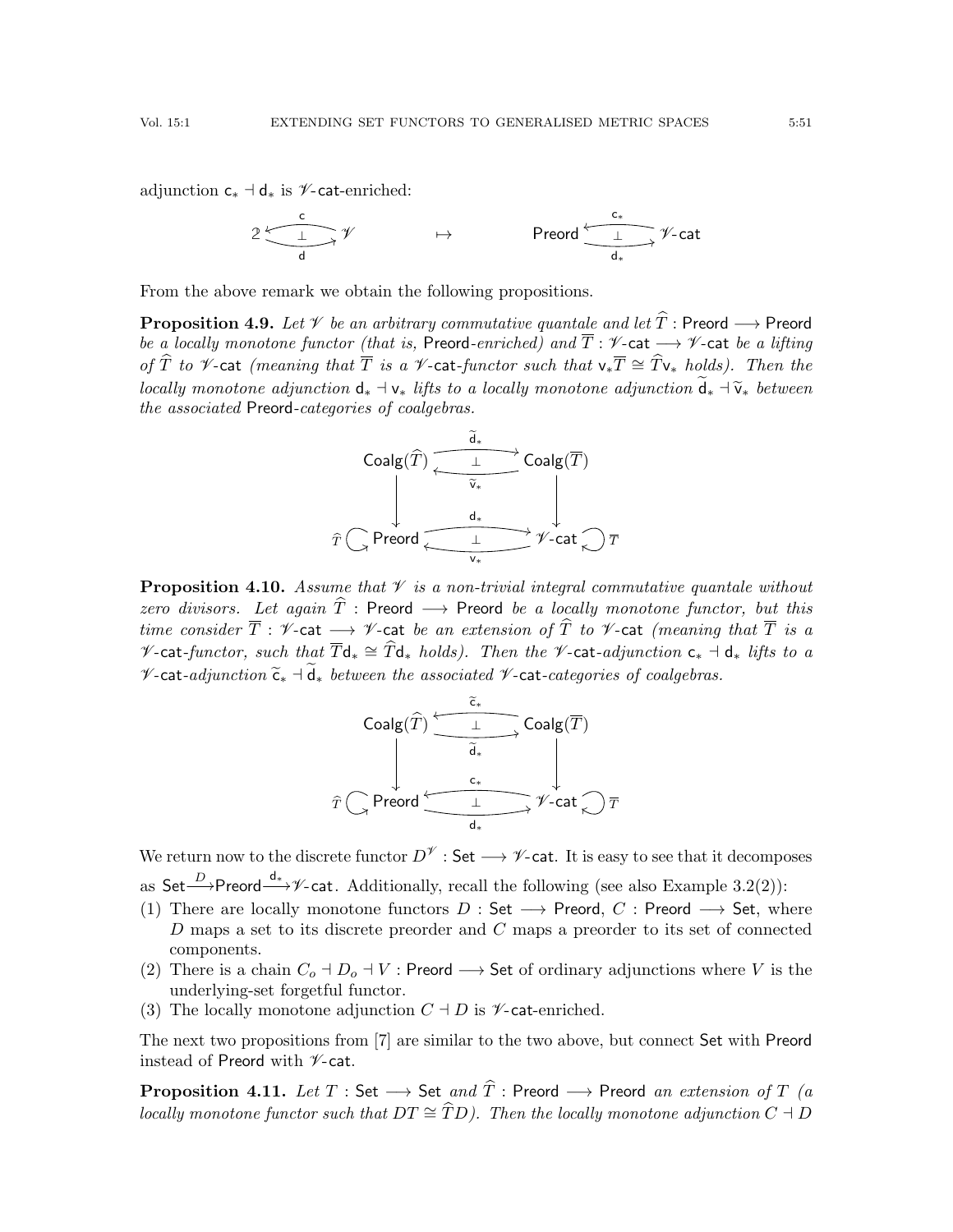lifts to a locally monotone adjunction  $\widetilde{C}+\widetilde{D}$  between the associated categories of coalgebras:

| Coalg(T)       | C                  |         |        |
|----------------|--------------------|---------|--------|
| $\overline{D}$ | Coalg(\widehat{T}) |         |        |
| $\overline{D}$ | $\overline{D}$     |         |        |
| $T$            | Set                | $\perp$ | Preord |
| $\overline{D}$ | Preord             |         |        |

Consequently,  $\widetilde{D}$  will preserve limits, in particular, the final coalgebra (if it exists).

**Proposition 4.12.** Let  $T : Set \longrightarrow Set \text{ and } \hat{T} :$  Preord  $\longrightarrow$  Preord a lifting of T (an ordinary functor such that  $TV \cong V\hat{T}$ ). Then the ordinary adjunction  $D_o + V$  lifts to an ordinary adjunction  $\widetilde{D}_o + \widetilde{V}$  between the associated categories of coalgebras.



Consequently,  $\widetilde{V}$  will preserve ordinary limits; in particular, the underlying set of a final  $\hat{T}$ -coalgebra will be a final T-coalgebra.

Let now  $T : Set \longrightarrow Set$  and denote by  $T_2$  is 2-cat-ification, that is, its Preord-ification [\[8\]](#page-54-3). We plan to see how  $T_2$  and  $T_\mathscr{V}$ , the  $\mathscr{V}\text{-cat-ification of }T$ , are related. We start by the following observation:

**Proposition 4.13.** The embedding  $d_*$ : Preord  $\longrightarrow \mathscr{V}$ -cat is dense.

*Proof.* We have shown in Theorem [3.22](#page-32-0) that  $D^{\mathscr{V}} = d_*D$  is  $\mathscr{V}$ -cat-dense. Using that  $d_*$  is fully faithful, it follows from [\[40,](#page-55-5) Theorem 5.13] that both D and  $d_*$  are  $\mathscr V$ -cat-dense and that  $\mathsf{d}_* = \mathsf{Lan}_D(D^{\mathscr{V}})$  holds.  $\Box$ 

**Remark 4.14.** Let  $T : Set \longrightarrow Set$  be a set-functor and  $T_2$  its Preord-ification as above. Then the  $\nu$ -cat-ification  $T_{\nu}$  of T can be computed in two stages, as follows:

$$
T_{\mathcal{V}} = \text{Lan}_{D^{\mathcal{V}}}(D^{\mathcal{V}}T)
$$
  
\n
$$
= \text{Lan}_{(\text{d}_{*}D)}(\text{d}_{*}DT) = \text{Lan}_{\text{d}_{*}}(\text{Lan}_{D}(\text{d}_{*}DT))
$$
 (by [40, Theorem 4.47],  
\nbecause  $\text{d}_{*}$  is fully faithful)  
\n
$$
\cong \text{Lan}_{\text{d}_{*}}(\text{Lan}_{D}(\text{d}_{*}T_{2}D))
$$
 (because  $DT \cong T_{2}D$ )  
\n
$$
\cong \text{Lan}_{\text{d}_{*}}(\text{d}_{*}T_{2})
$$

where the last isomorphism holds because  $\text{Lan}_D(d_*T_2D) \cong d_*T_2$ . To verify the latter isomorphism, notice first that the Preord-enriched left Kan extension  $\text{Lan}_D(\text{d}_*T_2D)$  is also the *V*-cat-enriched left Kan extension of  $d_*T_2D$  along D, by a change-of-base argument as in [\[66,](#page-56-10) Theorem 1.7.1]. Next, apply [\[40,](#page-55-5) Theorem 5.29] to the composite Preord-functor d∗T**2**, using the density presentation of D exhibited in [\[8\]](#page-54-3) and the fact that d<sup>∗</sup> is Preord-left adjoint.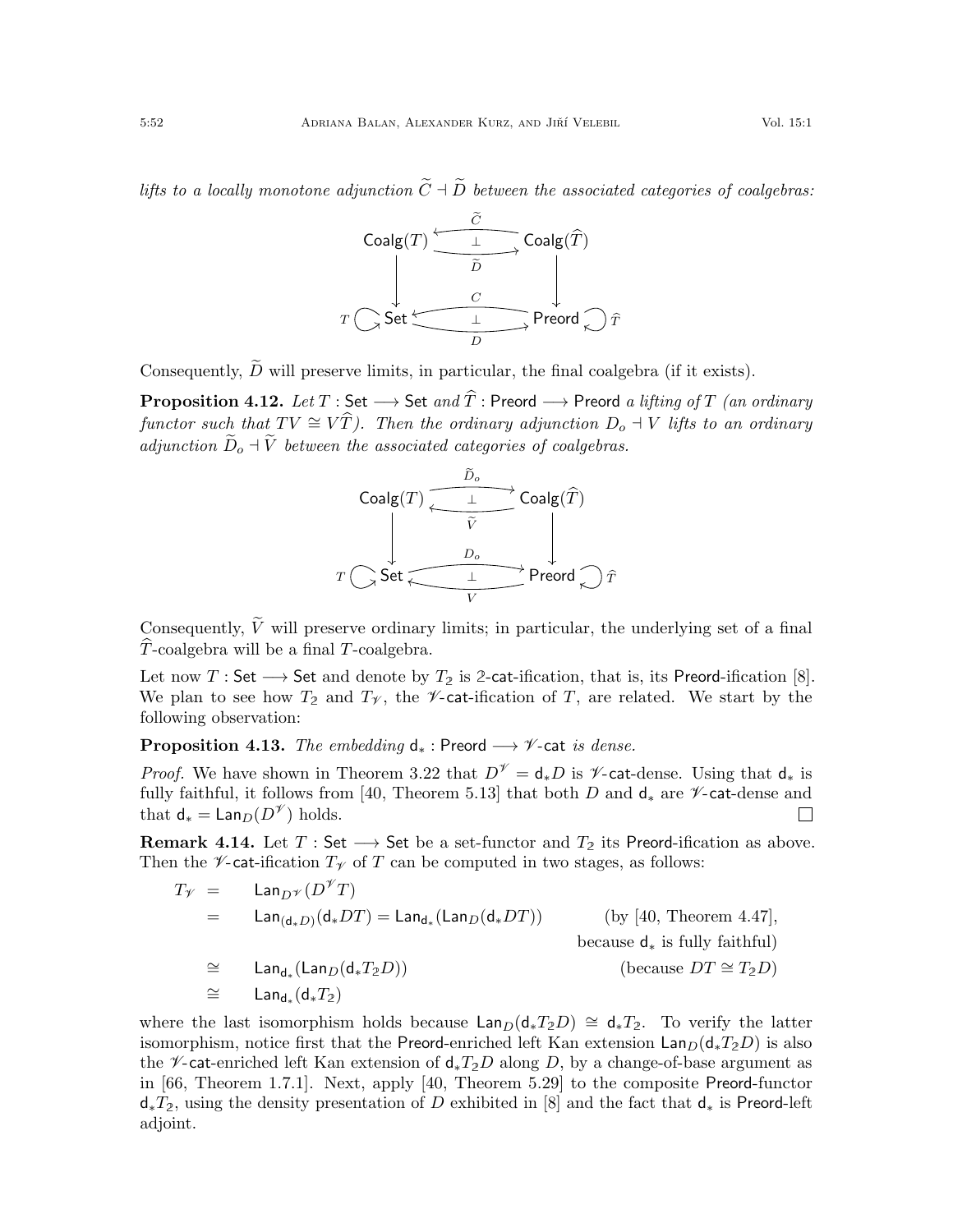The remark above says that the  $\mathscr V$ -cat-ification of an endofunctor T of Set can be obtained by taking first the Preord-ification T**<sup>2</sup>** : Preord −→ Preord and then the left Kan extension of d∗T**<sup>2</sup>** along d∗, as in



Putting things together we now obtain

<span id="page-52-0"></span>**Theorem 4.15.** Let  $\mathcal V$  be a non-trivial integral commutative quantale without zero divisors, and T : Set  $\longrightarrow$  Set an arbitrary endofunctor, with  $\not\!\!\nu$ -cat-ification  $T_{\nu}$  :  $\not\!\!\nu$ -cat  $\longrightarrow$   $\not\!\nu$ -cat. Then the  $\mathscr V$ -cat-adjunctions  $C \dashv D$  : Set  $\longrightarrow$  Preord,  $\mathsf c_* \dashv \mathsf d_*$  : Preord  $\longrightarrow \mathscr V$ -cat lift to  $\nu$ -cat-adjunctions between the associated  $\nu$ -cat-categories of coalgebras:

| Coalg(T) | $\frac{\tilde{C}}{\frac{1}{\tilde{D}}}$ | Coalg(T <sub>2</sub> ) | $\frac{1}{\tilde{d}_*}$ | Coalg(T <sub>\psi</sub> ) |   |   |   |
|----------|-----------------------------------------|------------------------|-------------------------|---------------------------|---|---|---|
| T        | Set                                     | 1                      | Preord                  | 1                         | 1 | 1 | 1 |
| D        | d_*                                     | 1                      | 1                       | 1                         |   |   |   |

Since the  $\mathscr V$ -cat-ification  $T_\mathscr V$  of an endofunctor T on Set is supposed to be "T in the world of  $\mathscr V$ -categories", the theorem above confirms the expectation that final  $T_{\mathscr V}$ -coalgebras have a discrete metric. In fact, we can say that the final T-coalgebra is the final  $T_{\mathscr{V}}$ -coalgebra, if we consider Coalg(T) as a full (enriched-reflective) subcategory of Coalg( $T<sub>\gamma</sub>$ ).

The next theorem deals with a more general situation where the final metric-coalgebra is the final set-coalgebra with an additional metric. This includes in particular the case where  $\overline{T}$  is  $H^{\sharp}$  for some  $H:$  Set  $\longrightarrow \mathscr{V}$ -cat with  $V^{\mathscr{V}}H_{o}=T_{o}.$ 

<span id="page-52-1"></span>**Theorem 4.16.** Let  $\mathcal V$  be a commutative quantale,  $T$  : Set  $\longrightarrow$  Set be an arbitrary endofunctor,  $\widehat{T}$ : Preord  $\longrightarrow$  Preord a lifting of T to Preord, and  $\overline{T}$ :  $\mathscr V$ -cat  $\longrightarrow$   $\mathscr V$ -cat be a lifting of  $\widehat{T}$ to  $\mathscr V$ -cat. Then the ordinary adjunction  $D_o \dashv V$  : Preord  $\longrightarrow$  Set and the Preord-adjunction  $d_*$   $\exists$  v<sub>\*</sub> :  $\mathscr{V}\text{-cat} \longrightarrow$  Preord lift to adjunctions between the associated  $\mathscr{V}\text{-cat-}categories$  of coalgebras

| Coalg(T) | $\overbrace{\frac{\overbrace{\phantom{a}}^{D_o}}{\overbrace{\phantom{a}}^{V}}}$ | Coalg( $\widehat{T}$ )          | $\overbrace{\frac{\overbrace{\phantom{a}}^{V_o}}{\overbrace{\phantom{a}}^{V_o}}}$ | Coalg( $\overline{T}$ )         |               |
|----------|---------------------------------------------------------------------------------|---------------------------------|-----------------------------------------------------------------------------------|---------------------------------|---------------|
| $P$      | $\overbrace{\phantom{a}}^{D_o}$                                                 | $\overbrace{\phantom{a}}^{V_o}$ | $\overbrace{\phantom{a}}^{V_o}$                                                   |                                 |               |
| $T$      | Set                                                                             | $\underline{\phantom{a}}^{V_o}$ | Preord                                                                            | $\underline{\phantom{a}}^{V_o}$ | $\gamma$ -cat |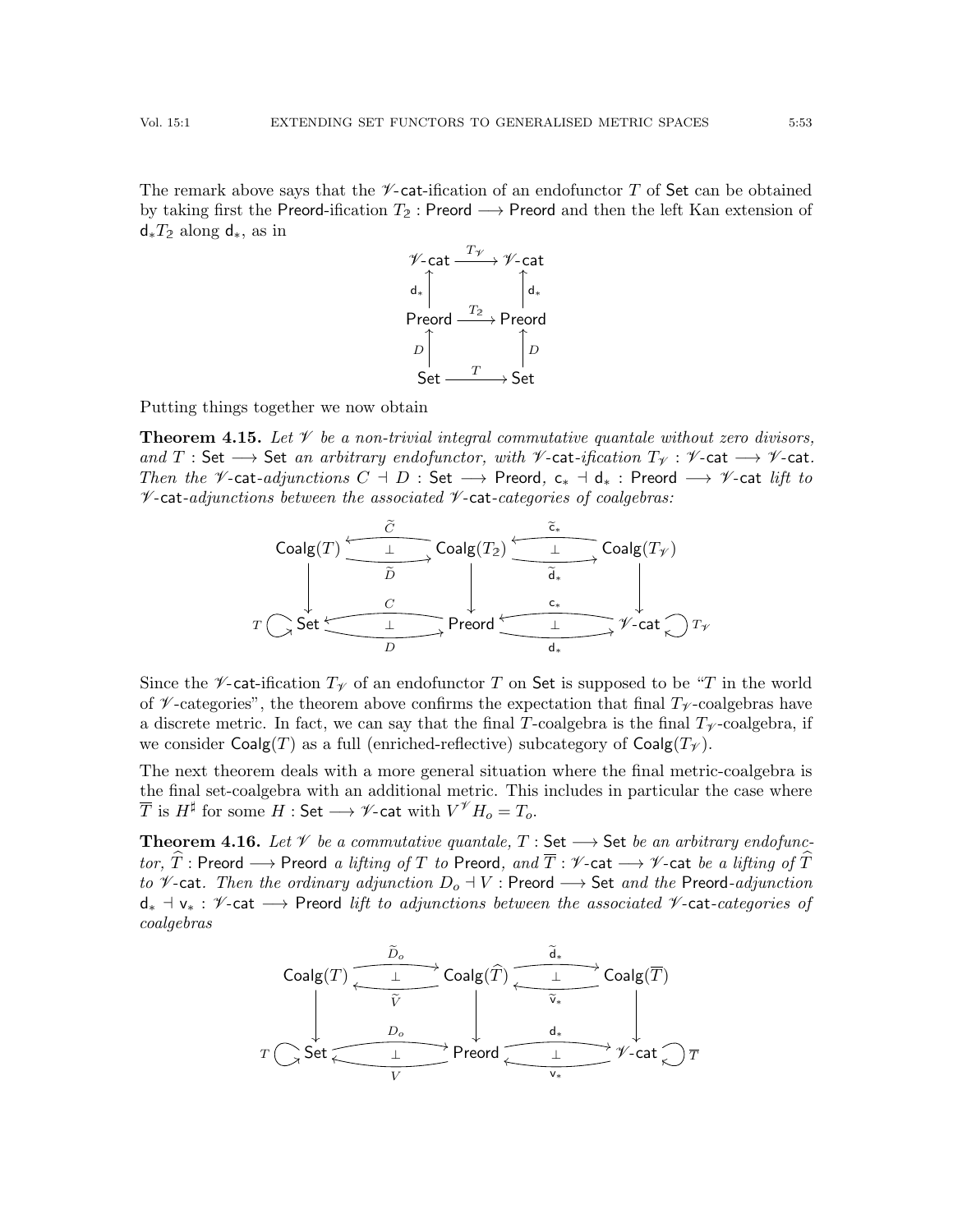It follows that  $\overline{T}$  and  $T$  induce the same notion of behavioural equivalence (bisimilarity). Nevertheless, the final  $\overline{T}$ -coalgebra can provide additional information about order and metric of non-bisimilar elements.

**Example 4.17.** Recall from Example [3.41\(](#page-0-0)[2\)](#page-40-1) the functor  $TX = X^A \times B$  and its lifting  $H^{\sharp}\mathscr{X}=\mathscr{X}^{A}\otimes\mathscr{B}$ . Assume that the quantale is integral. Then the final  $H^{\sharp}$ -coalgebra is the power  $\mathscr{V}\text{-category }\mathscr{B}^{A^*}$  having as objects all functions mapping each finite sequence of inputs to the last observable output in  $\mathscr{B}$ , with  $\nu$ -distances

$$
\mathcal{B}^{A^*}(h,k) = \bigwedge_{\mathsf{l} \in A^*} \mathcal{B}(h(\mathsf{l}),k(\mathsf{l}))
$$

for each pair of behaviour functions  $h, k : A^* \longrightarrow B$ .

In particular, for the lifting  $H^{\sharp}$  of the stream functor from Example [3.41\(](#page-0-0)[2a\)](#page-41-2) we obtain the final  $H^{\sharp}$ -coalgebra as the *V*-category  $\mathscr{B}^{\mathbb{N}}$  of streams over B. The lifting  $H^{\sharp}$  of the deterministic automata functor from Example [3.41](#page-0-0)[\(2b\)](#page-41-3) given by  $H^{\sharp}\mathscr{X} = \mathscr{X}^{\overline{A}} \otimes 2_{r,s}$  has now as final coalgebra the "generalised metric space"  $2A^*$  of languages over the alphabet A.

#### 5. Conclusion

<span id="page-53-0"></span>This paper is part of a larger endeavour extending set-based coalgebra to  $\nu$ -cat-based coalgebra, see for example [\[65,](#page-56-6) [43,](#page-55-27) [14,](#page-54-27) [8,](#page-54-3) [45,](#page-55-28) [6,](#page-54-28) [20\]](#page-54-17). Here, we showed that every functor H : Set  $\longrightarrow \mathscr{V}$ -cat has a left-Kan extension  $H^\sharp$  :  $\mathscr{V}$ -cat  $\longrightarrow \mathscr{V}$ -cat, and that the final  $H^{\sharp}$ -coalgebra is the corresponding final coalgebra over Set equipped with a  $\nu$ -metric.

There are several directions in which to expand our results. For example, it would be interesting to move from commutative to general quantales and to quantaloids [\[53,](#page-55-8) [62\]](#page-56-11). There is also the question whether one can extend not only functors but also monads in a uniform way, which could be related to (metric) trace (bi)simulation as in [\[10\]](#page-54-22).

Coalgebraically, it would be interesting to further develop the topic, barely touched upon in the last section, of behavioural pseudo-metrics [\[31,](#page-55-29) [21,](#page-54-29) [55,](#page-55-4) [70\]](#page-56-1), while on the logical side, we aim to combine this paper with [\[45,](#page-55-28) [6\]](#page-54-28) in the pursuit of an equational approach to quantitative reasoning about coalgebras/transition systems, an objective related to recent work on quantitative algebraic reasoning [\[49\]](#page-55-30).

#### <span id="page-53-1"></span>**ACKNOWLEDGEMENTS**

We thank the anonymous referees of CALCO and LMCS for their valuable comments and patience that allowed us to improve the presentation of our results.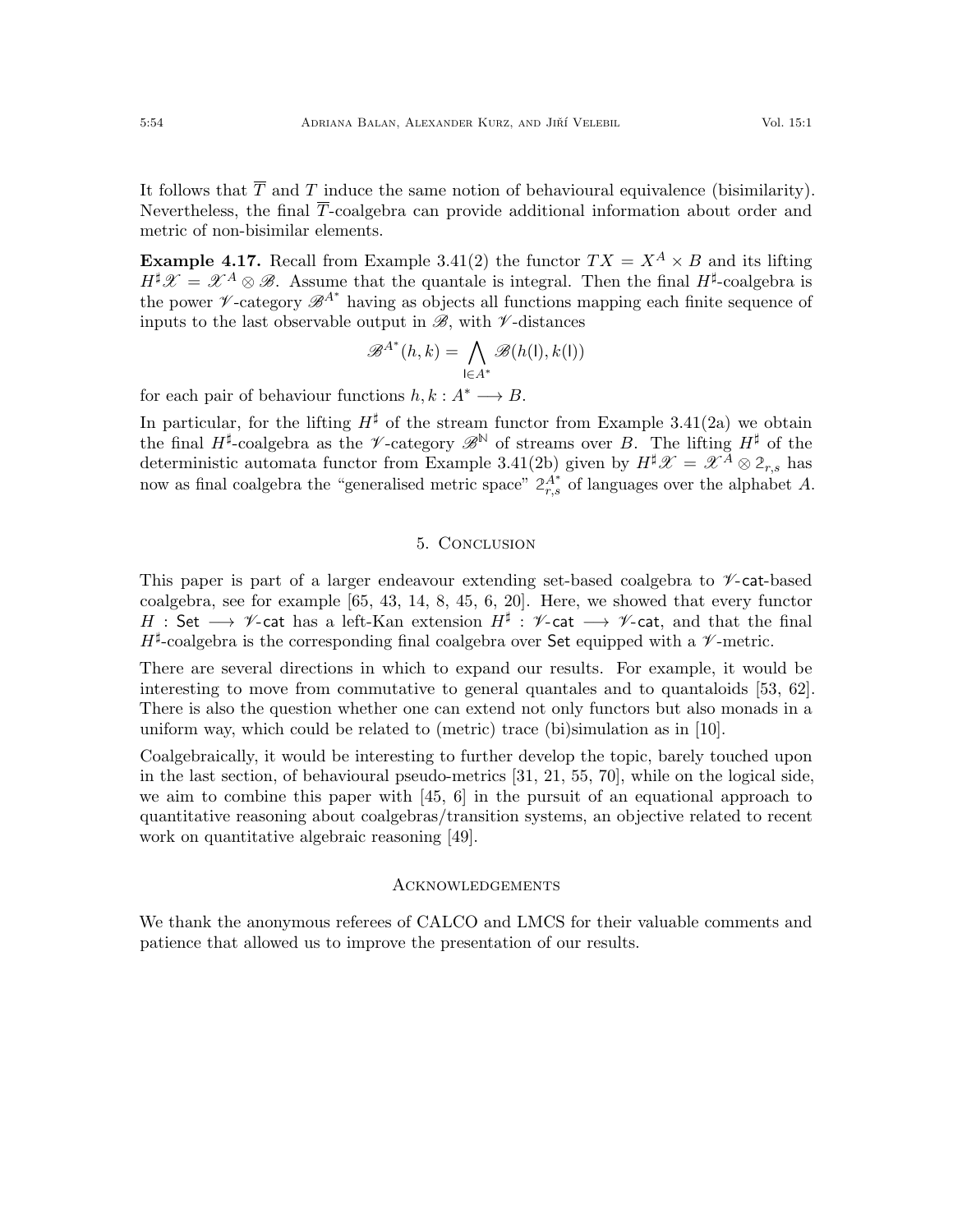### <span id="page-54-0"></span>**REFERENCES**

- <span id="page-54-1"></span>[1] S. Abramsky and A. Jung. Domain theory. In: S. Abramsky et al (eds.), Handbook of Logic in Computer Science. Vol. 3. Semantic Structures. pp. 1–168, Oxford University Press (1994)
- <span id="page-54-2"></span>[2] P. Aczel. Non-well-founded sets. CSLI Lecture Notes 14. Stanford University, Center for the Study of Language and Information, Stanford, CA (1988)
- <span id="page-54-20"></span>[3] A. Akhvlediani, M. M. Clementino and W. Tholen. On the categorical meaning of the Hausdorff and Gromov distances I. Topology and its Applic. 157(8):1275–1295 (2010)
- <span id="page-54-15"></span>[4] J. Adámek, S. Milius, L. S. Moss and H. Urbat. On finitary functors and their presentations. J. Comput. Syst. Sci. 81(5):813–833 (2015)
- <span id="page-54-11"></span>[5] P. America and J. Rutten. Solving reflexive domain equations in a category of complete metric spaces. J. Comput. Syst. Sci. 39(3):343–375 (1989)
- <span id="page-54-28"></span>[6] O. Băbuș and A. Kurz. On the Logic of Generalised Metric Spaces. In: I. Hasuo (ed.) CMCS 2016. Lect. Notes Comput. Sci. 9608, pp. 136–155, Springer (2016)
- <span id="page-54-21"></span>[7] A. Balan and A. Kurz. Finitary functors: from Set to Preord and Poset. In: A. Corradini et al (eds.), CALCO 2011. Lect. Notes Comput. Sci. 6859, pp. 85–99, Springer (2011)
- <span id="page-54-3"></span>[8] A. Balan, A. Kurz and J. Velebil. Positive fragments of coalgebraic logics, Log. Methods Comput. Sci. 11(3:18):1–51 (2015)
- <span id="page-54-4"></span> $[9]$  A. Balan, A. Kurz and J. Velebil. Extensions of functors from Set to  $\mathscr{V}\text{-cat.}$  In: L. S. Moss and P. Sobocinski (eds.), CALCO 2015. LIPIcs 35:17–34 (2015)
- <span id="page-54-22"></span>[10] P. Baldan, F. Bonchi, H. Kerstan and B. König. Coalgebraic behavioral metrics. Log. Methods Comput. Sci. 14(3:20):1–61 (2018)
- <span id="page-54-18"></span>[11] J. de Bakker and E. de Vink. Control Flow Semantics. MIT Press (1996)
- <span id="page-54-13"></span>[12] M. Barr. Relational algebras. In: H. Applegate et al (eds.), Reports of the Midwest Category Seminar IV, Lect. Notes Math. 137, pp. 39–55, Springer (1970)
- <span id="page-54-7"></span>[13] R. Betti. Automi e categorie chiuse. Boll. Un. Mat. Ital. Ser. V B 17(1):44–58 (1980)
- <span id="page-54-27"></span>[14] M. Bílková, A. Kurz, D. Petrişan and J. Velebil. Relation lifting, with an application to the many-valued cover modality. Log. Methods Comput. Sci. 9(4:8):1–48 (2013)
- <span id="page-54-24"></span>[15] G. J. Bird. Limits in 2-categories of locally presentable categories. PhD thesis, University of Sydney (1984)
- <span id="page-54-23"></span>[16] A. Carboni, G. M. Kelly and R. J. Wood, A 2-categorical approach to change of base and geometric morphisms I, Cah. Topol. Géom. Différ. Catég.  $\text{XXXII}(1):47-95$  (1991)
- <span id="page-54-5"></span>[17] R. Casley. On the specification of concurrent systems. PhD thesis, Stanford University (1991)
- <span id="page-54-9"></span>[18] R. Casley, R. F. Crew, J. Meseguer and V. R. Pratt. Temporal Structures. Math. Struct. Comput. Sci. 1(2):179–213 (1991)
- <span id="page-54-26"></span>[19] J. R. B. Cockett and D. Spencer. Strong categorical datatypes I. In: R. A. G. Seely (ed.), Category theory 1991, Canad. Math. Soc. Proc., pp. 141–169, Amer. Math. Soc. (1992)
- <span id="page-54-17"></span>[20] F. Dahlqvist and A. Kurz. The Positivication of Coalgebraic Logics. In: F. Bonchi and B. König (eds.). CALCO 2017. LIPIcs 72(9):1–15 (2017)
- <span id="page-54-29"></span>[21] J. Desharnais, V. Gupta, R. Jagadeesan and P. Panangaden. Metrics for labeled Markov systems. In: J. C. M. Baeten and S. Mauw (eds.) CONCUR 1999 Lect. Notes Comput. Sci. 1664, pp.258–273, Springer (1999)
- <span id="page-54-16"></span>[22] M. M. Deza and E. Deza. Encyclopedia of Distances (4th ed.), Springer (2016)
- <span id="page-54-25"></span>[23] E. Dubuc. Kan extensions in enriched category theory. Lect. Notes Mathem. 145, Springer (1970)
- <span id="page-54-12"></span>[24] S. Eilenberg and G. M. Kelly. Closed categories. In: S. Eilenberg et al (eds.), Proceedings of the Conference on Categorical Algebra, pp. 421–562, Springer (1966)
- <span id="page-54-19"></span>[25] B. Fawcett and R. J. Wood. Constructive complete distributivity I. Math. Proc. Camb. Phil. Soc. 107:81–89 (1990)
- <span id="page-54-6"></span>[26] B. Flagg and R. Kopperman. Continuity spaces: reconciling domains and metric spaces. Theoret. Comput. Sci. 177(1):111-138 (1997)
- <span id="page-54-8"></span>[27] P. Fletcher and W. Lindgren. *Quasi-uniform spaces*. Lect. Notes Pure Appl. Math., Marcel Dekker (1982)
- <span id="page-54-14"></span>[28] P. Freyd and A. Scedrov. Categories, Allegories. North Holland (1990)
- <span id="page-54-10"></span>[29] H. Gaifman and V. Pratt. Partial order models of concurrency and the computation of functions. In: LICS 1987, pp. 72–85 IEEE Computer Society Press, Ithaca, NY (1987)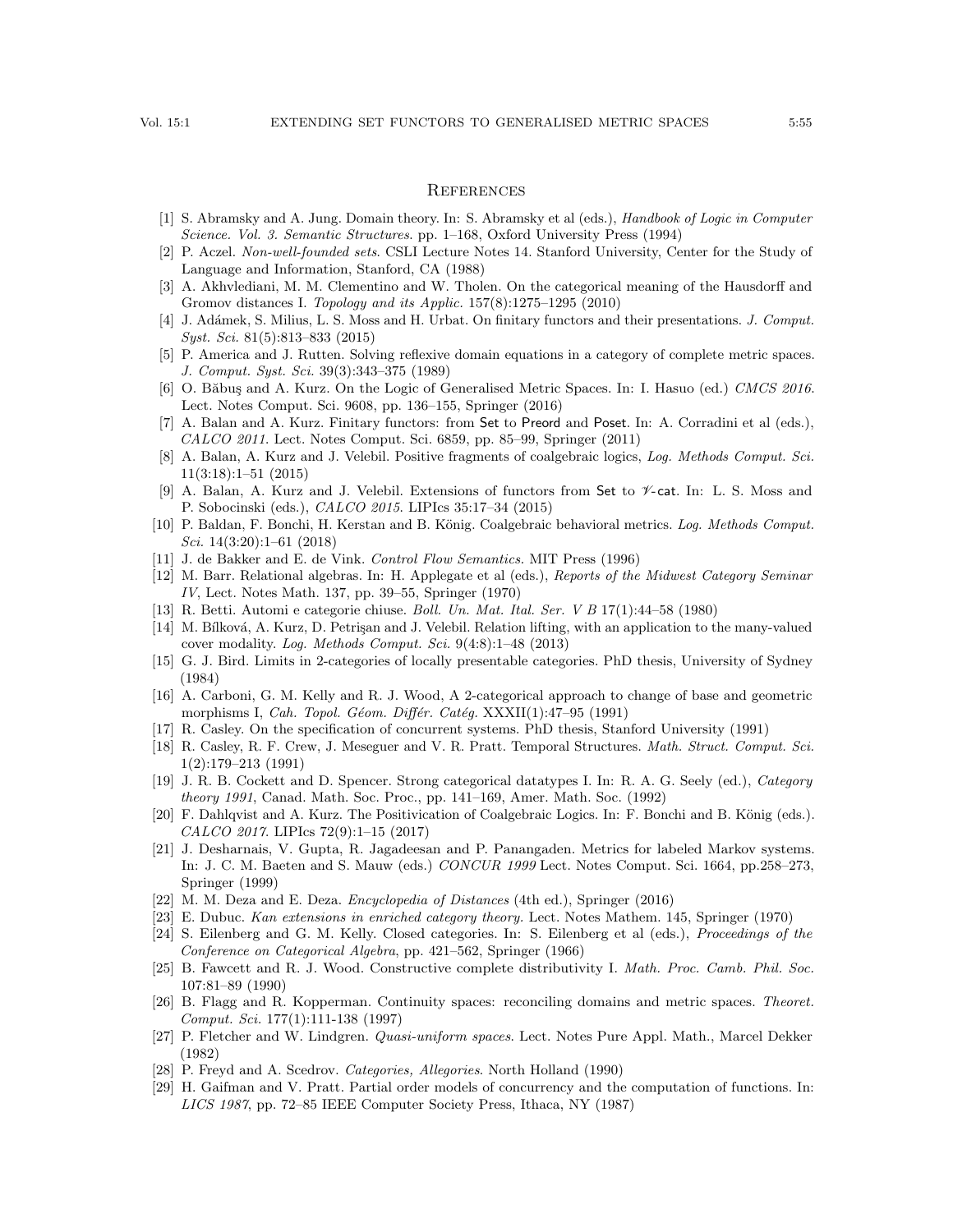- <span id="page-55-11"></span>[30] H. Gaifman. Modeling concurrency by partial orders and nonlinear transition systems. In: REX Workshop, pp. 467–488 (1988)
- <span id="page-55-29"></span>[31] A. Giacalone, C. Jou and S. Smolka. Algebraic reasoning for probabilistic concurrent systems. In: Proc. IFIP TC2 Working Conference on Programming Concepts and Methods. pp.443–458, North-Holland (1990)
- <span id="page-55-12"></span>[32] G. Gierz, K. H. Hofmann, K. Keimel, J. D. Lawson, M. Mislove and D. S. Scott. Continuous lattices and domains. Cambridge Univ. Press (2003)
- <span id="page-55-18"></span>[33] R. Hasegawa. Two applications of analytic functors. Theoret. Comput. Sci. 272(1-2):113–175 (2002)
- <span id="page-55-20"></span>[34] F. Hausdorff. Mengenlehre. (3rd ed.), de Gruyter (1935)
- <span id="page-55-16"></span>[35] C. Hermida and B. Jacobs. Structural induction and coinduction in a fibrational setting. Inf. Comput. 145(2):107–152 (1998)
- <span id="page-55-7"></span>[36] D. Hofmann and C. D. Reis. Probabilistic metric spaces as enriched categories. Fuzzy Sets and Systems 210:1–21 (2013)
- <span id="page-55-14"></span>[37] D. Hofmann, G. J. Seal and W. Tholen (eds.). Monoidal Topology: A Categorical Approach to Order, Metric and Topology. Encycl. Math. Appl., Cambridge Univ. Press (2014)
- <span id="page-55-3"></span>[38] J. Hughes and B. Jacobs. Simulations in coalgebra. Theor. Comput. Sci. 327(1-2):71–108 (2004)
- <span id="page-55-26"></span>[39] G. M. Kelly. Doctrinal adjunction. In: G. M. Kelly (ed.), Category Seminar, Lect. Notes Math. 420, pp. 257–280. Springer (1974)
- <span id="page-55-5"></span>[40] G. M. Kelly. Basic concepts of enriched category theory. London Math. Soc. Lect. Notes Series 64, Cambridge Univ. Press (1982), also available as Repr. Theory Appl. Categ. 10 (2005)
- <span id="page-55-13"></span>[41] G. M. Kelly and S. Lack.  $\mathscr V$ -cat is locally presentable or bounded if  $\mathscr V$  is so. Theory Appl. Categ. 8(23):555–575 (2001)
- <span id="page-55-25"></span>[42] G. M. Kelly and R. Street. Review of the elements of 2-categories In: G. M. Kelly (ed.), Category Seminar, Lect. Notes Mathem. 420, pp. 75–103, Springer, Berlin, Heidelberg (1974)
- <span id="page-55-27"></span>[43] A. Kurz and J. Velebil. Enriched Logical Connections. Appl. Categ. Structures 21(4):349–377 (2013)
- <span id="page-55-17"></span>[44] A. Kurz and J. Velebil. Relation lifting, a survey. J. Log. Alg. Methods Program. 85(4):475–499 (2016)
- <span id="page-55-28"></span>[45] A. Kurz and J. Velebil. Quasivarieties and varieties of ordered algebras: regularity and exactness. Math. Struct. Comp. Sci. 27(7): 1153-1194 (2017)
- <span id="page-55-22"></span>[46] K. Kuratowski. Topology. Vol I. New York-London, Academic Press (1966)
- <span id="page-55-6"></span>[47] F. W. Lawvere. Metric spaces, generalised logic, and closed categories. Rend. Sem. Mat. Fis. Milano. XLIII:135–166 (1973), also available as Repr. Theory Appl. Categ. 1:1–37 (2002)
- <span id="page-55-24"></span>[48] M. Lenisa, J. Power and H. Watanabe. Distributivity for endofunctors, pointed and co-pointed endofunctors, monads and comonads. Electr. Notes Theor. Comput. Sci. 33:230-260 (2000)
- <span id="page-55-30"></span>[49] R. Mardare, P. Panangaden and G. D. Plotkin. Quantitative algebraic reasoning. In: LICS 2016, pp. 700-709, ACM (2016)
- <span id="page-55-21"></span>[50] D. Pompeiu. Sur la continuité des fonctions des variables complexes. Ann. Fac. Sci. Toulouse 2(7):265– 315 (1905), also available at [Numdam.](http://www.numdam.org/item?id=AFST_1905_2_7_3_265_0)
- <span id="page-55-19"></span>[51] G. N. Raney. Completely distributive complete lattices. Proc. Amer. Math. Soc. 3:677–680 (1952)
- <span id="page-55-10"></span>[52] K. I. Rosenthal. Quantaloids, Enriched Categories and Automata Theory. Appl. Categ. Structures 3:279–301 (1995)
- <span id="page-55-8"></span>[53] K. I. Rosenthal. The theory of quantaloids. Pitman Res. Notes Math. Series 348, Addison Wesley (1996)
- <span id="page-55-9"></span>[54] J. J. M. M. Rutten. Elements of generalised ultrametric domain theory. Theoret. Comput. Sci. 170:349– 381 (1996)
- <span id="page-55-4"></span>[55] J. J. M. M. Rutten. Relators and metric bisimulations (extended abstract). In: B. Jacobs et al (eds.), CMCS 1998, Electr. Notes Theor. Comput. Sci. 11:1–7 (1998)
- <span id="page-55-2"></span>[56] J. J. M. M. Rutten. Universal coalgebra: a theory of systems. Theoret. Comput. Sci., 249:3–80 (2000)
- <span id="page-55-1"></span>[57] D. Scott. Continuous lattices. In F. W. Lawvere (ed.), Toposes, Algebraic Geometry and Logic, Lect. Notes Math. 274, pp. 97–136, Springer (1971)
- <span id="page-55-0"></span>[58] M. B. Smyth and G. D. Plotkin. The category-theoretic solution of recursive domain equations. SIAM J. Comput. 11(4):761–783 (1982)
- <span id="page-55-15"></span>[59] M. B. Smyth. Topology. In: S. Abramsky et al (eds.), Handbook of Logic in Computer Science. Vol. 1. Background: Mathematical Structures. Oxford University Press (1992)
- <span id="page-55-23"></span>[60] R. Street. The formal theory of monads. J. Pure Appl. Algebra 2:149–168 (1972)